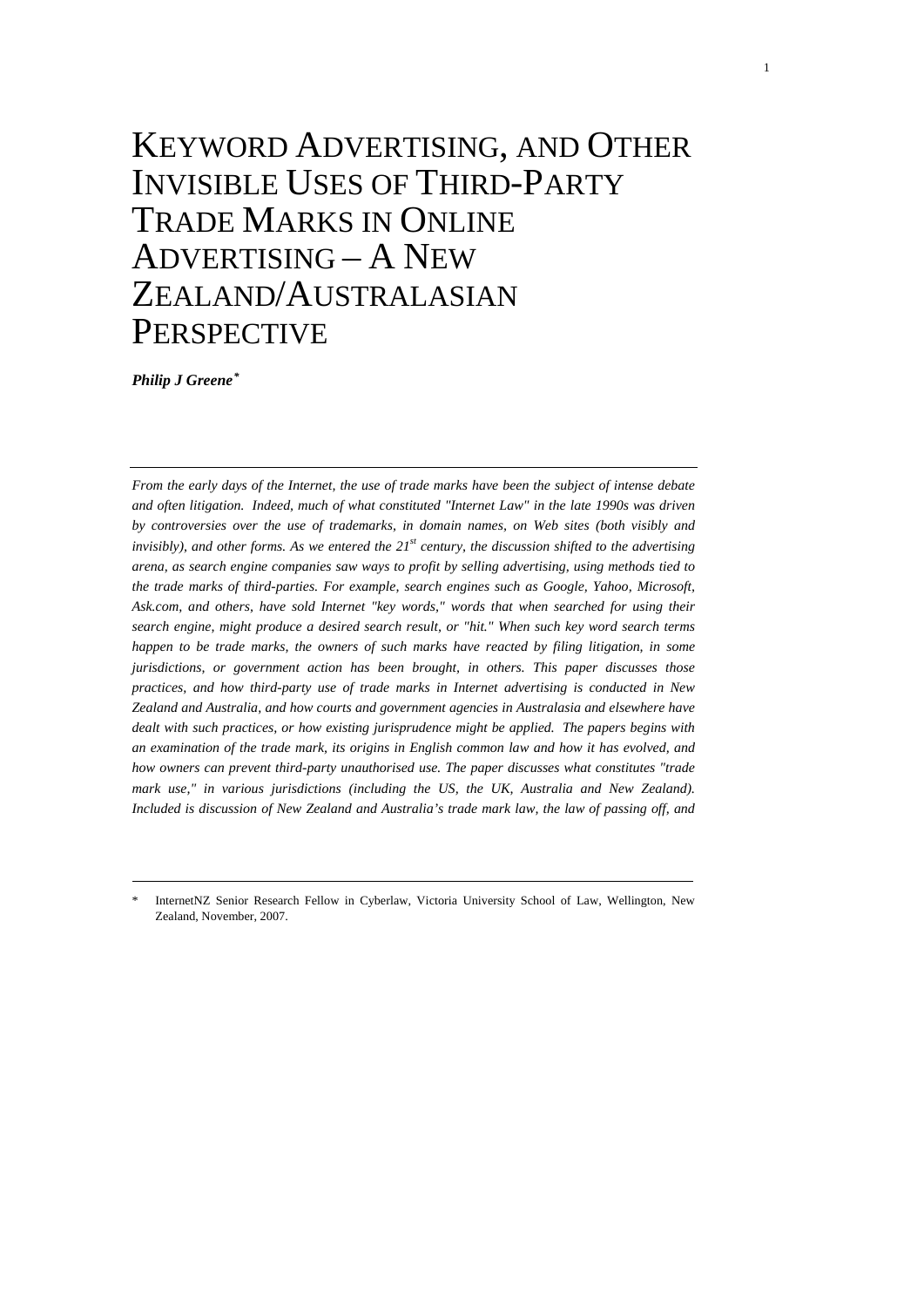*other consumer protection laws. The paper reviews relevant jurisprudence from the US and UK and discusses how such disputes might be resolved in New Zealand.* 

# *I INTRODUCTION*

It is a general problem of the Internet that it works on words and not words in relation to goods or services. So, whenever anyone searches for that word, even if the searcher is looking for the word in one context, he will, or may find Web pages or data in a wholly different context. That is the reason why the plaintiffs bring these proceedings. Of course, users of the Internet also know that that is a feature of the Internet and their search may produce an altogether wrong Web page or the like. This may be an important matter for the courts to take into account in considering trademark and like problems.<sup>[1](#page-1-0)</sup>

\*\*\*

It is not yet settled whether a trade-mark is to be primarily regarded as protecting the trade-mark owner's business from a species of unfair competition or protecting the public from imitations.<sup>[2](#page-1-1)</sup>

\*\*\*

A trade mark is generally defined as "a mark, sign or symbol", $3$  the primary and proper function of which is, as the Courts say, "to identify origin or ownership of the goods to which it is affixed".[4](#page-1-3) This paper will focus on the visible and invisible use of trade marks in the online advertising context, both from a global perspective and, more specifically, in New Zealand. In particular, it will focus on keyword advertising, ie, the use of another party's trade mark to "trigger" either a pop-up advertisement or a link to another party's web page. These uses of third-party trade marks have resulted in much litigation around the world, however no case has yet been brought in New Zealand.

Since many of the cases in this area have questioned whether such triggering use constitutes trade mark use, a portion of this paper will focus on the concept of what "trade mark use" is. Beneath that is yet another question: is "trade mark use" the litmus test? Is use in fact the lens through which to assess whether such use of another party's trade mark is infringing? One school of thought maintains that the issue should be decided as follows: if it is indeed a trade mark use, then

<span id="page-1-0"></span><sup>1</sup> *Avnet Incorporated v Isoact Ltd* [1998] FSR 16, 17.

<span id="page-1-1"></span><sup>2</sup> Frank I Schechter *The Historical Foundations of the Law Relating to Trade-Marks* (Columbia University Press, New York, 1925) citing *A Bourjois & Co Inc v Katzel* (1923) 275 Fed 539, 543 ("Schechter").

<span id="page-1-2"></span><sup>3</sup> New Zealand Trade Marks Act 2002, s 5; Trade Marks Act 1995 (Cth), s 17 and 6; Trade Marks Act 1994 (UK), s 1; First Directive 89/104/EEC of the Council, of 21 December 1988, to Approximate the Laws of the Member States Relating to Trade Marks (OJ EC No L 40 of 11.2.1989, 1) Article 2; Lanham Act 15 USC § 1127, s 1127.

<span id="page-1-3"></span><sup>4</sup> Schechter *The Historical Foundations of the Law Relating to Trade-Marks*, above n 2, citing *Hanover Milling Co v Metcalf* (1916) 240 US 403, 412.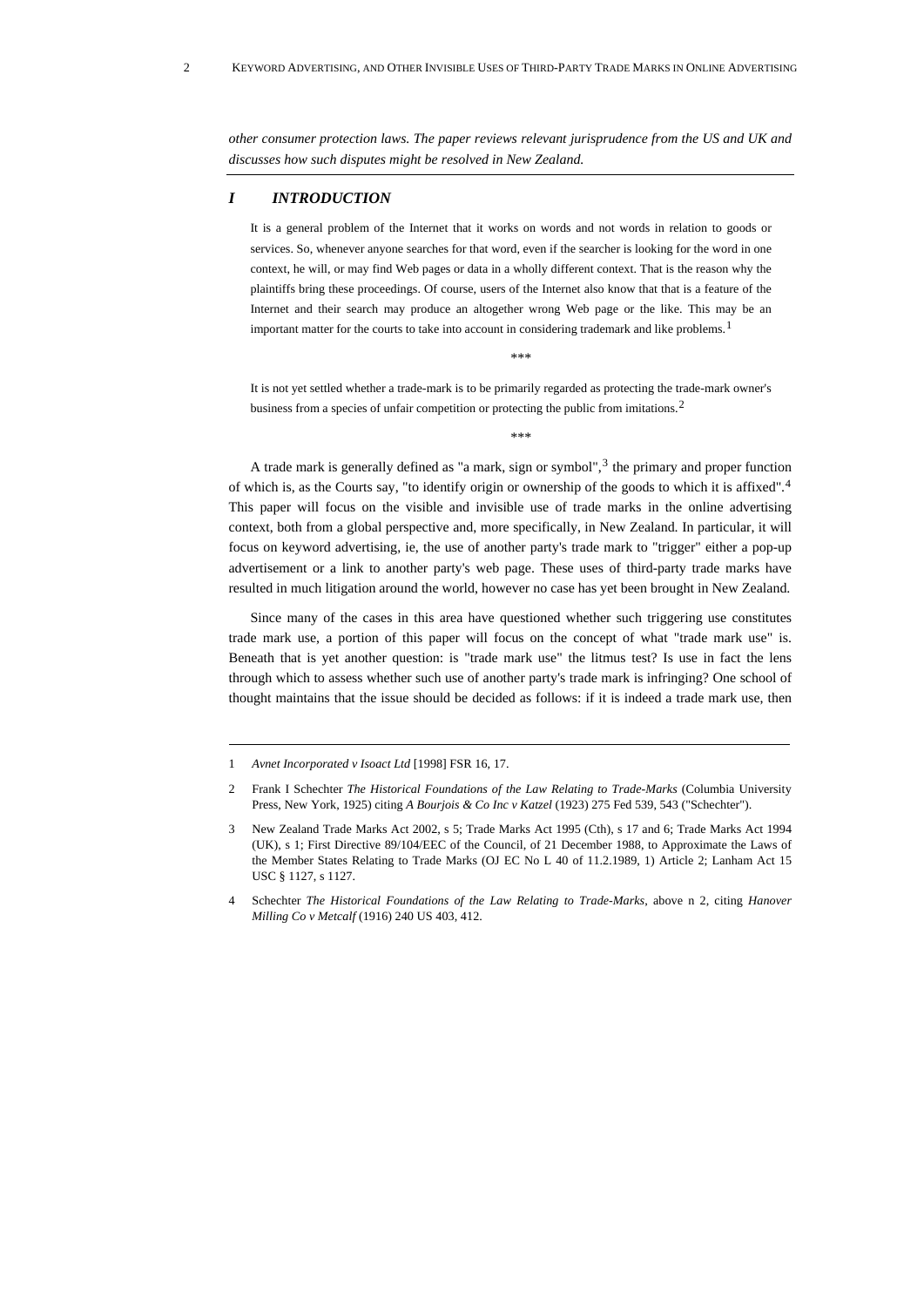you look to see if it causes confusion.[5](#page-2-0) Others would disagree, and would "reject trademark use as the 'wonder theory' of trademark law";[6](#page-2-1) in other words, it doesn't matter if it is "trade mark use" or not, if it is likely to (or actually does) confuse the consumer, it is infringing.

Further, is the use of trade mark keywords offensive to just the trade mark owner, or is it also harmful to the consumer? In other words, if an Internet search for a third-party's trade mark triggers the appearance of a competitor's website, is the consumer harmed in any way? Is it likely to confuse or deceive the consumer? This theory is currently being tested in Australia.<sup>[7](#page-2-2)</sup> Alternatively, if keyword advertising is prohibited, could *that* not be harmful to the consumer? If I type in the trade mark "Apple" simply to see what types of computers or digital music devices are out there, but if I am not wedded to purchasing an Apple product, or even *viewing* Apple's web pages, are not my search results diminished or my search strategy compromised, if *only* bona fide Apple websites are among the results? Is society then, including the would-be user of the keyword Apple (for example, Dell, or an information site, or a repair/technical support service), deprived of the use of a term, simply because it happens to be a trade mark? And what if I am searching for ... apples? Should words be removed from the lexicon of the Internet search engine, simply because they are trade marks?

So, what is the underlying function of trade marks, in terms of whom they are intended to protect, ie, the trade mark owner, the consumer, or both? Indeed "[i]t is not yet settled whether a trade-mark is to be primarily regarded as protecting the trade-mark owner's business from a species of unfair competition or protecting the public from imitations."[8](#page-2-3) While those words were uttered in 1922, and internet advertising is a new phenomenon, some underlying questions are ageless.

With New Zealand as the focus, this paper will also look at the use of third-party trade marks in keyword advertising through different lenses, such as whether it constitutes trade mark infringement, or passing off, or if it violates the Fair Trading Act 1986. It will also examine jurisprudence from the Anglo-American legal tradition. Within this analysis, I will discuss the potential for liability of both the search engine and the party purchasing the keyword which triggers the resulting ad or link. This paper will also discuss major search engines' current keyword trade

<span id="page-2-0"></span><sup>5</sup> Stacey L Dogan and Mark A Lemley "Trademark and Consumer Search Costs on the Internet" (2004) 41 Hous L Rev 777; Uli Widmaier "Use, Liability and the Structure of Trademark Law" (2004) 33 Hofstra L Rev 603; Margreth Barret "Internet Trademark Suits and the Demise of 'Trademark Use'" (2005) 39 Davis L Rev 371; Eric Goldman "Deregulating Relevancy in Internet Trademark Law" (2005) 54 Emory LJ 507.

<span id="page-2-1"></span><sup>6</sup> Graham B Dinwoodie and Mark D Janis "Confusion Over Use: Contextualism in Trademark Law" (2006) No 06-06 Univ Iowa ColL of Law, 13; [http://ssrn.com/abstract=927996](http://ssrn.com/abstract=927996,) (accessed 1 October 2007).

<span id="page-2-2"></span><sup>7</sup> *Australian Competition and Consumer Commission (ACCC) v Trading Post Australia Pty Ltd, Google Inc, Google Ireland Limited, and Google Australia Pty Limited* (11 July 2007) No NSD 1323/2007.

<span id="page-2-3"></span><sup>8</sup> Schechter, above n 2, citing *A Bourjois & Co Inc v Katze* (1923) 275 Fed 539, 543 (2d Cir) Hough J.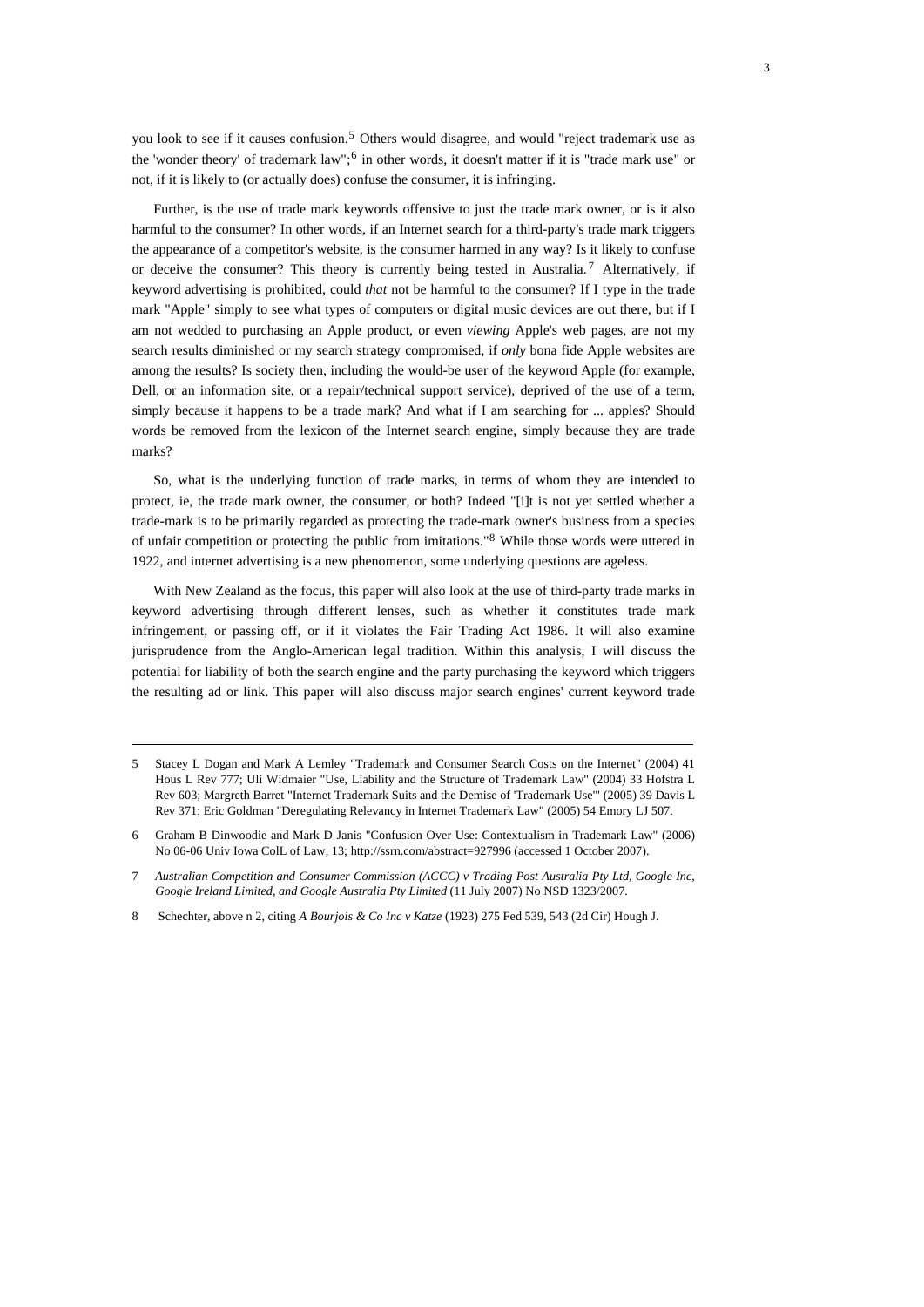mark policies, and will propose a New Zealand Keyword Advertising Best Practices, or some form of Safe Harbour in which trade marks may safely be used as keywords.

# *II HISTORICAL ORIGINS OF THE TRADE MARK*

Legal scholars have traced the origins of trade marks, in the Anglo-American context, to Medieval England, arising out of these guild systems.<sup>[9](#page-3-0)</sup> Early product markings of this era served several purposes and had varying connotations, which evolved over the centuries. In my view, these purposes and connotations, are relevant to many of the controversies today in trade mark law and policy, including with respect of the specific area of keyword (and other forms of online) advertising.

Many medieval connotations have survived to this day; for example, the word "brand" has its origins in the concept of a "brand" affixed to goods or other property, particularly cattle or livestock, to signify ownership.[10](#page-3-1) However, this concept of a cattle brand indicating that "this cow belongs to the Triple R Bar Ranch", is different from the concept of Nike® or Billabong® as *brands* today. In other words, when you see the distinctive Mercedes Benz® logo on an automobile, you do not think: "oh, that car belongs to Mercedes Benz." No, you understand that the car was *made by* Mercedes Benz. In other words, the brand, or trade mark, is an indicator of source or origin of the goods.

Further, the underlying concept of "intellectual property" echoes many of these same themes. Just as in real property, intellectual property rights are not absolute. In real property, while water and air rights are to some degree enforceable, there are limits; for example, an airplane flying high overhead is not trespassing, nor can a landowner take all the water from a river passing through his land. Similarly, the concept of a "trademark common" exists, $11$  wherein fair, descriptive, or other forms of non-infringing use may be made, including comparative advertising.

## *A The Medieval Guild System*

As noted above, historians have regarded England's guild system in the Middle Ages as the cradle of Anglo-American trade mark law. "Medieval trade was largely conducted through guilds or 'misteries  $\ldots$ <sup>"[12](#page-3-3)</sup> Guilds were "organizations of merchants and craftsmen", <sup>[13](#page-3-4)</sup> such as coopers, cutlers,

- <span id="page-3-1"></span>10 Schechter, ibid, 20; McKenna, ibid, 1849.
- <span id="page-3-2"></span>11 Jennifer Davis "The Need to Leave Free for Others to Use and the Trade Mark Common" in Jeremy Phillips and Ilanah Simon (eds) *Trade Mark Use* (Oxford University Press, Oxford, 2005) ch 5.
- <span id="page-3-3"></span>12 Schechter, above n 2, 16.
- <span id="page-3-4"></span>13 Ibid.

<span id="page-3-0"></span><sup>9</sup> Schecter, above n 2, 19; Mark P McKenna "The Normative Foundations of Trademark Law" (2007) 82 Notre Dame L Rev 1839, 1850; Keith M Stolte "How Early Did Anglo-American Trademark Law Begin? An Answer to Schechter's Conundrum" (1998) 8 Fordham Intel Prop Media & Ent LJ 505, 543.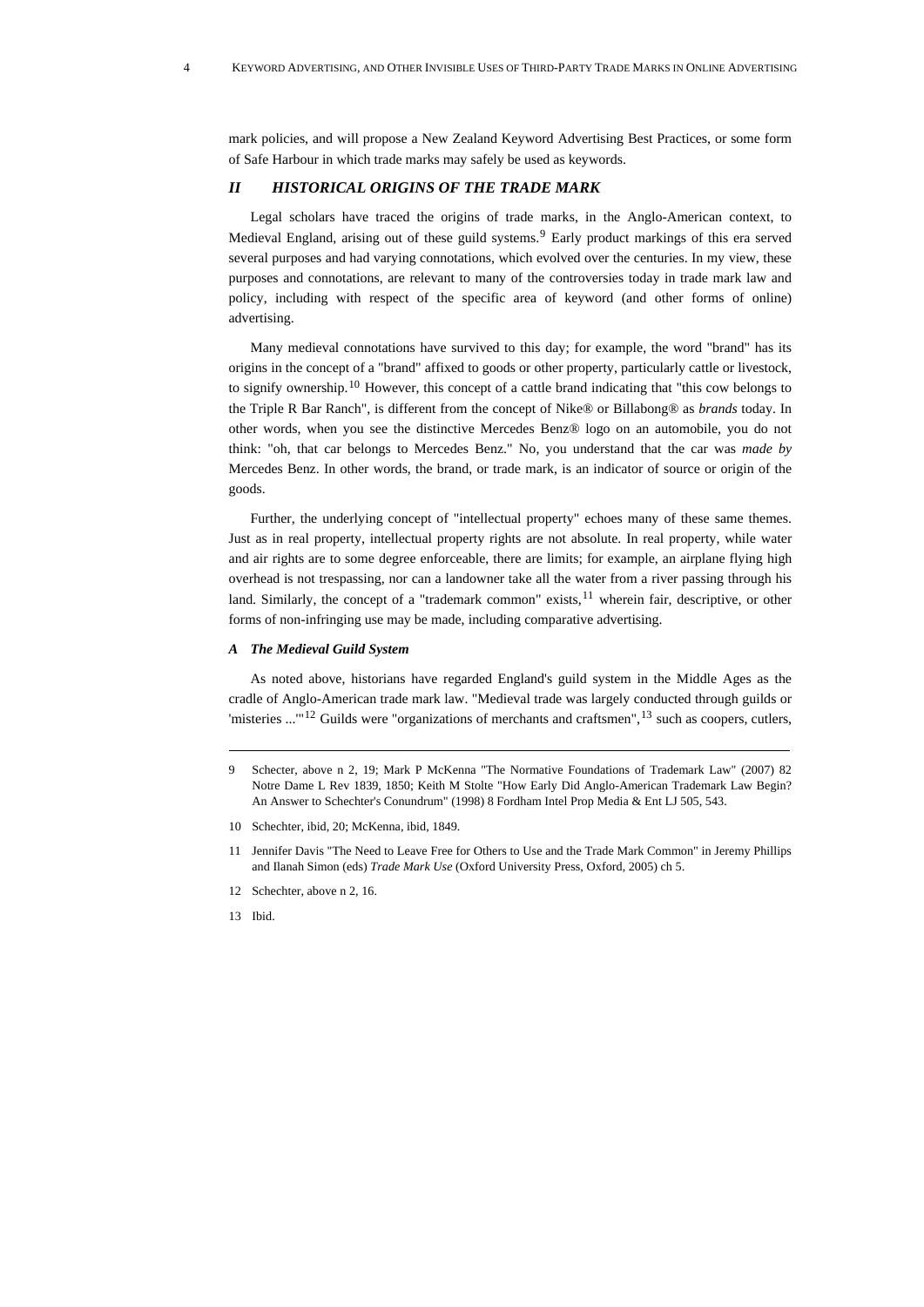weavers, bakers, smiths, clothiers, printers, wax-workers, arrow-head makers, pewterers,<sup>[14](#page-4-0)</sup> and the like, as will be discussed below. These guilds came to place so-called "merchant's marks" on their goods.[15](#page-4-1)

5

But what did the marks signify? In his seminal 1925 book, which focuses on the Anglo-American tradition, Frank Schechter noted the distinctions between a mark signifying "ownership" versus an indication of source or origin.[16](#page-4-2) He stated that "marks designating ownership are not trade-marks at all but merely proprietary marks, which may or may not incidentally serve to designate the source or origin of the goods to which they are affixed."[17](#page-4-3) Schechter's work is, *inter alia*, a "study of the metamorphosis of the modern trade-mark and of the development of trade-mark law." Schechter concluded his discussion of merchants' marks as "indicative of property",<sup>[18](#page-4-4)</sup> and noted that "medieval proprietary marks, while not, strictly speaking, trade-marks in the modern sense of the word, were an important factor in the development of modern trade-mark law."<sup>[19](#page-4-5)</sup>

## *B The Guilds' Use of Marks and the Metamorphosis of Trade Marks*

Citing the exceptions of the clothier and cutler, Shechter and other scholars have traced the evolution of trade marks from the guilds of medieval England to their role in modern times.<sup>[20](#page-4-6)</sup> "In these trades is clearly noticeable the evolution of the trade-mark from a mark of origin to a mark of quality and hence from a liability to an asset, of distinct value to the owner of the mark."<sup>[21](#page-4-7)</sup> "Local guilds developed reputations for the quality of their products. When they did, the names of the towns or regions in which those guilds operated became repositories of goodwill. To maintain that goodwill, guilds needed to be able to restrict membership and identify and punish members who produced defective products. Guilds therefore required their members to affix distinguishing marks to their products so they could police their ranks effectively."<sup>[22](#page-4-8)</sup> However, in these early times, such marks were more akin to the collective or membership marks of today. In other words, the mark did not represent the individual craftsman, but rather the guild to which he belonged.<sup>[23](#page-4-9)</sup>

<span id="page-4-0"></span>14 Ibid.

- <span id="page-4-1"></span>15 Ibid, 22.
- <span id="page-4-2"></span>16 Ibid, 20.
- <span id="page-4-3"></span>17 Ibid, 20.
- <span id="page-4-4"></span>18 Ibid, 34.
- <span id="page-4-5"></span>19 Ibid.
- <span id="page-4-6"></span>20 McKenna "The Normative Foundations of Trademark Law", above n 9, 1850.
- <span id="page-4-7"></span>21 Schechter, above n 2, 78.
- <span id="page-4-8"></span>22 McKenna "The Normative Foundations of Trademark Law", above n 9, 1850.

<span id="page-4-9"></span>23. Schechter, above n 2, 62-63.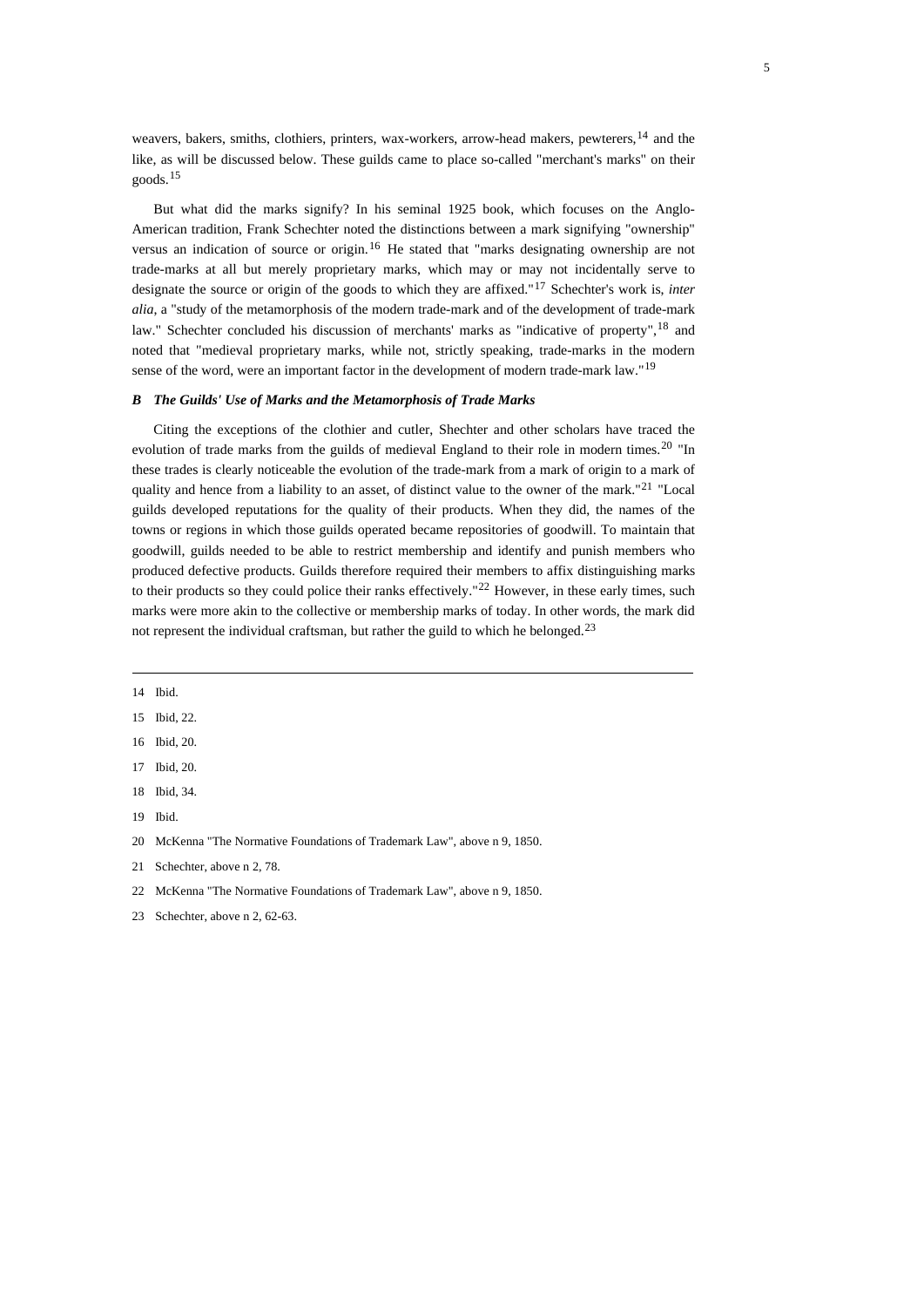As the guild system began to decay, and with the "rapid growth of the cloth trade", bringing about its products flowing "from the towns into the suburbs and country districts, where it ran its course free from any impediment or restraint",  $24$  the very localised nature of commerce in England began to more closely resemble the broader trade found in more recent times. With it, the marks used on cloth and clothing begin to take on more of the properties of the trade mark today.

## *C The Cloth Trade*

With respect of the continuing evolution of trade marks in England, Schechter discussed a key "proclamation of Charles I 'against frauds and deceits used in Draperie'". It was designed to clarify much preceding legislation, reciting that the "frauds and deceits used in Drapery ... in time, if prevention be not made, may bring dis-esteeme upon the Clothes of this Realm."[25](#page-5-1) In discussing *Godsall's Case,* another cloth trade infringement action, Schechter observed:[26](#page-5-2)

[A]n arrival of the notion among lawyers – though not yet among judges, of a trade-mark as a symbol of good-will, as an asset of value, instead of merely a regulatory mark of origin, and consequently a liability. … the proclamation makes a clear distinction between theses marks, which the modern manufacturer would call factory marks, and the marks of the clothier, which the same modern manufacturer would call trade-marks. In other words, the proclamation not merely conceives of a trademark as an asset, but also regards it as symbolizing the good-will, not of the actual maker or craftsman of the goods, but of the capitalist who furnishes the material or tools for the production of the article.

Schechter noted that although there had been discernible evolution in trade marks in that industry, it was not yet complete as of the  $17<sup>th</sup>$  century. Although progress had been made "to the point where trade-marks are regarding not only the defects but also the good qualities of the source of production from which they emanate", and the recognition of trade marks "by administrative courts ... as assets of value that are worthy of protection",  $27$  he concluded that "we have so far seen no evidence of 'property in trade-marks ... as a legal possession, which may be bought and sold and transmitted.' For the link between the typical regulatory and liability mark of the Middle Ages and the modern asset mark, and for the immediate foundations of the systematic legal protection of trade-marks as property, we look to the cutlery trades.[28](#page-5-4)

- <span id="page-5-3"></span>27 Ibid, 95-96.
- <span id="page-5-4"></span>28 Ibid, 101, citing the Proclamation of Charles I, April 13, 1633, 3.

<span id="page-5-0"></span><sup>24</sup> Schecter, above n 2, 81, citing E Lipson *An Introduction to The Economic History of England* (A And C Block Limited, India, 1915) 415-416.

<span id="page-5-1"></span><sup>25</sup> Ibid, 94.

<span id="page-5-2"></span><sup>26</sup> Ibid, 94-95, citing the Proclamation of Charles I, 13 April 1633 (Brit Mus 506, h 12 [19]) 2.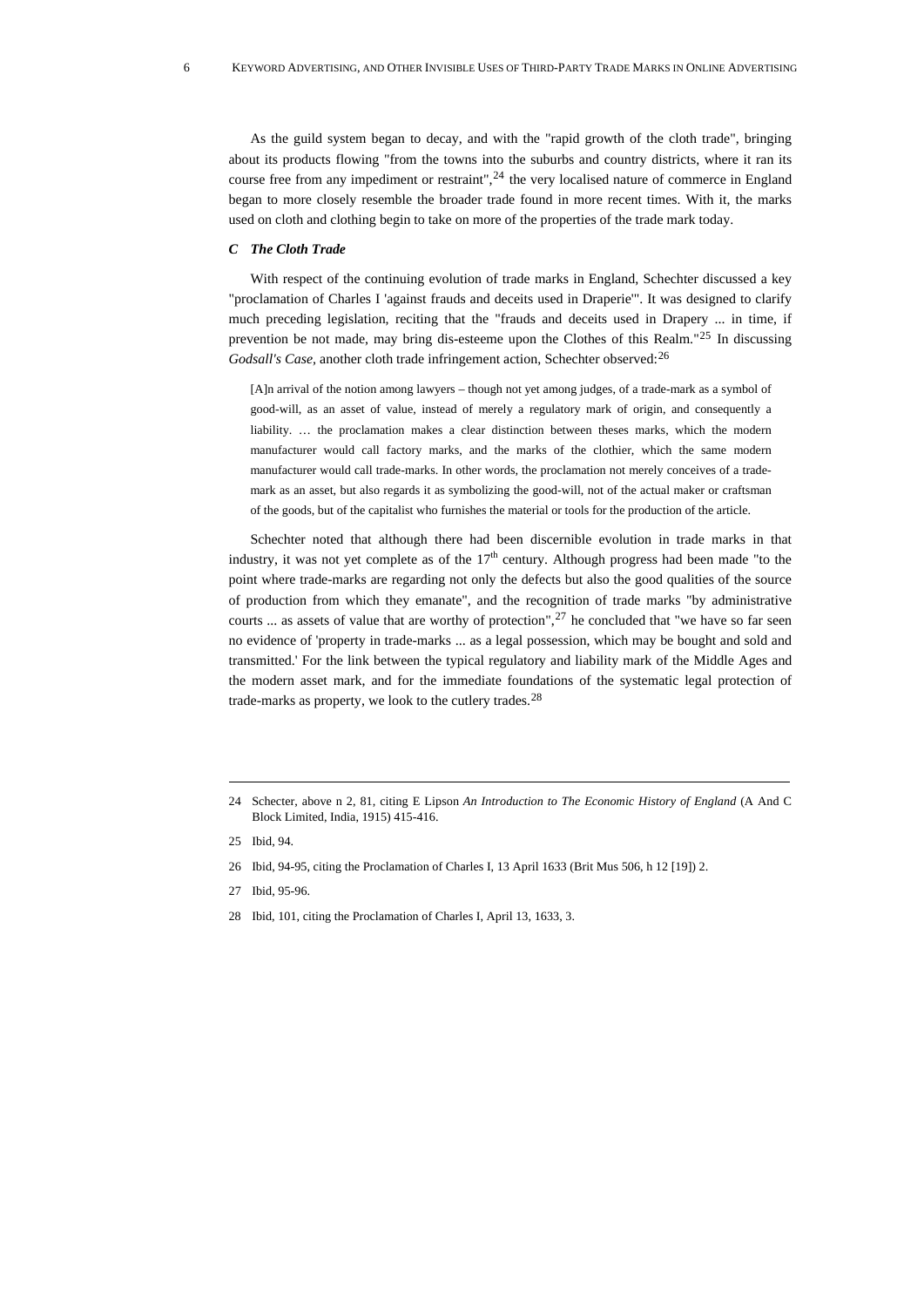#### *D The Cutlery Trades, the Evolution Continues*

As Schechter observed, it was within the realm of the cutlers' marks where we see the greatest degree of evolution toward what we now know today as a trade mark, including the genesis of the concept of individuality, ie, the right of individuals, not just guilds or collectives, to own marks. Such individual mark owners could protect their marks, seek damages for infringement, sell or lease their marks, or bequeath them to their wife or son.<sup>[29](#page-6-0)</sup> Schechter stated:<sup>[30](#page-6-1)</sup>

The records of the cutlers show as early as the fifteenth century a sense of property in and the value of a mark, and by the seventeenth century we see the actual working of at least a qualified system of ownership in trade-marks, which may, to at any rate a limited extent – be 'bought and sold and transmitted,' and which are the subject of rigorous protection.

#### *E Overview of Evolution*

Schechter's extensive treatment of the guild system seems, from a modern-day perspective, to contain many of the seeds of what constitutes trade mark law today, ie, the "property" or "asset" aspect (including the granting of rights or even "monopoly" by the government),  $3<sup>1</sup>$  the "indication of source or origin" aspect,  $32$  the notion of a trade mark being a vessel of "good will"  $33$  and "a mark of quality",  $34$  and the first gleanings of the concept of "unfair competition",  $35$  the use of trade marks to deter "frauds and deceits" on consumers,  $36$  the punishment of infringement,  $37$  and the status of a trade mark as a "legal possession, which may be bought and sold and transmitted." But what is the role of a trade mark in contemporary society? How do today's legal scholars view the role of the trade mark?

# *III ROLE OF TRADE MARKS TODAY – THEIR FUNCTION AND PURPOSE*

There are different schools of thought as to what trade marks are designed to do, what benefit they primarily serve and who benefits. Further, differing views as to how much strength to accord a trade mark are very relevant to the discussion. These backdrops raise a number of questions:

<span id="page-6-0"></span>29 Ibid, 101. 30 Ibid, 121.

- <span id="page-6-3"></span>32 Ibid, 64.
- <span id="page-6-4"></span>33 Ibid, 44, 46, 79, 94, 95.
- <span id="page-6-5"></span>34 Ibid, 78.
- <span id="page-6-6"></span>35 Ibid, 41.
- <span id="page-6-7"></span>36 Ibid, 47, 94.
- <span id="page-6-8"></span>37 Ibid, 55, 91.

<span id="page-6-2"></span><span id="page-6-1"></span><sup>31</sup> Ibid, 40, 94, 95.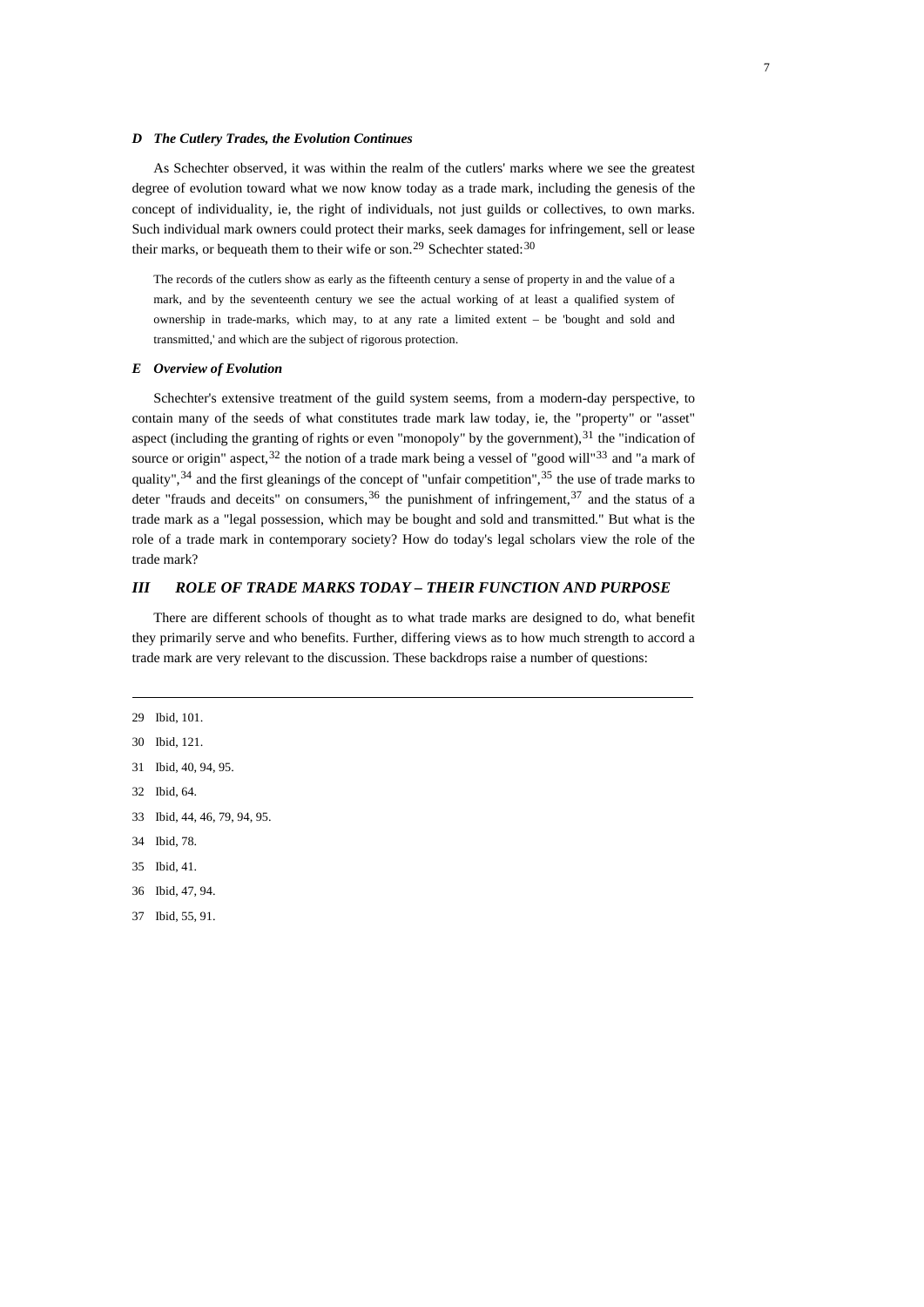Is the role of a trade mark to protect the owner/producer of the goods or to protect consumer/society against deceit and fraud?

Is the trade mark "property", with broad protections against unauthorised use?

What of the "trade mark common", which would allow unauthorised use of trade marks in descriptive fair use, nominative fair use, comparative advertising, etc?

Further, is the function of a trade mark to assist consumers in selecting products, a means of minimising search costs?

# *A The "Trademark Use Theory", and the Role of Trade Marks in Minimising Consumer Search Costs*

In a paper generally supportive of trade marks as keywords, and more broadly supportive of the "trademark use theory", Stacey Dogan and Mark Lemley touch upon a number of these themes. Dogan and Lemley question the *Brookfield* and *Playboy v Netscape* cases,[38](#page-7-0) and further question the US judgments that have held that the use of trade marks as keywords is "trade mark use".[39](#page-7-1) Additionally, they view with great concern the rise in prominence of the "initial interest confusion" doctrine, and see it as having a "chilling effect" on commerce and trade.<sup>[40](#page-7-2)</sup> Their paper expresses the fear that:<sup>[41](#page-7-3)</sup>

these two axes of trademark expansion pose a grave danger to the law's information-facilitating goals. The extension of trademark law to search engines, directories and other parties that use marks as classification tools poses a great threat to speech and to the dissemination of truthful information.

They begin their article with the premise that, "[i]n economic terms, trademarks contribute to economic efficiency by reducing consumer search costs." [42](#page-7-4) If properly used, trademarks are "shorthand indicators" and serve as "a reliable vocabulary for communications between producers and consumers."[43](#page-7-5) From this perspective, they argue that the use of trade marks by third parties as keywords, even by competitors, is more likely to benefit consumers rather than cause confusion, since it will enhance the amount of information made available to a consumer, and will allow trade marks to be used "to promote rigorous, truthful competition in the marketplace by preserving the

- <span id="page-7-3"></span>41 Ibid, 782.
- <span id="page-7-4"></span>42 Ibid, 786.
- <span id="page-7-5"></span>43 Ibid, 787-788.

<span id="page-7-0"></span><sup>38</sup> Dogan and Lemley "Trademarks and Consumer Search Costs on the Internet", above n 5.

<span id="page-7-1"></span><sup>39</sup> Ibid, 779.

<span id="page-7-2"></span><sup>40</sup> Ibid, 785.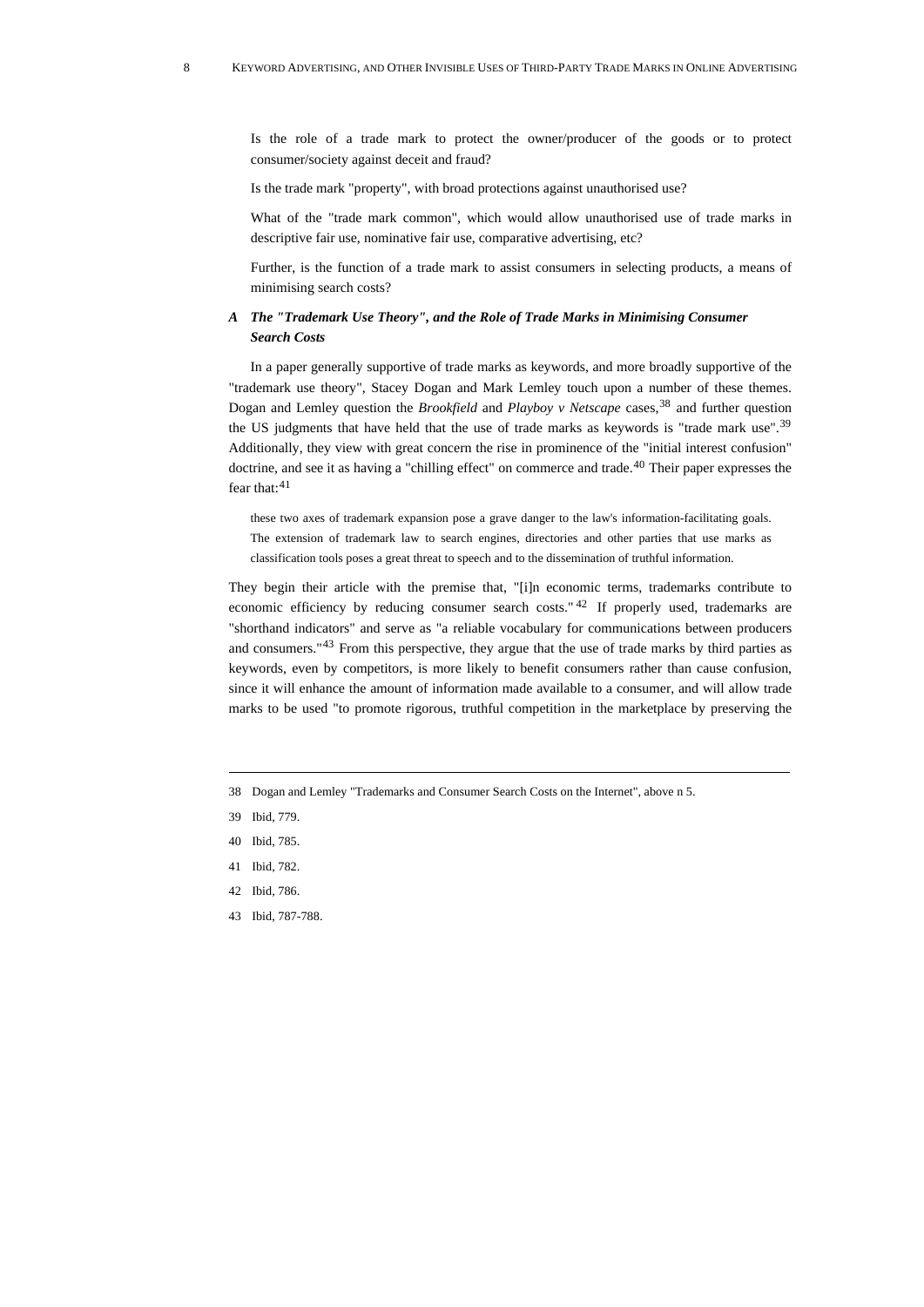language of the trade."  $44$  Further, they caution that "overly restrictive trademark law has the potential to stifle competition rather than to facilitate it."[45](#page-8-1)

Inherent in this approach is the view that trade marks are not "rights in gross, but limited entitlements to protect against uses that diminish the informative value of marks."<sup>[46](#page-8-2)</sup> In other words, the owner of a trade mark does not thereby own the exclusive right to use said mark. Trade mark law has carved out exceptions to the limited monopoly that is a trade mark, to allow others, including competitors, to engage in fair use, descriptive use, comparative advertising, and other varieties of unauthorised use. $47$  As Dogan and Lemley note:  $48$ 

[t]rademark law thus historically limited itself to preventing uses of marks that 'defrauded the public' by confusing people into believing that an infringer's goods were produced or sponsored by the trademark holder. Likelihood of confusion does not necessarily follow every time a party adopts another's trademark ...

Dogan and Lemley note that to allow a trade mark to "minimize search costs" may "require limiting the scope of trademark rights", if "the interests of robust competition and reducing search costs outweigh the interest of the trademark claimant in appropriating the full value of its goodwill."[49](#page-8-5) They argue that such unauthorised use is consistent with other fair and/or descriptive uses, such as by "resellers of new, used and refurbished products",<sup>[50](#page-8-6)</sup> or "competitors" making use of "descriptive marks in their nontrademark sense to describe the features or qualities of their own products."[51](#page-8-7)

More importantly, Dogan and Lemley decry the decisions that have penalised use of trade marks as keywords since, to use a trade mark in this manner, as merely "an information facilitator",<sup>[52](#page-8-8)</sup> is simply not a "trademark use". Further:<sup>[53](#page-8-9)</sup>

- <span id="page-8-4"></span>48 Dogan and Lemley "Trademarks and Consumer Search Costs", above n 5, 788-789, citing *Taylor v Carpenter* (1844) 23 F Cas 742, 744 (CCD Mass), and *Boston Athletic Ass'n v Sullivan* (1989) 867 F 2d 22, 35 (1st Cir).
- <span id="page-8-5"></span>49 Ibid, 795.
- <span id="page-8-6"></span>50 Ibid, 795.
- <span id="page-8-7"></span>51 Ibid, 796.
- <span id="page-8-8"></span>52 Ibid, 785.

<span id="page-8-0"></span><sup>44</sup> Ibid, 787.

<span id="page-8-1"></span><sup>45</sup> Ibid, 788.

<span id="page-8-2"></span><sup>46</sup> Ibid, 788.

<span id="page-8-9"></span><span id="page-8-3"></span><sup>47</sup> For example, in US, see the "fair use" exception of the Lanham Act 15 USC §§ 1115(b)(4) and 1125(c)(4). In New Zealand, see Trade Marks Act 2002, ss 92-95.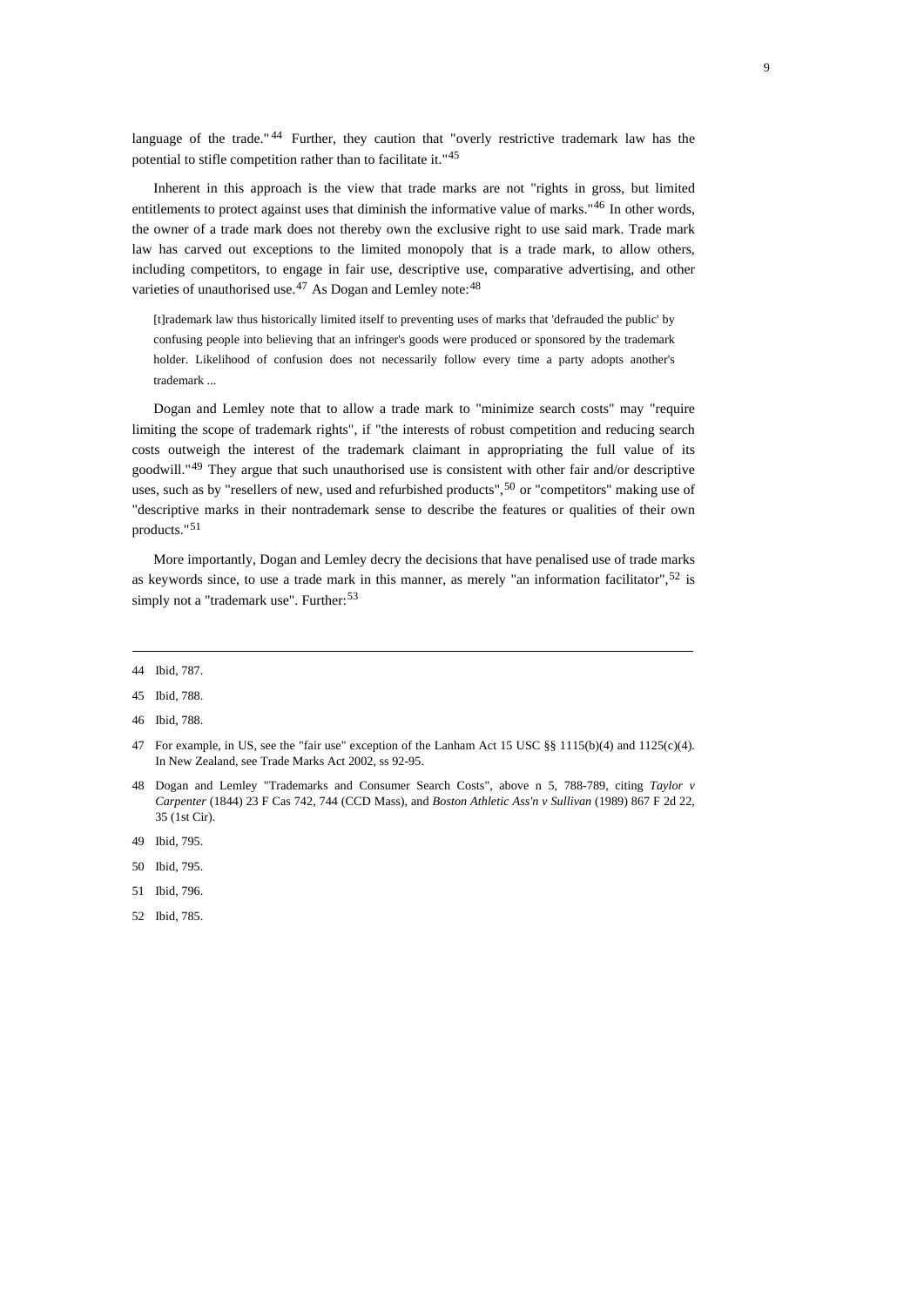[i]f the courts create norms that prohibit search engines from 'using' trademarks in any way that might bring financial benefit to the trademark holder's competitor, to a noncompeting business, or to themselves, they will have disserved the informational objectives of the Lanham Act by turning trademarks into vehicles for suppressing information.

# The "trade mark use" theory is further clarified:<sup>[54](#page-9-0)</sup>

The trademark use requirement serves a gatekeeper function, limiting the reach of trademark law without regard to a factual inquiry into consumer confusion. The rationale for the doctrine stems from the practical reality that it would be both unwise and impossible to permit trademark owners to control every use of their marks. ... Rather, the law is designed to prevent consumer confusion by those who brand their own goods or services with a mark sufficiently similar to the plaintiff's mark such that consumers may be deceived into believing there is some connection between the two. Individuals and companies may make reference to, or use of, a trademark without fear of liability unless they are making a trademark use.

Dogan and Lemley's paper, advocating a consumer- and economics-oriented approach to trade marks, essentially takes the themes espoused in Landes and Posner's 1987 paper<sup>[55](#page-9-1)</sup> and applies them to the Internet advertising context. Landes and Posner established the valuable role trade marks play in commerce. They allow for ease of remembrance, (Dogan and Lemley's "shorthand indicators").[56](#page-9-2) They also serve to assure quality in goods.<sup>[57](#page-9-3)</sup> Landes and Posner, however, make it clear that trade marks must be protected in order for their beneficial role to be fulfilled. Free from legal regulation, the cost of duplicating another's trade mark is low and free-riders would proliferate, destroying the "information capital in embodied in a trade mark: and eliminating the incentive to develop a trade mark in the first place.<sup>[58](#page-9-4)</sup>

It is against the backdrop of trade marks serving to reduce consumer search costs, but acknowledging that trade marks must be protected in order to fulfill that role, that Dogan and Lemley seek to attain a balance in the online medium.<sup>[59](#page-9-5)</sup> With respect of the concept of "trade mark

- <span id="page-9-2"></span>56 Ibid, 268-269.
- <span id="page-9-3"></span>57 Ibid, 269.
- <span id="page-9-4"></span>58 Ibid, 270.
- <span id="page-9-5"></span>59 Dogan and Lemley "Trademarks and Consumer Search Costs", above n 5, 785.

<sup>53</sup> Ibid, 784.

<span id="page-9-0"></span><sup>54</sup> Ibid, 805-806.

<span id="page-9-1"></span><sup>55</sup> William M Landes and Richard A Posner "Trademark Law: An Economic Perspective" (1987) 30 J Law Econ 265.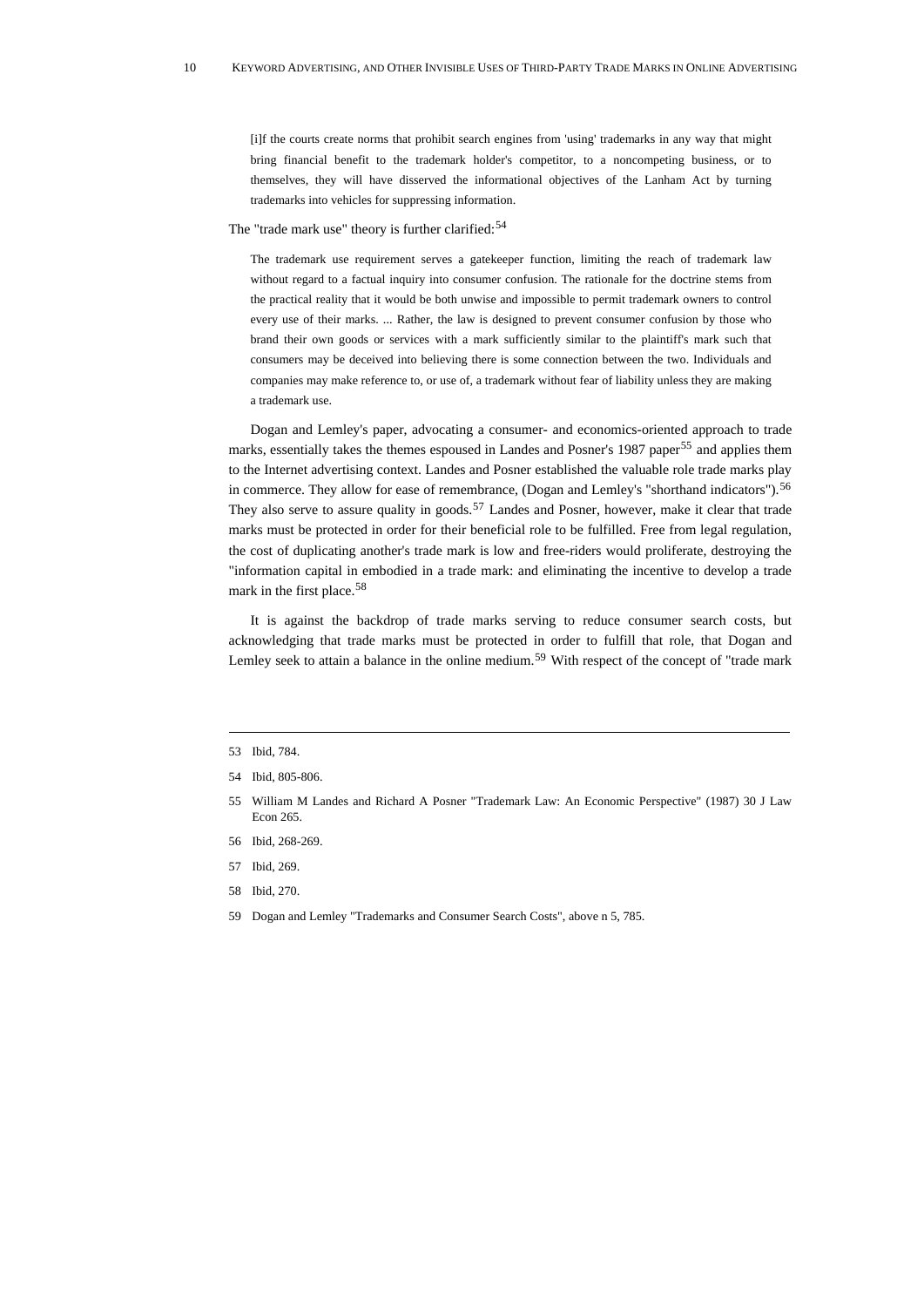use", their paper, and others similar to it,<sup>[60](#page-10-0)</sup> advocate consistency in judicial treatment of what is, and what is not, "use of a trade mark", and seeks a return to what the authors view as the original interpretation and implementation of the doctrine of "initial interest confusion", as both concepts have been the source of inconsistency in US courts.<sup>[61](#page-10-1)</sup>

#### *B Opposing Views*

Running counter to the views espoused by Landes and Posner, and Dogan and Lemley,  $62$  which center on the reduction-of-search-cost and "economic theory" approaches to trade mark law, is the position advanced by scholars such as Mark McKenna, Graeme Dinwoodie and Mark Janis.<sup>[63](#page-10-3)</sup> While it is safe to say that the Chicago School is more consumer-oriented, the McKenna/Dinwoodie/Janis camp, referred to as the "normative school", takes a decidedly proowner perspective toward trade marks.

Indeed, McKenna stated that from the Middle Ages forward, trade marks were never about the consumer, but protection of the producer "from illegitimate diversions of their trade by competitors".[64](#page-10-4) When courts focused on consumer deception, this was to distinguish actionable unfair competition from mere competition, which was encouraged. This is supported by the fact trade marks are a property-based system, largely derived from the natural rights theory. In other words, the Chicago School is engaging in revisionist history, which he describes as a "falsely imagined past". <sup>[65](#page-10-5)</sup> From their origins in the guilds, marks were not used for the purpose of establishing individual producer goodwill. Intraguild competition was strictly forbidden. Moreover, guild regulations were not motivated primarily by a concern for consumers. Even in the cutlers' trade, where marks seem to have been viewed most analogously to modern trade marks, regulation was intended not for the protection of purchasers, but for "guidance of those exercising control or working in rivalry." McKenna observed that if consumers were being protected in the early days, it was incidental to the primary goal of protecting the producer and the prevention of "fraud upon the goodwill".[66](#page-10-6)

- <span id="page-10-1"></span>61 Dogan and Lemley "Trademarks and Consumer Search Costs", above n 5, 781-782.
- <span id="page-10-2"></span>62 Collectively referred to as "the Chicago School". See McKenna "The Normative Foundations of Trademark Law", above n 9, 1845.
- <span id="page-10-3"></span>63 McKenna "The Normative Foundations of Trademark Law", above n 9; and Dinwoodie and Janis "Confusion Over Use: Contextualism in Trademark Law", above n 6.
- <span id="page-10-4"></span>64 McKenna "The Normative Foundations of Trademark Law", above n 9, 1840-1841.
- <span id="page-10-5"></span>65 Ibid, 1848, and paraphrasing Robert H Bork *The Antitrust Paradox* (2 ed, Free Press, New York, 1993) 15.
- <span id="page-10-6"></span>66 McKenna "The Normative Foundations of Trademark Law", above n 9, 1856-1858.

<span id="page-10-0"></span><sup>60</sup> See also, Stacy L Dogan and Mark A Lemley "Grounding Trademark Law Through Trademark Use" (2007) 92 Iowa L Review 1669.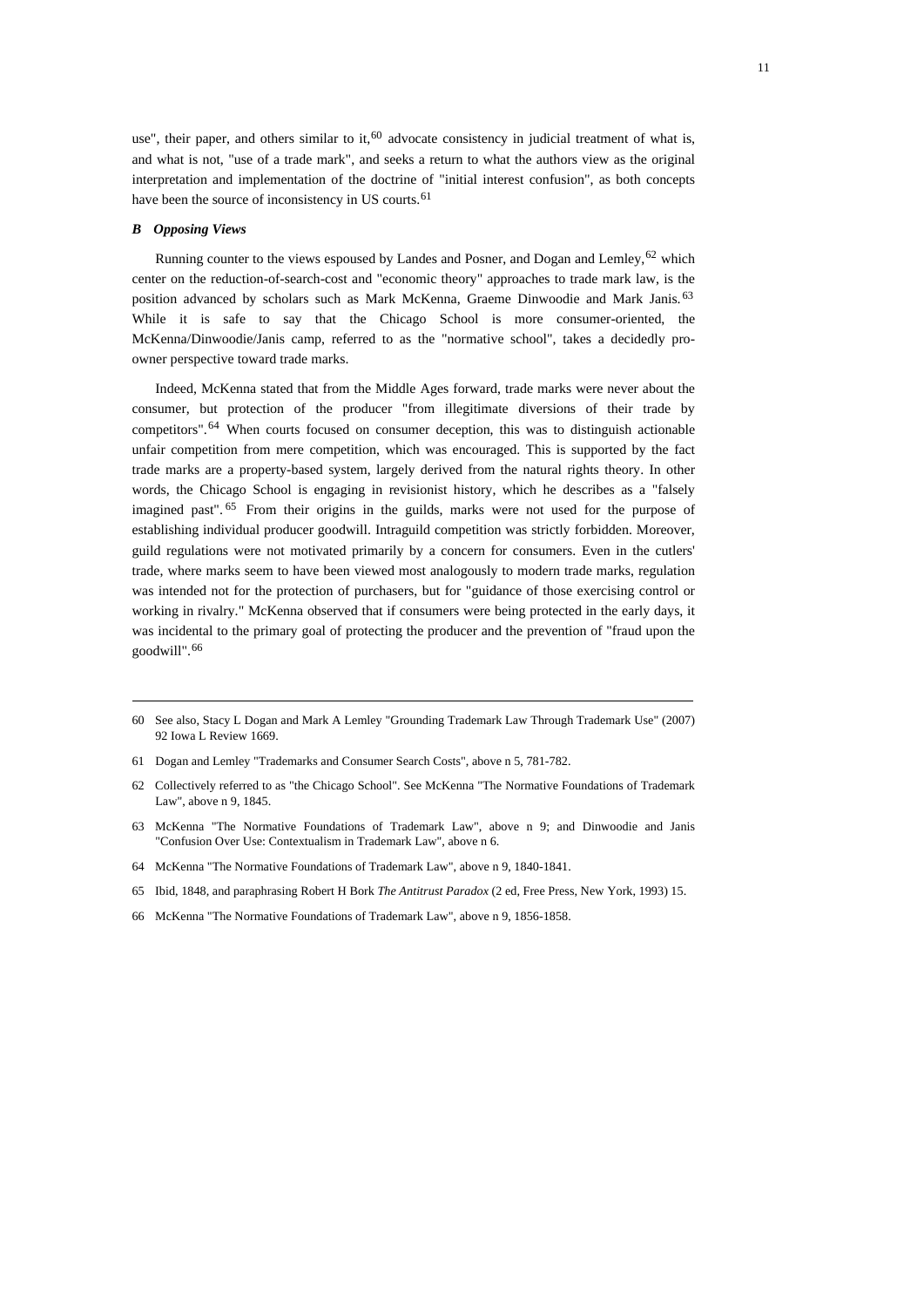Dinwoodie and Janis have also taken aim at the consumer-oriented "trademark use theory", <sup>[67](#page-11-0)</sup> and view the theory as being a dangerous proposition for trade mark law:<sup>[68](#page-11-1)</sup>

trademark use theorists are pursuing a false and illusory determinacy [which] will merely prevent trademark law from policing new information markets. Limiting liability to trademark use, as that term is understood by its proponents, will thus result in insufficient marketplace regulation.

Further, they caution that:  $69$ 

while trademark law cannot, and should not, dispel all possible confusion among consumers, the adoption of the trademark use requirement would wholly prevent trademark law from regulating important new areas of commercial activity, such as keyword advertising. We have little faith that unregulated competition will optimally structure those new markets. And we question the implicit claim that more information is always better for consumers. Sometimes more information is just more ...

Dinwoodie and Janis stress the presence or absence of confusion as being the key issue in examining a claim of trade mark infringement.<sup>[70](#page-11-3)</sup>

This approach … encourages private ordering to avoid confusion and facilitates the development of targeted statutory solutions to particular problems where appropriate. For example, one such solution might involve immunizing search engines from trademark liability for their marketing of advertising linked to the marks of rival producers under certain conditions, thereby creating a safe harbor comparable to that offered to internet service providers under copyright law.

It would therefore seem that Dinwoodie and Janis are willing to entertain the existence of keyword advertising, they are simply reluctant to promote the "trademark use theory". Further, they safeguard the notion that words, including those in the trade mark common, are still available for public use in online advertising and other commercial settings, provided no confusion results.

# *IV WHAT IS KEYWORD ADVERTISING/TRADE MARK KEYING?*

Keyword advertising is any online advertising that is prompted by use of specific words or phrases when entered into the search bar of a search engine. As of 2007, there are generally two categories of search results. One category, appearing in the centre of the user's screen, would be the "organic results", based on the search engine's search algorithms, which are said to be neutral. The other category, appearing in a column on the right side of the screen, and often across the top, are

<span id="page-11-0"></span><sup>67</sup> Graeme B Dinwoodie and Mark D Janis "Confusion Over Use: Contextualism in Trademark Law" (2007) 92 Iowa L Rev 1597, 1602; and Graeme B Dinwoodie and Mark D Janis "Lessons From the Trademark Use Debate" (2007) 92 Iowa L Rev 1703.

<span id="page-11-1"></span><sup>68</sup> Dinwoodie and Janis "Confusion Over Use", above n 67, 1602-1603.

<span id="page-11-2"></span><sup>69</sup> Ibid, 1606-1607.

<span id="page-11-3"></span><sup>70</sup> Ibid, 1608.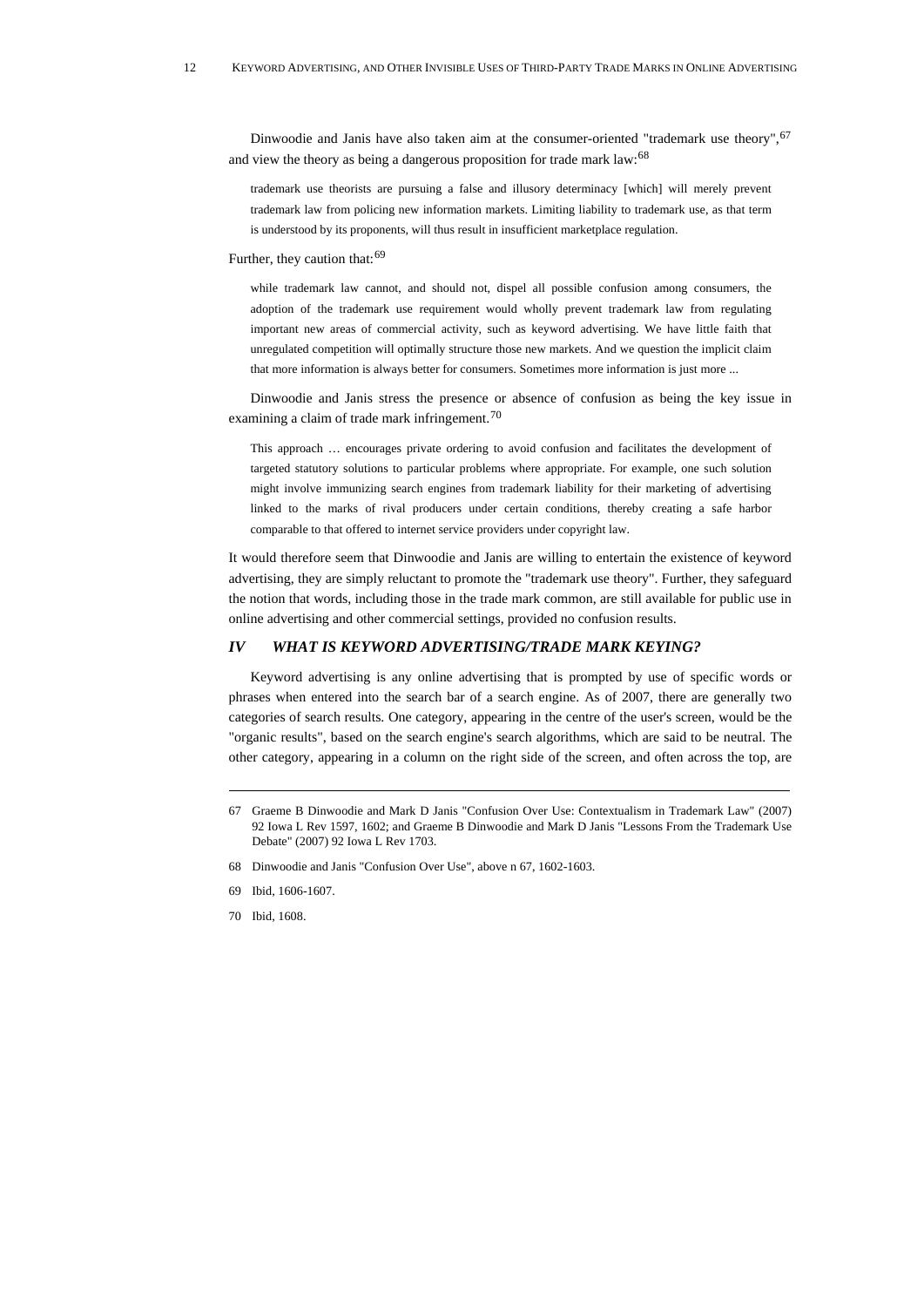links that are placed there as advertisements. These links go by a variety of names, ie, sponsor results (Yahoo!), sponsored links (Google), or sponsored sites (Microsoft). For the purposes of this paper, such results will be referred to as "sponsor links". Their appearance results from an agreement between the owners of those links and the search engine advertising firm. This is keyword advertising in its neutral or generic sense.

Trade mark keying is a subset of keyword advertising, wherein trade marks are sold to those parties wanting their links to appear among those sponsor links. These are vendors hoping to offer "peripheral" goods/services. On the other hand, the sponsor links might offer "competing" goods/services.

Many trademark owners have objected to this practice, and much litigation has resulted. Not all forms of trade mark keying are "competitive". What follows is a brief, non-exhaustive list of the types of entities that might purchase a trade marked keyword, competitive or otherwise:

- (a) The trade mark owner itself. Why? To make navigation easier, to help customers find the their website, and to prevent competitors from distracting or diverting customers;
- (b) A direct competitor;
- (c) A third-party vendor or retailer, the seller of peripheral goods, or the reseller of used computer equipment;
- (d) An informational site, offering product reviews;
- (e) A purely coincidental purchaser; and
- (f) Bad actors, including purveyors of counterfeit goods, sites that engage in adware, spyware, malware, phishing, etc. Such a site might purchase *any* popular trade mark as a keyword, simply in hopes of attracting *any* user to its site.

There are differing motivations for the use of keywords and trade marked keywords, and different motivations of trade mark owners in addressing such use.

#### *A What is Trade Mark Use?*

The tricky little three-letter word "*use*" has many personalities and definitions, even within the relatively narrow context of trade mark law. Indeed, in the ownership, registration and maintenance/renewal context, its commencement marks the beginning of its true life, and its cessation marks (or should mark) its death.[71](#page-12-0) There are other distinctions of what "use" is. For example, in the context of a certification mark, the word *use* can have two different meanings.<sup>[72](#page-12-1)</sup>

<span id="page-12-0"></span><sup>71</sup> Trade Marks Act 1994 (UK), s 6A(3)(a); Lanham Act 15 USC § 1127; Lanham Act 15 USC § 1052.

<span id="page-12-1"></span><sup>72</sup> In New Zealand, see Trade Marks Act 2002, s 5; in US, see Lanham Act 15 USC § 1127.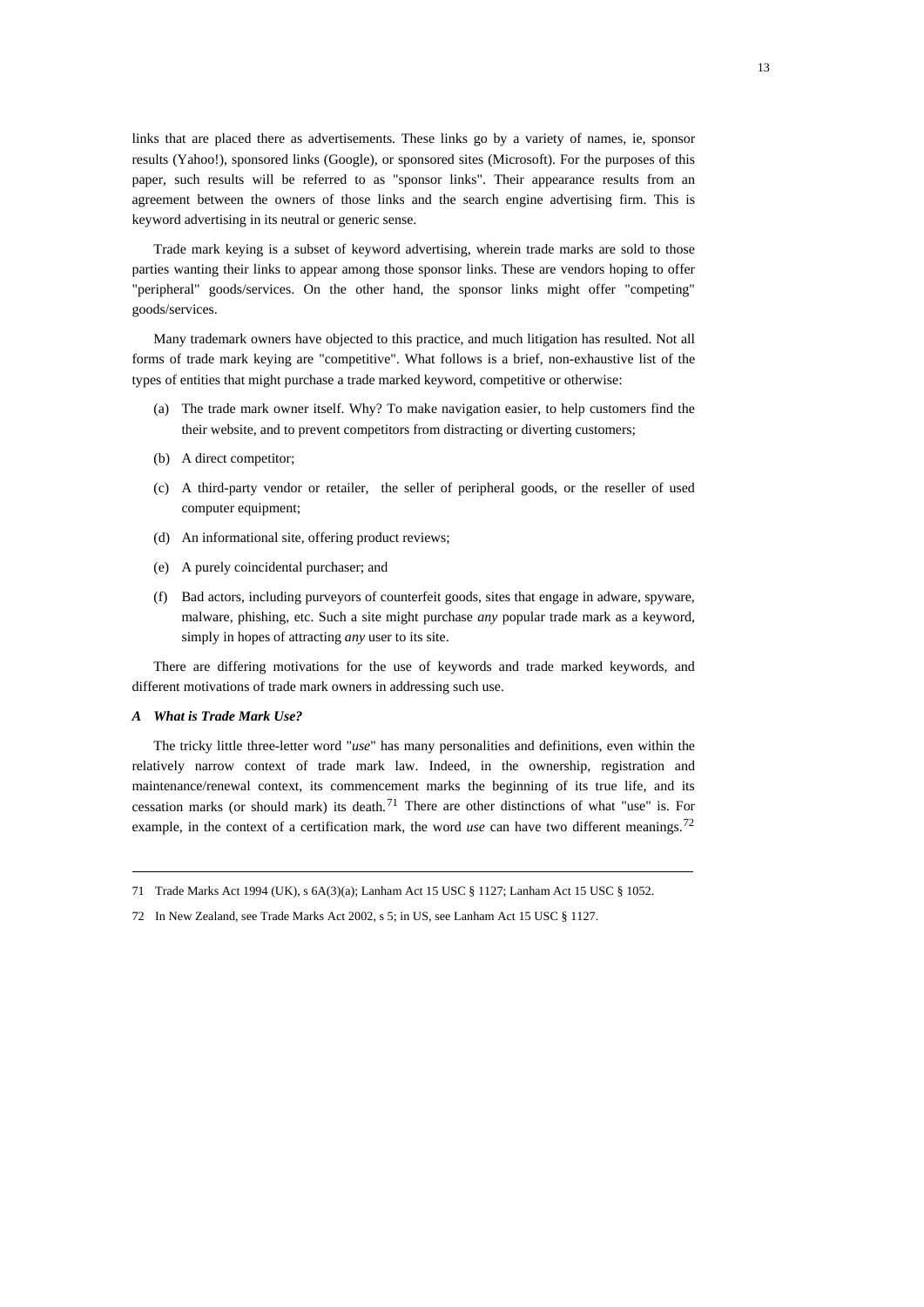Further, there are other categories of *use*, such as "fair use", or "descriptive use", which are not considered trade mark use, since they do not serve as an indication of the source or origin of a good or service.[73](#page-13-0)

While dining at a fast-food restaurant, your dinner companion might observe your unfinished food, and might inquire, "You using those fries?" You might reply, "Oh, you mean am I going to eat them? No, feel free, I'm full." This sort of use is somewhat exclusive. "Can I use your car this weekend?" This implies a use that is a licence, an authorised use. "I'm applying for a job. Can I use your name as a reference?" Now we're getting closer. What does this form of use mean?

As will be discussed below, New Zealand's Trade Marks Act specifically requires that the plaintiff prove that the complained use by the defendant was "use as a trade mark".<sup>[74](#page-13-1)</sup> So, at least we know that use is a "gatekeeper issue" in New Zealand. But, as we will see from the US cases, below, that's only half the battle. Indeed, is an "invisible use" of a trade mark, such as in a metatag or as a keyword, a "use as a trademark"?

#### *B Invisible Uses of Trade Marks*

This paper will discuss various types of so-called invisible uses of trade marks on the Internet. These invisible uses usually occur in the context of metatags, keywords, pop-up and banner ads. In short, when a computer user types in a trade mark, either in the browser box or the search box, one of a number of things can happen, including:

- (1) User types in [www.nike.com](http://www.nike.com/) or simple "nike", intending to actually visit the Nike website. A pop-up, pop-under, or banner ad appears. It might be from a competitor, a sporting/athletic event, or it could be from an authorised, licensed retailer of Nike, etc. The inclusion of the trade mark in the URL triggered it; someone wanted and paid for the ad to appear.
- (2) User conducts a search, using a search engine, and enters the term "Nike". As with No. 1, a pop-up, pop-under, or banner ad could result, as a result of the inclusion of the trade mark "Nike".
- (3) User conducts a search, using a search engine, for the term "Nike." The search engine searches for websites containing that term, perhaps as a result of the invisible use of that

<span id="page-13-0"></span><sup>73</sup> See, Lanham Act 15 USC § 1115(b)(4) and § 1125(c)(4). Pursuant to § 1115(b)(4), fair use may be raised as a defence to infringement when it is "descriptive of and used fairly and in good faith only to describe the goods or services of such party, or their geographic origin." Pursuant to  $\S 1125(c)(4)$ , "[t]he following shall not be actionable under this section: (A) Fair use of a famous mark by another person in comparative commercial advertising or promotion to identify the competing goods or services of the owner of the famous mark; (B) Noncommercial use of a mark; (C) All forms of reporting and news commentary."

<span id="page-13-1"></span><sup>74</sup> Trade Marks Act 2002, s 89(2).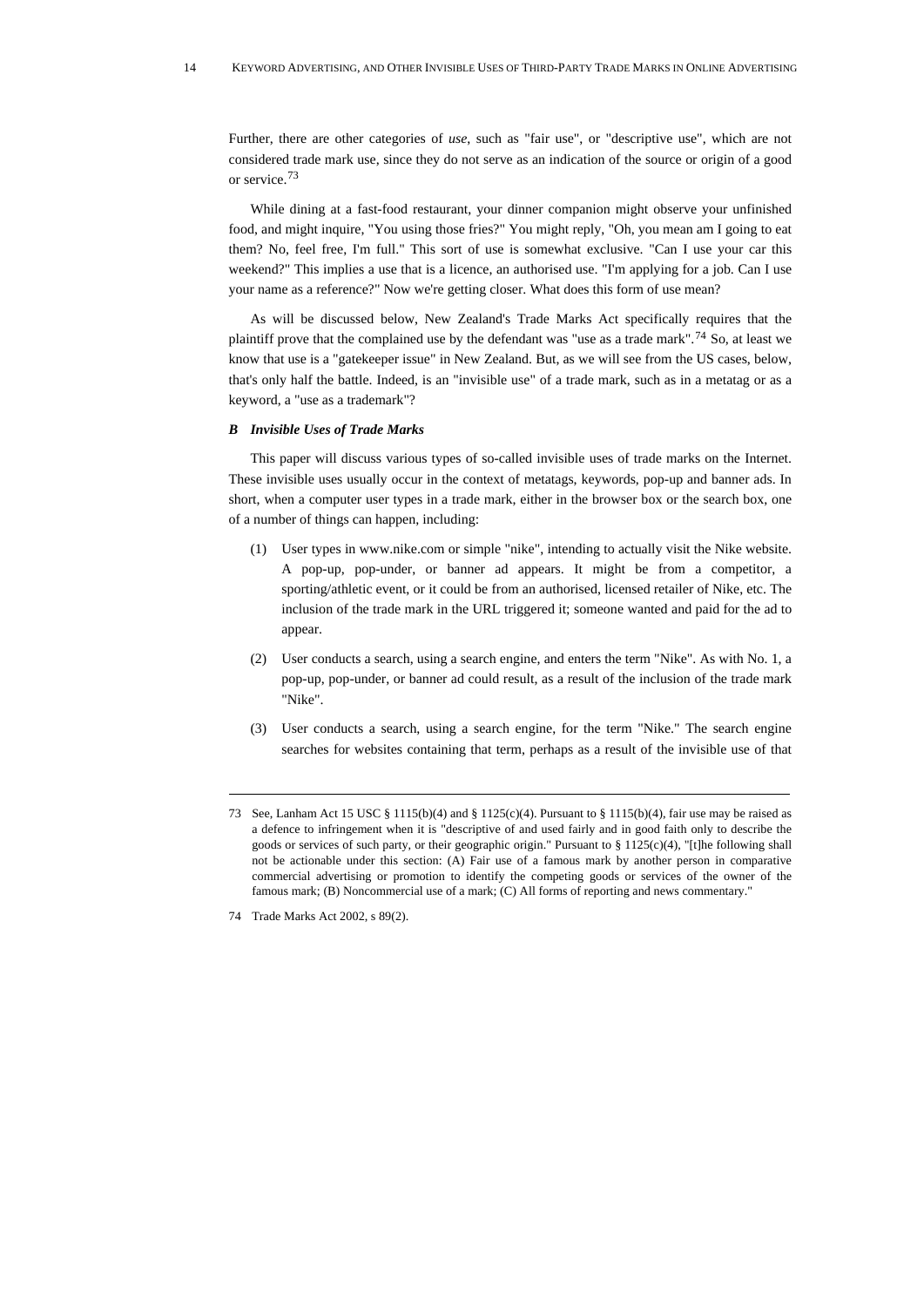trade mark within the metatags embedded in the HTML code. However, this is a phenomenon largely relegated to history; most search engines no longer recognise metatags since 1997.

(4) User conducts a search, using a search engine, for the term "Nike", and the search engine lists, as among the Sponsored Links, the website of an entity other than Nike. The owner of the site found has purchased the keyword "Nike" from the search engine company.

## *C Keyword Advertising, Continued*

Typically, when sponsor links appear across the top or middle of the results page, they are within a box or field that is shaded a different colour, as to set them apart from the organic results. But, this has not always been the case, as shown in *800-JR Cigar v GoTo.com*. [75](#page-14-0) GoTo.com used another business model, and was known as a "pay-for-priority Internet search engine". [76](#page-14-1) The decision of the US District Court for the District of New Jersey explains it as follows:<sup>[77](#page-14-2)</sup>

Pay-for-priority search engines solicit bids from advertisers for key words or phrases to be used as search terms, giving priority results on searches for those terms to the highest-paying advertiser. Thus, each advertiser's rank in the search results is determined by the amount of its bid on the search term entered by the user. The list of paid results on GoTo's web site discloses the amount of each advertiser's bid. Advertisers pay GoTo only when a user clicks on their listings in the search results. After all paying advertisers' sites are listed as search results, GoTo lists unpaid or "natural" search listings, ie, those whose sites are most logically relevant to the search criteria. GoTo receives no revenue when a user clicks on unpaid listings.

As noted above, there are various rationales for the purchase of a trade mark keyword and many of these rationales are acceptable to trade mark owners. Some, however, are not. For example, if the name Cypress was a trade mark used on personal computers, Cypress Computers Ltd might object to a competitor, namely Beech Computers Inc, purchasing the trade mark keyword "Cypress" in order to trigger a sponsor link to the Beech Computers web site, in hopes that the search engine user might instead purchase a Beech computer. However, the owner of the Cypress trade mark might not object if, say, the purchaser were an authorised vendor or retailer of new or used Cypress computers, or a company offering repair or technical support for Cypress computers, or offering software and accessories for Cypress computers, or product reviews about Cypress computers. Additionally, if the purchaser of the term "Cypress" was not even purchasing it as a trade mark keyword, for example, if the purchaser was a lumber yard or a nursery, offering cypress panelling or cypress trees, the owner of the trade mark Cypress should not object.

<span id="page-14-2"></span>77 Ibid, 277-278.

<span id="page-14-0"></span><sup>75</sup> *800-JR Cigar v GoTo.com* (2006) 437 F Supp 2d 273, 277 (DC NJ).

<span id="page-14-1"></span><sup>76</sup> Ibid, 277.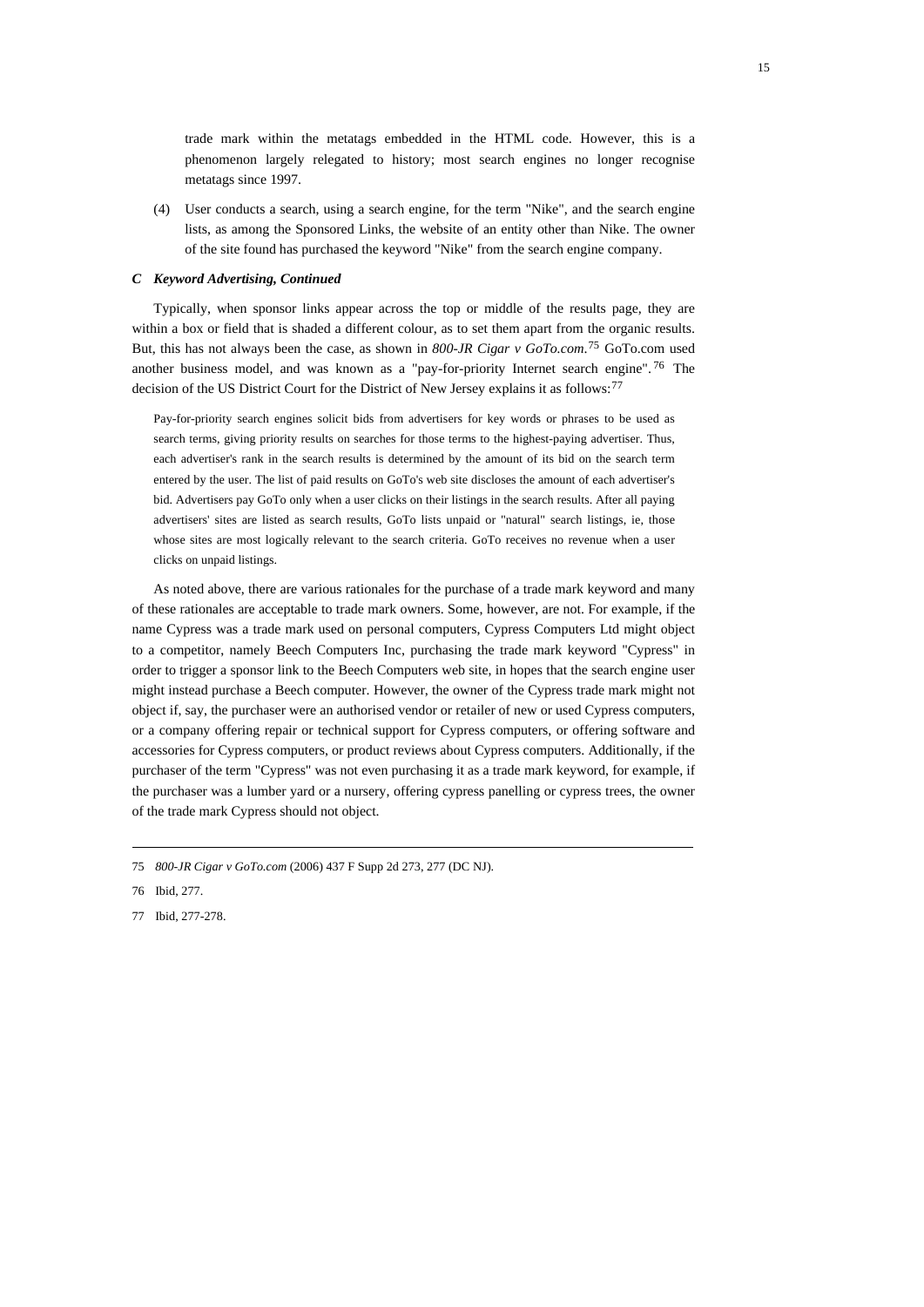As a result of the concerns of trade mark owners, search engine advertisement firms such as Google, Yahoo! and Microsoft have established trade mark use policies, to be used by purchasers of keywords, particularly trade marked keywords.

#### *V SEARCH ENGINE TRADE MARK POLICIES, GENERALLY*

Search engine advertising companies such as Google, Yahoo! and Microsoft are cognisant of the concerns of trade mark owners and have established policies to attempt to address these.

## *A Yahoo! And Microsoft Policies*

Yahoo!<sup>[78](#page-15-0)</sup> and Microsoft<sup>[79](#page-15-1)</sup> both acknowledge that advertisers sometimes bid on search terms that are the trade marks of others and require that advertisers agree that their search terms do not violate the trade mark rights of others. Both allow for use by those related to the trade mark, its owner or related products, resellers and those who use it descriptively, such as information sites, which are not competitive.

#### *B Google Policy*

Google's policy<sup>[80](#page-15-2)</sup> begins with the statement that it "is not in a position to arbitrate trademark disputes between the advertisers and trademark owners"; noting that "the advertisers themselves are responsible for the keywords and ad content that they choose to use. Accordingly, we encourage trademark owners to resolve their disputes directly with the advertisers". Google's policy further offers, "[a]s a courtesy to trademark owners", that it will "perform a limited investigation of reasonable complaints", and also that its "procedure differs depending on the country in which trademark rights exist."

Indeed, Google actually has two policies, one for use in the US and Canada, and one for the rest of the world. Unlike the policies of Microsoft and Yahoo!, Google's policy actually does allow the sale and use of a trade mark keyword by a competitor, provided certain guidelines are followed.

In the US and Canada, focus is placed on "the use of the trademark *in ad text*. If the advertiser is using the trademark in ad text, (Google) will require the advertiser to remove the trademark and prevent them from using it in ad text in the future."[81](#page-15-3) What this means is that Google will allow a

<span id="page-15-3"></span>81 Ibid.

<span id="page-15-0"></span><sup>78</sup> See, Yahoo! Trademarks [http://searchmarketing.yahoo.com/legal/trademarks.php](http://searchmarketing.yahoo.com/legal/trademarks.php,) (accessed 6 October 2007).

<span id="page-15-1"></span><sup>79</sup> See, Microsoft Advertising [http://advertising.microsoft.com/Home/Article.aspx?pageid=708&Adv\\_](http://advertising.microsoft.com/Home/Article.aspx?pageid=708&Adv_Articleid)  [Articleid=](http://advertising.microsoft.com/Home/Article.aspx?pageid=708&Adv_Articleid)3216 (accessed 6 October 2007).

<span id="page-15-2"></span><sup>80</sup> See, Google Trademark Complaint Procedure [www.google.com/tm\\_complaint\\_adwords.html](http://www.google.com/tm_complaint_adwords.html) (accessed 6 October 2007).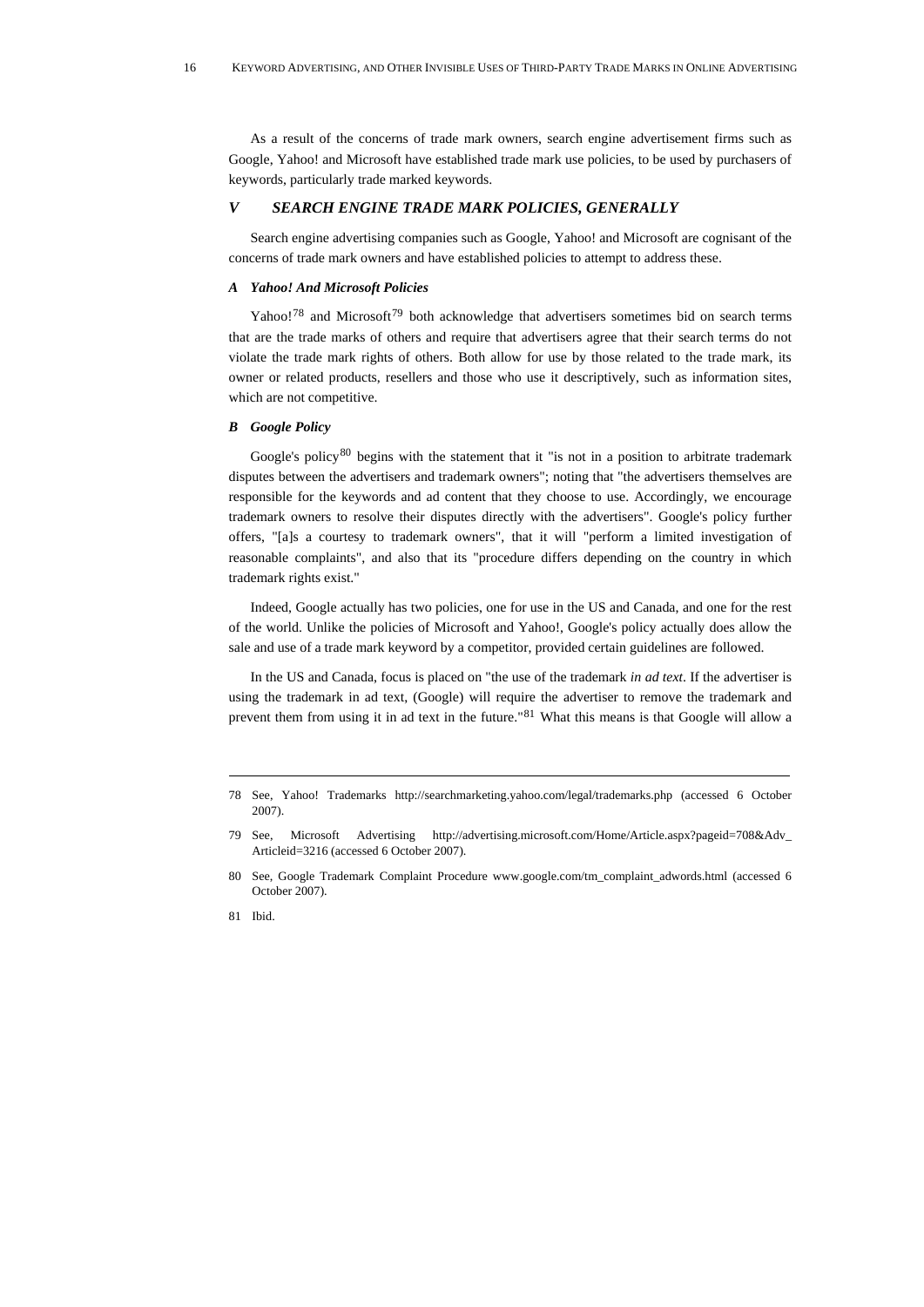trade mark owner to object to a sponsored link containing the trade mark within the text of the ad displayed as the sponsored link.

Google's policy *outside* of the US and Canada is a bit different, seemingly more pro-trade mark owner. In pertinent part, it reads as follows:[82](#page-16-0)

When we receive a complaint from a trademark owner, our review is limited to ensuring that the advertisements at issue are not using a term corresponding to the trademarked term *in the ad text or as a keyword trigger*. If they are, we will require the advertiser to remove the trademarked term from the ad text or keyword list and will prevent the advertiser from using the trademarked term in the future.

In other words, in addition to (seemingly) universally frowning upon use of the trade mark "in ad text", it will also, upon receipt of a "complaint from a trade mark owner", ensure that the trade mark is not used "as a keyword trigger". But, this does not preclude Google's sale of AdWords outside of the US and Canada, it only gives trade mark owners the ability to challenge such use in ad text or as a trigger.

By Comparison Microsoft and Yahoo! attempt to discourage use by competitors, Google's policy outside of US/Canada focuses on *where* the trade mark is used (ie, in the ad text) and if it is used as a "trigger". Google's US/Canada policy is somewhat simpler. In some ways, this is more permissive (and less protective of trade marks) than Microsoft and Yahoo!'s policy, yet in other ways it is more conservative. While Google's US/Canada policy *would* allow a competitor's triggering use, it would *not* allow the purchase and use by a reseller/authorised retailer, or by an "informational site", assuming such a site used the trade mark in the ad text. In the example above, Google's US/Canada policy *would* allow Beech Computers to purchase the trade mark keyword "Cypress" and use it to trigger an ad for Cypress Computers, so long as the trade marked keyword "Cypress" did not appear in the ad text.

#### *C Ask.com Policy*

Similar to the other policies we have looked at, Ask.com's policy $83$  seeks to remove itself from any controversy, preferring to characterise it as a dispute between the advertiser and the trade mark owner. Ask.com's policy, however, does show a willingness to take action to investigate a claim by trademarks owner and request that the advertiser remove the allegedly infringing content, or remove it themselves. Ask.com's policy would appear to *not* allow a descriptive use, a fair use, or otherwise a use of a trade mark that might be lawful in a comparative advertising sense.

<span id="page-16-0"></span><sup>82</sup> Ibid (emphasis added).

<span id="page-16-1"></span><sup>83</sup> See, Ask Sponsored Links [http://sponsoredlistings.ask.com/](http://sponsoredlistings.ask.com/,) (accessed 7 October 2007).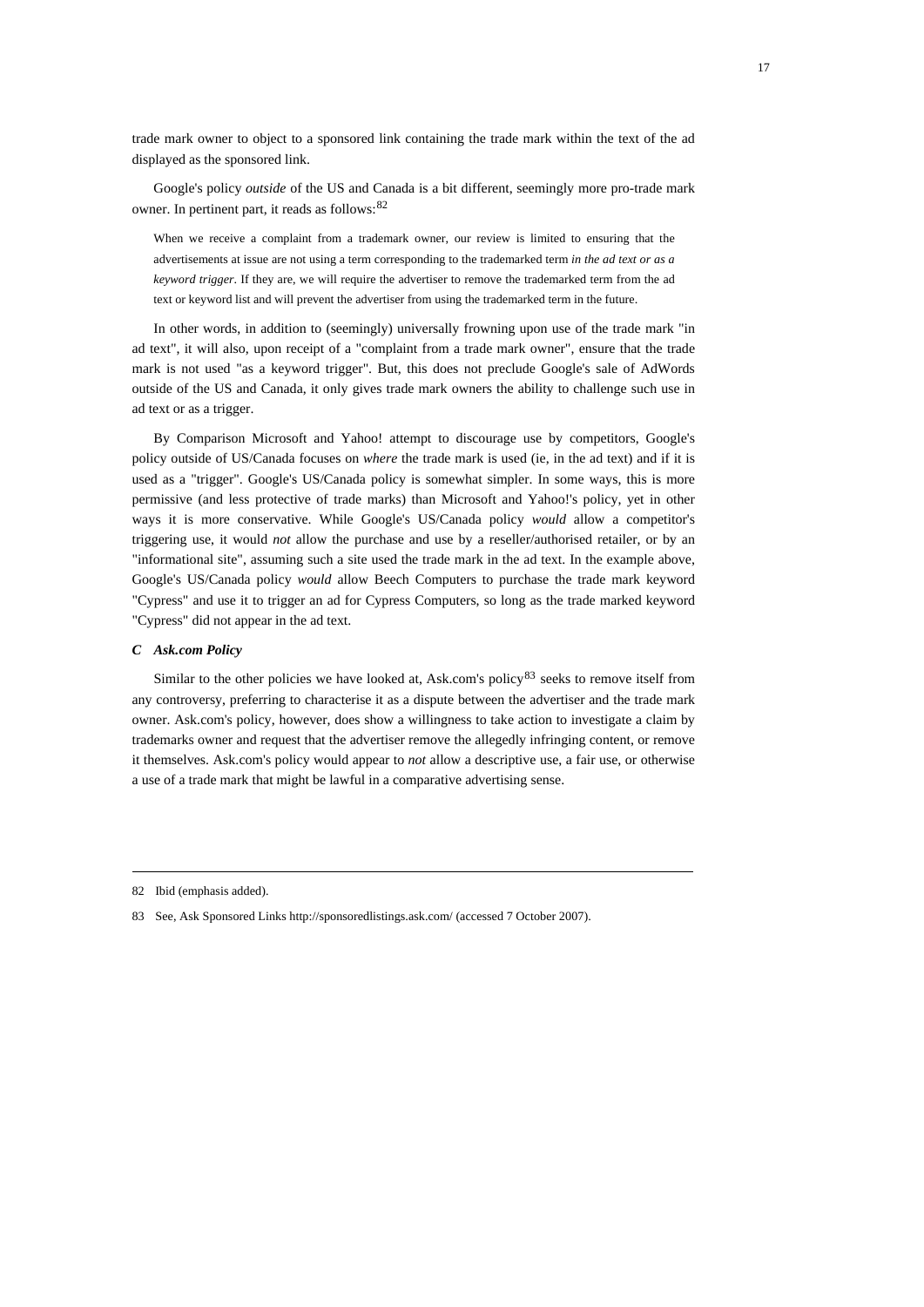# *VI KEYWORD USE IN NEW ZEALAND TODAY – TRADE MARK INFRINGEMENT*

Despite the apparent discouragement from the major search engines' policies, companies in New Zealand do in fact purchase trade marks as keywords and use them as triggers, presumably until such time as the trade mark owner files a complaint. In this section of the paper, I will focus on New Zealand, its trade mark and related jurisprudence, and the jurisprudence of other nations from which New Zealand may derive guidance, such as Australia and the United Kingdom (UK).

## *A Trade Mark Infringement – New Zealand's Trade Marks Act 2002*

Fortunately, it is well settled in New Zealand that in an infringement matter, trade mark use is in fact the "gatekeeper issue". In other words, for a plaintiff to successfully bring a trade mark infringement claim, it would have to prove that the defendant, by making use of a sign, used that sign "in such a manner as to render the use of the sign as likely to be taken as being use as a trade mark."[84](#page-17-0) As such, if the court determined that the "use of the sign" was not a trade mark use, it could not find trade mark infringement.

| Section 89 | Sign - Good             | Sign - Services             | Confusion or Deception                                                                                                                                                         |
|------------|-------------------------|-----------------------------|--------------------------------------------------------------------------------------------------------------------------------------------------------------------------------|
| 1(a)       | Identical               | Identical                   | No need to prove, it is deemed                                                                                                                                                 |
| 1(b)       | Identical               | Similar                     | Plaintiff must prove                                                                                                                                                           |
| 1(c)       | Similar                 | <b>Identical or Similar</b> | Plaintiff must prove                                                                                                                                                           |
| 1(d)       | Identical or<br>Similar | Not Similar                 | Not relevant. However, plaintiff<br>must prove defendant's use "takes<br>unfair advantage of, or is<br>detrimental to, the distinctive<br>character or the repute of the mark" |

The relevant section can be paraphrased as follows:<sup>[85](#page-17-1)</sup>

In considering whether or not the use of a trade mark as a keyword could be infringement, it makes sense to look at section 89 on a subsection-by-subsection basis, with a discussion of the types of scenarios that might be governed by the respective parts thereof, with an eye to the interpretory guidance offered by section 5. The following analysis includes the imaginary companies Beech and Cypress Computers, an analysis of the various ways in which Beech, and other entities, might use "Cypress" as a keyword, and how section 89 might apply.

<span id="page-17-0"></span><sup>84</sup> Trade Mark Act 2002, s 89(2).

<span id="page-17-1"></span><sup>85</sup> This is "borrowed" from Susy Frankel and Geoff McLay *Intellectual Property in New Zealand* (Lexis Nexis Butterworths, Wellington, 2002) 467.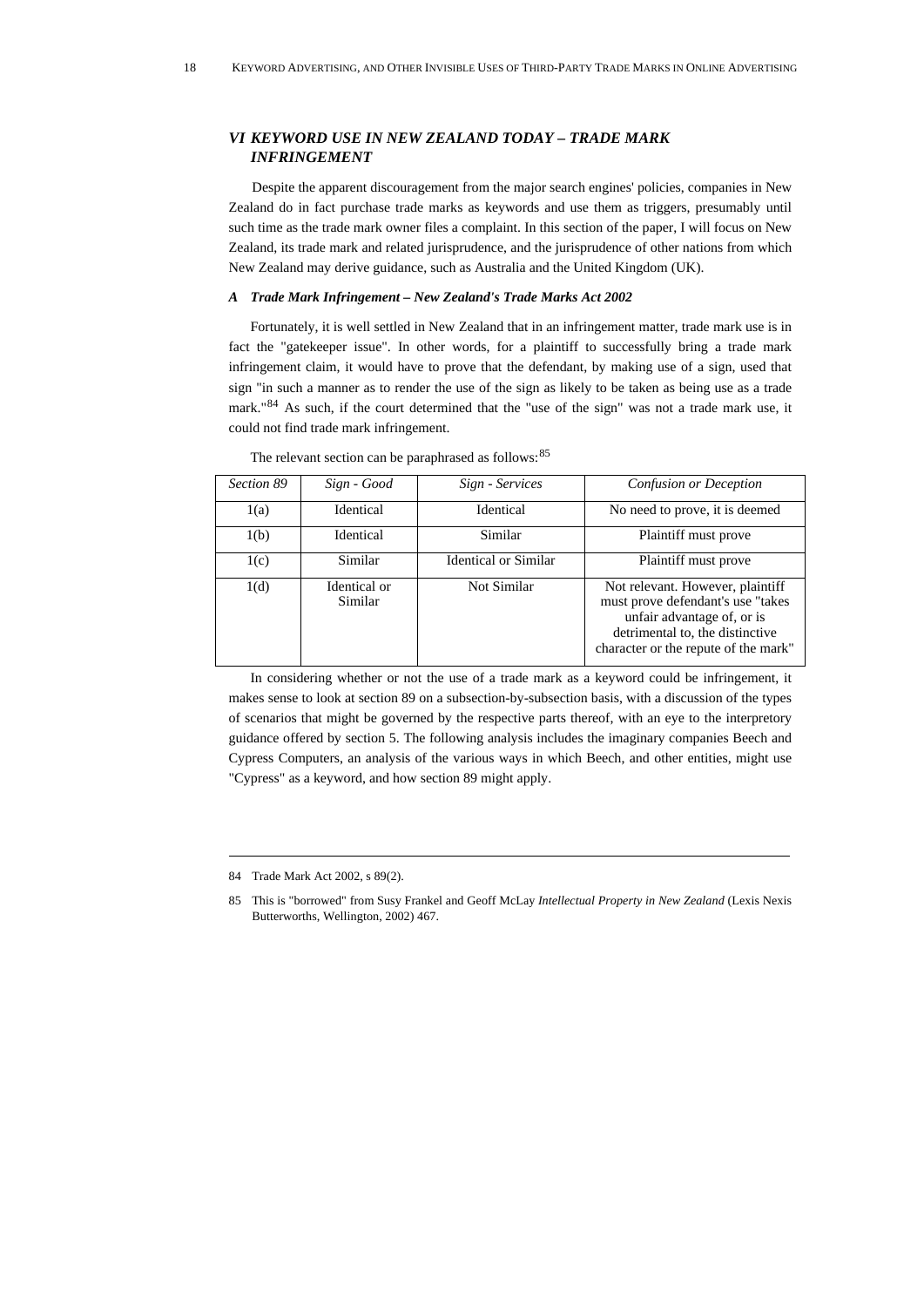#### *1 Section 89(1)(a)*

(a) Competitor scenarios

Beech purchases the keyword "Cypress" from Search Engine:

**Scenario One:** When user searches the term "Cypress" or "Cypress Computers", sponsor links include a link to Beech website. The Sponsor Link has as its heading the phrase "Cypress Computers", and the body reads "Huge Range of Cypress PCs and Laptops, Free Delivery".

**Scenario Two:** When user searches the term "Cypress" or "Cypress Computers ", sponsor links include a link to Beech Computers' website. The heading reads "Personal Computers and Laptops", and the body reads "Huge Range of PCs and Laptops, Free Delivery". No mention of either the Beech or Cypress trade mark is made.

**Scenario Three:** When user searches the term "Cypress" or "Cypress Computers", sponsor links include a link to Beech website. The heading reads "Beech Computers", and the body of the Sponsor Link says "Huge Range of PCs and Laptops, Free Delivery", yet makes no mention of term "Cypress".

**Scenario Four:** When user searches the term "Cypress" or "Cypress Computers", sponsor links include a link to Beech website. The heading reads "Beech Computers", but the body of the Sponsor Link says "Huge Range of PCs and Laptops, Free Delivery, our computers compare in quality to Cypress".

If we assume that the mere sale (by Search Engine) and use (by Beech/competitor) of a trade mark as a keyword to trigger an ad would be considered "likely to be taken as being use as a trade mark", it is my view that the first three of these scenarios could find Beech and Search Engine liable for infringing Cypress' trade mark. In each case, Beech and Search Engine a prima facie case is made because of the use of the identical sign on identical goods. But remember, this presumes that the mere use as a trigger, with no *visible* use otherwise, constitutes a "use as a trade mark". Additionally, in Scenario One, Cypress' case would be strengthened because that the header and body of the Sponsor Link also have a visible use of the Cypress trade mark.

If we assume for the sake of comparison, that the sale and invisible use of a trademark as a keyword to trigger an ad would *not* be considered "likely to be taken as being use as a trade mark", it is my view that only in Scenario One would Beech and Search Engine be found liable for infringing Cypress' trade mark. This is a consequence of the *visible* use of the Cypress trade mark within the header and body of the Sponsor Link.

What about Scenario Four? In my view, Beech would be able to defend its use of the trade mark as a keyword under section 94, which is one of the exceptions to section 89.[86](#page-18-0) This states that a

<span id="page-18-0"></span><sup>86</sup> New Zealand Trade Marks Act 2002, s 94.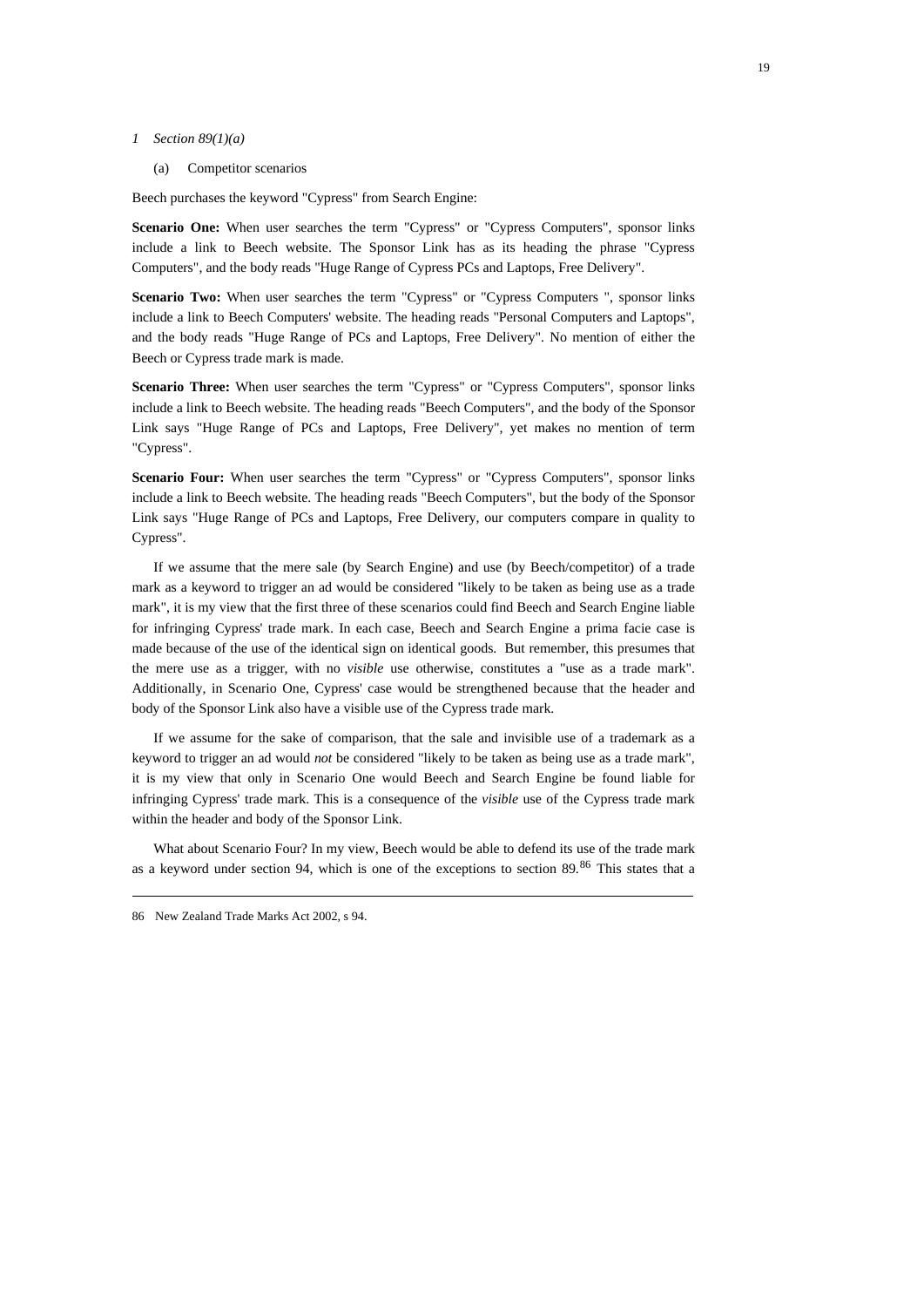registered trade mark is no infringed by its use for comparative advertising, "in accordance with honest practices in industrial or commercial matters"; that is the use does not "without due cause, takes unfair advantage of, or is detrimental to, the distinctive character or the repute of the trade mark". Search Engine should also be able to avoid liability, since the underlying action of Beech would not be actionable. Generally, Search Engine might rely on the High Court decision in *Leafscreen NZ Ltd v Leafbusters Group Ltd*, [87](#page-19-0) which concerned two entities using similar names for products and services designed to keep leaves out of rain gutters. In *Leafscreen*, the plaintiff not only brought action against the defendant, but also Telecom, since Telecom Directories Ltd had agreed "to place advertisements in its publications on behalf of LGL, (which plaintiff alleged) amounted to conduct likely to mislead or deceive, carried on in trade for the purposes of section 9 Fair Trading Act 1986."<sup>[88](#page-19-1)</sup> Heath J held that the plaintiff "failed to establish that it had a reputation in the marketplace for the terms LEAFSCREEN and LEAFSCREENER that was such as to render LGL's use of the signs misleading or deceptive conduct in trade, or conduct in trade likely to mislead or deceive members of the public."[89](#page-19-2) As for the potential liability of Telecom, the printer of phone directories, the court offered the following:<sup>[90](#page-19-3)</sup>

*Obiter*, it is arguable that a publisher is an innocent agent acting merely as a conduit passing on instructions from a principal, and cannot become responsible for anything misleading in the information he, she, or it conveys.

I would submit that this bit of dicta might be relevant, and a search engine would be likely to rely on it, characterising the sale of keywords and the placement of advertising as being similar to the "publisher" and "conduit" role discussed by the High Court. In the US, although the case law is mixed both as to what "trade mark use" is and as to the liability of search engines in keyword advertising, legislation offers protection to an "innocent infringer" and/or "innocent violator", ie, a party who is only engaged in printing, advertising, or other communications-related activities.<sup>[91](#page-19-4)</sup>

Such an approach would also be consistent with the state of play in the defamation and censorship realms. Internet Service Provider (ISP) liability, in cases of defamation, often initially focus on so-called "innocent dissemination", ie, where the ISP does not initially know about the defamatory or infringing content on its servers, which it is merely hosting for third-parties. ISPs generally are not held to the duty of policing the content on their customers' websites. $92$ 

- <span id="page-19-0"></span>87 *Leafscreen NZ Ltd v Leafbusters Group Ltd* (25 February 2004) HC AK CIV2003-404-7015 Heath J.
- <span id="page-19-1"></span>88 Ibid.
- <span id="page-19-2"></span>89 Ibid.
- <span id="page-19-3"></span>90 Ibid (emphasis added).
- <span id="page-19-4"></span>91 Lanham Act 15 USC § 1114(2).
- <span id="page-19-5"></span>92 New Zealand Defamation Act 1992, s 21.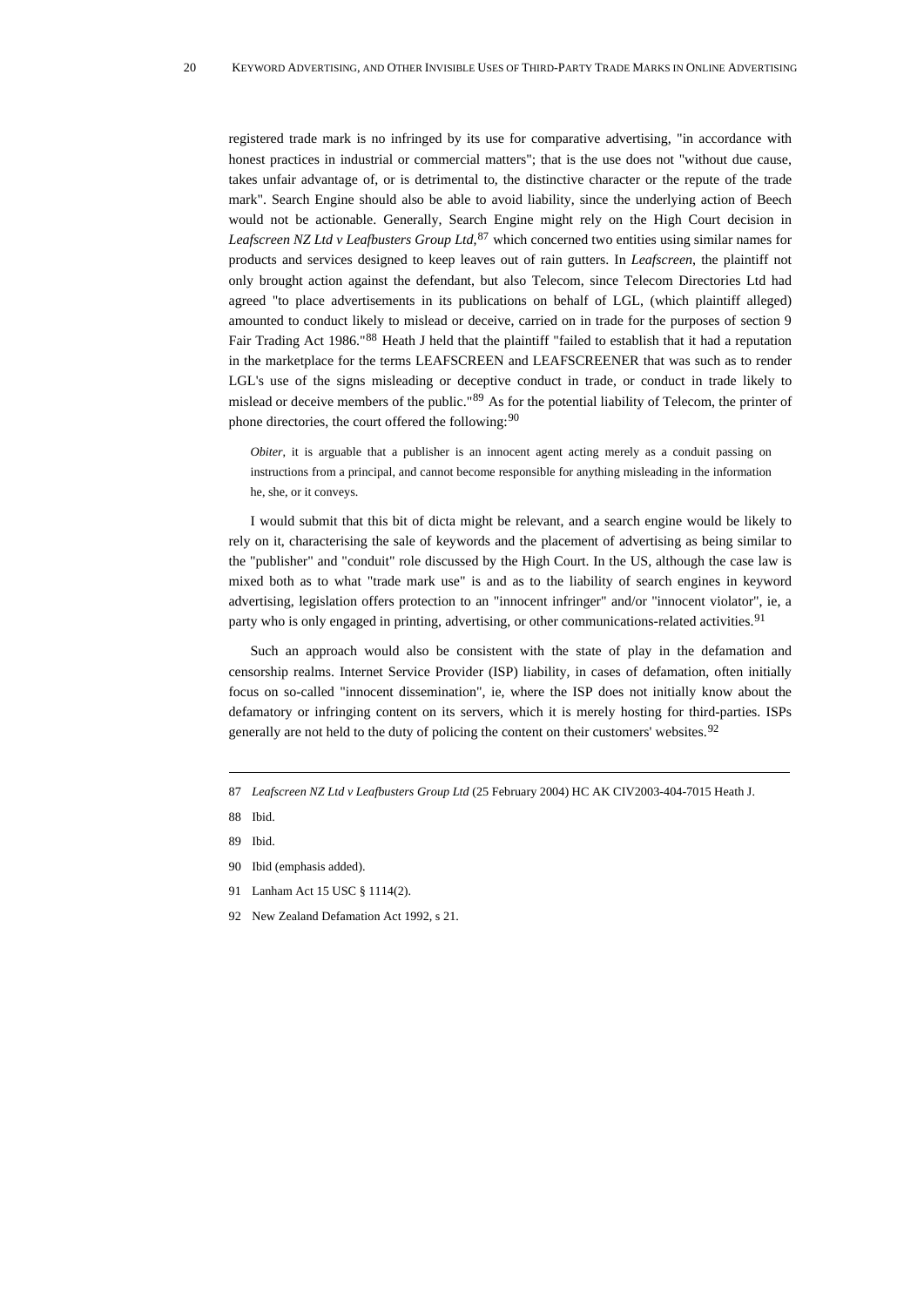Consistent with this approach are the recent amendments to the Films, Videos and Publications Classification Act of 19[93](#page-20-0), <sup>93</sup> which stated that a "network operator or service provider" was not to be included as among the "distributors" of an offending publication, for purposes of the FVPCA.<sup>[94](#page-20-1)</sup> Furthermore, amendments to New Zealand's Copyright Act will shield an ISP from liability for copyright infringement if it was unaware of the infringing activity it hosted.[95](#page-20-2)

(b) Non-competitor scenarios

Electronics retailer purchases "Cypress" from Search Engine:

**Scenario Five:** When user searches the term "Cypress", or "Cypress Computers", among the sponsor links is a link to Retailer's website. The Sponsor Link has as its heading the phrase "Cypress Computers", and the body read "Huge Range of Cypress PCs and Laptops, Free Delivery". However, when user clicks on the link, it is taken to a page on Retailer's site that offers Beech (and other non-Cypress) computers, but not Cypress computers.

Scenario Six: When user searches the term "Cypress", or "Cypress Computers", sponsor links include link to Retailer's website. The Sponsor Link's heading reads "Top Quality Computers", and the body of the Sponsor Link says "Huge Range of PCs and Laptops, Free Delivery". When user clicks on the link, it is taken to a page on Retailer's site that offers Beech (and other non-Cypress) computers, but not Cypress computers.

**Scenario Seven:** When user searches the term "Cypress", or "Cypress Computers", among the sponsor links is a link to Retailer's website. The Sponsor Link has as its heading the phrase "Top Quality Computers", and the body reads "Huge Range of PCs and Laptops, Free Delivery". However, when user clicks on the link, it is taken to a page on Retailer's site that offers Beech (and other non-Cypress) computers, as well as Cypress computers.

**Scenario Eight:** When user searches the term "Cypress", or "Cypress Computers", sponsor links include link to Retailer's website. The Sponsor Link's heading reads "Beech Computers", and the body of the Sponsor Link says "Huge Range of Beech PCs and Laptops, Free Delivery". When user clicks on the link, it is taken to a page on Retailer's site that offers Beech (and other non-Cypress) computers, but not Cypress computers.

**Scenario Nine:** When user searches the term "Cypress", or "Cypress Computers", sponsor links include a link to Retailer's website. The Sponsor Link's heading reads "Cypress, Beech and Other

<span id="page-20-0"></span><sup>93</sup> Films, Videos and Publications Classification Amendment Act 2005.

<span id="page-20-1"></span><sup>94</sup> Films, Videos, and Publications Classification Act 1993, ss 122-123, as amended by Films, Videos, and Publications Classification Amendment Act 2005.

<span id="page-20-2"></span><sup>95</sup> See, New Zealand Copyright (New Technologies and Performers Rights) Amendment Act, adding s 92 B and C to the Copyright Act 1994.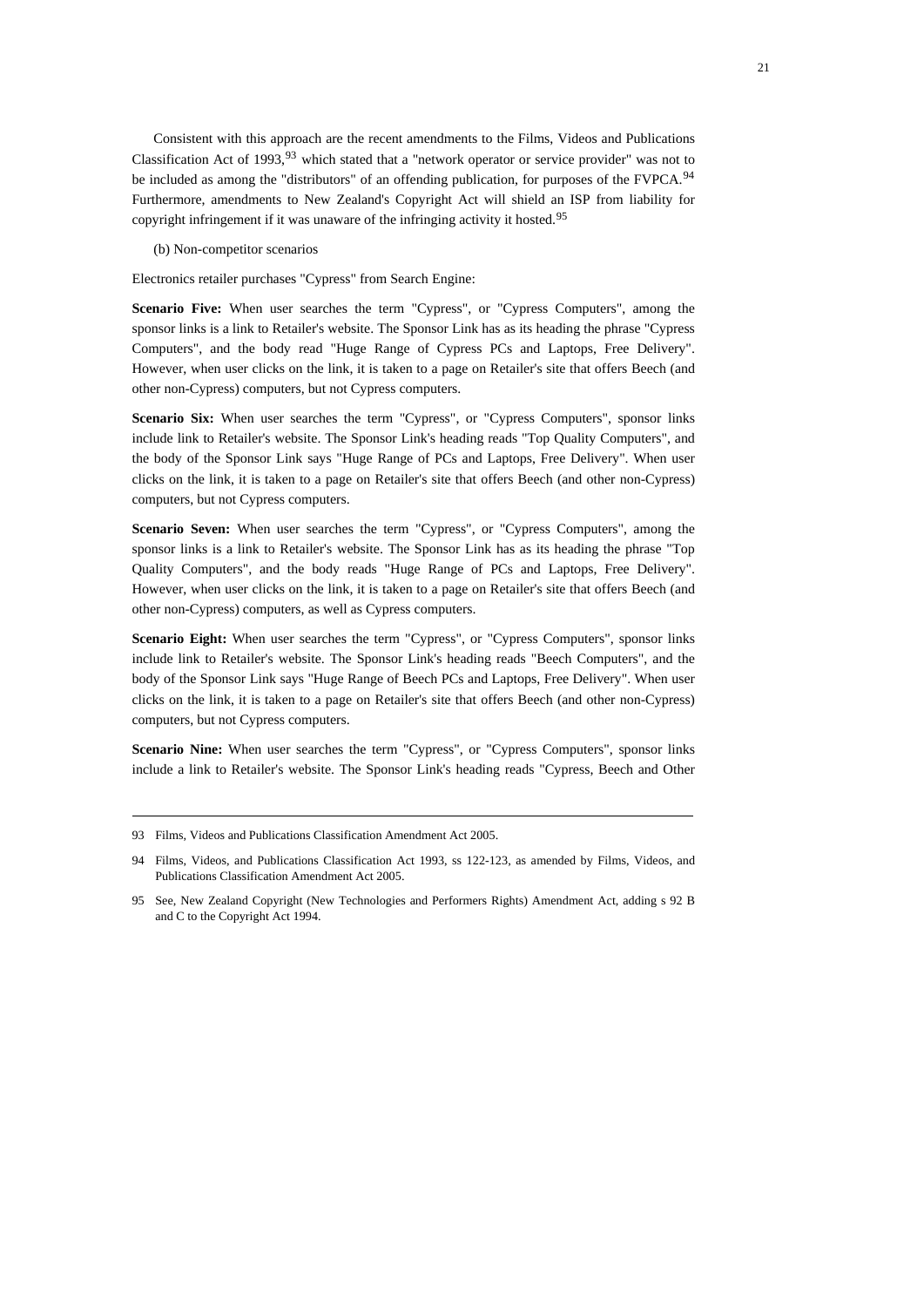Top Brand Computers", and the body of the Sponsor Link says "Huge Range of Cypress, Beech, and Other Top Brand PCs and Laptops, Free Delivery". When user clicks on the link, it is taken to a page on Retailer's site that offers Beech, Cypress, and other brand computers.

If we assume that the mere sale and use of a trade mark as a keyword to trigger an ad would be considered "use as a trade mark", it is possible that all five of these scenarios could find Retailer and Search Engine liable for infringing Cypress' trade mark. A *prima facie* case is made by virtue of the use of the identical sign on identical goods.

Note that in Scenarios Seven and Nine, the user *will* encounter Cypress Computers at the Sponsor Link. However, the fact that the Retailer has used the Cypress trade mark as "bait" to entice the user to click on a link that will transport him to a page that contains "identical goods", ie, other brands of computers, it might be sufficient to satisfy the strict liability of 89(1)(a). Additionally, in Scenario Five, Cypress' case would be strengthened by the fact that the header and body of the Sponsor Link also have a visible use of the Cypress trade mark.

If we assume that the sale/use of a trade mark as a keyword to trigger an ad would *not* be considered use as a trade mark, it is my view that only in Scenario Five and Scenario Nine could Retailer and Search Engine possibly be found liable for infringing Cypress' trade mark. This presumes that the visible use of the Cypress trade mark within the header and body of the Sponsor Link qualifies as "likely to be taken as being use as a trade mark". Indeed, since no likelihood of confusion or deception is necessary under  $89(1)(a)$ , the mere fact that the resulting page offers non-Cypress computers might be enough to result in liability.

## *2 Section 89(1)(b)*

Section 89(1)(b) pertains to an "identical mark, similar goods" scenario. In the following scenarios, it is assumed that Cypress only makes computers, but not software, accessories and peripherals. I do not believe it is relevant if Beech or Retailer are in the shoes of the keyword purchaser, and if they are a competitor or not, since the fact pattern will require them to be selling goods similar, but not identical to, Cypress' goods. Beech (or Retailer) purchases the keyword "Cypress" from Search Engine:

**Scenario One:** When user searches the term "Cypress", or "Cypress Computers", sponsor links include a link to Beech/Retailer website. The Sponsor Link has as its heading the phrase "Cypress Peripherals", and the body reads "Huge Range of Software and Accessories for Cypress Computers, Free Delivery".

**Scenario Two:** When user searches the term "Cypress", or "Cypress Computers", sponsor links include a link to Beech/Retailer website. The heading reads "Beech Software and Peripherals", and the body of the Sponsor Link says "Huge Range of Beech Software and Peripherals, Free Delivery", yet makes no mention of term "Cypress".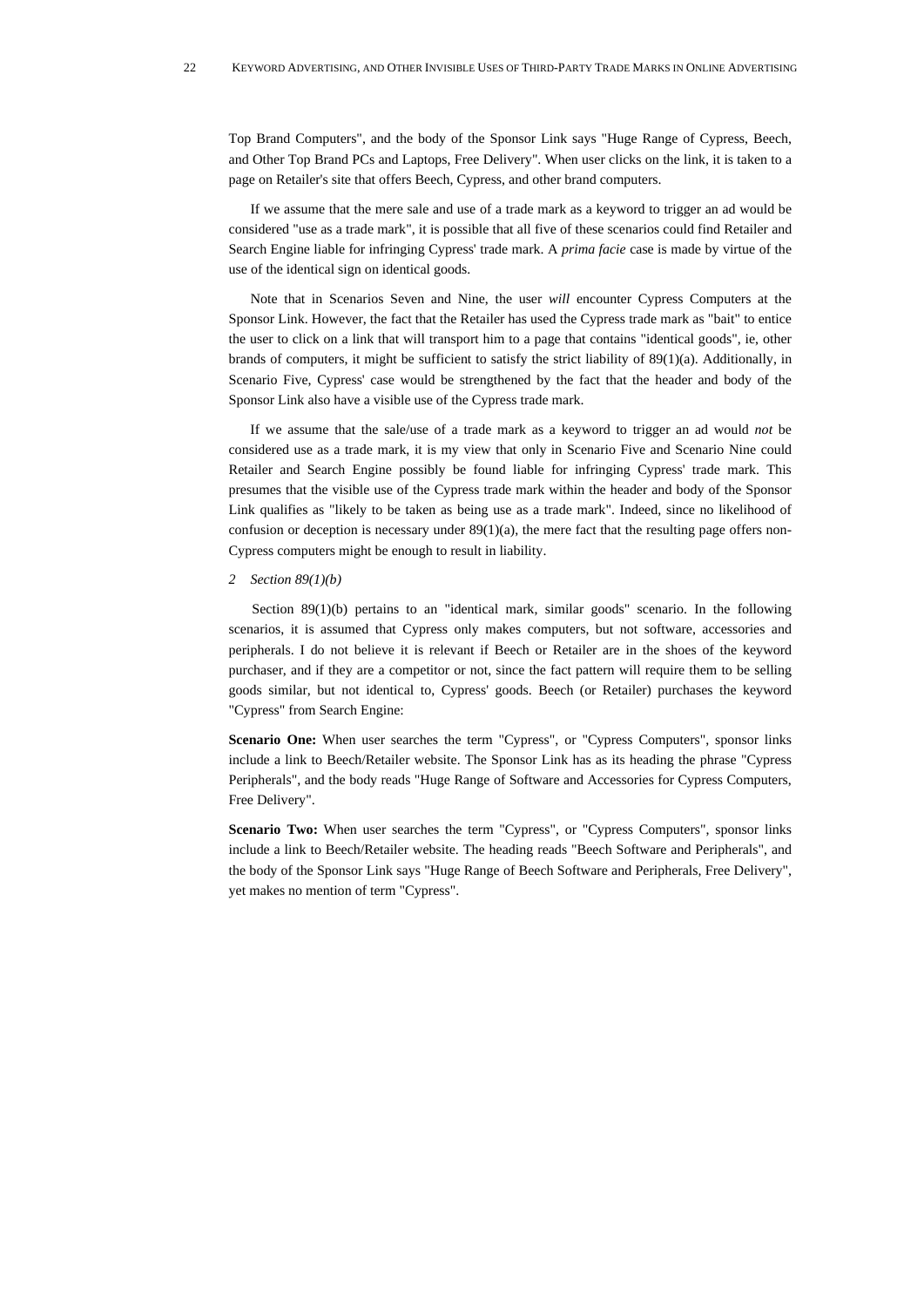**Scenario Three:** When user searches the term "Cypress", or "Cypress Computers", sponsor links include a link to Beech/Retailer website. The heading reads "Beech Software and Peripherals", but the body of the Sponsor Link says "Huge Range of Accessories and Software for Cypress Computers".

If we, again, assume that the mere sale/use of a trade mark as a keyword to trigger an ad would be considered as use as a trade mark, the issue then turns on "if that use would be likely to deceive or confuse".[96](#page-22-0) On the one hand, use of the trade mark "Cypress" in the heading and/or body in Scenarios One and Three might be relied on by Cypress to show bad faith, and conduct likely to deceive and/or confuse. On the other hand, Beech/Retailer might characterise it as a descriptive fair use of the trade mark since, after all, Cypress does not make peripherals, software or accessories, and all Beech or Retailer was doing was to advertise the products it made available.

## *3 Section 89(1)(c)*

Section 89(1)(c) pertains to a "similar mark, identical or similar goods" scenario. Section  $89(1)(c)$  might apply to scenarios where the plaintiff's trade mark is easily/often misspelt, or where a similar term might be used as a keyword. The following examples, using the Google search engine, might include:

- (1) "Travel Centre" is an established travel service, selling air reservations, holiday bookings, hotel and resort bookings, etc. "Travel Center" (misspelt) has been used to trigger links to competing travel agencies, namely HouseOfTravel.co.nz.
- (2) In the Beech/Cypress example, perhaps Beech might purchase keywords "Cypres" and "Cyprus."

If we assume that the sale/use of a trade mark as a keyword to trigger an ad would be considered as use as a trade mark, the issue then turns on "if that use would be likely to deceive or confuse."[97](#page-22-1) In its defence, HouseOfTravel.co.nz could assert that it is making use of the generic term "travel centre", that Travel Centre's trade mark does not protect the generic term "travel centre", since, after all, HouseOfTravel.co.nz is in fact a "travel center." As such, it would argue that this is not an infringement of the weak trade mark Travel Centre.

*4 Section 89(1)(d)* 

Note that Section 89(1)(d) pertains to an "identical or similar mark, not similar goods" scenario. Section 89(1)(d) might apply to scenarios involving "attention seeking behaviour", ie, a website using a famous mark just to draw attention to itself. There might be no relation whatsoever to the trade mark. Examples might include marks that are simply popular as a search term, famous marks

<span id="page-22-0"></span><sup>96</sup> New Zealand Trade Marks Act 2002, s 89(1)(b).

<span id="page-22-1"></span><sup>97</sup> Ibid, s 89(1)(c).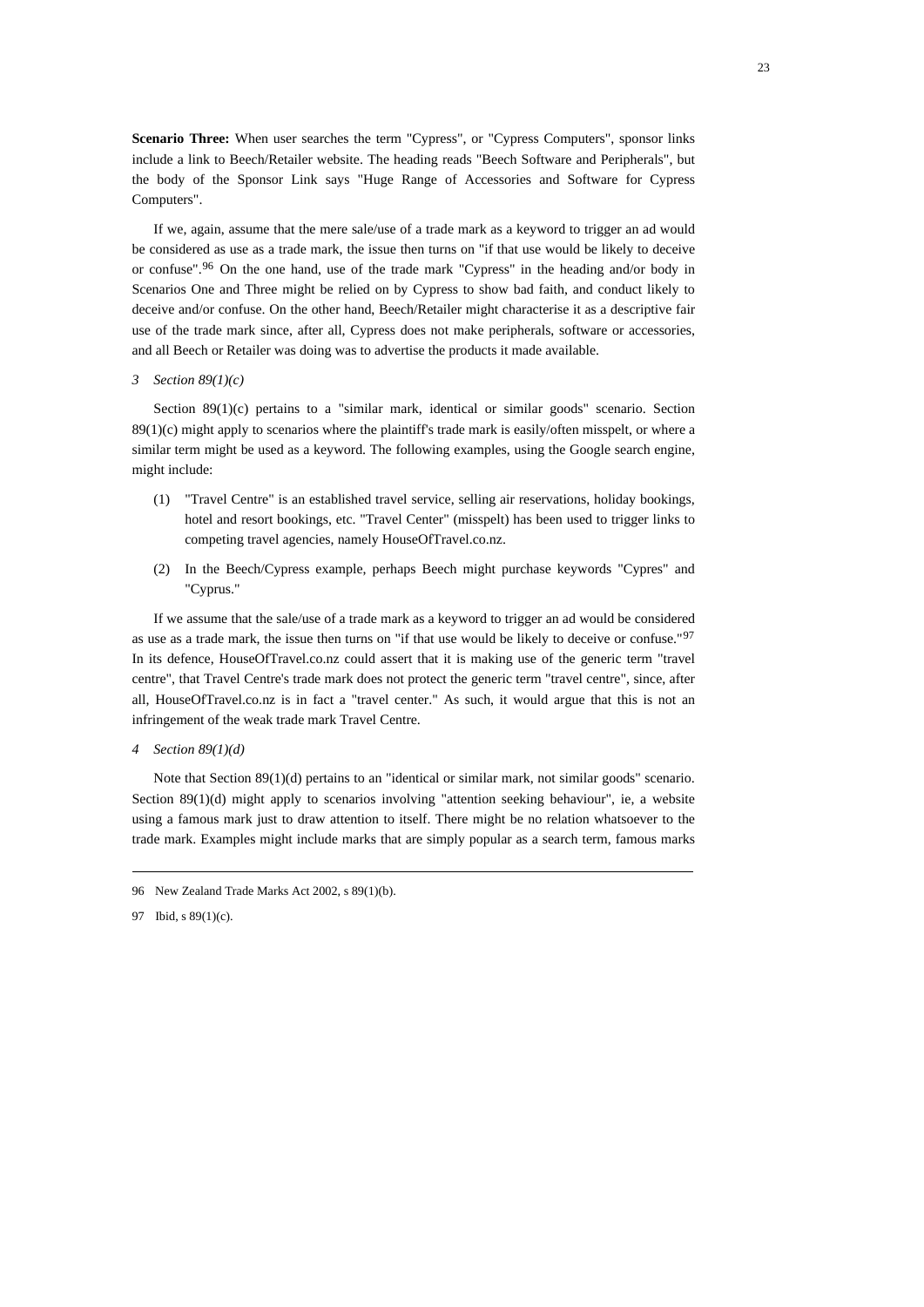such as iPod, Rolex, Calvin Klein, or even a celebrity whose name happens to be a registered trade mark. Such searches might yield sponsor links to sites offering pornography, general merchandise, other thrown-together Pay-Per-Click advertising pages, all of which might damage the reputation of the trade mark owner. Note that there is no burden on plaintiff to show likelihood of deception or confusion, so it would come down to a factual analysis as to whether or not "the trade mark is well known in New Zealand and the use of the sign takes unfair advantage of, or is detrimental to, the distinctive character or the repute of the mark."[98](#page-23-0)

## *B Section 89(2) – Just What is "Use as a Trade Mark" in New Zealand?*

As noted above, in assessing the applicability of section 89 as to whether or not the use of a trade mark as a keyword merely to trigger a third-party sponsor link is an infringement of the trade mark, it all comes down to that tricky question, is the use of a trade mark as a keyword a "use as a trade mark?"[99](#page-23-1) By my use of the word "*merely*", I am referring to the mere use of the mark as a trigger, with no visible use in the heading or body of the sponsor link.

If we look to the statute alone, I suggest that the non-visible use of a trade mark as a trigger is not "use as a trade mark", under section 89, nor does it qualify as an "infringing good", "infringing material", or "infringing object", pursuant to section 5. Looking at section 5 first, I note that this section requires that the infringing good, material or object must "*bear*" the mark. Further, since this section addresses the issue within the context of "the *application* of the sign to the goods or their packaging", ie, that the mark must be *applied* to the goods or their packaging, it would not appear that an invisible use that merely triggers a sponsor link (which has no visible use of the mark) would be considered as infringing.

Of course, I should not end my discussion with a surface-level reading of the statute, I should look at how New Zealand Courts, and other jurisdictions on which New Zealand Courts might rely, have interpreted section 89 and its predecessor section in the 1953 Act. New Zealand Courts have not yet dealt with any "invisible use" cases, such as keywords or metatags. Accordingly, in examining section 89, it is necessary to examine other cases where "use as a trade mark" has been considered, and such cases will hinge on a factual analysis as to the quality of that use and *how* the mark is used.

In the 2007 case *YPG IP Ltd v Yellow Book.com.au Pty Ltd*, <sup>[100](#page-23-2)</sup> an infringement case concerning a competitor of the Yellow Pages/Yellow Book telephone directory, trading under the name "Yellow Duck", the topic of use is examined. Here, the High Court Auckland, Allan J, noted:

<span id="page-23-1"></span>99 Ibid.

<span id="page-23-0"></span><sup>98</sup> New Zealand Trade Marks Act 2002, s 89(1)(d).

<span id="page-23-2"></span><sup>100</sup> *YPG IP Ltd v Yellow Book.com.au Pty Ltd* [\(2008\) 8 NZBLC 102,063.](http://library2.cch.co.nz.helicon.vuw.ac.nz/dynaweb/nbl/nblcase?DwebQuery=2008%208%20NZBLC%20102,063)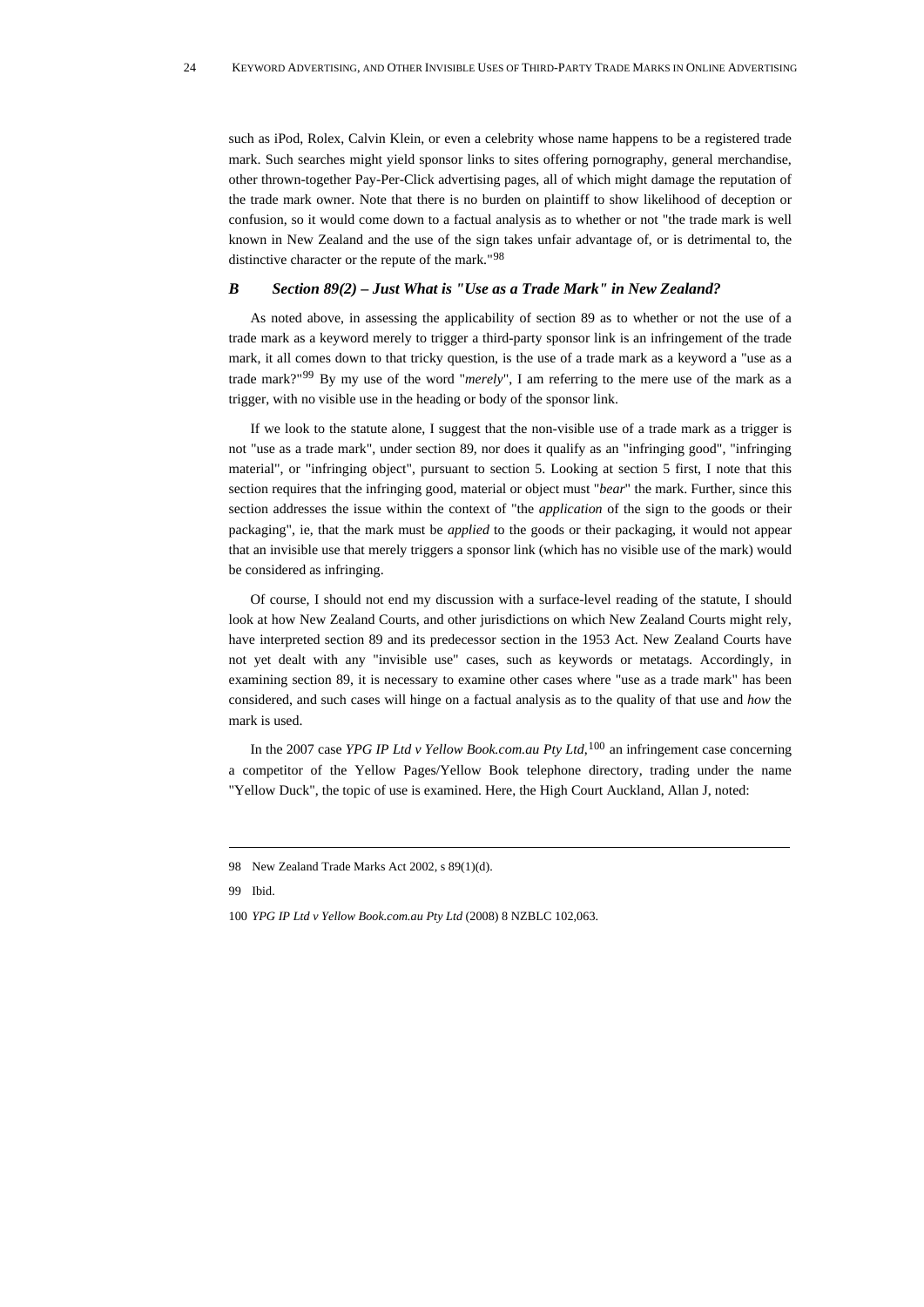[T]he definition encompasses both use on the goods themselves, and in advertising or promotional materials. … the use of the name YELLOW BOOK by the first and second defendants on the website www.yellowbook.co.nz plainly falls within the definition of "use" in relation to services in s 6 of the Trade Marks Act. Those services are business directory services which are similar, if not identical, to the services covered by the YELLOW PAGES trade marks. The next question is whether the use by the first and second defendants of the YELLOW BOOK mark is likely to deceive or confuse, for the purposes of s 89(1)(c) of the Trade Marks Act. The leading decision on that point remains that of the Court of Appeal in *Pioneer Hi-Bred Corn Co v Hy-Line Chicks Pty Ltd* [1978] 2 NZLR 50, which, although decided under the Trade Marks Act 1953, remains applicable to a consideration of the question of infringement under the 2002 Act. The Court in Pioneer distinguished between the terms 'deceive' and 'confuse'. At p 62 Richardson J explained that "deceived" implies the creation of an incorrect belief or mental impression while causing "confusion" may go no further than perplexing or mixing up the minds of the purchasing public. Moreover, where the deception or confusion alleged is as to the source of the goods, 'deceived' is equivalent to being misled into thinking that the goods bearing the applicant's mark come from some other source, and 'confused' is equivalent to being caused to wonder whether that might not be the case.

In an assessment of whether deception or confusion is likely to arise, the Court must consider the use of the first plaintiff's mark in a normal and fair manner in relation to the goods for which it is registered, then to assess the likelihood of confusion arising from the way the defendant actually uses its mark. The proper approach is illustrated in *Anheuser-Busch Inc v Budweiser Budvar*. [101](#page-24-0) The President said: [102](#page-24-1)

The marks are to be compared as they would be encountered in the usual circumstances of trade. That contemplates wholesale and retail transactions, knowledgeable and uninformed purchasers, purchases for on-premises consumption, and for subsequent consumption bearing in mind the varying conditions that may prevail from noisy bars and clubs to self-service stores. Purchases will be made by oral requests (including telephone) and on appearance alone. The products will not necessarily be presented side by side. There may be prospective purchasers who have previously encountered one product and imperfectly recalling its mark, then see or hear of the other.

Furthermore, the use must be "in the course of trade".<sup>[103](#page-24-2)</sup> Paul Sumpter comments that "[t]he term 'course of trade' is not defined but has been said to be concerned with the purposes of trade (rather than necessarily in trade)".[104](#page-24-3) As an example he offers the 1956 Australian case *WD and HO* 

<span id="page-24-0"></span><sup>101</sup> *Anheuser-Busch Inc v Budweiser Budvar National Corporation* [2003] 1 NZLR 472, 491.

<span id="page-24-1"></span><sup>102</sup> Ibid, para 74.

<span id="page-24-2"></span><sup>103</sup> Trade Marks Act 2002, s 89(1).

<span id="page-24-3"></span><sup>104</sup> Paul Sumpter *Trade Marks in Practice* (Lexis-Nexis, Wellington, 2004), 168, citing *WD and HO Wills (Aust) Ltd v Rothmans Ltd* (1956) 94 CLR 182, 191; 1B IPR 511, 512.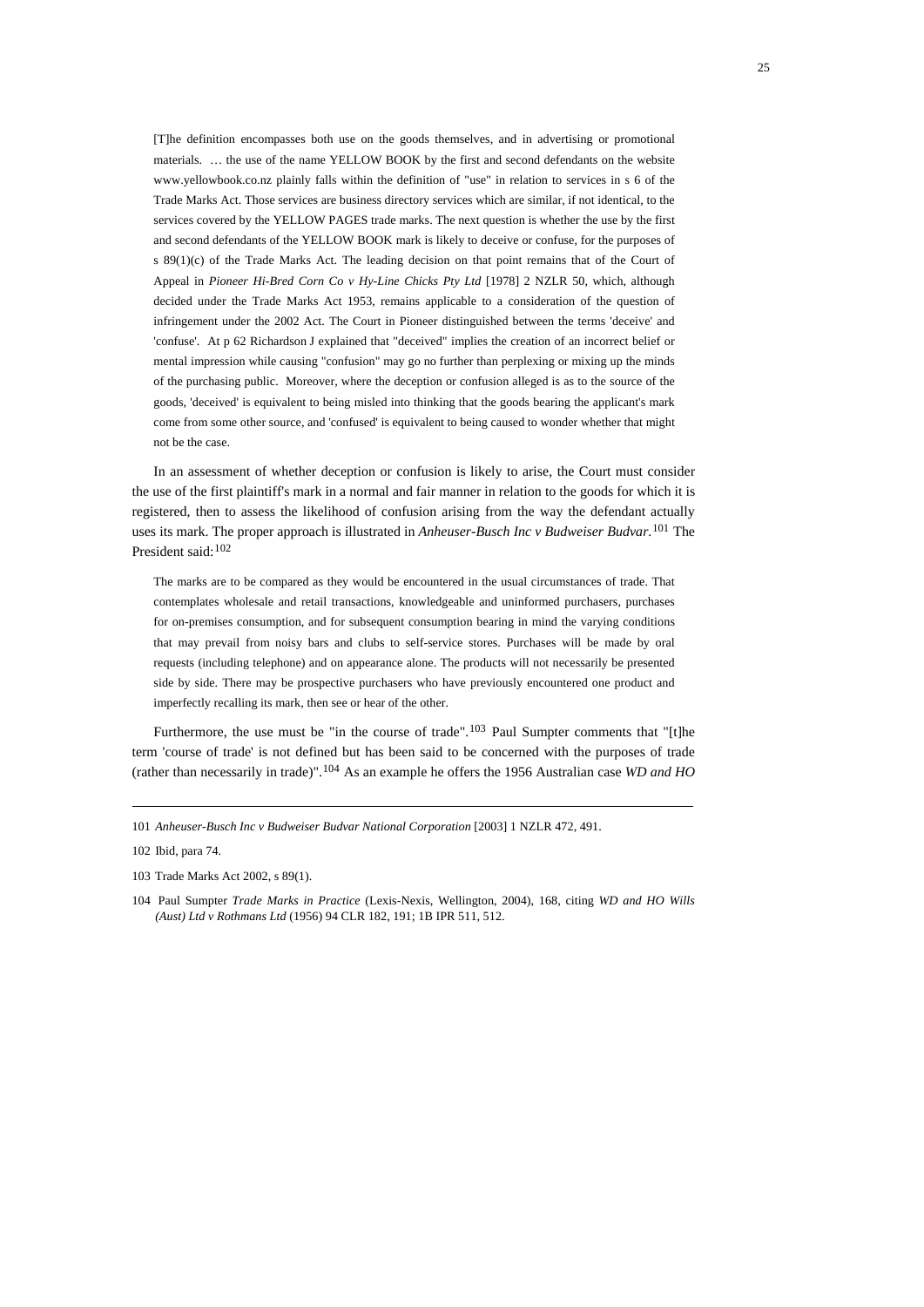*Wills (Aust) Ltd v Rothmans Ltd*,<sup>[105](#page-25-0)</sup> in which an Australian trade mark was removed from the trade mark register based on non-use.<sup>[106](#page-25-1)</sup> The mark was originally used on cigarettes, although the facts showed that no bona fide use had taken place in Australia for several years. The court reasoned that:[107](#page-25-2)

The user or use must … be a user or use (1) for the purposes of trade, (2) by the proprietor or a registered user, (3) in respect of the goods in respect of which the mark is registered. … That is to say … it must be 'used for the purpose of indicating, or so as to indicate, a connection in the course of trade' between the goods and the proprietor of the registered mark.

### *1 "Use" in the World of Sport*

Three cases from the world of sport are worth discussing from the context of "use of a trade mark".[108](#page-25-3) The UK case *Trebor Bassett Ltd v Football Association Ltd*[109](#page-25-4) is instructive as to what constitutes use in the infringement context. In this 1996 High Court case, the Football Association (FA) was the owner of a logo of a crest showing three lions. The logo was worn on the uniforms of English footballers. Bassett was the maker of packaged candy, and with each package of candy sold a "football card", a collectible card showing a football player from the English league. Often, the logo might be visible on the player's uniform in the photo on the collectible football card.<sup>[110](#page-25-5)</sup> FA made repeated complaints of trade mark infringement and Bassett ultimately filed suit against FA, requesting that FA be enjoined from such conduct. FA countersued for infringement.<sup>[111](#page-25-6)</sup>

At issue was the visible presence of the mark on the uniforms of the players depicted on the football cards, whether or not it constituted a use of the trade mark, and, as such, whether the activities of Bassett infringed FA's registered trade mark.[112](#page-25-7) In its defence, Bassett submitted that

- <span id="page-25-0"></span>105 *WD and HO Wills (Aust) Ltd v Rothmans Ltd* (1956) 94 CLR 182, 191; 1B IPR 511, 512.
- <span id="page-25-1"></span>106 Trade Marks Act 1905 (Cth), s 72(1).
- <span id="page-25-2"></span>107 *WD and HO Wills (Aust) Ltd v Rothmans Ltd*, above n 105, 515.
- <span id="page-25-3"></span>108 *Arsenal Football Club Plc v Matthew Reed* [2003] EWCA Civ 96, *Trebor Bassett Ltd v Football Association Ltd* (1996) 37 IPR 667, and *New Zealand Rugby Football Union Inc v Saint Publishing Ltd* [2001] BCL 1054.
- <span id="page-25-4"></span>109 *Trebor Bassett Ltd v Football Association Ltd* (1996) 37 IPR 667 (Ch).
- <span id="page-25-5"></span>110 Ibid, 667.
- <span id="page-25-6"></span>111 Ibid, 668.
- <span id="page-25-7"></span>112 Ibid, 670. Trade Mark Act 1994 (UK), s 10(1) provides: "[a] person infringes a registered trade mark if he uses in the course of trade a sign which is identical with the trade mark in relation to goods or services which are identical with those for which it is registered." Use is defined under s 10(4): (4) For the purposes of this section a person uses a sign if, in particular, he: (a) affixes it to goods or the packaging thereof; (b) offers or exposes goods for sale, puts them on the market or stocks them for those purposes under the sign, or offers or supplies services under the sign; (c) imports or exports goods under the sign; or (d) uses the sign on business papers or in advertising."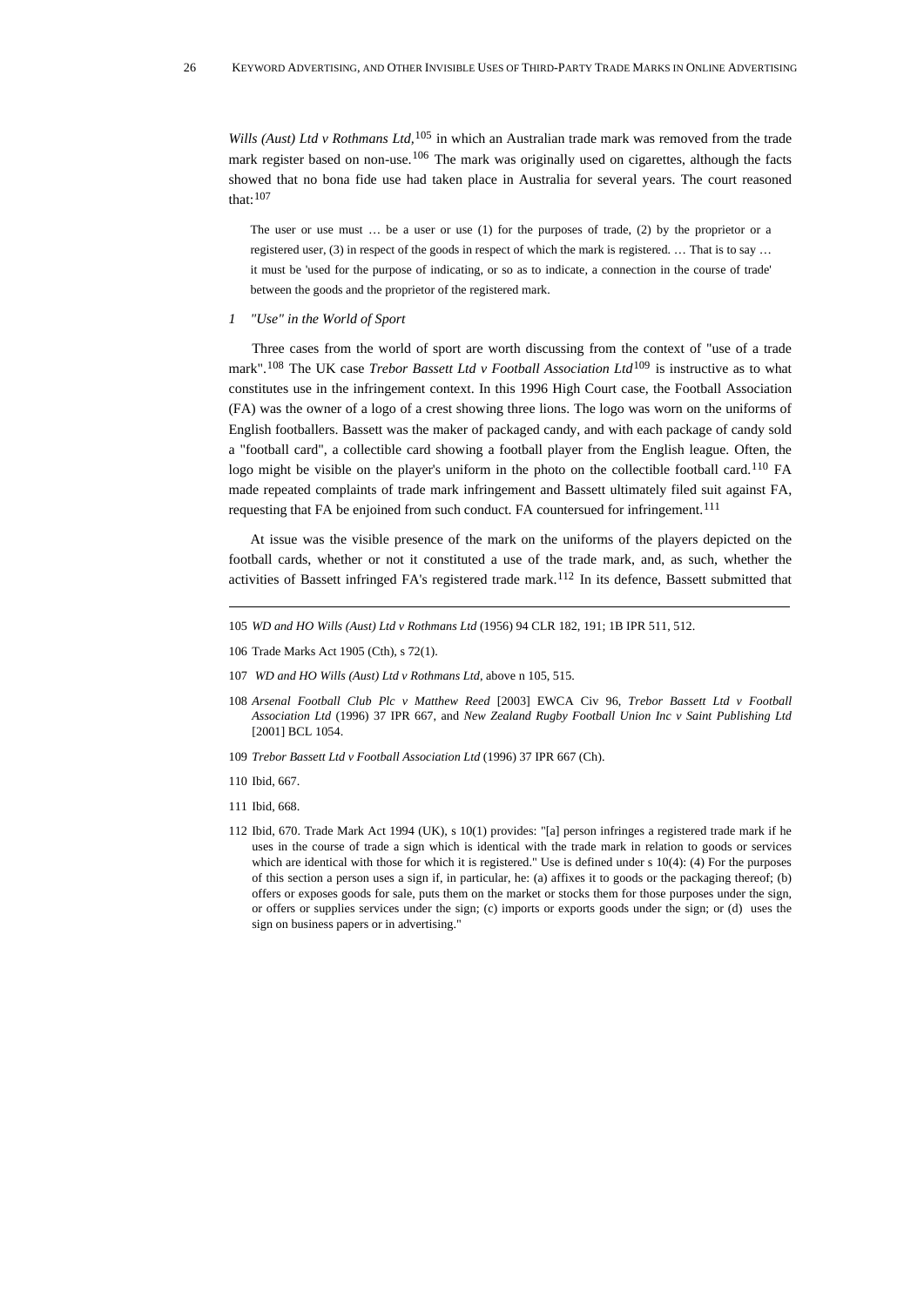"Bassett is not using the England logo in relation to any goods or services, any more than is the publisher of a newspaper bearing a photograph of a footballer in the England strip as part of a news report on a football match using the logo in relation to the particular newspaper."[113](#page-26-0)

Rattee J held that there was no infringement: [114](#page-26-1)

[I]t cannot seriously be argued … Trebor Bassett is in any sense using the logo in respect of the cards on which the photographs appear. ... The reproduction of the photograph on the card inevitably reproduces the England logo on the garments which the player was wearing when the photograph was taken. By such reproduction, in my judgment, Trebor Bassett is not even arguably using the logo, as such, in any real sense of the word 'uses', and is certainly not, in my judgment, using it as a sign in respect of its cards. It is, I consider, unreal to say ... Bassett is affixing the sign comprising the England logo to its cards – and therefore to goods … or that it is putting the cards on the market under the sign comprising the England logo.

In the UK case *Arsenal Football Club plc v Matthew Reed*, the meaning of trade mark use received detailed consideration.[115](#page-26-2) Mr Reed had, for some 30 years, operated a stall outside the football stadium where the English football team "Arsenal" played their home games. From this stall, Reed sold clothing, souvenirs and other memorabilia with the Arsenal theme and containing several Arsenal logos and trade marks.<sup>[116](#page-26-3)</sup> While some of the merchandise Reed sold was "official", ie, it was manufactured under an official licence from Arsenal, much of the merchandise was "unofficial", meaning that Reed obtained it from sources other than "officially licenced" manufacturers.[117](#page-26-4) Reed was careful "to educate his customers" as to the possibility of non-official nature of some products.<sup>[118](#page-26-5)</sup> Arsenal Football Club (AFC) came to learn of Reed's business in unofficial Arsenal merchandise and brought suit for trade mark infringement.

At trial, Reed argued that his actions could not be considered trade mark infringement,  $^{119}$  $^{119}$  $^{119}$  since the Arsenal trade marks were not used as an indicator of source and they were not being used as a trade mark, but "badges of allegiance".<sup>[120](#page-26-7)</sup> In other words, Reed was arguing that merely because an article of clothing carried the name and/or trade mark of the football club, it did not necessarily

<span id="page-26-0"></span><sup>113</sup> Ibid, 670.

<span id="page-26-1"></span><sup>114</sup> Ibid, 671-672.

<span id="page-26-2"></span><sup>115</sup> *Arsenal Football Club plc v Matthew Reed*, above n 108.

<span id="page-26-3"></span><sup>116</sup> See the trial decision *Arsenal Football Club plc v Matthew Reid* [2001] ETMR 77.

<span id="page-26-4"></span><sup>117</sup> Ibid.

<span id="page-26-5"></span><sup>118</sup> Ibid.

<span id="page-26-6"></span><sup>119</sup> Ibid, para 53.

<span id="page-26-7"></span><sup>120</sup> Ibid, para 53.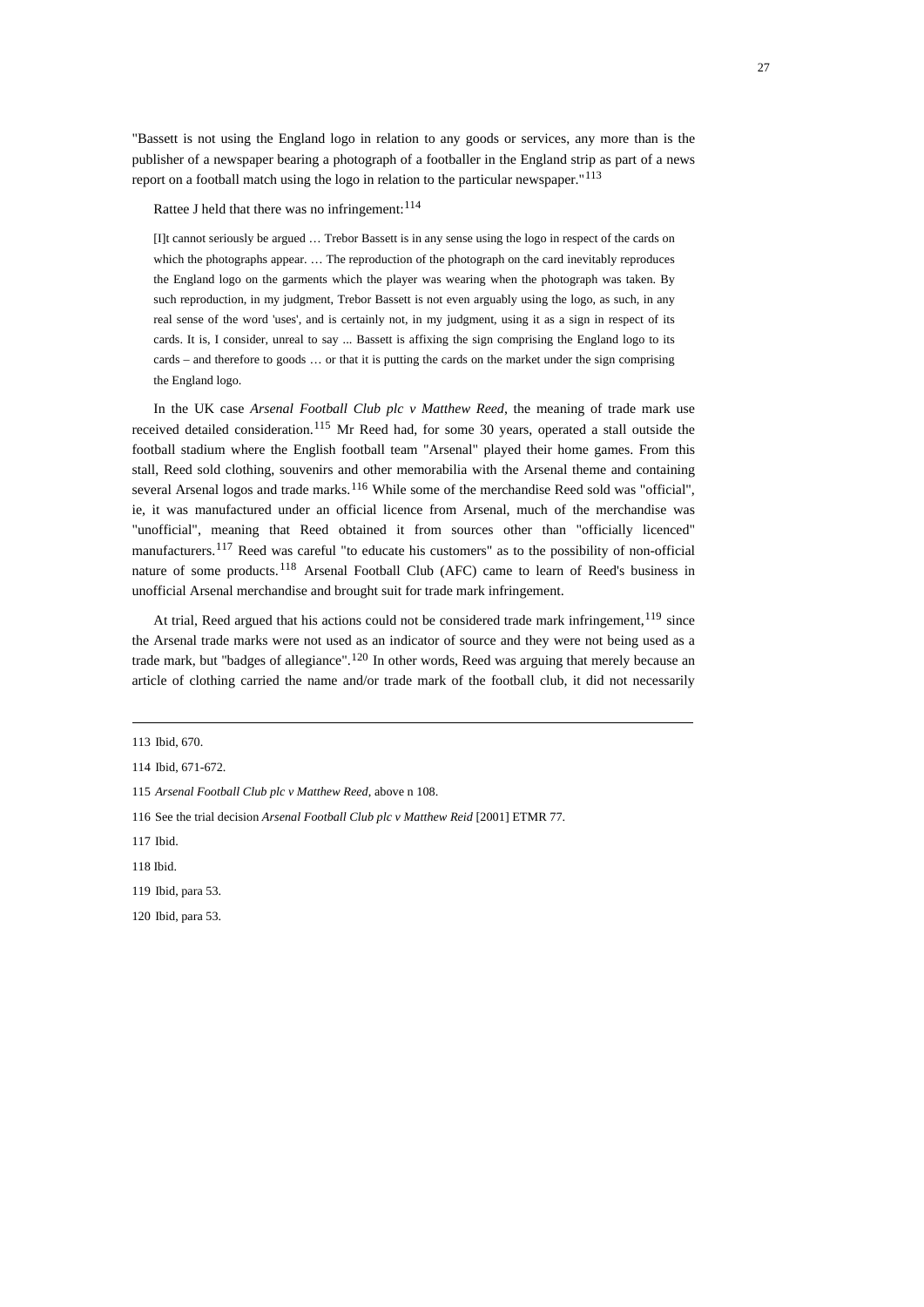mean that the garment *came from* or *was manufactured by* that football club. The name and/or trade mark was merely there to express the loyalty of the wearer to that club.

The presiding judge in the High Court, Laddie J, applied the relatively new 1994 Act, which implemented the European Community Trade Mark Directive and was different from the original UK trade mark law. Some commentators have opined that Laddie was still in the mindset of the 1938 Act, which had more of a focus on trade marks serving as a source of origin, and that a use could not be "trade mark use" unless it served as an indicator of source.<sup>[121](#page-27-0)</sup> As such, Laddie J was sympathetic of Reed's defence.<sup>[122](#page-27-1)</sup> Laddie further thought that an expansive interpretation of the Act, to consider as infringement conduct that did not indicate source or origin, was a dangerous proposition, since it ran the risk of granting "a new and very wide monopoly" to trade mark owners.[123](#page-27-2) On the trade mark infringement action, Laddie made findings of fact favourable to the defendant, and opined that the use of the Arsenal marks was not trade mark infringement, since it did not indicate origin.[124](#page-27-3) Laddie also ruled against AFC on the passing off claim, noting that in order for passing off action to succeed, there must be deception.<sup>[125](#page-27-4)</sup>

The *Arsenal* case was far from over, however. As he was dealing with an interpretation of the relatively new Act, Laddie J saw fit to refer the infringement element of the action to the European Court of Justice.<sup>[126](#page-27-5)</sup> The ECJ considered the case, held a hearing,<sup>[127](#page-27-6)</sup> and returned its findings to the English High Court, where the matter was again heard by Laddie J. The ECJ provided the following in response to Laddie's question:

[W]here a third party uses in the course of trade a sign which is identical to a validly registered trade mark on goods which are identical to those for which it is registered, the trade mark proprietor of the mark is entitled, in circumstances such as those in the present case, … to prevent that use. It is immaterial that, in the context of that use, the sign is perceived as a badge of support for or loyalty or affiliation to the trade mark proprietor.

- <span id="page-27-5"></span>126 *Arsenal Football Club plc v Thomas Reed* [2002] EWHC 2695 (Ch); [2003] 1 All ER 137, 2.
- <span id="page-27-6"></span>127 Ibid, para 5.

<span id="page-27-0"></span><sup>121</sup> See, Jennifer Bryant "Arsenal v Reed, The End" (3 July 2003) www.twobirds.com/english/ publications/articles/ArsenalvReedTheEnd.cfm (accessed 3 November 2007); see also, Rob Sumroy and Carina Badger "Infringing 'Use in the Course of Trade': Trade Mark Use and the Essential Function of a Trade Mark" in Jeremy Phillips (ed) *Trade Mark Use* (Oxford University Press, Oxford, 2005) 167-168.

<span id="page-27-1"></span><sup>122</sup> *Arsenal Football Club plc v Matthew Reed*, above n 116, para 42.

<span id="page-27-2"></span><sup>123</sup> Ibid, para 54.

<span id="page-27-3"></span><sup>124</sup> Ibid, para 58.

<span id="page-27-4"></span><sup>125</sup> Ibid, para 23, citing *Warnink BV v J Townend & Sons* [1980] RPC 31, 93 and 106.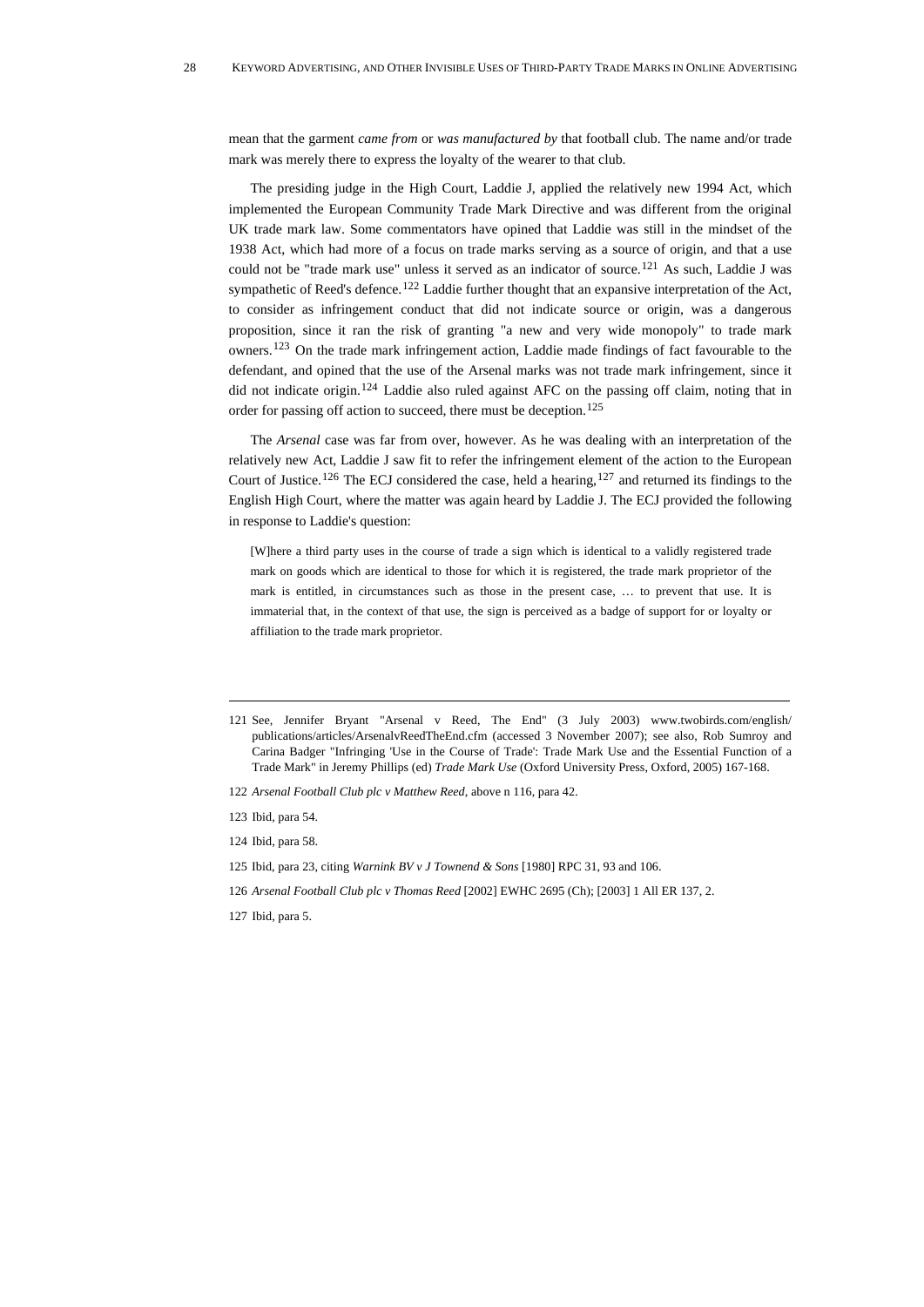Although appearing to support Arsenal's infringement claim, Laddie interpreted the ECJ's interpretation as overstepping its bounds by delving into the findings of fact in the case, where it should have limited itself to the narrower role of merely interpreting the statute. <sup>[128](#page-28-0)</sup> Therefore, Laddie J, apparently making trade mark use a requirement for infringing use, concluded that there was no infringement on the basis that the defendant's use did not prejudice the essential function of the registered mark".[129](#page-28-1) Laddie ruled in favour of defendant Reed, finding that no infringement took place, since Reed's use of Arsenal's trade mark was not a trade mark use.<sup>[130](#page-28-2)</sup>

On appeal, Aldous J began his opinion with the observation that "[t]he Trade Marks Act 1994 swept away the old law and implemented the Trade Mark Directive. It follows that the provisions of the 1994 Act must be construed so as to reflect the terms of the Trade Mark Directive."[131](#page-28-3) He also devoted attention to the ECJ's commentary on "the essential function of a trade mark", <sup>[132](#page-28-4)</sup> stating that this is to guarantee the identity of the origin of the market goods or services.<sup>[133](#page-28-5)</sup> He continued that this function of the assurance of origin requires protection against competitors taking "unfair advantage of the status and reputation of the trad mark by selling products illegally bearing it", and that "the ECJ is not concerned with whether the use complained about is trade mark use" or whether there was confusion, but whether the "use affects or is likely to affect the functions of the trade mark".[134](#page-28-6)

Aldous J allowed the appeal, concluding that, even though the goods were purchased as badges of loyalty, such use could "still jeopardise the functions of the trade marks, namely the ability to guarantee origin".[135](#page-28-7) In fact, "the wider and more extensive the use, the less likely the trade marks would be able to perform their function."[136](#page-28-8)

In *New Zealand Rugby Football Union v Saint Publishing*, [137](#page-28-9) the courts once again dealt with merchandise. The New Zealand Rugby Football Union (Union) owns a registered trade mark on

<span id="page-28-4"></span>132 Ibid, para 35-37.

<span id="page-28-5"></span>133 Ibid.

<span id="page-28-0"></span><sup>128</sup> Ibid, para 26-27.

<span id="page-28-1"></span><sup>129</sup> Sumroy and Badger "Infringing 'Use in the Course of Trade': Trade Mark Use and the Essential Function of a Trade Mark", above n 122, 170.

<span id="page-28-2"></span><sup>130</sup> *Arsenal Football Club plc v Matthew Reed*, above n 116, para 29.

<span id="page-28-3"></span><sup>131</sup> *Arsenal Football Club plc v Thomas Reed*, above n 108.

<span id="page-28-6"></span><sup>134</sup> Ibid.

<span id="page-28-7"></span><sup>135</sup> Ibid, 48-49.

<span id="page-28-8"></span><sup>136</sup> Ibid.

<span id="page-28-9"></span><sup>137</sup> *New Zealand Rugby Football Union Inc v Saint Publishing Ltd*, above n 108.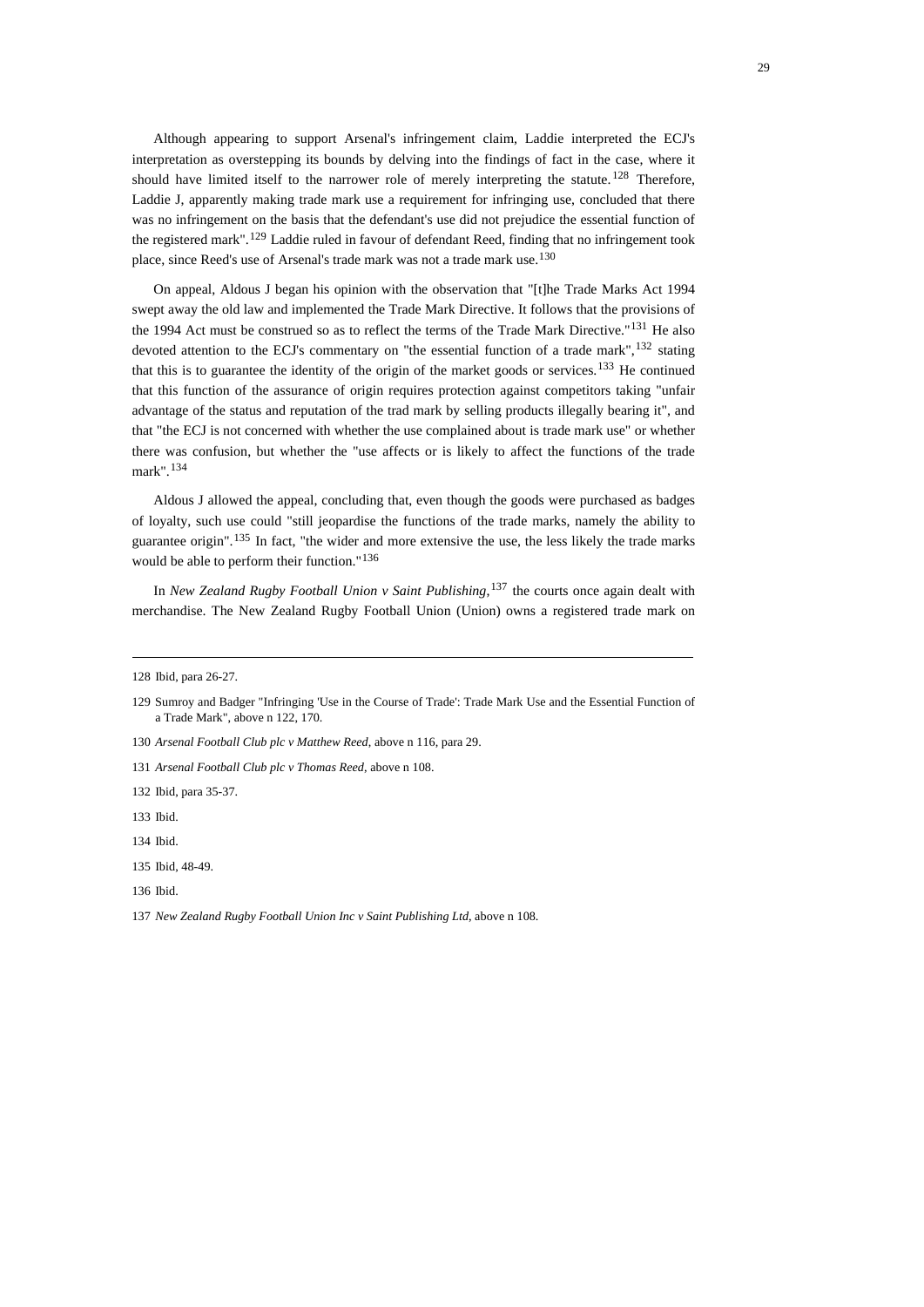ALL BLACKS, which is the name of the New Zealand national rugby team, and another trade mark on a fern leaf logo. "The defendant had printed calendars displaying All Black test captains, including the current captain."[138](#page-29-0) The Union brought an action in infringement, under the Trade Marks Act 1953, <sup>[139](#page-29-1)</sup> as well as under the Fair Trading Act 1986, <sup>[140](#page-29-2)</sup> and sought an injunction prohibiting such use of the trade marks. With respect to the trade mark infringement claim, the High Court ruled for the plaintiff. Williams J stated that "the calendar infringed registered marks by using them as a trade mark in the course of trade" and that "[t]he purpose of utilising photos of the captains in uniform must have been to capitalise on their All Black status."[141](#page-29-3)

The High Court also ruled in favour of the plaintiff under the Fair Trading Act claim, because it it was "arguable that a member of the public would conclude the All Black captain or the plaintiff had consented to or authorised use of the photograph for merchandising purposes."<sup>[142](#page-29-4)</sup> Furthermore, "[t]he plaintiff also had the right to protect its own interests as proprietor of its trade marks plus the interests of those who had paid to be permitted to produced licensed goods."[143](#page-29-5)

## *2 Sport Merchandise Cases Vis-a-Vis Trade Mark Keyword Advertising*

The three cases discussed above are perhaps useful in assessing how a New Zealand court might rule on the subject of trade mark keyword advertising, particularly the issue of "trade mark use". The High Court, in the "All Blacks" case, interpreted the "use" aspect of the  $1953$  Act,  $144$  which included language similar to that used in the 2002 Act,<sup>[145](#page-29-7)</sup> as encompassing the visible use of the All Blacks' name and fern logo on a calendar. Similarly, the English Court of Appeal in the *Arsenal* case determined that the unauthorised use of a trade mark on memorabilia and clothing was infringement. On the other hand, the High Court in *Trebor Bassett* held that the incidental appearance of the football club's marks on uniforms on football cards was not a trade mark use sufficient to bring about infringement.

In my view, the three cases may be distinguished from the keyword advertising scenario in that all three concerned *visible* uses of the trade marks, ie, the marks were visible in player photographs,

<span id="page-29-0"></span>138 Ibid.

<span id="page-29-3"></span>141 Ibid.

<span id="page-29-5"></span>143 Ibid.

<span id="page-29-1"></span><sup>139</sup> Trade Marks Act 1953, s 8(1A).

<span id="page-29-2"></span><sup>140</sup> Fair Trading Act 1986, ss 9, 10 and 13.

<span id="page-29-4"></span><sup>142</sup> Ibid.

<span id="page-29-6"></span><sup>144</sup> Trade Marks Act, s 8(1A).

<span id="page-29-7"></span><sup>145</sup> Both the Trade Marks Act 1953 (s 8(1A) and the Trade Marks Act 2002 (s 89(2)) contain language requiring "use as a trademark" as being required in order to prove infringement.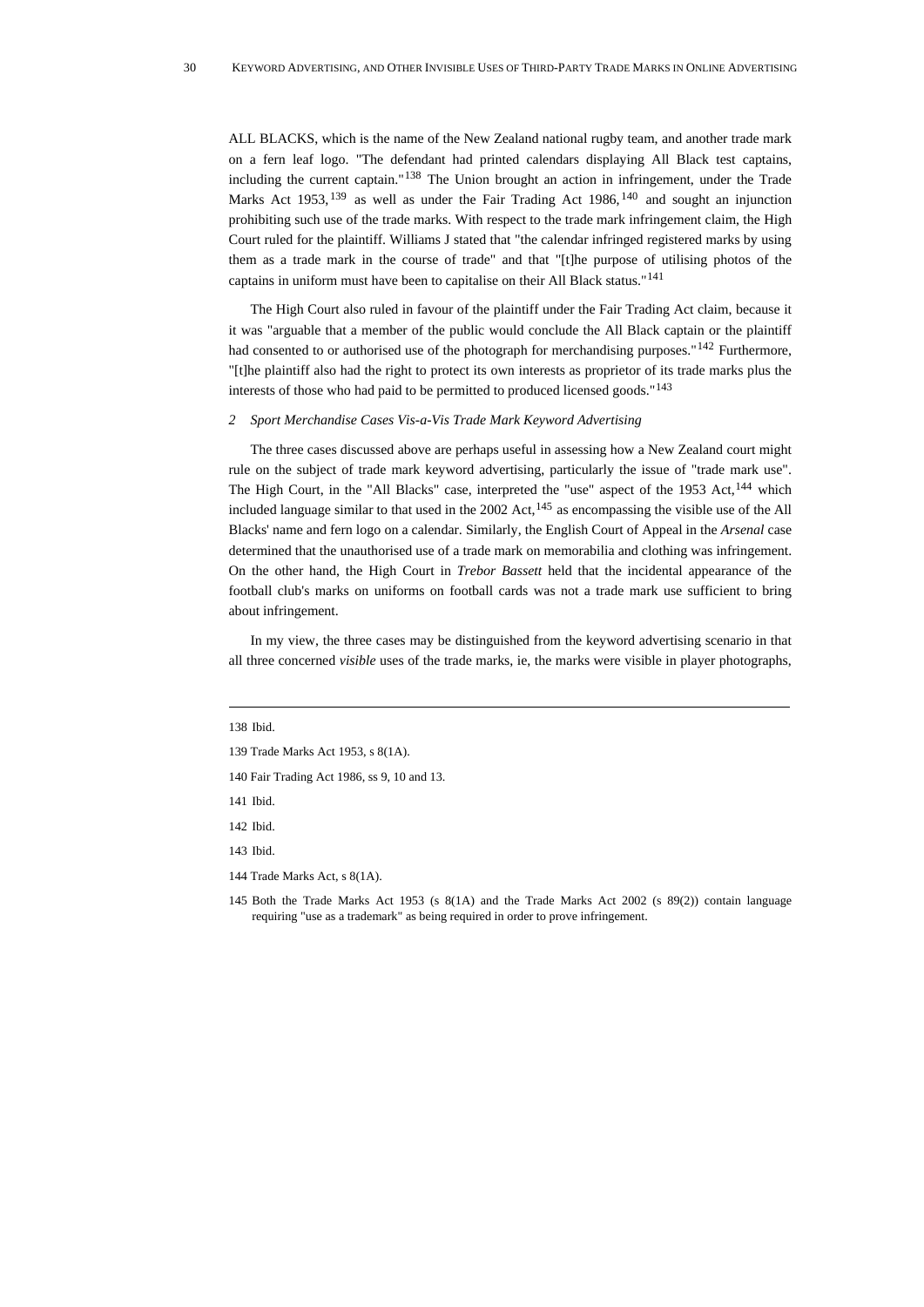shown on football uniforms and the like. What is more telling, and significant in the discussion of keyword advertising, is the discussion of "use" in the *Arsenal* decisions, and the ultimate holding. In my view, the *Arsenal* decision is significant, not only in what it said about the concept of source or origin, but also the overall control over the use of a trade mark that is reserved to the owner. In other words, we see in *Arsenal* how England has had to shift its view on trade marks.[146](#page-30-0) Perhaps the *Arsenal* decision is an indication that the UK is now operating in a trade mark regime that is more akin to the "trade marks as property" school that pervades in Europe. Such a sea change did not and has not taken place in New Zealand. New Zealand's Trade Marks Act still requires "use as a trade mark" in order to support a finding in infringement.<sup>[147](#page-30-1)</sup>

I note that the *Arsenal* decision was not a *coup de grace* with respect to the ongoing battle between the "trade marks are property, and may not be used by third parties without permission" camp, and that of the supporters of robust fair use of trade marks and the trade mark common. Indeed, on the day after the Court of Appeal ruled in favour of the trade mark owner in *Arsenal*, the House of Lords handed down an arguably inconsistent decision in the case of *R v Johnstone.*[148](#page-30-2) In *Johnstone*, the defendant was charged with selling "bootleg recordings made of performances by world-renowned performers including Bon Jovi."<sup>[149](#page-30-3)</sup> On the copies of the bootleg CDs at issue, the names of the artists appeared. But was that a trade mark use? The court concluded that the use of the performer's names on the particular CD in question did not indicate any connection between the performer and the origin of the CD, and was only descriptive of what was on the CD.

The cases discussed above are illustrative of the ongoing debate over the role and purpose of a trade mark, historically, as an indicator of source or as a property right. The *Arsenal* decision shows a strengthening of the hand of a trade mark owner, with more focus on the owner's rights, and the exclusivity that may accompany a mark and, further, that a trade mark is far more than just a source indicator but a piece of personal property that cannot be used by others without permission. However, it is important to note that this debate is in the UK more so than in New Zealand and Australia, given the UK's adoption of the Trade Mark Directive, and its attempt at reconciling the differences between the Directive and English common law. While New Zealand and Australia may derive much of its trade mark jurisprudence from English common law tradition, the passage of 1994 Act and implementation of the Trade Mark Directive will likely result, I would suggest, as a point of divergence between the two systems.

<span id="page-30-0"></span><sup>146</sup> *Arsenal Football Club plc v Thomas Reed*, above n 108, 11.

<span id="page-30-1"></span><sup>147</sup> Trade Marks Act 2002, s 89.

<span id="page-30-2"></span><sup>148</sup> *R v Johnstone* [2004] ETMR 2; [2003] UKHL 28. See also Sumroy and Badger "Infringing 'Use in the Course of Trade': Trade Mark Use and the Essential Function of a Trade Mark" "Trade Mark Use", above n 122, 171, citing *R v Johnstone* [2004] ETMR 2.

<span id="page-30-3"></span><sup>149</sup> *R v Johnstone*, above n 148, 171.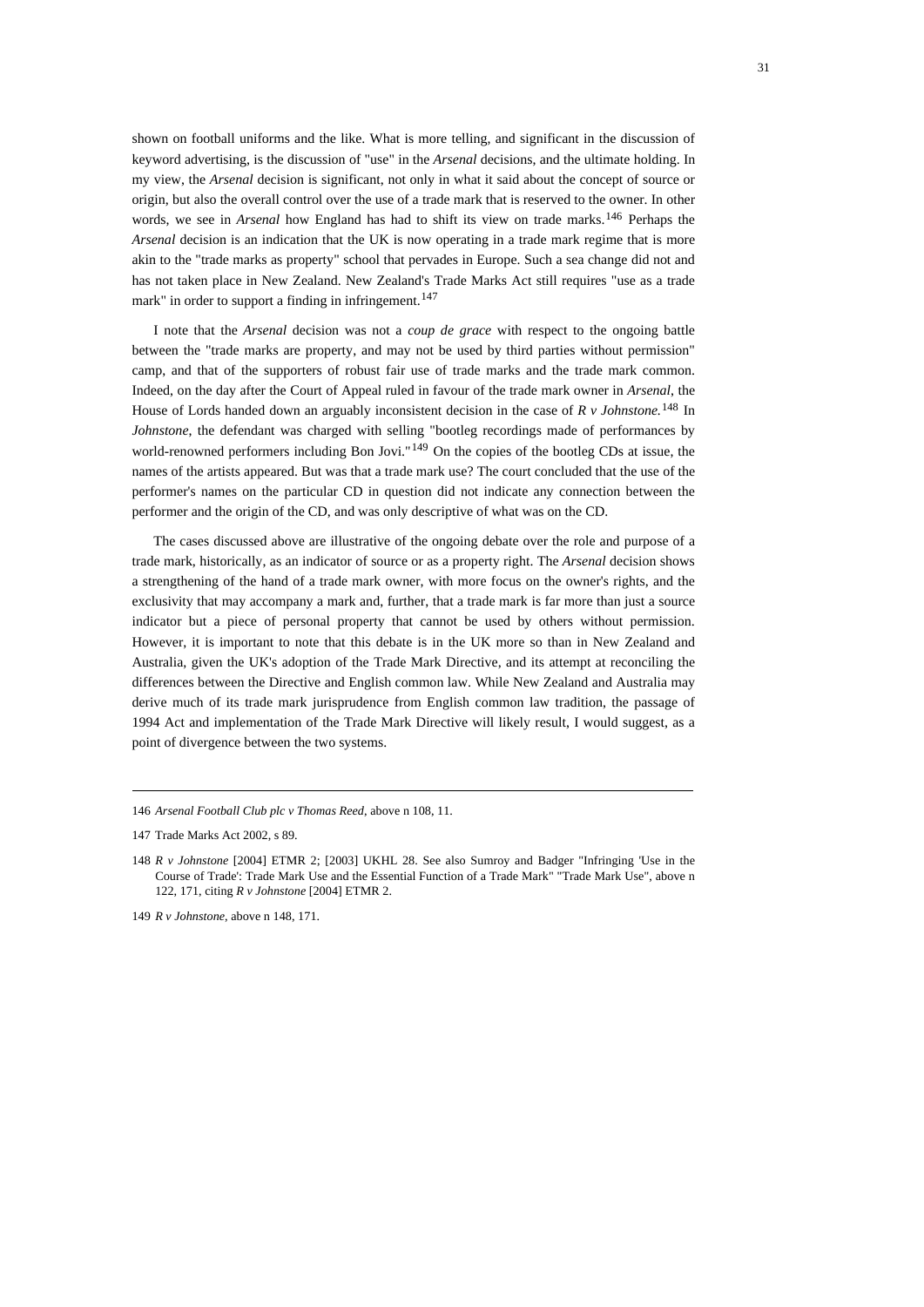As a final thought, I would add that sport merchandise takes us into an area of trade mark law where source is not necessarily the paramount objective. Further, whether or not you agree with the whole issue of a trade mark being a "badge of loyalty, support or affiliation", it's an understandable concept. After all, if I wear a shirt with an alligator or polo player on it, it is understood that the shirt originated from Izod Lacoste or Ralph Lauren Polo, respectively. If not, it's a knockoff or counterfeit good. However, if I wear a cap displaying the "curly W" of the Washington Nationals baseball club, the "curly W" does not necessarily indicate that the cap was made by that organisation; indeed, it could have originated from one of a number of licensed manufacturers or, as we have seen, unauthorised sources. Further, that "curly W" trade mark is likely going to "reduce consumer search costs" in an entirely different way. In other words, it will not tell me one whit about the quality of the goods, as the Izod or Polo logo might. Indeed, quality is not necessarily a factor in my choice; I would rather wear an inferior Nationals or All Blacks cap than a Yankee or Wallabies cap of the finest materials and craftsmanship, every day of the week. Perhaps in this context we can see the adaptability of trade marks, how they can be encountered in different contexts by consumers and how they indicate different things.

#### *3 The Cheetah Case*

Relevant to the issue of what constitutes "use" of a trade mark, it might be instructive to have a look at *Cheetah Trade Mark*. <sup>[150](#page-31-0)</sup> In that case, the plaintiff, referred to simply as "H", was the manufacturer of an herbicide known and sold in the UK by the brand name "Cheetah". Cheetah was also sold in France and Belgium under the brand name "Puma", however the markings on containers of "Puma" did not comply with regulations of the UK's Ministry of Agriculture, Fisheries and Food. Nevertheless, the defendant, known only as "C", shipped packages of Puma into the UK, selling them under the name Cheetah. Although the product label still said "Puma", delivery notes and invoices" specifically bore the name "Cheetah". H brought an action against C for trade mark infringement.<sup>[151](#page-31-1)</sup> C argued that there was no infringement as there was no use of the mark printed or otherwise visually represented "upon or in physical relation to goods". [152](#page-31-2) The invoices with CHEETAH on them were rendered after the sale and delivery of the herbicide,  $153$  so that the invoices were not in the course of trade.[154](#page-31-4)

The Chancery Division ruled in favour of the plaintiff and determined that, although the packaging still said "Puma", the fact that the trade mark "Cheetah" was displayed on the invoice was

<span id="page-31-0"></span><sup>150</sup> *Cheetah Trade Mark* [1993] FSR 263; (1992) IP & T Digest 11 (Ch).

<span id="page-31-1"></span><sup>151</sup> Trade Marks Act 1938 (UK), s 68(2).

<span id="page-31-2"></span><sup>152</sup> Trade Marks Act 1938 (UK), s 68(2).

<span id="page-31-3"></span><sup>153</sup> Trade Marks Act 1938 (UK), s 4.

<span id="page-31-4"></span><sup>154</sup> *Cheetah Trade Mark*, above n 150, 1-2.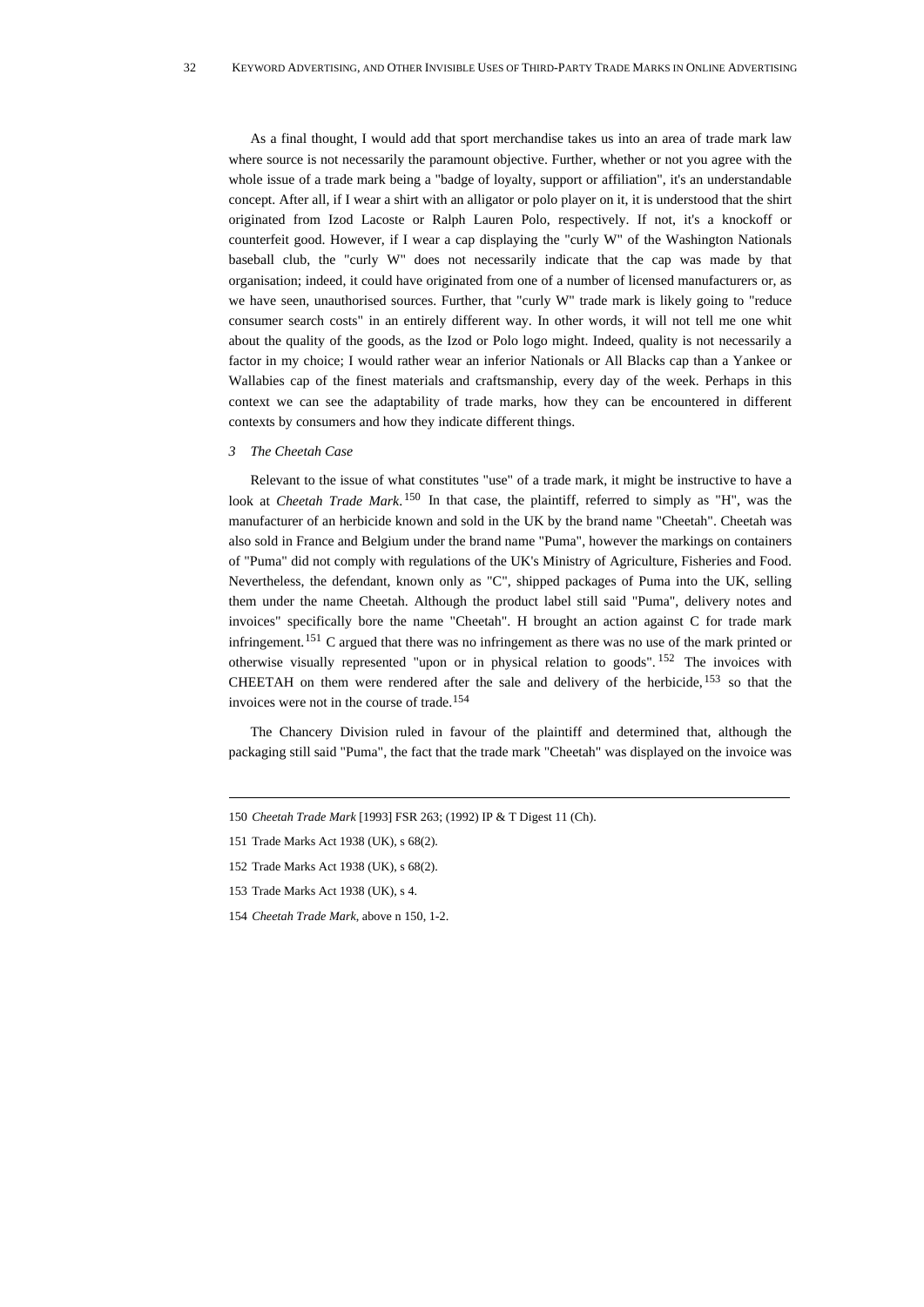sufficient to show use of the mark. "The invoice in the instant case was, by definition, rendered in the course of trade. The invoice used the mark and did so in relation to goods and any other conclusion would have been absurd."[155](#page-32-0)

Perhaps the *Cheetah* case is useful in determining what constitutes "use" of a trade mark "in the course of trade", however its limitations are that the mark was indeed visible to the purchaser, and it is likely that the purchaser relied on the visual aspect of the mark in the course of making the purchase.

# *4 Is the Use of a Trade Mark as a Keyword "Importing a Reference?" – What is "Importing a Reference?"*

Under the Trade Marks Act 1953, there were basically two ways of infringing another party's trade mark.<sup>[156](#page-32-1)</sup> One was to actually use the mark as a trade mark,  $157$  and the other was to use it in such a way as to be "importing a reference" to the proprietor of goods or services "in an advertisement".[158](#page-32-3) In other words, making use of another party's trade mark in such a way "likely to cause confusion or indicate a connection in the course of trade between the defendant's goods and the plaintiff's goods as proprietor of the trade mark" was considered as "importing a reference".[159](#page-32-4) In short, the prohibitions appeared to prohibit what is known as comparative advertising.<sup>[160](#page-32-5)</sup>

However, much has changed since the passage of the Trade Marks Act 2002; comparative advertising is now permissible.<sup>[161](#page-32-6)</sup> As a result, I would submit that in the post-2002 Act world, importing a reference is now just one of the ways in which a use could be "otherwise than in accordance with honest practices", and/or a use which "takes unfair advantage of, or is detrimental to, the distinctive character or the repute of the trade mark". In other words, just as one can push too far and exceed "fair use" in the copyright context, one can also go too far in the use of another's trade mark, and go beyond comparative advertising, and engage in a use that is deceptive or misleading, and which thereby "imports a reference", or suggests a connection, to the mark or its owner.

As a result of the relatively recent passage of the 2002 Act, it is difficult to rely too much on the available New Zealand jurisprudence on the issue of importing a reference. As noted above, prior to

<span id="page-32-0"></span><sup>155</sup> Ibid, 2.

<span id="page-32-1"></span><sup>156</sup> Trade Marks Act 1953, ss 8(1A)(d) and 8(1A)(e) & (f). As amended in 1994.

<span id="page-32-2"></span><sup>157</sup> Trade Marks Act 1953, s 8(1A)(d).

<span id="page-32-3"></span><sup>158</sup> Trade Marks Act 1953, s 8(1A)(e) and (f).

<span id="page-32-4"></span><sup>159</sup> *PC Direct Ltd v Best Buy Ltd* [1997] 2 NZLR 723, 723.

<span id="page-32-5"></span><sup>160</sup> See the discussion of comparative advertising in ibid, 727-728.

<span id="page-32-6"></span><sup>161</sup> See, Trade Marks Act 2002, s 94.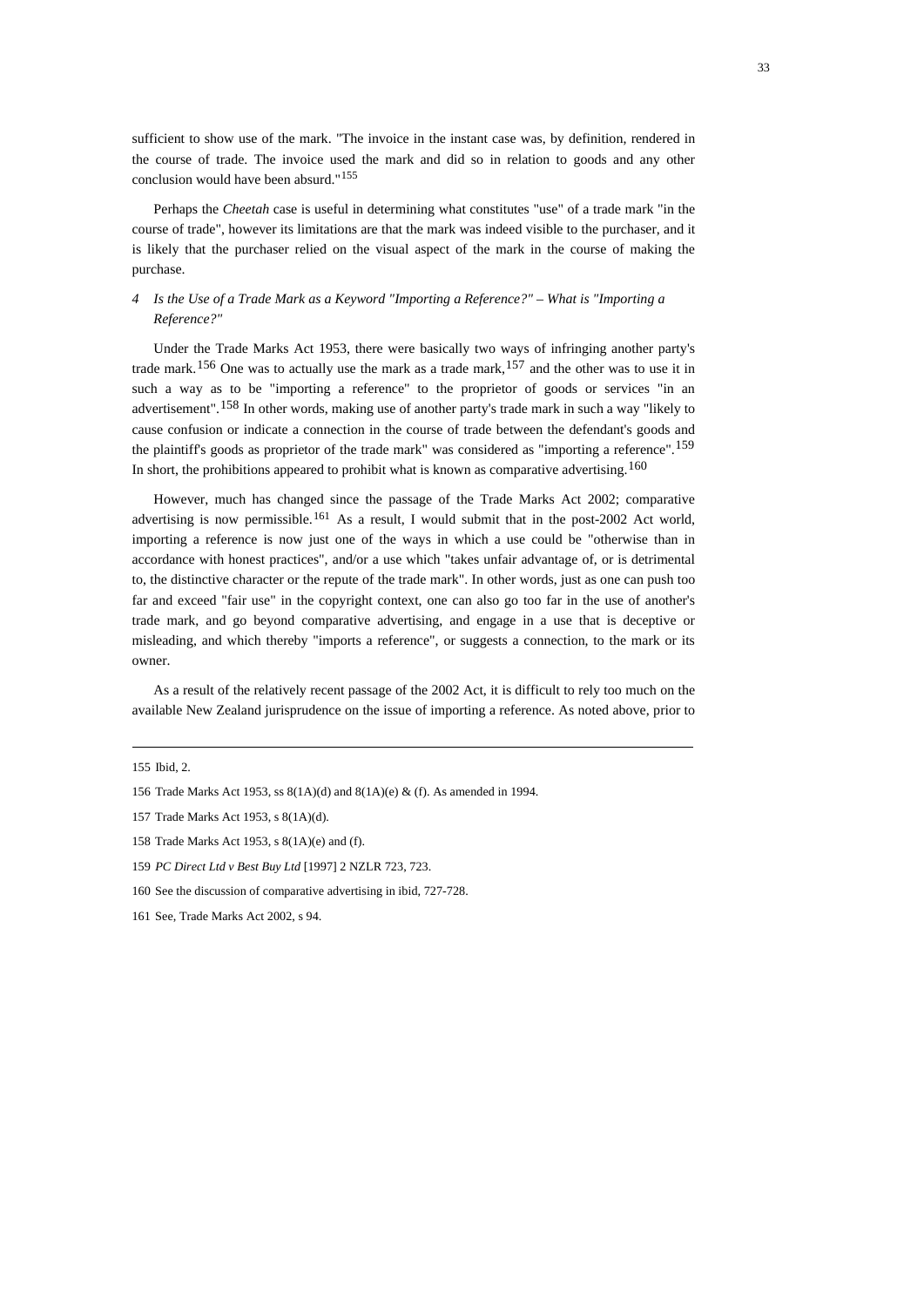the 2002 Act, importing a reference was a much broader infringement.<sup>[162](#page-33-0)</sup> However, the 2002 Act appears to have severely eroded the cause of action of importing a reference,<sup>[163](#page-33-1)</sup> and the one post-2002 Act decision that relates to this balance between importing a reference (plaintiff's case) and comparative advertising (defendant's defence) would be the *Mitre 10* case.[164](#page-33-2)

In *Mitre 10*, both the defendant and the plaintiff were retailers in hardware and home improvement merchandise, the plaintiff under the name "Mitre 10", the defendant Benchmark traded under the name "Bunnings".  $165$  The defendant commenced a rather unorthodox advertising campaign, making use of Mitre 10 printed advertisements, in which Benchmark/Bunnings "displayed outside its stores original copies of Mitre 10 brochures which had been received by its employees. These had superimposed on them bright orange stickers placed against the advertisements of some of the products stating 'Bunnings' Price' with handwritten dollar amounts lower than those offered by Mitre 10."<sup>[166](#page-33-4)</sup> Mitre 10 brought an action based on trade mark and copyright infringement, and the High Court Auckland issued a preliminary injunction.<sup>[167](#page-33-5)</sup>

On appeal, counsel for the defence noted that the passage of the 2002 Act would serve to permit comparative advertising, which is all that Bunnings had done.  $168$  The Court of Appeal acknowledged that "[u]nder the new Act there is no longer a provision for infringement by importing a reference to the proprietor's own goods."[169](#page-33-7)

The view that the Court of Appeal had reached was that what Benchmark/Bunnings had done was in fact within the scope of comparative advertising.<sup>[170](#page-33-8)</sup> The following reasoning of the Court of Appeal is, in my view, very instructive both with respect of the scope of comparative advertising, as well as the parameters of "honest practices".<sup>[171](#page-33-9)</sup> The Court proceeded to assess whether Benchmark's use was otherwise in accordance "with honest practices in industrial or commercial matters in that, without due cause, it takes unfair advantage of or is detrimental to, the distinctive character or the

- <span id="page-33-1"></span>163 See, Andrew Brown "Legislative Developments – Trade Marks 2002: Big Changes to Some Key Provisions" [www.andrewbrown.co.nz/legislative/tma2002changes.asp](http://www.andrewbrown.co.nz/legislative/tma2002changes.asp) (accessed 24 November 2007).
- <span id="page-33-2"></span>164 *Mitre 10 (New Zealand) Ltd v Benchmark Building Supplies Ltd* [2004] 1 NZLR 26 (CA); 58 IPR 407.
- <span id="page-33-3"></span>165 Ibid, 407.
- <span id="page-33-4"></span>166 Ibid, 407.
- <span id="page-33-5"></span>167 Ibid, 407.
- <span id="page-33-6"></span>168 Ibid, 411.
- <span id="page-33-7"></span>169 Ibid, 411.
- <span id="page-33-8"></span>170 Ibid, 415-416.
- <span id="page-33-9"></span>171 Ibid, 415-416.

<span id="page-33-0"></span><sup>162</sup> See the discussion of comparative advertising in *PC Direct Ltd v Best Buy Ltd*, above n 159, 727-728.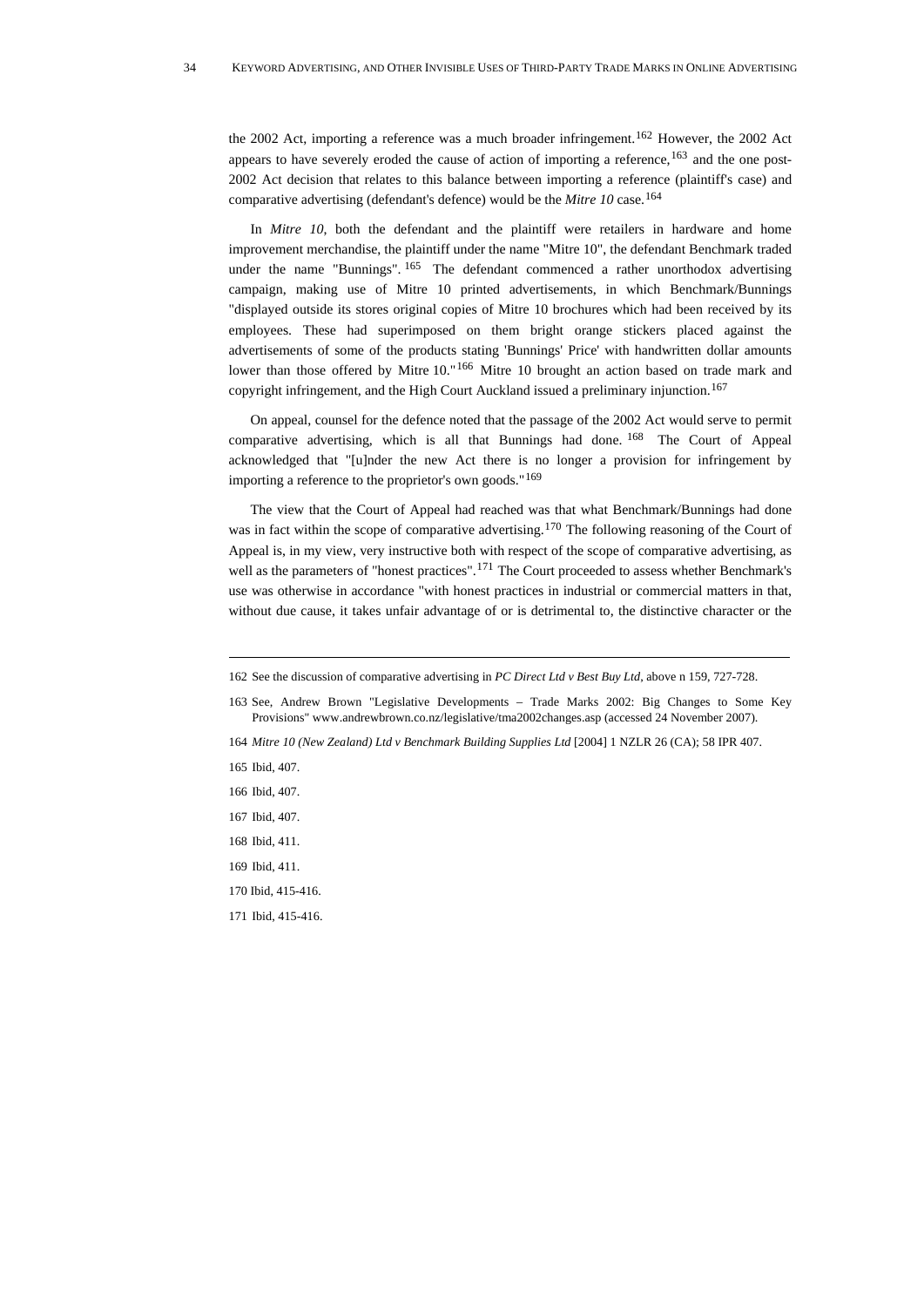repute of the trade marks". The function of the trade marks, as used by Mitre 10 in their brochures, was to identify or distinguish the retail source of the products advertised. It was found that when Benchmark displayed the brochures, they were using the trade marks to "perform precisely the same function as they performed upon Mitre 10's original distribution of the brochures", namely indicating Mitre 10's retail goods and services. Thus, the distinctiveness of the marks was not damaged and Benchmark did not take unfair advantage of the distinctiveness or repute of the trade marks any more than conventional forms of comparative advertising do. It was concluded that there was no evidence that Benchmark's practices were inconsistent with honest commercial matters, but were open and obvious.

In my view, with the 2002 Act's legitimisation of comparative advertising, all that is left of "importing a reference" is instances where the defendant's conduct goes beyond "honest practices".[172](#page-34-0) Perhaps the question as to the vitality of the concept of "importing a reference" is academic, perhaps it comes down to the matter of simply analysing whether or not the use of the other party's mark is comparative advertising or not, under an analysis of s 94 of the 2002 Act. However, New Zealand's jurisprudence in the area of importing a reference is still worth analysis, and is still instructional in terms of assessing that balancing act between comparative advertising and actions that could be considered beyond "honest practices".

One such case was *Villa Maria v Montana Wines.*[173](#page-34-1) In *Villa Maria*, both parties were (and still are) New Zealand wineries. The defendant Villa Maria had an advertising campaign in magazines, whereby they illustrated bottles of their wine and Montana wine, accompanied by text.  $174$  The labels on the Montana bottles, some including wine press markers, were clear. It was Villa Maria's intention to promote its wine by equating it to the quality of the then better known and established Montana.

In the Court of Appeal, Somers J held that, because some who saw the advertisements would have assumed that Montana must have agreed to the campaign, contributed to its production or that there was a corporate link between the two companies,<sup>[175](#page-34-3)</sup> Villa Maria used Montana's marks in a trade mark sense.[176](#page-34-4) His Honour stated that "Villa Maria … used the marks in such a manner as to

<span id="page-34-4"></span>176 Ibid, 430.

<span id="page-34-0"></span><sup>172</sup> Trade Marks Act 2002, s 94. See also Brown "Legislative Developments – Trade Marks 2002: Big Changes to Some Key Provisions", above n 166.

<span id="page-34-1"></span><sup>173</sup> *Villa Maria Wines Ltd v Montana Wines Ltd* [1997] 2 NZLR 723.

<span id="page-34-2"></span><sup>174</sup> Ibid, 423-424.

<span id="page-34-3"></span><sup>175</sup> Ibid, 424.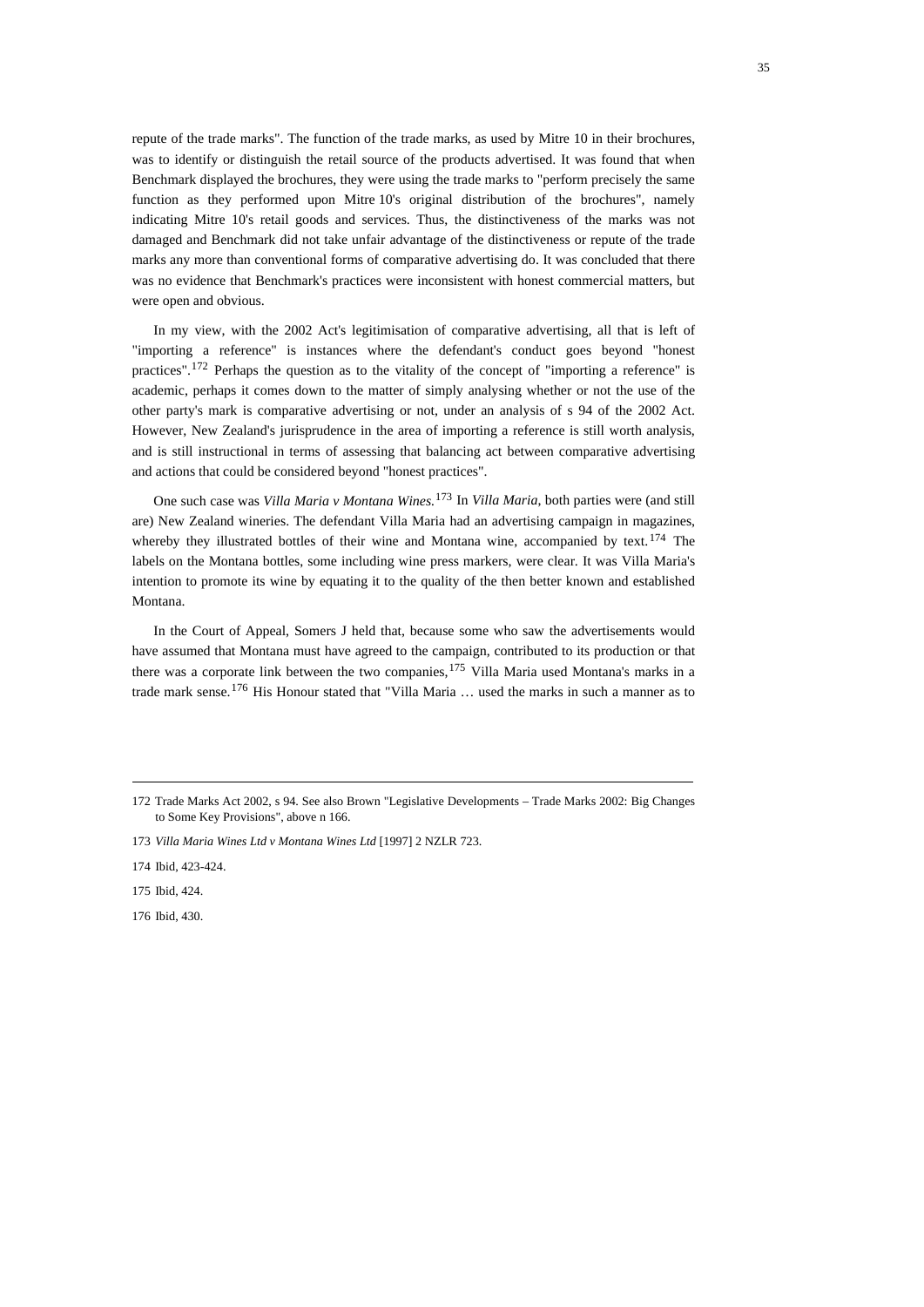render their use likely to be taken as importing a reference to wine with which Montana is connected in the course of trade ...".[177](#page-35-0)

The "importing a reference" cases are useful from the perspective of looking at how the marks were actually used. In other words, in the context of keyword advertising, in instances where the mark actually appears in the triggered ad or sponsor link, the manner in which the advertising party is using the keyed trade mark may or may not constitute "importing a reference". There will be a balancing act, ie, does the use of the keyed trade mark in the sponsor link import a reference, or is it used in a comparative or descriptive manner? Is the use "otherwise in accordance with honest practices in industrial or commercial matters" $2^{178}$  $2^{178}$  $2^{178}$  This will be for the Courts to decide, based on the facts at hand.<sup>[179](#page-35-2)</sup>

#### *5 Domain Name Cases*

Internet domain name cases might be instructive in deliberating the notion of "trade mark use" from the perspective of examining whether or not an actual "use" has been made by the mere act of registering the domain name. While the topic of domain name disputes encompasses a wide range of issues, and is far too vast to cover within this paper, what follows is a very cursory overview of some salient aspects of domain name disputes, concerning both the generic Top-Level Domain (gTLD) names (such as .COM and .ORG), as well as in the country code Top-Level Domain (ccTLD). What I focus on is that question, does the mere registration of the domain name constitute a use of the trade mark that is the focal point of the dispute? In other words, if I am Microsoft, and I learn that someone has registered Microsoft.com, and has not a) put up a website, or b) offered to sell it, or c) done anything at all with it, is that act of registering the domain name actionable as trade mark infringement?

While I am raising the topic of domain name cases within the trade mark infringement section of this paper, it is a matter that has also been adjudicated as passing off, and within the context of domain name dispute policies. I am addressing it in this section in the hope that such cases can be useful in examining whether or not "use as a trade mark" and/or "trade mark use" has occurred. Since, as will be seen in the passing off discussion, below, "a misrepresentation made by a trader *in the course of trade*", is a component of one test used in passing off cases.<sup>[180](#page-35-3)</sup> Perhaps parallels can be gleaned from these cases in the trade mark infringement context.

<span id="page-35-0"></span><sup>177</sup> Ibid.

<span id="page-35-1"></span><sup>178</sup> Trade Marks Act 2002, s 94.

<span id="page-35-2"></span><sup>179</sup> For further discussion and analysis of "honest practices", see also, the following UK cases: *Cable and Wireless v British Telecom* [1998] FSR 383; *Barclay's Bank v RBS Advanta* [1996] RPC 307; *Vodafone v Orange* [1997] FSR 34; *McMillan Magazines Ltd v RCM Publishing Co Ltd* [1998] FSR 9; and *British Airways v Ryanair* [2001] FSR 541.

<span id="page-35-3"></span><sup>180</sup> See *Erven Warnink RV v J Townend & Sons (Hull) Ltd* [1979] AC 731; 2 All ER 927, 932.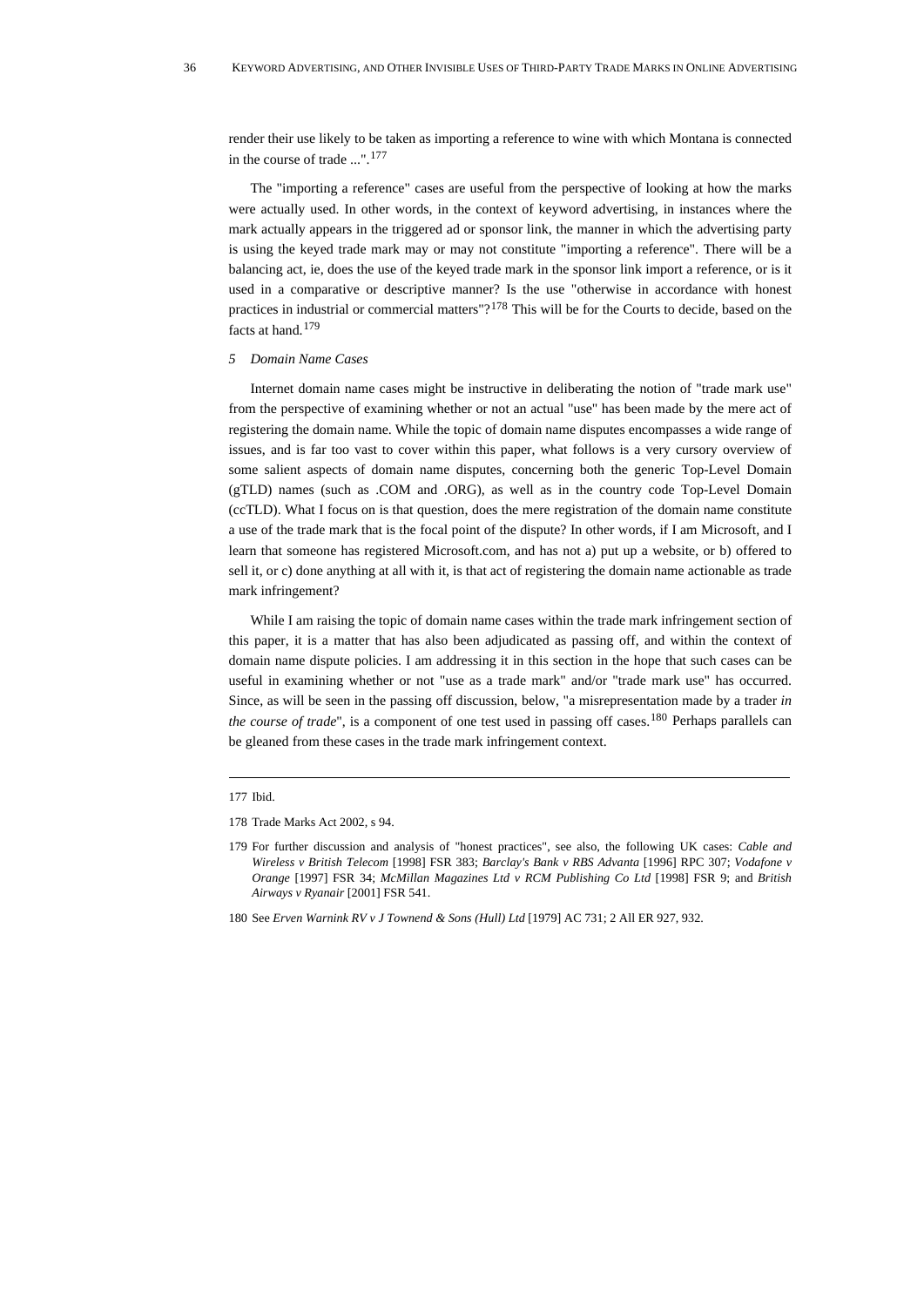### (a) Within gTLDs

As noted above, a trade mark owner has several options available to it when faced with another party's registration of a domain name which the trade mark owner believes to infringe its trade mark. At the gTLD level, the trade mark owner may file a domain name dispute, under the [Internet](http://www.icann.org/)  [Corporation for Assigned Names and Numbers](http://www.icann.org/), [Uniform Domain-Name Dispute-Resolution Policy](http://www.icann.org/en/udrp/udrp.htm) (ICANN UDRP). Additionally, the trade mark owner might also bring a conventional litigation, under the theory of trade mark infringement, passing off, tortious interference with trade and other remedies available to that party in its jurisdiction.<sup>[181](#page-36-0)</sup>

Under the UDRP, it is noteworthy that the mere registration of a domain name is not necessarily enough to allow a trade mark owner to contest the offending registration. Indeed, under the UDRP, a three-prong test is required for the trade mark owner to prevail:<sup>[182](#page-36-1)</sup> (i) the domain name must be identical or confusingly similar to a trademark or service mark in which the complainant has rights; (ii) the domain name owner must have no rights or legitimate interests in respect of the domain name; and (iii) the domain name was registered and used in bad faith.

Note that the third prong of the test requires that the domain name be used in bad faith, not just registered in bad faith; both elements must be present. Examples abound where complainants in gTLD disputed have failed to prove bad faith merely because the respondent never used the domain name - all it did was to register it.<sup>[183](#page-36-2)</sup> However, some domain name dispute policies at the ccTLD level, notably Australia and New Zealand, do not require actual use of the domain name.

While the UDRP and decisions made under it have made it clear that mere registration is not sufficient to prove bad faith, early cybersquatting case law is more problematic in terms of deriving guidance. The 1998 cybersquatting case, *British Telecommunications Plc v One in a Million Ltd*, [184](#page-36-3) resulted in a decision from the UK Court of Appeal which centred on the common law tort of passing off. In that case, the defendant, a company specialising in domain name registrations, had registered Internet domain names that corresponded with trade marks of other parties. These names included BRITISHTELECOM.NET, MARKSANDSPENCER.COM, BRITISHTELECOME.COM, ORANGE.COM, BRITISHSAINSBURYS.COM and VIRGIN.ORG (think "Virgin Airlines"). The defendant then offered the names to the respective parties associated with them, at a high price. If those parties did not pay that high price, the defendant threatened that it would then sell the names

<span id="page-36-0"></span><sup>181</sup> For example, in the US, a party might file suit under the Lanham Act, which includes the Anticybersquatting Consumer Protection Act. Or, in New Zealand, an action in trade mark infringement might be brought under s 89 of the Trade Marks Act 2002, or under the common law tort of passing off.

<span id="page-36-1"></span><sup>182</sup> See ICANN UDRP, s 4(a) [www.icann.org/udrp/udrp-policy-24oct99.htm](http://www.icann.org/udrp/udrp-policy-24oct99.htm) (accessed 24 November 2007).

<span id="page-36-2"></span><sup>183</sup> See *Telstra Corporation Limited v Nuclear Marshmallows* WIPO D2000-0003; see also *Panavision v Toeppen* (1998) 141 F 3d 1316, 1324-25 (9th Cir).

<span id="page-36-3"></span><sup>184</sup> *British Telecommunications Plc v One in a Million, Ltd* (1998) 4 All ER 476 (EWCA).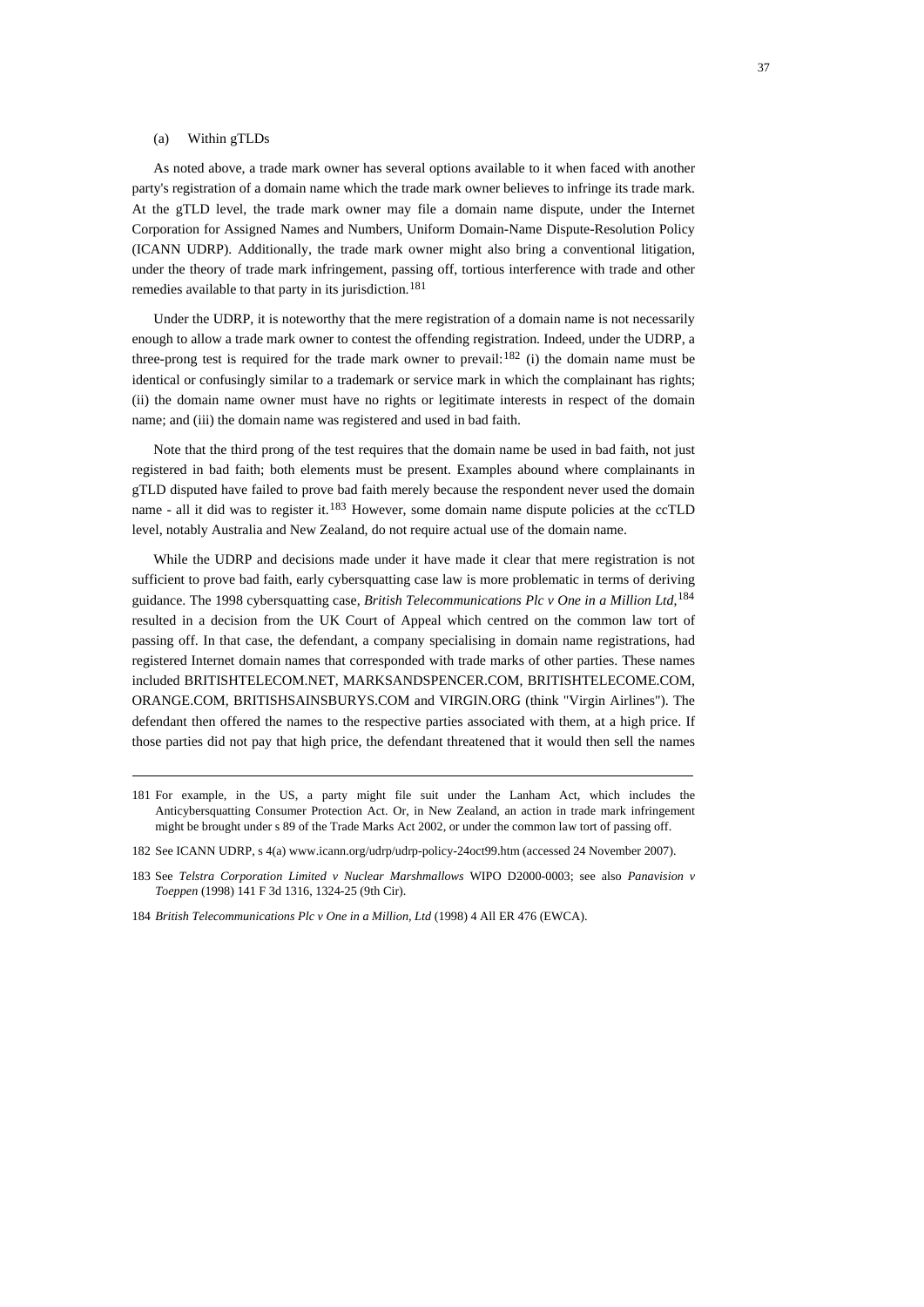to the highest bidder. The defendant at no time hosted websites at any of the domains.<sup>[185](#page-37-0)</sup> The plaintiffs sought injunctive relief to compel the defendant to surrender the domain names, and brought their action under passing off.[186](#page-37-1)

The case was an appeal from an order for summary judgment and which ruled a *quia timet* injunction.<sup>[187](#page-37-2)</sup> The Deputy Judge justified the injunction on the grounds that it was necessary to preclude or avoid a threatened breach, ie, the subsequent transfer of the offending domains to third parties, where it was reasonably foreseeable that further damage to each plaintiff's goodwill in the respective names might be damaged.[188](#page-37-3) This decision was based on an analysis that the defendant controlling the domain names amounted to "instruments of fraud".[189](#page-37-4)

In the Court of Appeal, the defendant argued that since at least some of the domain names could be used for non-infringing purposes (for example, "Virgin" could mean any number of things, as could "Sainsburys"; the plaintiffs did not own a monopoly on those names), there was no instrument of fraud, and injunctive relief was only appropriate if defendant had threatened to engage in passing off.[190](#page-37-5)

The Court of Appeal ruled in favour of the plaintiffs, upholding the High Court's decision that defendant had committed passing off.  $191$  I will discuss this decision in greater detail in the discussion of passing off. However, for purposes of this discussion, it is notable that, outside of the UDRP arena, courts have indeed held that passing off may occur even when no actual "use" of a trade mark has been made.

### (b) New Zealand's .NZ Domain Name Dispute Resolution Service Policy

In the ccTLD arena, specifically under the .NZ Domain Name Dispute Resolution Service Policy,<sup>[192](#page-37-7)</sup> it would appear that the Policy might consider a domain name to be actionable by a plaintiff/trade mark owner even if the registrant never actually made any "use" of it, and only registered it. In framing out the ways in which a plaintiff might bring an action, the .NZ policy is quite succinct, requiring that the complainant has rights in respect of a name or mark which is

<span id="page-37-0"></span>185 Ibid.

<span id="page-37-2"></span>187 Ibid.

<span id="page-37-4"></span>189 Ibid.

<span id="page-37-6"></span>191 Ibid.

<span id="page-37-7"></span>192 .NZ policy available at <http://dnc.org.nz/drs/index.php?clsid=1012>(accessed 29 October 2007).

<span id="page-37-1"></span><sup>186</sup> Ibid, 482-483.

<span id="page-37-3"></span><sup>188</sup> Ibid.

<span id="page-37-5"></span><sup>190</sup> Ibid, 487.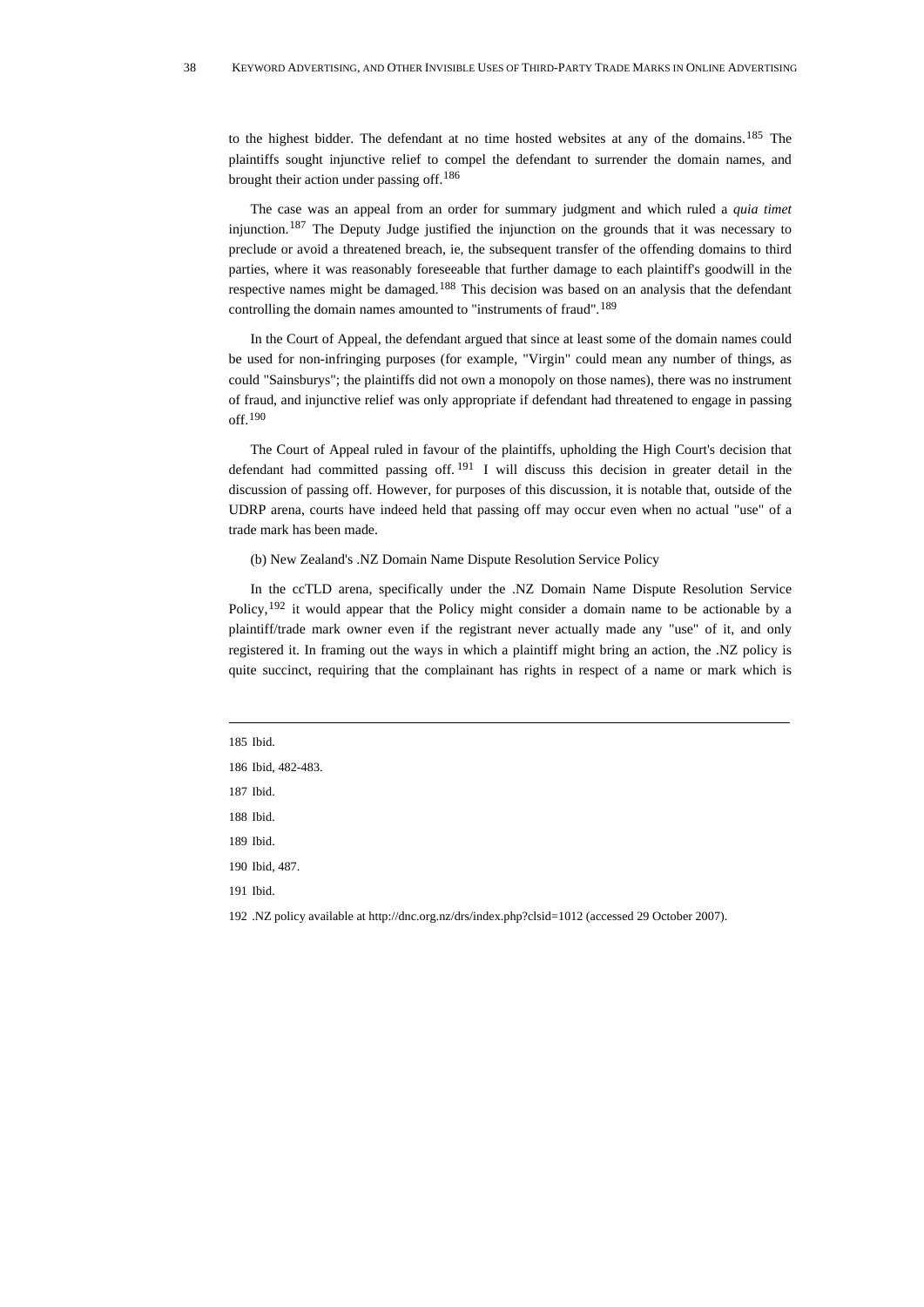identical or similar to the domain name and the domain name, in the hands of the respondent, is an unfair registration.[193](#page-38-0)

Fortunately, the .NZ Policy offers guidance on what constitutes, and what does not constitute, an unfair registration, and in doing so, recites several ways in which a domain name registration could theoretically, without any actual "use" of the domain, be considered unfair. These include situations where there are "[c]ircumstances indicating that the Respondent has registered or otherwise acquired the Domain Name primarily" to sell, rent or otherwise transfer the domain name to the complainant,<sup>[194](#page-38-1)</sup> "as a blocking registration against a name or mark in which the Complainant has rights",  $^{195}$  $^{195}$  $^{195}$  or "for the purpose of unfairly disrupting the business of the Complainant".  $^{196}$  $^{196}$  $^{196}$  Or if "circumstances demonstrat(e) that the Respondent is using the Domain Name in a way which is likely to confuse, mislead or deceive people or businesses into believing that the Domain Name is registered to, operated or authorised by, or otherwise connected with the Complainant", <sup>[197](#page-38-4)</sup> or if: <sup>[198](#page-38-5)</sup>

[t]he Complainant can demonstrate that the Respondent is engaged in a pattern of registrations where the Respondent is the registrant of domain names (under .nz or otherwise) which correspond to well known names or trade marks in which the Respondent has no apparent rights, and the Domain Name is part of that pattern ...

Whether or not the analogy of the domain name dispute is of use in this discussion is debatable. I suggest that it may well be relevant, as we have seen from certain domain name disputes, and the .NZ dispute policy, the defendant need not actually make "trade mark use" of the domain name. In *One in a Million*, and under the .NZ policy, no "use" even has to be made for the mere registration a domain name to be considered actionable. Another interesting aspect of this analogy is that it is quite possible for the registration of the domain name by the registrant to remain invisible to the public, if no use is ever made in the form of an active website. This is analogous to the purchase of a trade mark as a keyword, which is never seen by the public. Indeed, in the .NZ dispute concerning the domain name MOUNTAINBUGGY.CO.NZ, no "use" of the domain was ever made; it was not offered back to the trade mark owner for sale, and no website was ever established by the registrant.[199](#page-38-6) Although the registrant prevailed in that case, I question if the trade mark owner might

<span id="page-38-0"></span><sup>193</sup> Ibid 4.1.

<span id="page-38-1"></span><sup>194</sup> Ibid, 5.1.1(a)

<span id="page-38-2"></span><sup>195</sup> Ibid, 5.1.1(b).

<span id="page-38-3"></span><sup>196</sup> Ibid, 5.1.1(c).

<span id="page-38-4"></span><sup>197</sup> Ibid, 5.1.2

<span id="page-38-5"></span><sup>198</sup> Ibid 5.1.3

<span id="page-38-6"></span><sup>199</sup> *Mountain Buggy Trademarks Limited v Campbell Gower* (21April 2007) DRS 186.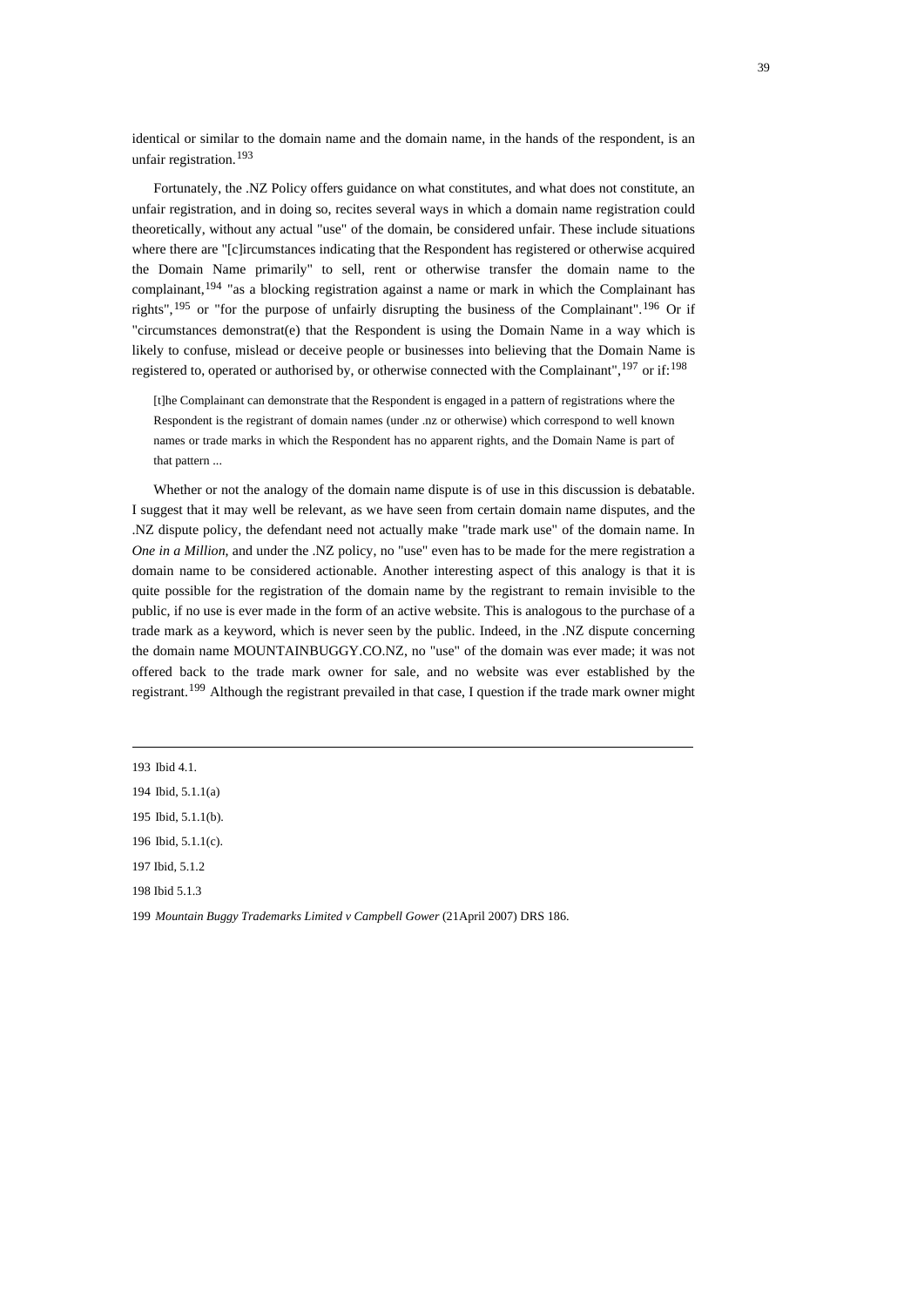have prevailed in the dispute had it pressed the "blocking registration" claim.<sup>[200](#page-39-0)</sup> Indeed, I would suggest that under the .NZ policy, an "unfair registration" might encompass a domain name that never sees the light of day, and is never "used", in a trade mark sense.

(c) Other notable New Zealand cases – pre-dispute policy

Prior to the implementation of the .NZ Domain Name Dispute Resolution Service Policy, discussed above, disputes over .NZ domain names were typically handled in conventional litigation, using passing off, the Fair Trading Act, trade mark infringement, or a combination of all three.<sup>[201](#page-39-1)</sup> In these cases, the fact pattern was generally the same; the plaintiff was a well-established company, and the defendant had registered a name corresponding with the plaintiff's name, and had either used that domain name for a) a pornographic site or other content/links unrelated to the plaintiff's business, b) a token web page, or c) has demanded a high sum for the sale of the domain name to the plaintiff.

Three representative New Zealand cases are *New Zealand Post Ltd v Leng,*[202](#page-39-2) *Oggi Advertising Ltd v McKenzie*, [203](#page-39-3) and *DB Breweries Ltd v Domain Name Company Ltd and Others*. [204](#page-39-4) These cases are of varying utility to this discussion of trade mark use, given the extent to which each case saw an actual "use" of the plaintiff's trade mark within the domain name, and the nature of that use. *DB Breweries* is the only one relevant to the issue of whether mere registration of a domain name corresponding with a third-party trade mark might constitute use of the trade mark. In *DB Breweries*, it would appear that there was never a website established by the defendant at that domain name, and therefore no visible use of the plaintiff's mark was made. The other two cases, *Oggi* and *New Zealand Post*, will be discussed in the passing off section of this paper.

# In *DB Breweries*, the:[205](#page-39-5)

plaintiff was a large New Zealand company which had carried on business for many years under the trade mark DB and had acquired a substantial reputation and goodwill as a brewer and marketer of beer. It was the registered proprietor of the trade mark DB. ... The defendants had registered the domain name DB.CO.NZ.

<span id="page-39-0"></span><sup>200 .</sup>NZ Policy, supra, 5.1.1(b).

<span id="page-39-1"></span><sup>201</sup> See for example, *DB Breweries Ltd v Domain Name Company Ltd and Others* (2001) 52 IPR 280.

<span id="page-39-2"></span><sup>202</sup> *New Zealand Post Ltd v Leng* [1999] 3 NZLR 219.

<span id="page-39-3"></span><sup>203</sup> *Oggi Advertising Ltd v McKenzie* [1999] 1 NZLR 631.

<span id="page-39-4"></span><sup>204</sup> *DB Breweries Ltd*, above n 201.

<span id="page-39-5"></span><sup>205</sup> Ibid, 280.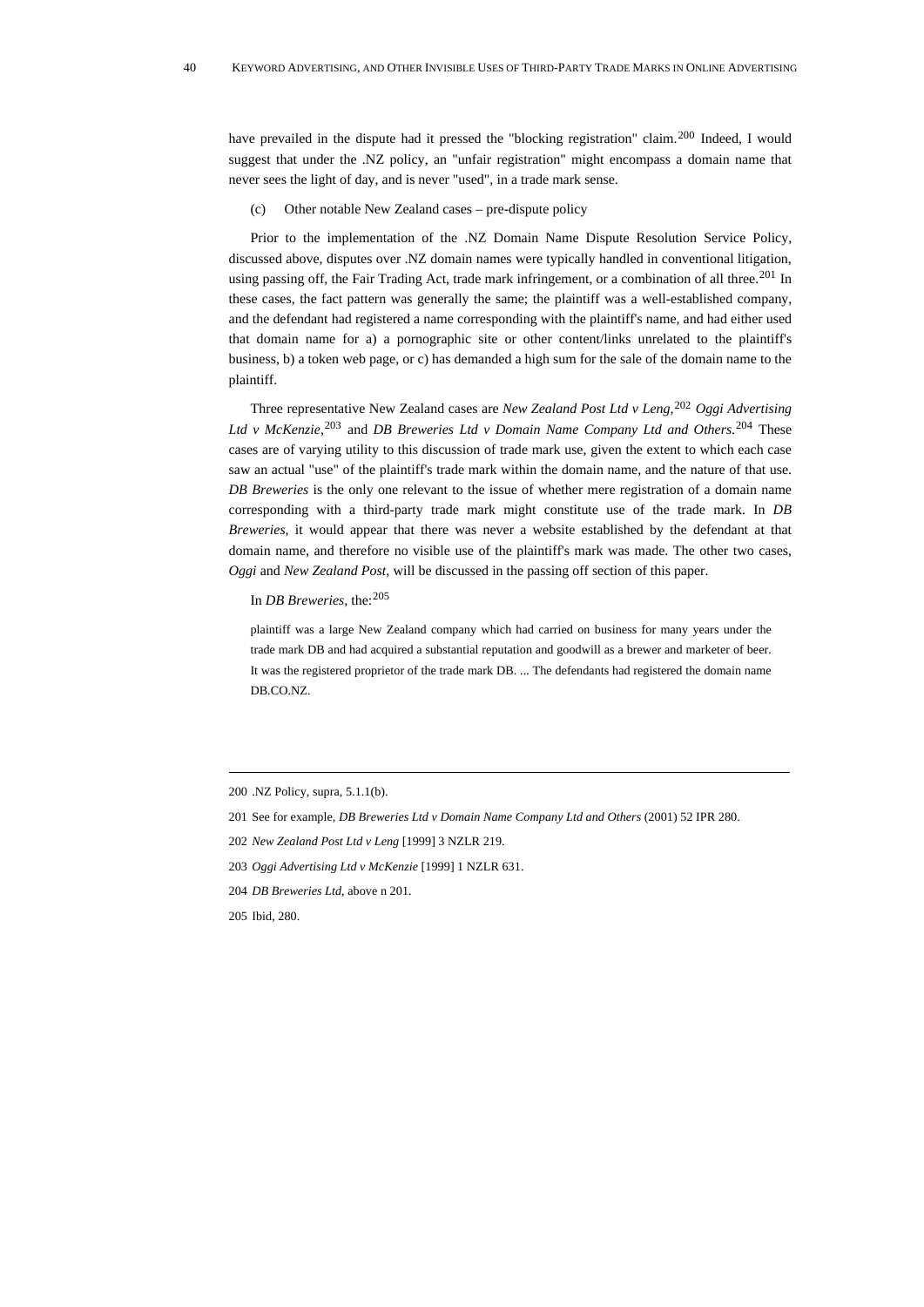The plaintiff brought a suit based on three causes of action: (a) a threat to infringe DB's trade mark by registering and offering the domain name for sale; (b) passing off; and (c) a breach of the Fair Trading Act 1986.[206](#page-40-0)

The defendants, inter alia, raised the defence that no use as a trade mark had taken place and that the plaintiff did not have a universal right to the letters DB, but only an exclusive right to the letters in relation to the marketing and sale of their goods and services for which the mark was registered.<sup>[207](#page-40-1)</sup> In addressing the defendant's claim that no trade mark use had occurred, the High Court appeared to acknowledge that the case for trade mark infringement was rather strained. Randerson J, however, followed Aldous J in *British Telecommunications v One in a Million*. [208](#page-40-2) He concluded that:[209](#page-40-3)

[w]hile the defendants may properly argue that the domain name has not yet been used to offer goods or services for sale using the mark, I am satisfied that the threat of it may be sufficient to justify injunctive relief at least pending trial … .

Predictably, Randerson J was equally reliant on *One in a Million* and its "instrument of fraud" in holding in favour of the plaintiff in the passing off element of the case.<sup>[210](#page-40-4)</sup>

As noted above, these domain name cases might be of value in assessing whether the mere registration of a domain name, without any visible "use as a trade mark", might be useful in determining whether the use of a trade mark as a keyword to merely trigger a sponsor link might be actionable as trade mark infringement. My view is that their utility is somewhat limited in this regard. I suggest that to the extent to which these domain name decisions were largely adjudicated in the "early days" of the Internet, where courts around the world were coming to grips with cybersquatting, you had a lot of cases that were, "right for the wrong reasons". In other words, the courts were straining to find in favour of the plaintiff out of a basic sense of right versus wrong. Given the fact that we now have a considerable amount of experience and jurisprudence from the respective domain name dispute policies, it is my view that courts will not be as willing to stretch concepts such as trade mark infringement and passing off to fashion relief for a plaintiff, at least in the domain name context.  $211$ 

(d) Australian domain name dispute policy

<span id="page-40-0"></span><sup>206</sup> Ibid, 282.

<span id="page-40-1"></span><sup>207</sup> *DB Breweries Ltd*, above n 201, 284.

<span id="page-40-2"></span><sup>208</sup> *British Telecommunications Plc v One in a Million Ltd*, above n 184.

<span id="page-40-3"></span><sup>209</sup> *DB Breweries Ltd*, above n 201, 286.

<span id="page-40-4"></span><sup>210</sup> Ibid, 285.

<span id="page-40-5"></span><sup>211</sup> For other comments on the domain name cases, please see Part VII A5 Concluding thoughts on passing off.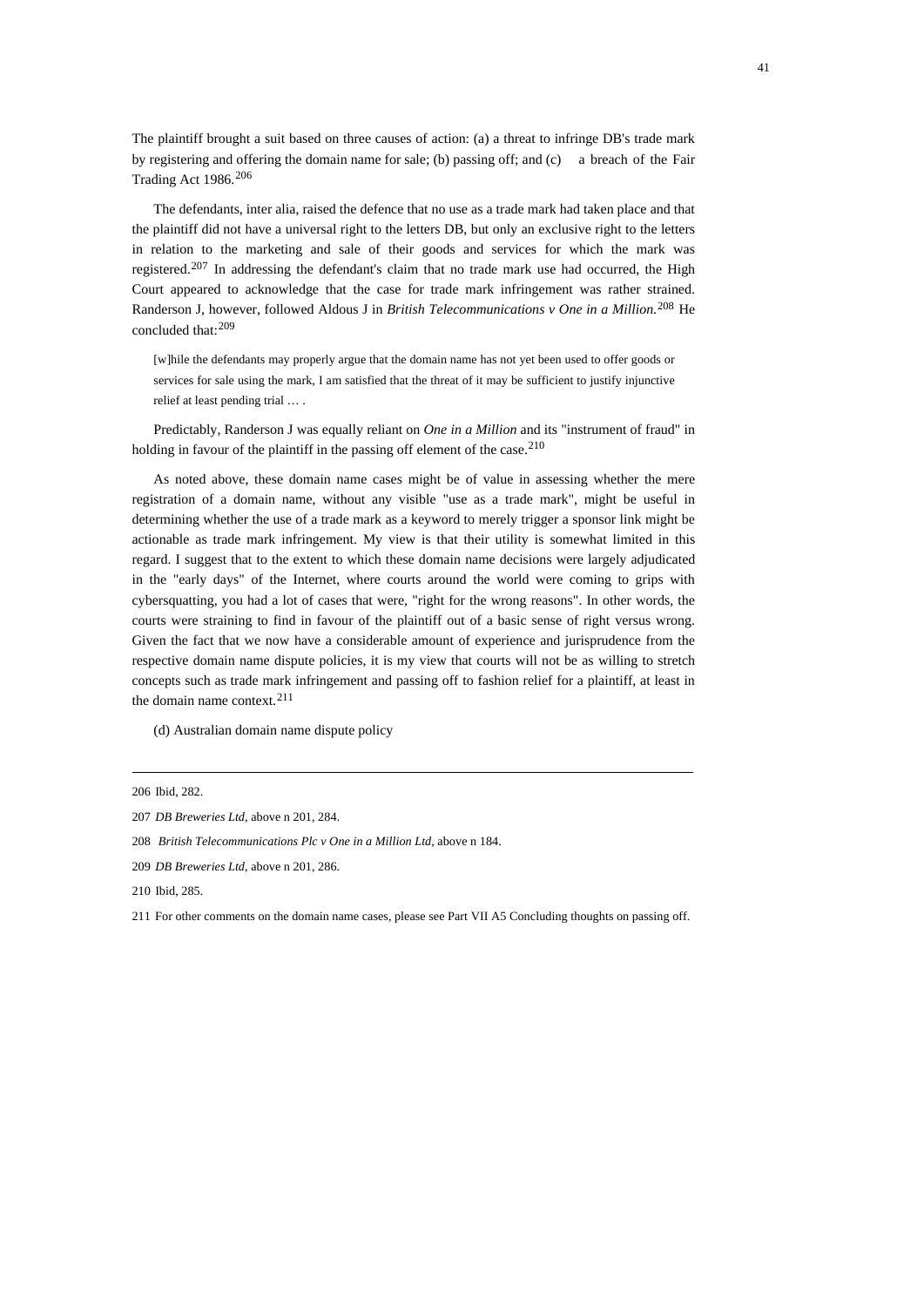Under the Dispute Resolution Policy for Australia's .AU domain, use of the domain name is not required. A domain name can be taken away from a registrant if it is determined to have "been registered or subsequently used in bad faith".[212](#page-41-0) Accordingly, in both Australia and New Zealand, actual use of an offending domain name is not necessary in order for a plaintiff to prevail in a domain name suit. Whether or not this is analogous to the keyword advertising context is debatable, however, it is useful to examine instances where no actual or "visible" use of a trade mark is required in order for a plaintiff to be successful in bringing an action to prevent that use.

Of particular interest to whether or not a domain name registration, without any actual "use" in the form of a website, might constitute "trade mark use", is the 2003 Australian case *CSR Ltd v Resource Capital Australia Pty Ltd.*[213](#page-41-1) In *CSR Ltd*, the defendant RCA registered domain names corresponding to the business name of the plaintiff, namely, CSRSUGAR.COM and CSRSUGAR.COM.AU, then offered the domains to the plaintiff at a high sum. CSR declined to purchase the domains, then commenced an action against RCA for trade mark infringement.<sup>[214](#page-41-2)</sup>

In the decision of the Federal Court of Australia, Hill J noted the difficulty in successfully bringing a trade mark infringement action, since no use of the trade mark had been made: <sup>[215](#page-41-3)</sup>

It is a problem that is noted by the Court of Appeal in the *One in a Million* case but not ultimately decided by it. It is one thing to say that a cyber squatter who registers a name intending to sell that name to the owner of a trade mark or threaten a sale to a competitor if the owner does not come up with the money may have registered the name as an instrument of fraud, and thereby be guilty of the tort of passing off as was held by the Court of Appeal in England. … But it is another thing to say that … RCA used the domain name as a trade mark in relation to goods or services in respect of which CSR had registration or for that matter closely related to either goods or services referred to in the CSR registrations. No doubt it can be said that the interest of CSR were likely to be adversely affected by the acts of RCA but that is not sufficient to constitute an infringement. There could be a threatened infringement if one were to take seriously the suggestion that RCA intended to engage in the sugar trade. Clearly, however, that was not the real intention of RCA … who at no time used or intended to use the domain names as trade marks in relation to either goods or services.

The Federal Court ruled in favour of the plaintiff, not under the Trade Marks Act, but under the Trade Practices Act, supportive of the view that the mere registration of a domain name that corresponds with a trade mark is not an infringement of that mark, since no use as a trade mark had been made.

<span id="page-41-0"></span><sup>212 .</sup>au Dispute Resolution Policy (2002-22), schedule A, s 4(a)(iii).

<span id="page-41-1"></span><sup>213</sup> *CSR Ltd v Resource Capital Australia Pty Ltd* [2003] FCA 279 (NSW).

<span id="page-41-2"></span><sup>214</sup> Trade Marks Act 1995(Cth), ss 120 and 53; Trade Practices Act, s 53.

<span id="page-41-3"></span><sup>215</sup> *CSR Ltd*, above n 213, para 8.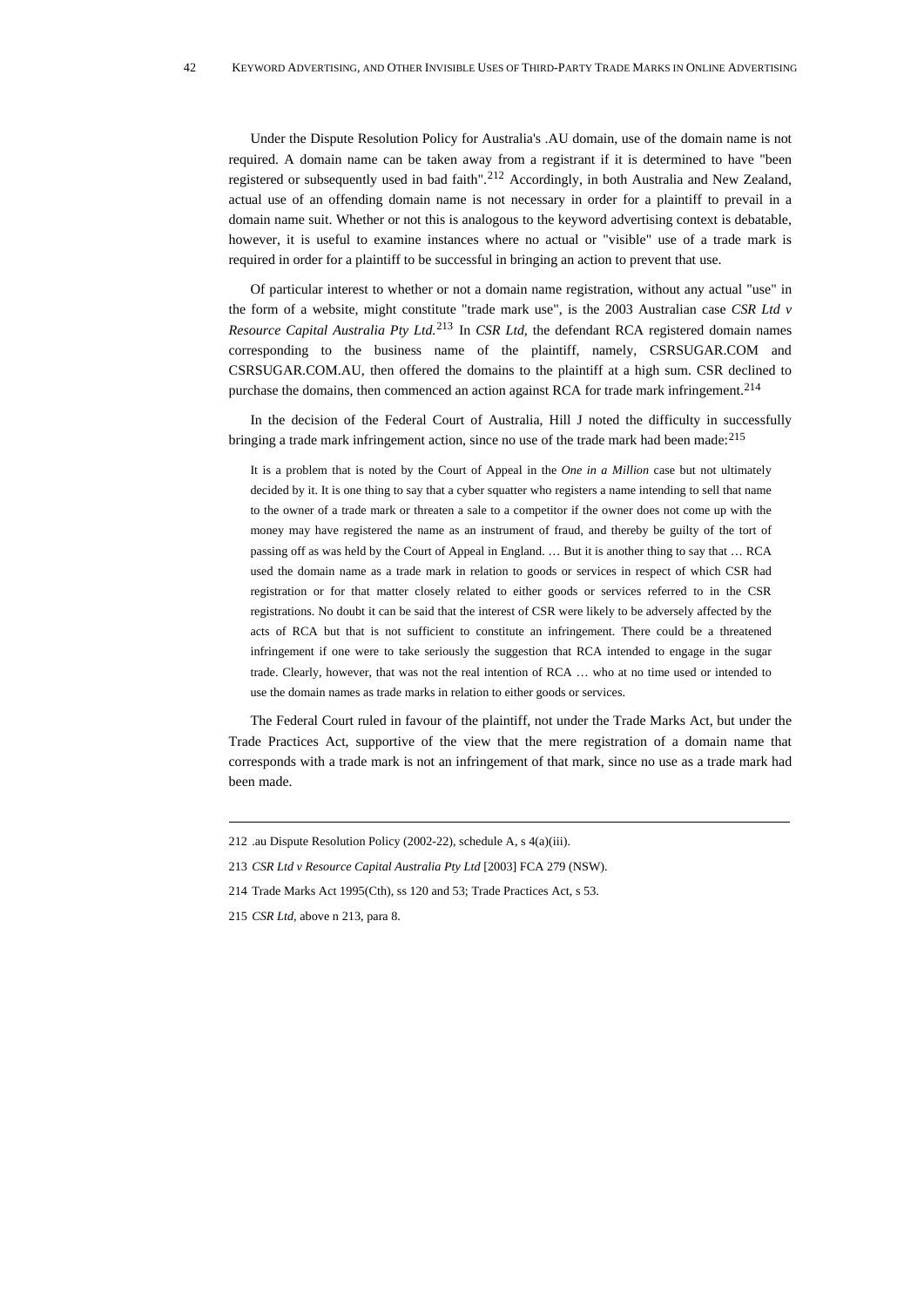## *VI JURISPRUDENCE FROM OTHER JURISDICTIONS AS GUIDANCE*

As noted above, because no keyword or metatag cases have yet been brought in New Zealand, it is likely that New Zealand courts would look to UK and Australia decisions.

## *A United Kingdom Metatag Cases*

Two cases relating to invisible use of trade marks have been heard in the UK, and both concerned metatags, with the latter of the two, *Reed*, also containing the use of a trademark as a keyword.[216](#page-42-0) *Roadtech Computer Systems Ltd v Mandata Ltd* was decided in the Chancery Division on 25 May 2000. In this action, both parties were competitors in the field of computer software and related services in the commercial trucking/road haulage industry. Roadtech had a very popular website, which received over 1,000 hits per day. Roadtech owned trade mark registrations on the marks "Roadtech" and "Roadrunner". Mandata's website used both trade marks as metatags on its site; Roadtech alleged that Mandata did so to attain some degree of "diversion of trade" from the Roadtech site to the Mandata site.<sup>[217](#page-42-1)</sup> Roadtech further alleged that: (1) the defendant has taken a free ride on the back of the claimant's very successful web site; and (2) the defendant clearly intended to gain a commercial advantage from its actions.<sup>[218](#page-42-2)</sup>

Master Bowman found that both infringement and passing off had taken place by virtue of defendant Mandata's use of the plaintiff's trade marks within its metatags.<sup>[219](#page-42-3)</sup> However, liability appears to have been based more on admissions of the defendant, rather than on substantive analysis.[220](#page-42-4) Indeed, the only specific reference to metatags within the decision itself is a brief statement that "it is said that every reasonable effort was made on the part of the defendant to remove the offending metatags and that should have been the end of the matter." $^{221}$  $^{221}$  $^{221}$  Elsewhere, the decision appears to refer to the metatags in the sentence that reads, "the offending material was substantially, although not completely, removed by early November."<sup>[222](#page-42-6)</sup>

<span id="page-42-0"></span><sup>216</sup> See *Roadtech Computer Systems Ltd v Mandata (Management and Data Services) Ltd* [2000] EMTR 970 (EWHC), see also *Reed Executive plc and Reed Solutions plc v Reed Business Information Ltd and Reed Elsevier (UK) Ltd and Totaljobs.com* [2004] EWCA 159.

<span id="page-42-1"></span><sup>217</sup> Dawn Osborne "Metatags and the Reed Case – A Few Discordant Notes" (2002) www.iprights.com/ cms/templates/articles.aspx?articleid=170&zoneid=2 (accessed 27 October 2007).

<span id="page-42-2"></span><sup>218</sup> *Roadtech Computer Systems,* above n 216, para 2.

<span id="page-42-3"></span><sup>219</sup> *Roadtech Computer Systems,* above n 216.

<span id="page-42-4"></span><sup>220</sup> Abida Chaudri "Metatags and Banner Advertisements – Do They Infringe Trade Mark Rights?" (2004) 20 (5) Computer Law & Security Report 402.

<span id="page-42-5"></span><sup>221</sup> See *Roadtech Computer Systems,* above n 216, 3.

<span id="page-42-6"></span><sup>222</sup> Ibid.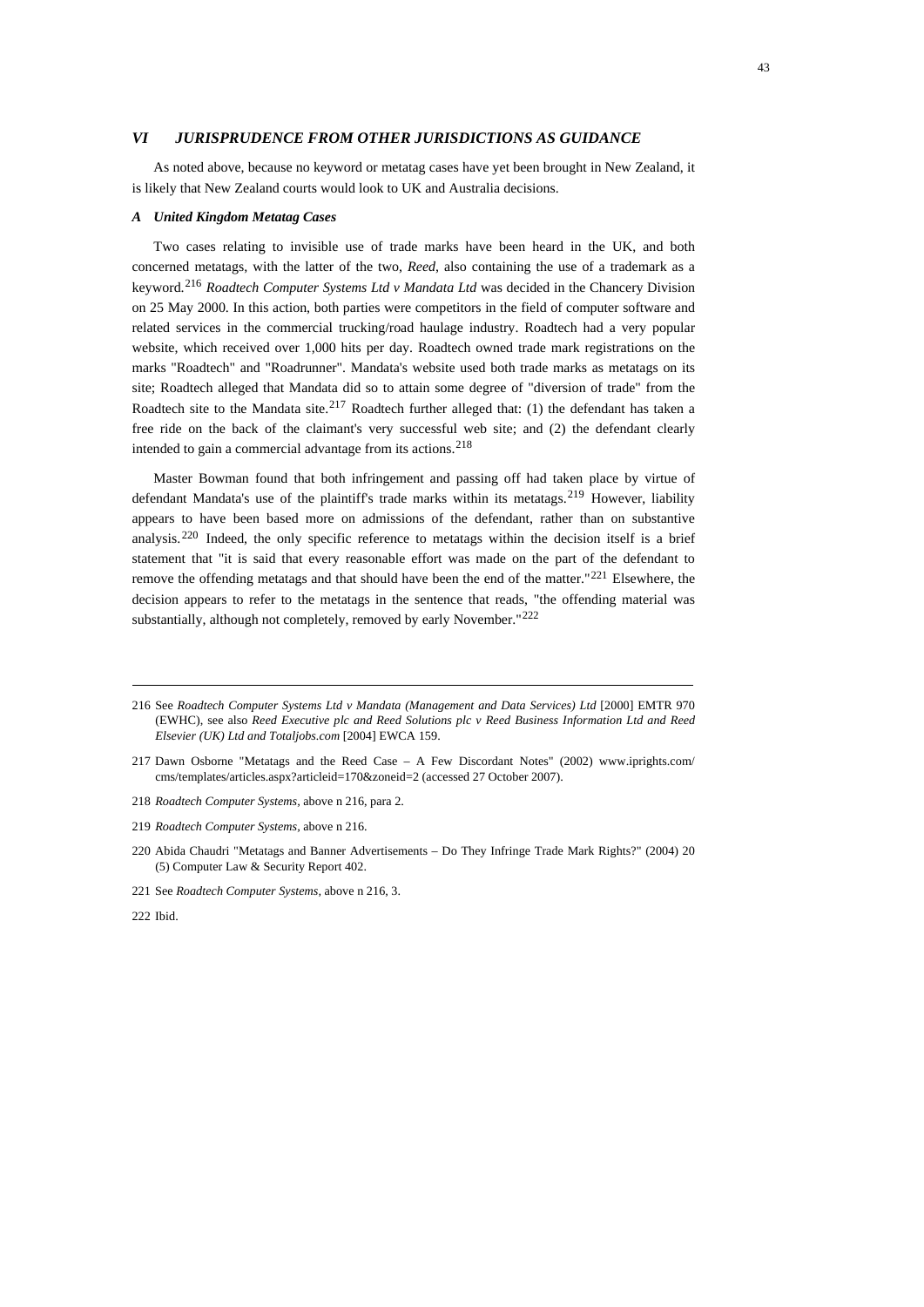Similar to my observations about the contemporary US cases, in my view, Master Bowman's finding that the existence of metatags was grounds for an action in trade mark infringement is consistent with the time of the case. In the first several years of cases dealing with metatags, courts did not focus on whether the use of trade marks as metatags was sufficient to prove "use" of the trade mark. Rather, it was somewhat presumed that metatag use was trade mark use. [223](#page-43-0) The *Roadtech v Mandata* decision was handed down in May of 2000. It was not until a few years later; a US District Court's 2003 decision in the *1-800 Contacts* case,<sup>[224](#page-43-1)</sup> and the 2005 decision of US Court of Appeals (which was reversed), that you find an in-depth (and now obligatory) analysis of the "use in commerce" requirement of the Lanham Act.<sup>[225](#page-43-2)</sup>

The next UK case was *Reed Executive v Reed Business Information Ltd*. [226](#page-43-3) There, both parties had peacefully coexisted in separate spheres of the business world under some form of the surname "Reed". The plaintiff, trading under the name Reed Employment, was an established employment firm. The defendant, trading under the name Reed Elsevier, was engaged in the publication of magazines and journals. Conflict arose, when the defendant expanded its horizons and commenced operation of a jobs posting website, at Totaljobs.com. The website contained visible uses of the Reed Elsevier name and logo, as well as the invisible metatag "Reed Business Information". Additionally, the defendant purchased the keyword "Reed" from Yahoo!, which resulted in banner advertisements for defendant's website to appear when that term was searched for using the Yahoo! search engine.

The plaintiff brought an action alleging trade mark infringement and passing off.<sup>[227](#page-43-4)</sup> In the decision by Mr Justice Pumfrey, separate attention was paid to the invisible uses of the trade mark "Reed". Pumfrey J stated:<sup>[228](#page-43-5)</sup>

[Legislation] require[s] use of the sign in the course of trade for there to be infringement. I take this to mean that the sign is to be used for business purposes. It appears clear that the use must also be what has often been called trade mark use, that is to say, use whose purpose or effect is to indicate the trade origin of the goods or services. I think that the use of the word 'Reed' in the phrase 'Reed Business Information' satisfies this test. What gives me concern in the context of this action … is the relevance of the use if its

<span id="page-43-0"></span><sup>223</sup> *Brookfield Communications Inc v West Coast Entertainment Corp* (1999) 174 F 3d 1036 (9<sup>th</sup> Cir); *Playboy Enterprises v Welles* (1998) 7 F Supp 2d 1098 (SD Cal); *Playboy Enterprises Inc v Netscape Communications Corp* (2004) 354 F 3d 1020 ( $9<sup>th</sup>$  Cir).

<span id="page-43-1"></span><sup>224</sup> *1-800 Contacts Inc v WhenU.Com and Vision Direct Inc* (2003) 309 F Supp 2d 467 (SDNY).

<span id="page-43-2"></span><sup>225</sup> *1-800 Contacts Inc v WhenU.Com and Vision Direct Inc* (2005) 414 F 3d 400 (2d Cir).

<span id="page-43-3"></span><sup>226</sup> *Reed,* above n 216.

<span id="page-43-4"></span><sup>227</sup> See *Reed Executive plc and Reed Solutions plc v Reed Business Information Ltd and Reed Elsevier (UK) Ltd and Totaljobs.com* [2002] EWHC 1015 (Transcript: Smith Bernal) 146 SJ LB 151.

<span id="page-43-5"></span><sup>228</sup> Ibid, para 129 and 131 (emphasis added).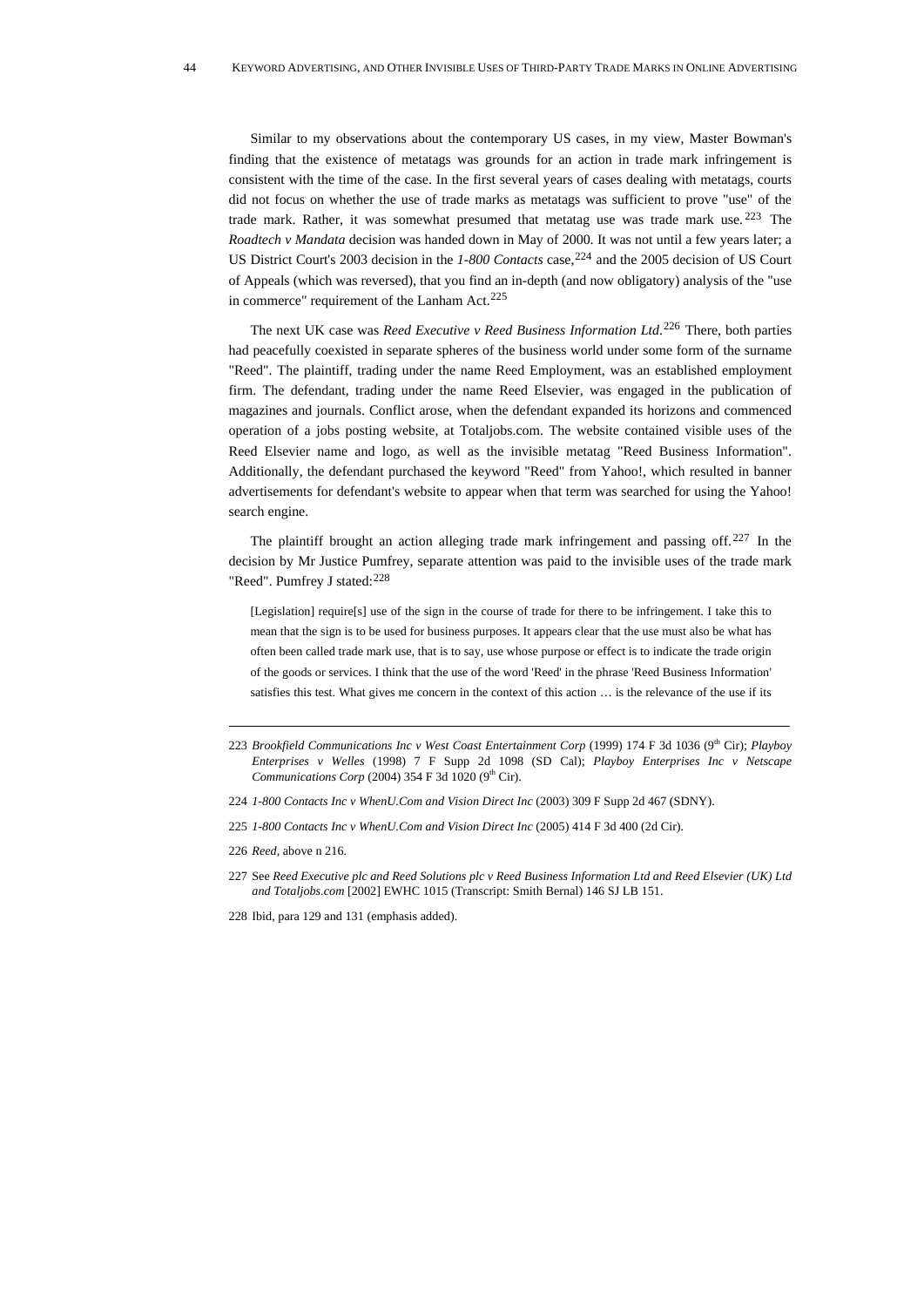only effect is to allow the Defendants' website to appear in the list of search hits but lower than the plaintiffs' website, provided that the Defendants' site does not use the word when it is accessed. In other words, does the user of a web search engine suppose that when he or she searches against, say 'Reed jobs' the sites raised have any connection with the Claimant? Obviously if they are to do so, the search must include the word 'Reed'. But if that search is done, the exhibits show many results having no connection with the Claimants at all.<sup>[229](#page-44-0)</sup>

... This seems to me to be an infringing use: it is akin to having the labels printed and attached to the goods, but not yet having moved them outside the factory. But where no such material appears on the search engine results, why should it infringe? The argument by analogy suggests that the search engine is to be taken to be the eyes of the user, but I suspect that is a poor analogy. Like many computer applications, the intervention of a human is essential to sort the rubbish from the potentially interesting in any web search. *Nonetheless, my view is that the concept of use is wide enough to cover invisible use in metatags which is visible in the search results*.

Pumfrey J also concluded there was passing off. His Honour said "[s]o far as the invisible uses, the answer again seems to turn on the question whether the Defendants can be said to be responsible in any way for the appearance of the site in response to a search against 'Reed', and, if so, what the nature of that responsibility is."[230](#page-44-1)

The decision of the High Court was appealed and reversed, as the judge's finding was "not explicitly tied to any particular form of infringement".[231](#page-44-2) Jacob LJ on the topic of the invisible uses of the trade mark "Reed", beginning with the Yahoo! banner ad, said:[232](#page-44-3)

I am unable to agree with this. The banner itself referred only to totaljobs – there was no visible appearance of the word Reed at all. Whether the use as a reserved word can fairly be regarded as "use in the course of trade" or not (as to which I express no opinion), I cannot see that causing the unarguably inoffensive-in-itself banner to appear on a search under the name "Reed" or "Reed jobs" can amount to an … infringement. The web-using member of the public knows that all sorts of banners appear when he or she does a search and they are or may be triggered by something in the search. He or she also knows that searches produce fuzzy results – results with much rubbish thrown in. The idea that a search under the name Reed would make anyone think there was a trade connection between a total jobs banner making no reference to the word "Reed" and Reed Employment is fanciful. No likelihood of confusion was established.

<span id="page-44-0"></span><sup>229</sup> Ibid, para 35.

<span id="page-44-1"></span><sup>230</sup> Ibid, para 37.

<span id="page-44-2"></span><sup>231</sup> *Reed Executive plc and Reed Solutions plc v Reed Business Information Ltd and Reed Elsevier (UK) Ltd and Totaljobs.com*, above n 216, para 139.

<span id="page-44-3"></span><sup>232</sup> See *Reed Executive plc and Reed Solutions plc v Reed Business Information Ltd and Reed Elsevier (UK) Ltd and Totaljobs.com* [2004] EWCA Civ 159, para 140-142 (emphasis added).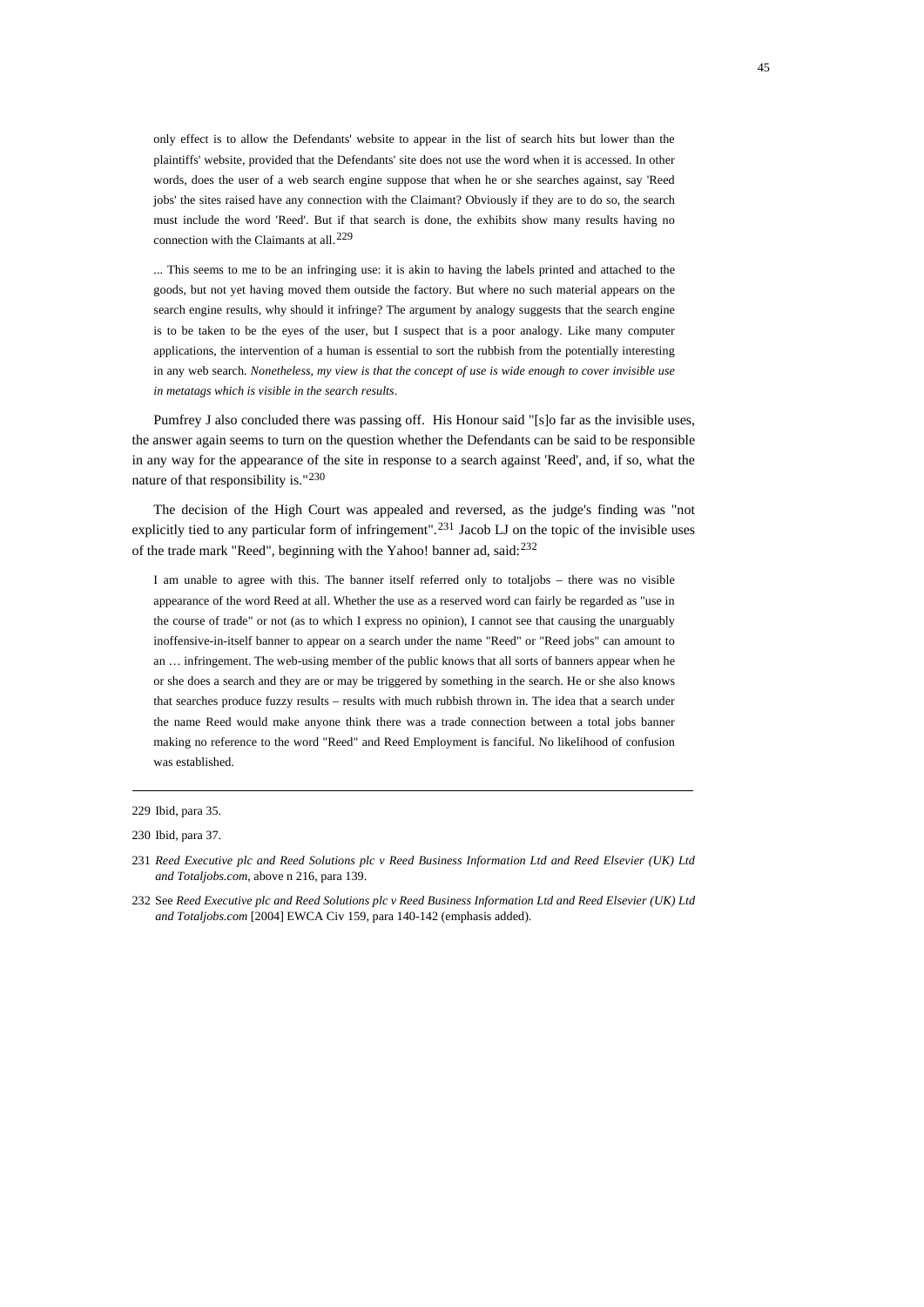That is not to say, of course, that if anyone actually clicked through (and few did) and found an infringing use, there could not be infringement. Whether there was or not would depend solely on the site content, not the banner.

... It may be that an invisible use of this sort is not use at all for the purposes of this trade mark legislation – the computers who 'read' sets of letters merely 'look for' patterns of 0s and 1s – *there is no meaning being conveyed to anyone – no 'sign'*.

As to whether the use of the "Reed" keyword to trigger a banner ad constituted passing off, Jacob LJ disagreed with the lower Court's finding that there was passing off by substitution.<sup>[233](#page-45-0)</sup> Passing off by substitution is where one good is supplied in place of another, because the consumer is unlikely to notice the substitution and is, thus, misled. Jacob LJ found that the concept was "a hundred miles from a consumer conducting a search under the name Reed and finding a banner which on its face has no connection with his search term." Passing off could only result from the content of the webpage.

With respect of the metatags, Jacob LJ found that, because evidence showed that a search for "Reed jobs" listed totaljobs below Reed Employment, there was no misrepresentation.<sup>[234](#page-45-1)</sup> Anyone looking for Reed Employment would find it, whether the metatag was visible or not. His Honour found no infringement, as, "[a]ssuming metatag use counts as use of a trade mark, there is simply no confusion." $^{235}$  $^{235}$  $^{235}$  He stated that the "purpose [of the metatag] is irrelevant to trade mark infringement and causing a site to appear in a search result, without more, does not suggest any connection with anyone else."[236](#page-45-3)

His Honour refrained from deciding whether the metatags constituted use, but pointed out:<sup>[237](#page-45-4)</sup>

(a) First, does metatag use count as use of a trade mark at all? In this context it must be remembered that use is important not only for infringement but also for saving a mark from non-use. In the latter context it would at least be odd that a wholly invisible use could defeat a non-use attack. … *Uses read only by computers may not count - they never convey a message to anyone*.

(b) If metatag use does count as use, is there infringement if the marks and goods or services are identical? This is important: one way of competing with another is to use his trade mark in your metatag – so that a search for him will also produce you in the search results. Some might think this unfair – but others that this is good competition provided that no-one is misled.

- <span id="page-45-3"></span>236 Ibid, para 148.
- <span id="page-45-4"></span>237 Ibid, para 149 (emphasis added).

<span id="page-45-0"></span><sup>233</sup> Ibid, para 26.

<span id="page-45-1"></span><sup>234</sup> Ibid, para 147.

<span id="page-45-2"></span><sup>235</sup> Ibid, para 148.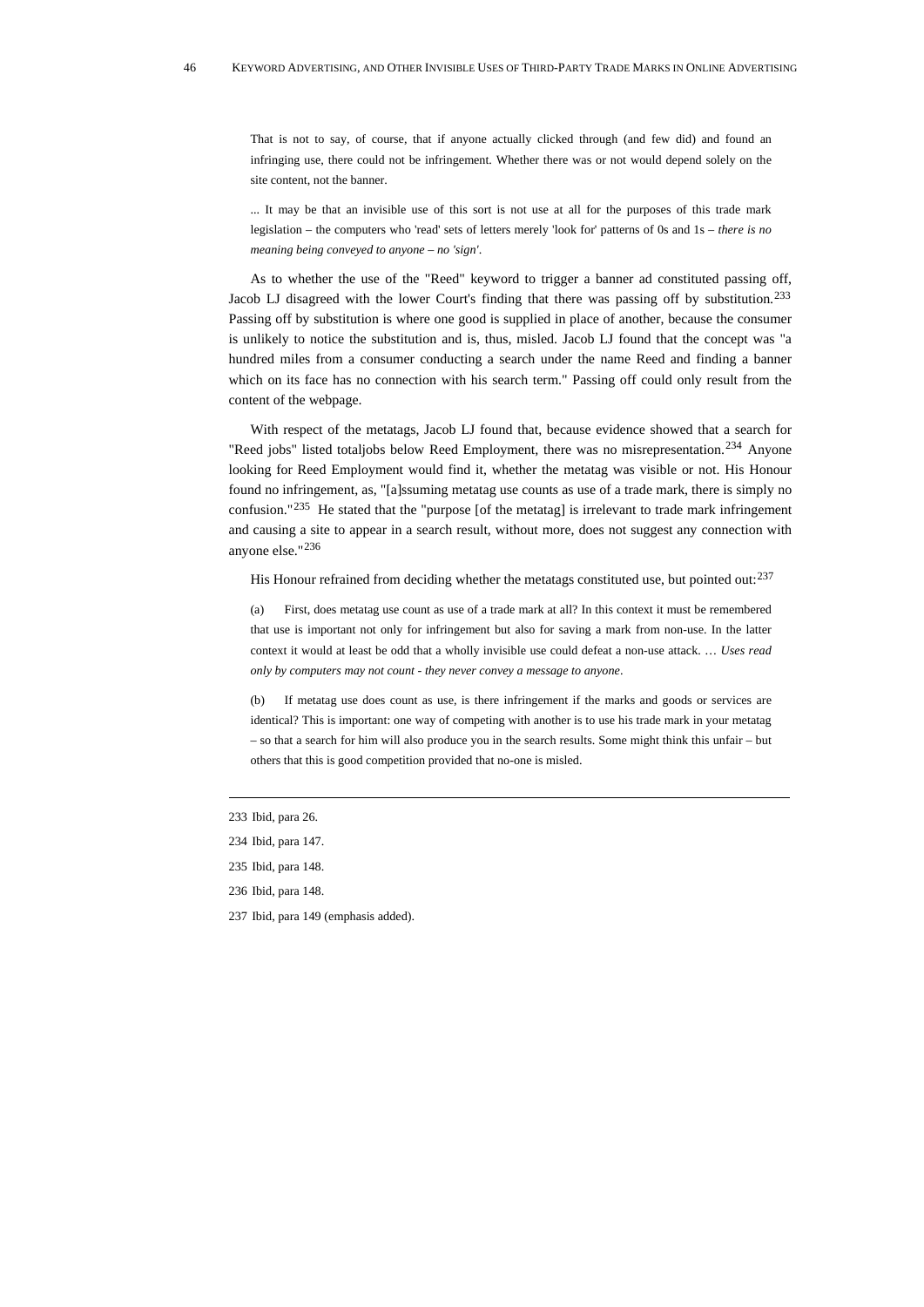(c) If metatag use can fall within the infringement provisions …, can the defences … apply, for instance the own name defence? The Judge thought they could not because the use was invisible. That makes little sense - why should visibility be irrelevant to [infringement] but relevant to [defences]?

The use of the "Reed" metatag was held not to constitute passing off, as there was no misrepresentation causing damage.[238](#page-46-0)

As I interpret the Court of Appeal decision in *Reed v Reed Elsevier*, although the Court did not definitively rule out the possibility that a party's use of another party's trade mark as a metatag and keywords could constitute "trade mark use" for purposes of an infringement action, it certainly cast doubt on it. Although Jacob LJ qualifies stating that he expresses no (or is reserving his) opinion,[239](#page-46-1) it is rather apparent, that Jacob LJ is only just barely "reserving" his opinion. Indeed, there are some statements where it is readily apparent that he does not consider this to be a "use in the course of trade".[240](#page-46-2) It is also striking that Jacob LJ examines the question of "use" from the perspective of whether or not such "use" would qualify in terms of "saving a mark from non-use".<sup>[241](#page-46-3)</sup> As to "wholly invisible use" of potentially defeating a "non-use attack", <sup>[242](#page-46-4)</sup> (in other words, if a third-party were to attack a registration on the grounds of abandonment or non-use, and the owner's only proof of use was an invisible use, such as use as a metatag) Jacob LJ indicates his view that "it would at least be odd" that such evidence could possibly be sufficient.

Accordingly, the English Court of Appeal has cast doubt on the concept that invisible uses of trade marks, such as within metatags or as keywords, could constitute "use in the course of trade" for purposes of trade mark infringement. As is noted by Kitchin and Llewelyn, this view is not without some caveats: <sup>[243](#page-46-5)</sup>

Prior to the decision of the Court of Appeal in *Reed Executive* it seemed clear that under the 1994 Act use of a mark in a metatag does constitute use of the sign for the purposes of infringement. The fact that the metatag is normally not seen should not make any difference, due to s.103 (2) which specifically includes use 'otherwise than by means of a graphic representation'. Likewise for passing off: the fact that the user may not see the metatag might be thought not to remove the misrepresentation.

<span id="page-46-0"></span><sup>238</sup> See *Reed Executive plc and Reed Solutions plc v Reed Business Information Ltd and Reed Elsevier (UK) Ltd and Totaljobs.com,* above n 216, para 28.

<span id="page-46-1"></span><sup>239</sup> Ibid, para 140 and 149.

<span id="page-46-2"></span><sup>240</sup> Ibid, paras 142 and 149.

<span id="page-46-3"></span><sup>241</sup> Ibid, para 149.

<span id="page-46-4"></span><sup>242</sup> Ibid, para 149.

<span id="page-46-5"></span><sup>243</sup> David Kitchin and David Llewelyn et al *Kerly's Law of Trade Marks and Trade Names* (14 ed, Sweet & Maxwell, London, 2005) 736-737.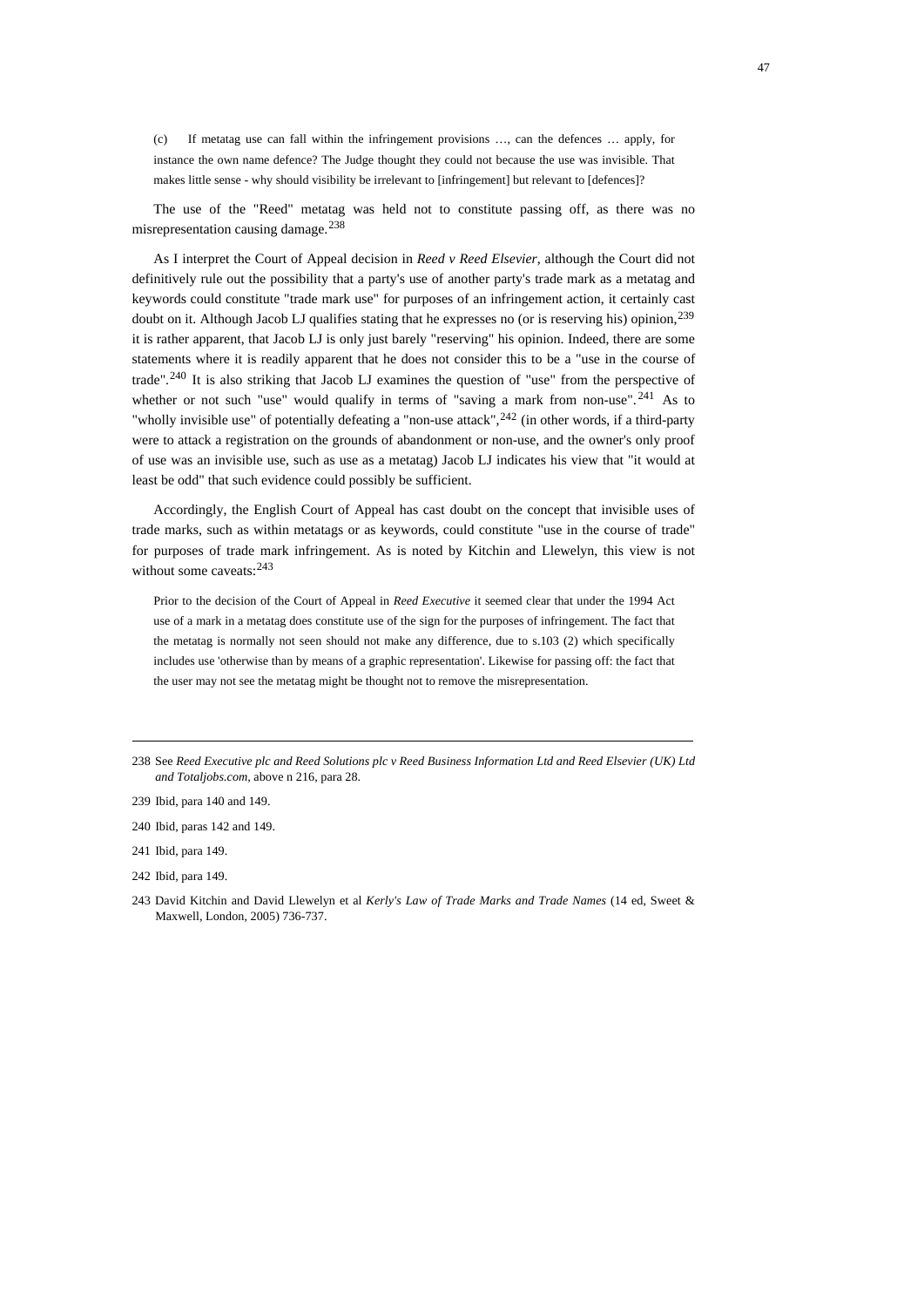With respect of the above reference to section 103(2) of the UK's Trade Marks Act 1994, I suggest that section 103(2)'s apparent expansion of the concept of trade mark use still requires some sort of use that the senses can detect. In other words, trade marks can be registered to protect smells and sounds, the "use" and infringement of which certainly would not be "by means of a graphic representation". Accordingly, it could be argued that section 102(3) does not contemplate "invisible use", per se, but rather a use that is perceptible by some sense other than sight. Perhaps instead of referring to "invisible use", I should refer to it as "humanly imperceptible use". This may well be supported by Cornish and Llewelyn's, who stated that: [244](#page-47-0)

Advertising jingles can be written in musical notation, non-musical sounds can be described ('the roar of a lion'), smells can be defined in terms of chemical components, by chromatographical analysis or even by reference to elements in the product which cause them. 'Graphic representation' may well be limited to clear and easily determined means of describing sensations which can be appreciated by hearing or smell.

Kitchin and Llewelyn go on to analyse the issue of invisible use in the wake of *Reed Executive*: [245](#page-47-1)

The difficulty identified by Jacob L.J. is whether the use of a mark as a metatag or an advertising keyword constitutes use which is capable of affecting the functions of a trade mark, given that in normal operation the consumer will not be aware of the use by the defendant itself, merely of the results of the use (the display of a competitor's advertisement or a higher position on a search engine result table). In many circumstances it is the consumer who has typed in the mark in issue, and the only visible use on the consumer's screen, alongside the advertisements and search results complained of. A further difficulty identified in *Reed* is the issue of whether, assuming such use was capable of constituting use for the purposes of trade mark infringement, it would also constitute use for the purposes of defeating an application to revoke for non-use? In response to the latter point, it is difficult to see how 'invisible' or metatag use could be use in order to create or preserve an outlet for goods and services as required by *Ansul*.

I also suggest that the Court of Appeal decision in *Reed* tends to show that the US doctrine of Initial Interest Confusion<sup>[246](#page-47-2)</sup> would not find the UK as hospitable soil in which to take root. Indeed, the decision appears to place a higher degree of confidence in the savvy of the average Web user than Judge O'Scannlain did in the *Brookfield*[247](#page-47-3) decision.

<span id="page-47-0"></span><sup>244</sup> William Cornish and David Llewelyn *Intellectual Property: Patents, Copyright, Trade Marks and Allied Rights* (4 ed, Street & Maxwell, London, 1999) s 17-21.

<span id="page-47-1"></span><sup>245</sup> Kitchin and Llewelyn *Kerly's Law of Trade Marks and Trade Names*, above n 248, 737-738, citing *Ansul v Ajax* [2003] ECR I-2439 (C40/01).

<span id="page-47-2"></span><sup>246</sup> See below.

<span id="page-47-3"></span><sup>247</sup> See below.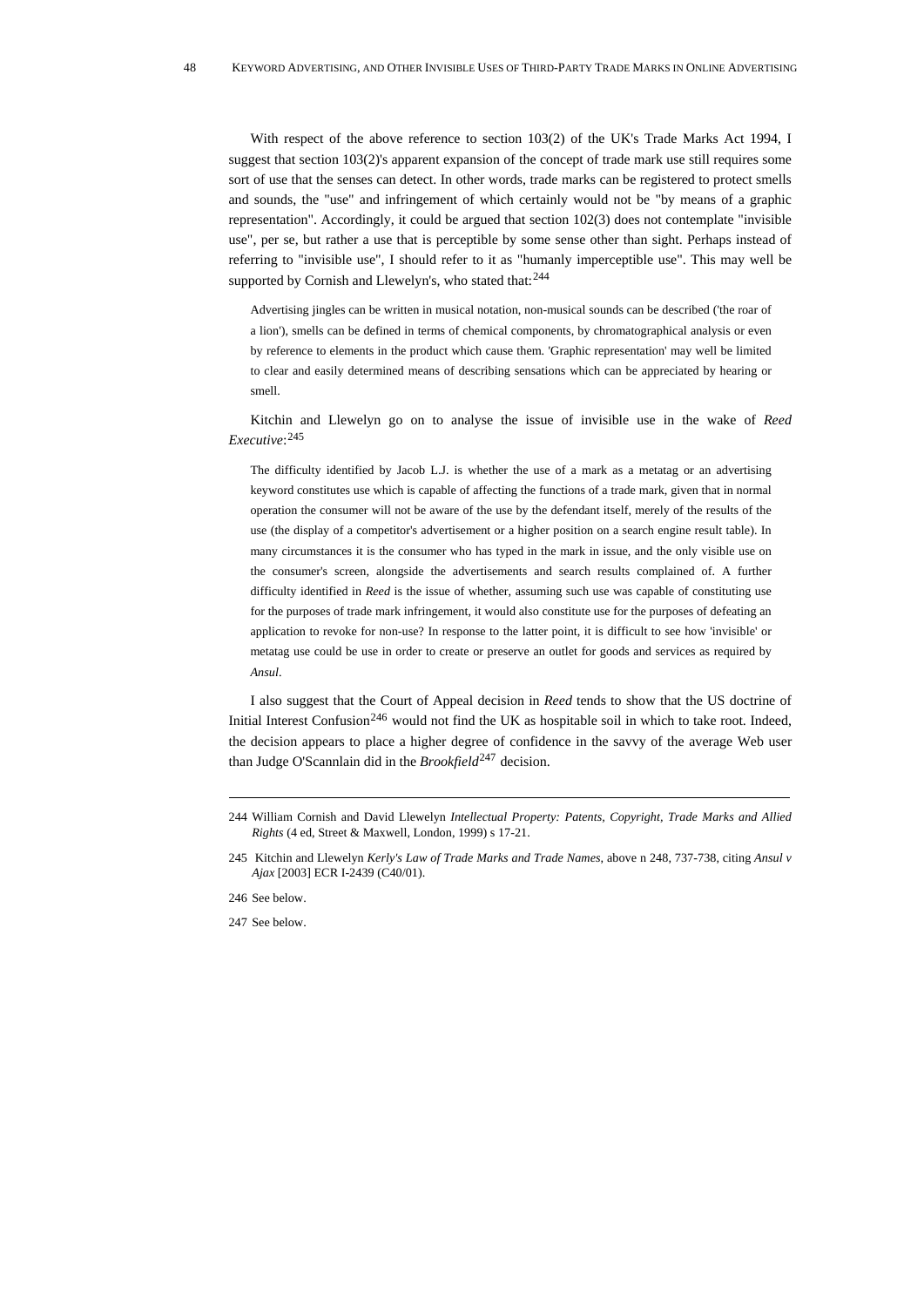#### *B Other UK Guidance*

Mindful of the requirement that the infringing use must be a use "in the course of trade", it is perhaps of value to look at the 1945 case *Aristoc Ltd v Rysta Ltd*. [248](#page-48-0) Although not an infringement case, but rather one dealing with an application to register a trade mark, it still offers some guidance on what "in the course of trade" might be:[249](#page-48-1)

The proprietor is required to be a trader who places the goods before the public as being his goods. That is the vital connection, not some later partial and ephemeral attribution to some one else. Trade is a very wide term: it is one of the oldest and commonest words in the English language. Its great width of meaning and application can be seen by referring to the heading in the Oxford English Dictionary. But it must always be read in its context. That gives it the special connotation appropriate to the particular case. In the 1938 Act the context shows that "trade" refers to selling or otherwise trading in the goods to which the mark is applied. Thus in s  $26(2)(6)$ , we find the words "goods to be sold or otherwise traded in"; the same collocation of words is found in s 31; and again in s 68 in the definition of Limitations. These instances show that trade is here used in the particular sense of merchanting, selling or the like, which would nowadays include the more modern practices of hire purchase, leasing (eg, of valuable machines), letting out for public use, exporting, etc. But equally it is clear that repairing or processing or the like is not included because it is not trade in the particular sense intended. This construction is consonant with the established user in the past of the word trade mark and the established definition of its functions.

Also in the registration context is the guidance offered by Cornish and Llewelyn which, in interpreting the UK's Trade Marks Act 1994, notes that:<sup>[250](#page-48-2)</sup>

[w]hereas the previous law required that trade marks had to indicate 'a connection in the course of trade', the TMA 1994, following the Directive, refers to the capacity to distinguish goods or services of one undertaking from those of other undertakings. In the course of Parliamentary debate on the Bill, the Government insisted that this wording (from the Directive) implied that the mark must be used in commercial context and therefore refused to accept an amendment which would have said so explicitly. All in all, a requirement for a trade connection continues to be necessary.

<span id="page-48-0"></span><sup>248</sup> *Aristoc Ltd v Rysta Ltd and Another* [1945] 1 All ER 34. Decided under the 1938 Act, s 68, and in particular the words "used or proposed to be used ... so as to indicate a connection in the course of trade between the goods" and the proposed proprietor of the mark.

<span id="page-48-1"></span><sup>249</sup> Ibid, 47-48.

<span id="page-48-2"></span><sup>250</sup> William Cornish and David Llewelyn *Intellectual Property: Patents, Copyright, Trade Marks and Allied Rights* (5 ed, Street & Maxwell, London, 2003) 655, citing Hansard, HL Vol 552, cols 732-733.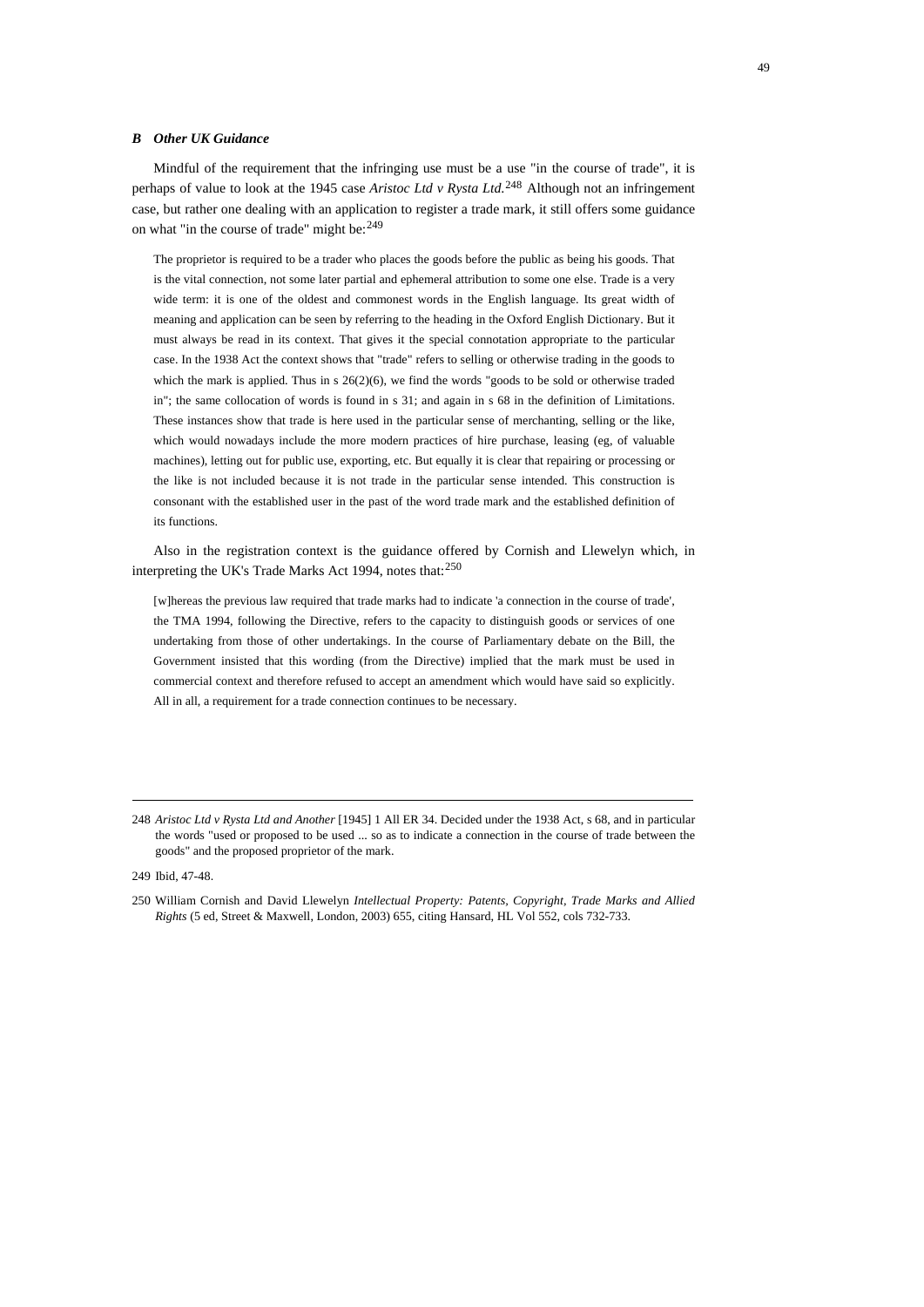#### *C Australian Jurisprudence*

In Australia, trade mark use is also a "gatekeeper issue" in an infringement action; an action may not proceed under the theory of trade mark infringement if the defendant has not used the mark as a trade mark.[251](#page-49-0) According to "Shanahan's Australian Law of Trade Marks and Passing Off ", the "use as a trade mark" prerequisite is found not only in the Australian Trade Marks Act 1995, but has its origins prior to the passage of that Act,[252](#page-49-1) in *Yeast-Vite*, which held that "the exclusive right to the use of such trade mark … carried with it the implication of use of the mark as a trade mark to denote origin in the person using it".[253](#page-49-2) Use of a trade mark for descriptive or functional purposes is not trade mark use.

With respect of the visibility of a mark as being a component of "use of a trade mark", the 2002 case of *Philmac Pty Ltd v Registrar of Trade Marks* is useful. It was not an infringement case, but one dealing with the minimum requirement of use in an application for registration. In considering the use of colour in a trade mark, and whether or not that served as a trade mark, Mansfield J stated that "[u]nless it is a visible feature of the goods in respect of which registration is sought, it cannot be capable of distinguishing those goods in the course of trade from the goods of other persons."[254](#page-49-3)

In the infringement context, the Federal Court of Australia held that for in order for an infringement to have taken place, the mark must have been used to indicate origin:[255](#page-49-4)

(i) 'Use' of a trade mark for the purposes of the Act means use as a 'badge of origin' that indicates a connection in the course of trade between the goods and the person who applies the mark to those goods.

(ii) To determine whether there has been 'use as a trade mark' requires an analysis of whether the alleged infringer has used a sign so as to indicate origin in itself, not whether the alleged infringer has used a sign so as to indicate origin in the registered owner of the mark.

- <span id="page-49-2"></span>253 *Irving's Yeast-Vite Ltd v FA Horsenail Co Ltd* (1934) 51 RPC 110 (HL), adopted in Australia by *Mark Foy's Ltd v Davies Co-op & Co Ltd* (1956) 95 CLR 190 (Cth) (decided under the Trade Marks Act 1905) and *Shell Co (Aust) v Esso Standard Oil (Aust) Ltd* (1963) 109 CLR 407.
- <span id="page-49-3"></span>254 *Philmac Pty Ltd v Registrar of Trade Marks* (2002) 56 IPR 452, 477.
- <span id="page-49-4"></span>255 *The Coca-Cola Company v All-Fect Distributors Ltd* (1999) 47 IPR 481 (FCA), citing *Johnson & Johnson Australia Pty Ltd v Sterling Pharmaceuticals Pty Ltd* (1991) 30 FCR 326; 21 IPR 1.

<span id="page-49-0"></span><sup>251</sup> Trade Marks Act 1995 (Cth), s 120. "Use" is defined in s 7.

<span id="page-49-1"></span><sup>252</sup> Mark Davison, Kate Johnston and Patricia Kennedy *Shanahan's Australian Law of Trade Marks and Passing Off* (3 ed, Lawbook Co, Pyrmont, New South Wales, 2003) 434, citing *JB Stone & Co Ltd v Steelace Manufacturing Co Ltd* (1929) 46 RPC 406 (CA).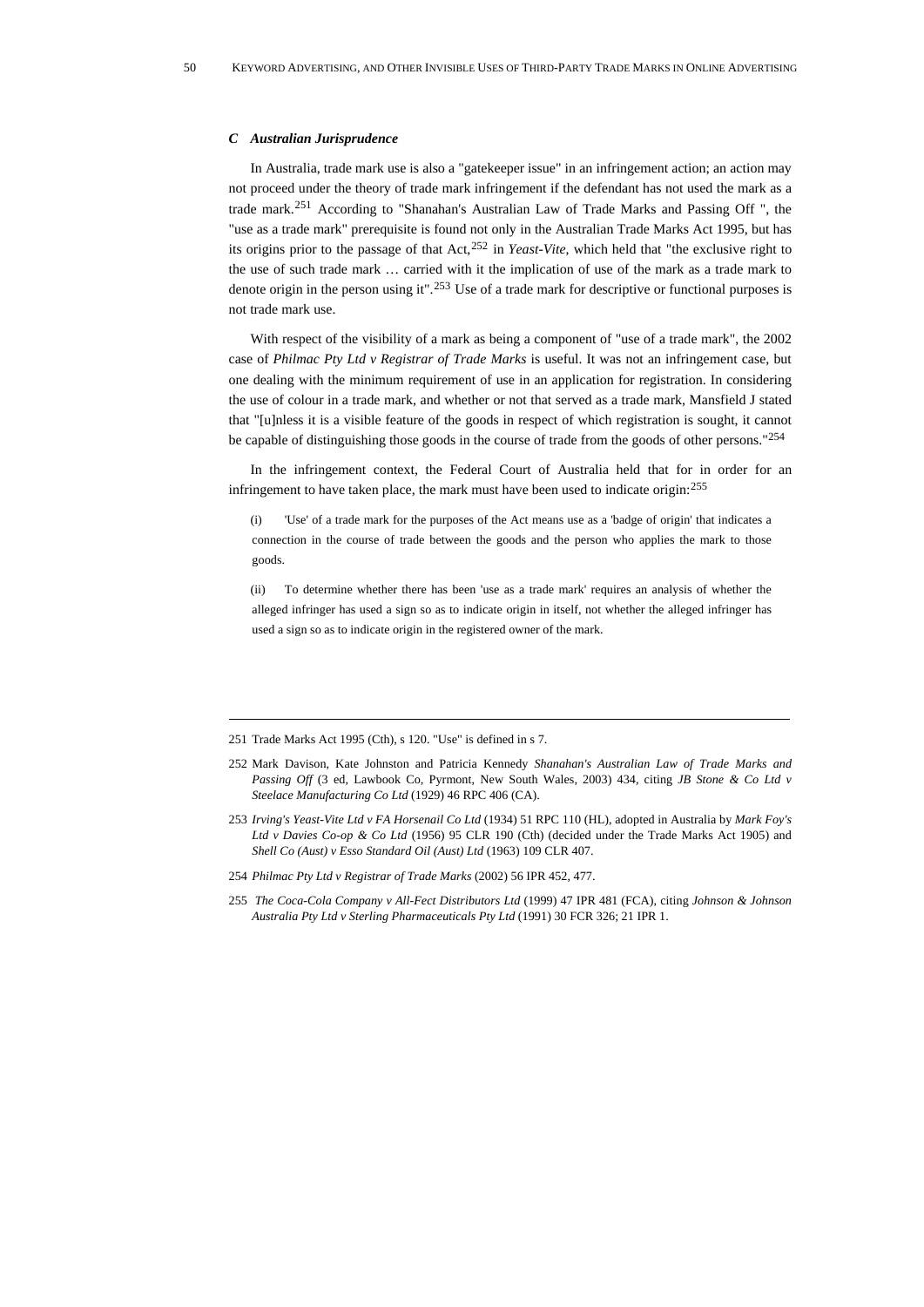# *VII BEYOND TRADE MARK INFRINGEMENT - PASSING OFF AND THE FAIR TRADING ACT 1986*

The owner of a New Zealand trade mark, who might find itself a plaintiff in an enforcement action for trade mark infringement, will be likely to employ what is often called a "shotgun approach", ie, to claim any and all means of relief available. In other words, the complaint will likely raise trade mark infringement, passing off and violation of the Fair Trading Act 1986.[256](#page-50-0) Further, passing off is something of a safety net for trade mark infringement, and the Fair Trading Act is a safety net beneath that; the respective burdens of proof appear to be less for each respective cause of action, as the cases I will discuss will show. Indeed, as was noted in *Patience & Nicholson (NZ) Ltd v Cyclone Hardware Pty Ltd*, "the Fair Trading Act has a wider scope than the action for passing off; there is no need to show damage to goodwill."[257](#page-50-1)

## *A Passing Off*

The common law tort of passing off is similar to trade mark infringement, but rather than protect the "property right" in the mark, passing off protects the goodwill therein.<sup>[258](#page-50-2)</sup> Further, it will also provide protection for a mark that has not been registered as a trade mark, ie, a common law trade mark. Indeed, an action based on trade mark infringement cannot be brought without a registered trade mark.[259](#page-50-3)

The term "passing off" first appears in the 1842 case *Perry v Truefitt.* [260](#page-50-4) *Wilberforce J in Norman Kark Publications Ltd v Odhams Press Ltd* emphasised the need for a showing of goodwill in the name and deceptive use by the defendant.<sup>[261](#page-50-5)</sup> The essential elements in proving the tort of passing off were set forth in *Erven Warnink RV v J Townend & Sons (Hull) Ltd,*[262](#page-50-6) the "Advocaat"

<span id="page-50-2"></span>258 Frankel and McLay, above n 85, 474.

<span id="page-50-0"></span><sup>256</sup> Such as was the case in *Levi Strauss & Co v Kimbyr Investments Ltd* [1994] 1 NZLR 332.

<span id="page-50-1"></span><sup>257</sup> See *Patience & Nicholson (NZ) Ltd v Cyclone Hardware Pty Ltd* [2001] 3 NZLR 490, 519 para 134 Rodney Hansen J.

<span id="page-50-3"></span><sup>259</sup> Trade Marks Act 2002, s 99.

<span id="page-50-4"></span><sup>260</sup> *Perry v Truefitt* (1842) 6 Beav 66, see John Drysdale and Michael Silverleaf *Passing Off Law and Practice* (Butterworths, London, 1986) 6.

<span id="page-50-5"></span><sup>261</sup> See *Patience & Nicholson (NZ) Ltd v Cyclone Hardware Pty Ltd*, above n 257, para 21, citing, Wilberforce J in *Norman Kark Publications Ltd v Odhams Press Ltd* [1962] RPC 163, 169.

<span id="page-50-6"></span><sup>262</sup> *Erven Warnink BV v J Townend & Sons (Hull) Ltd*, above n 180, the 'Advocaat' case. This has been followed by many subsequent cases, notably *Dominion Rent A Car Ltd v Budget Rent A Car Systems* (1970) Ltd [1987] 2 NZLR 395.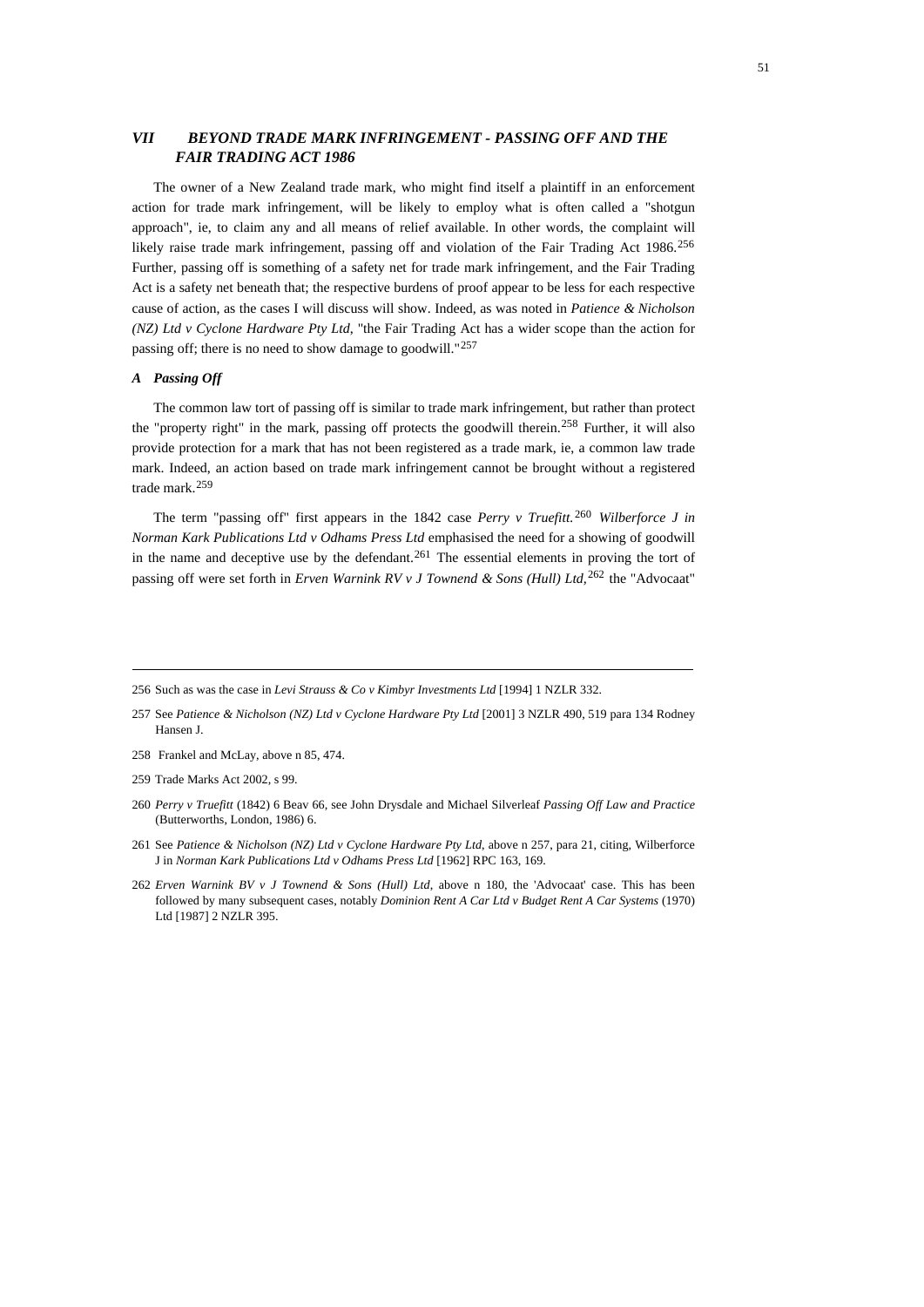case. Lord Diplock identified five characteristics which must be present to give rise to a valid cause of action as:[263](#page-51-0)

(1) a misrepresentation, (2) made by a trader in the course of trade, (3) to prospective customers of his or ultimate consumers of goods or services supplied by him, (4) which is calculated to injure the business or goodwill of another trader (in the sense that this is a reasonably foreseeable consequence) and (5) which causes actual damage to a business or goodwill of the trader by whom the action is brought or (in a quia timet action) will probably do so.

However, Lord Diplock offered a cautionary note following that test, noting that everything had to be taken in context.[264](#page-51-1) As summarised by Frankel and McLay:

[i]n short, not all fact situations that satisfy the test will necessarily give rise to passing off. ... His Lordship was then clear that the law he was formulating to protect competition, should not become a tool to prevent that very competition.

Also within the *Erven Warnink* decision we find another classic test for passing off, from Lord Fraser of Tullybelton, who stated: [265](#page-51-2)

(1) that his business consists of, or includes, selling in England a class of goods to which the particular trade name applies; (2) that the class of goods is clearly defined, and that in the minds of the public, or a section of the public, in England, the trade name distinguishes that class from other similar goods; (3) that because of the reputation of the goods, there is goodwill attached to the name; (4) that he, the plaintiff, as a member of the class of those who sell the goods, is the owner of goodwill in England which is of substantial value; (5) that he has suffered, or is really likely to suffer, substantial damage to his property in the goodwill by reason of the defendants selling goods which are falsely described by the trade name to which the goodwill is attached.

While it may seem odd to have not one but two tests for passing off within the same case, any apparent contradiction is dismissed in decisions such as that of Oliver J, who held in *Anheuser-Busch Inc v Budejovicky Budvar NP*:[266](#page-51-3)

These two statements of principle complement one another, Lord Diplock emphasising what has been done by the defendant to give rise to the complaint, and Lord Fraser what the plaintiff has to show as a prerequisite of complaining. Since the remaining members of their Lordship's House agreed with both speeches, it is not in dispute that the two statements have to be taken as a composite.

<span id="page-51-1"></span>264 Ibid, 742.

<span id="page-51-2"></span>265 Ibid, 755-756.

<span id="page-51-0"></span><sup>263</sup> *Erven Warnink BV v J Townend & Sons (Hull) Ltd,* above n 180, 742.

<span id="page-51-3"></span><sup>266</sup> *Anheuser-Busch Inc v Budejovicky Budvar NP* [1984] FSR 413, 463.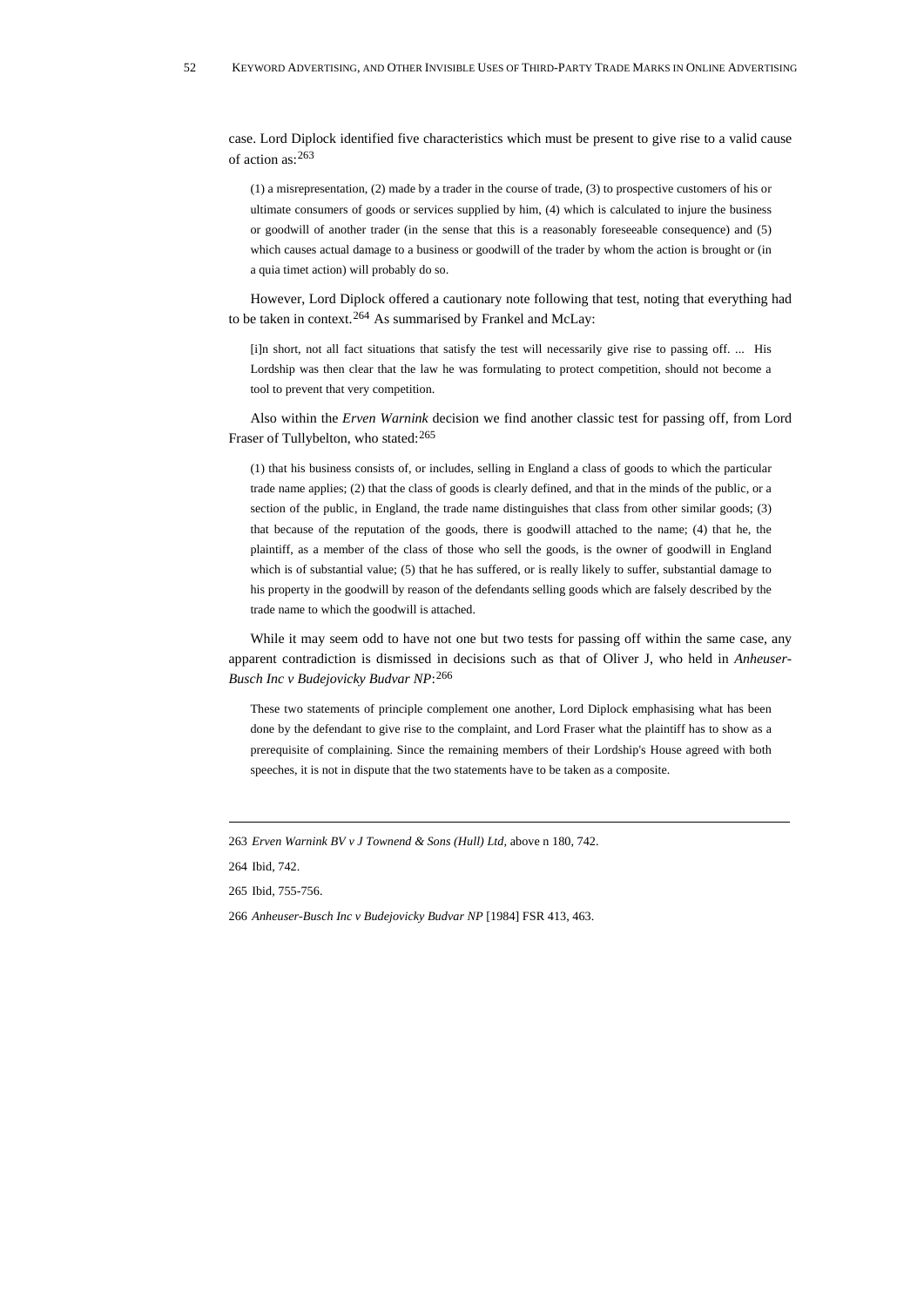The twin-perspectives of defendant and plaintiff espoused by Lords Diplock and Fraser has also been characterised as a reflection on the dual nature of the tort, in *Taylor Bros Ltd v Taylors Group Ltd*, where the High Court held that "[t]he law about passing off represents a compromise between two conflicting objectives, on the one hand the public interest in free competition, on the other the protection of a trader against unfair competition by others."[267](#page-52-0)

In hopes of simplifying the matter, I offer one last test in passing off cases, which has come to be known as "the classical trinity".[268](#page-52-1) It is the three-pronged test espoused by Lord Oliver in *Reckitt & Colman v Borden*, which sets forth the basic elements of passing off, goodwill, misrepresentation and damage.[269](#page-52-2)

#### *1 The misrepresentation element*

Misrepresentation is the cornerstone of an action in passing off:[270](#page-52-3)

It does not automatically follow that the commencement of business in New Zealand under a name the same as, or similar to, that of an existing like business will amount to passing off. It is still necessary to consider whether the use by the defendants of the (plaintiff's) trade name ... is a misrepresentation in the sense that they have, innocently or deliberately, described their goods in a way calculated to injure the business or goodwill of the plaintiff by leading persons doing business with them to suppose that they are doing business with the plaintiff.

Further, the misrepresentation must be "reasonably foreseeable as injurious to the business or goodwill of another trader and in fact damaging to the goodwill of the trader who sues."<sup>[271](#page-52-4)</sup> As was noted by Gault J in the *Wineworths* case:[272](#page-52-5)

It is necessary to keep firmly in mind that it is in the market or trade setting that the issues arise for determination. It is the point at which goods or services are bought and sold, where business dealings are transacted that the elements of the tort are to be investigated. It is concerned with trade or business goodwill and with conduct in trade or commerce establishing or injuring that goodwill. The manner in

<span id="page-52-0"></span><sup>267</sup> *Taylor Bros Ltd v Taylors Group Ltd* [1988] 2 NZLR 1, 16.

<span id="page-52-1"></span><sup>268</sup> Alexandra Sims "Rethinking *One in a Million,* Myth or Reality? The Public Interest Defence in Copyright Law" (2006) EIPR 335-343.

<span id="page-52-2"></span><sup>269</sup> *Reckitt & Colman v Borden* [1990] 1 All ER 873; [1990] 1 WLR 491; 500 [1990] RPC 341.

<span id="page-52-3"></span><sup>270</sup> *Patience & Nicholson,* above n 257, paras 112 and 113, citing *Dominion Rent A Car v Budget Rent A Car*  [1987] 2 NZLR 395, 420 (CA), and *Office Cleaning Services Ltd v Westminster Window and General Cleaners Ltd* [1946] 63 RPC 39, 42.

<span id="page-52-4"></span><sup>271</sup> *Yves St Laurent Parfums and Another v Louden Cosmetics Ltd* [1997] 39 IPR 11, 23-24.

<span id="page-52-5"></span><sup>272</sup> *Wineworths Group Ltd v Comité Interprofessionel du Vin de Champagne* [1992] 2 NZLR 327.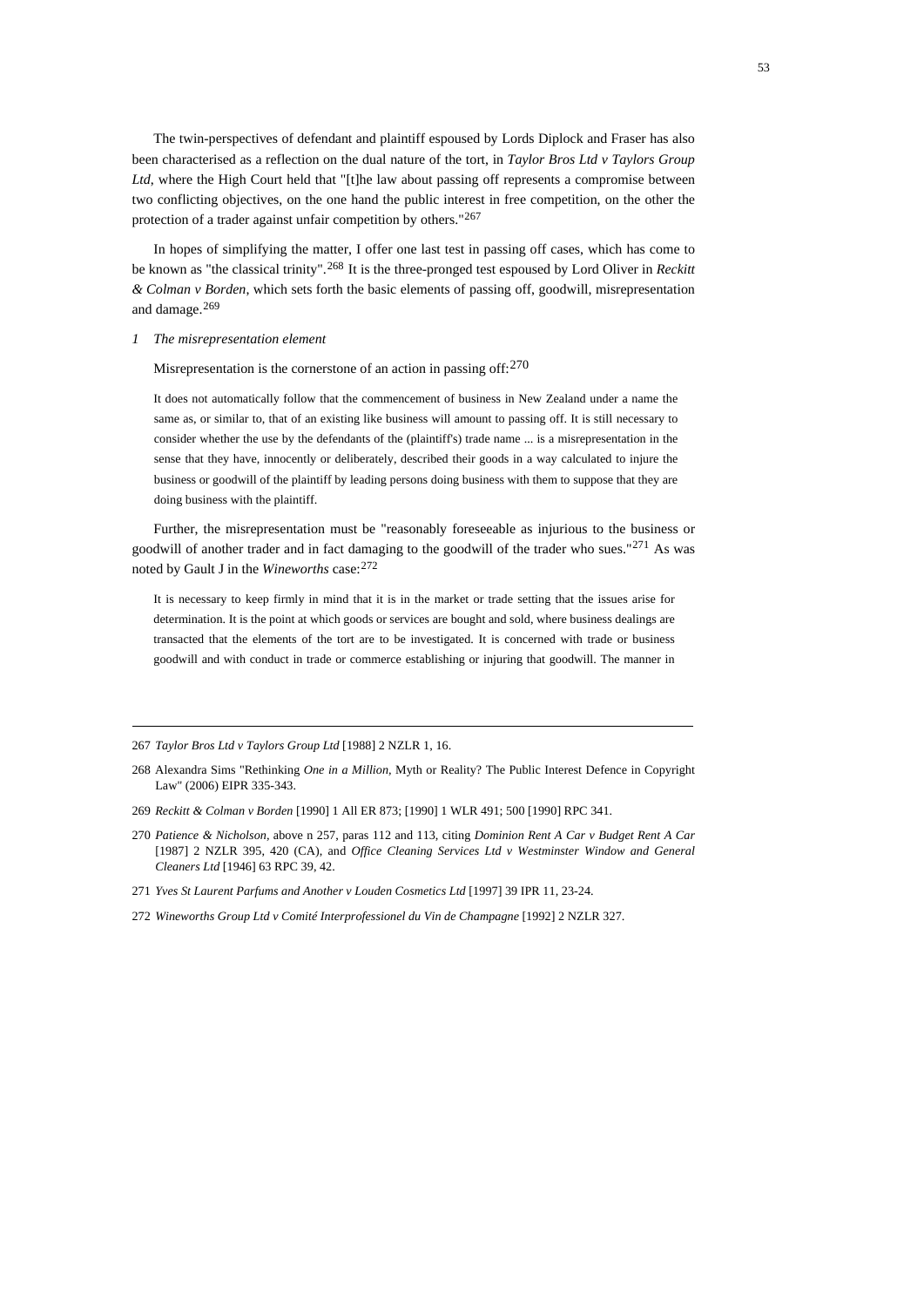which a name is presented in trade will dictate the goodwill that is generated. It is the understanding of those engaged in trade that will dictate whether or not they are, or will be, misled.<sup>[273](#page-53-0)</sup>

Misrepresentation need not be intentional and it is not necessary to "show particular instances of deception or damage, although if that can be done it would strengthen the plaintiff's case."<sup>[274](#page-53-1)</sup> In Patience v Nicholson case: [275](#page-53-2)

It is, of course, the best evidence of likely future deception. It is notoriously difficult to obtain. It has been said 'the more complete the deception, the less likely its detection'. I bear in mind also that evidence of confusion is not the decisive question. Confusion is not the same as deception and may arise without any misrepresentation.

## *2 Damage to goodwill required*

As is noted in the above tests, in order for the plaintiff to succeed in a passing off action, it must not only prove that it has goodwill in the mark, but that the defendant's actions either caused damage to that goodwill, or "probably" or was "really likely" to do so.[276](#page-53-3) In *Taylor Brothers*, [277](#page-53-4) McGechan J identified three categories of loss actionable in passing off – diversion of trade, loss to reputation and dilution, where:[278](#page-53-5)

[d]iversion is an appropriation of the plaintiff's goodwill. Damage to reputation amounts to a poisoning of the plaintiff's goodwill. Damage by suggestion of association of the plaintiff's business amounts to a dilution of the plaintiff's goodwill.

(a) Source motivation

The discussion of damage to goodwill brings us to so-called "source motivation". This is especially interesting with respect to the discussion of the use of trade marks as keywords, and against the American jurisprudential concept of "Initial Interest Confusion", as will be discussed in more depth below. As discussed by Frankel and McLay: <sup>[279](#page-53-6)</sup>

<span id="page-53-0"></span><sup>273</sup> Ibid, 336-337.

<span id="page-53-1"></span><sup>274</sup> *Taylor Bros Ltd v Taylors Group Ltd*, above n 267, 17, citing *National Timber Co Ltd v National Hardware, Timber, and Machinery Co Ltd* [1923] NZLR 258, 1270-1271.

<span id="page-53-2"></span><sup>275</sup> *Patience & Nicholson*, above n 257, 516-517, citing Lloyd-Jacob J in *Electrolux Ltd v Electrix Ltd* [1953] 70 RPC 127, 132.

<span id="page-53-3"></span><sup>276</sup> *Erven Warnink BV v J Townend & Sons (Hull) Ltd,* above n 180, 742 and 755-756.

<span id="page-53-4"></span><sup>277</sup> *Taylor Bros Ltd*, above n 267, 22.

<span id="page-53-5"></span><sup>278</sup> Frankel and McLay, above n 85, 478, citing *Taylor Bros Ltd*, above n 267, 22.

<span id="page-53-6"></span><sup>279</sup> Ibid, 478, citing *Tot Toys Ltd v Mitchell* [1993] 1 NZLR 325, 350-351. This view was upheld in *Thorley v McKean Motors & Contractors Ltd* [1997] DC Henderson NP 183/97; DCR 575; 1997 NZDCR LEXIS 41, as well as in *ABB Ltd v New Zealand Insulators Ltd* [2006] 3 NZCCLR 645, para 84.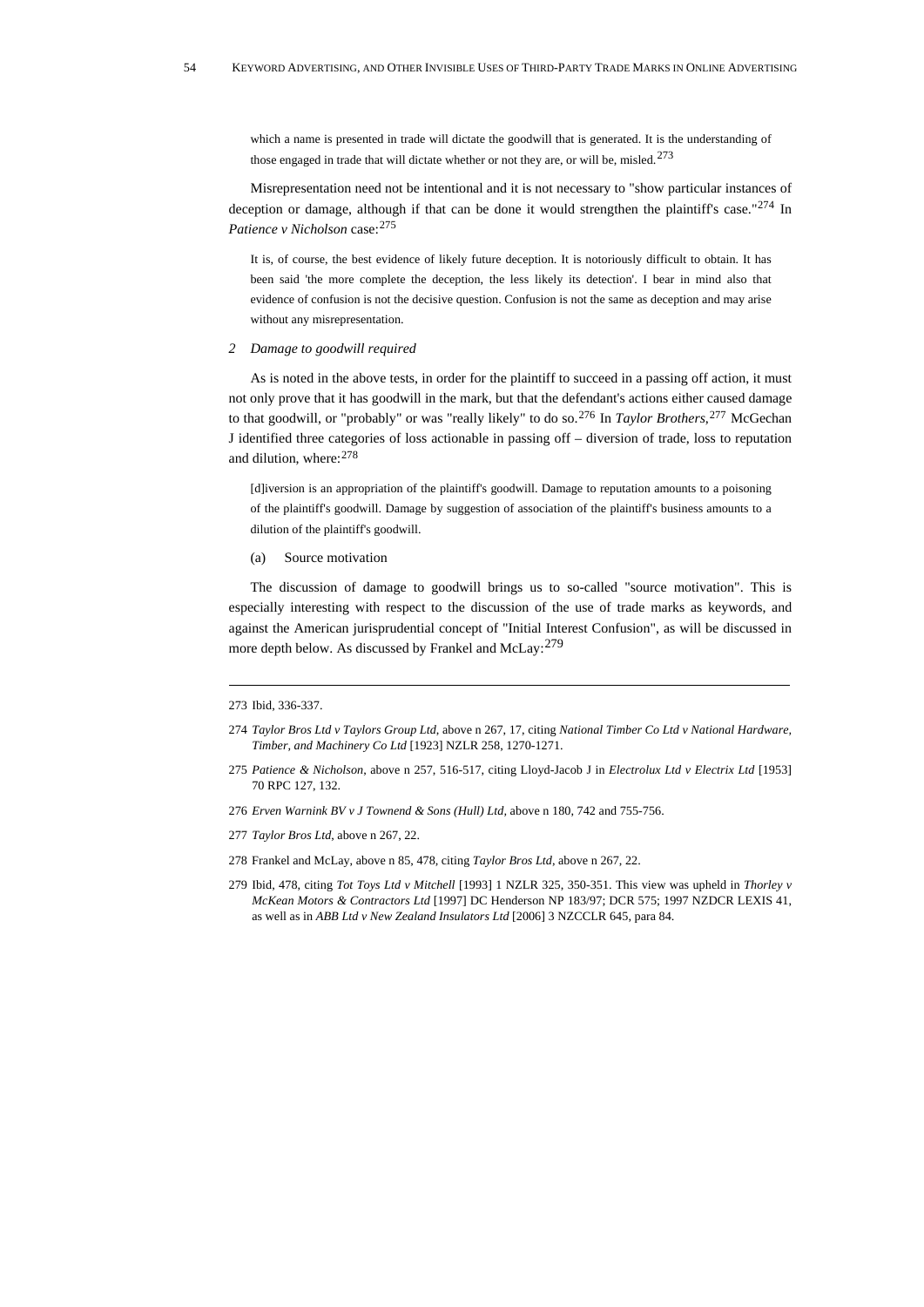In *Tot Toys*, Fisher J emphasised that 'source motivation' was an essential element of a diversion action. It is not enough that the plaintiff had lost customers to a competitor, but rather the plaintiff needs to establish that the customers it had lost linked the competitor's products to its own.

## *3 Analysis of Passing Off*

I now look at the availability of passing off as a cause of action by a trade mark owner whose mark has been used as a keyword, to trigger a sponsor link to a competitor's ad. I will first look at the possible defendants. Beginning with the competitor, in an action for passing off, a trade mark owner would generally have a difficult burden of proof with respect of passing off claim. All such cases, of course, rely on the facts at hand. However, the challenges facing the trade mark owner, in my view, and making use of Lord Diplock's five part test, are as follows:

1. Is the use of the plaintiff's trade mark to trigger a sponsor link owned by the defendant competitor a "misrepresentation"?

2, 3 Is that triggering use made by the defendant competitor "in the course of trade", and to the plaintiff's prospective customers?

4. Is the triggering use "calculated to injure the business or goodwill" of the plaintiff?

5. Does the triggering use in fact damage the plaintiff's goodwill in the mark, and/or is such damage probable?

So, is the use of a trade mark as a keyword by a competitor of the mark owner a passing off? Again, the answer will lie within the facts of the case, but perhaps it is best to look at this issue using the scenarios I introduced in the analysis of Section 89(1) of the Trade Mark Act 2002, above, vis-à-vis the salient elements in the tests for passing off, discussed above.<sup>[280](#page-54-0)</sup>

(a) Misrepresentation?

In Scenario One, misrepresentation could indeed be found, since Beech is using the keyword "Cypress" to bring a would-be Cypress customer to the Beech site, *and* is using the Cypress trade mark deceptively in the heading and body of the link. As was held in *Yves St Laurent Parfums*, "[t]he nature of a relevant misrepresentation can vary. Often it takes the form of a representation that the goods being sold by the defendant are a plaintiff's goods."<sup>[281](#page-54-1)</sup>

On the topic of possible misrepresentation in the online advertising context, *Yves St Laurent Parfums* stated:[282](#page-54-2)

<span id="page-54-0"></span><sup>280</sup> See Part IV A 1 (a) Competitor scenarios.

<span id="page-54-1"></span><sup>281</sup> *Yves St Laurent Parfums and Another v Louden Cosmetics Ltd*, above n 271, 23-24.

<span id="page-54-2"></span><sup>282</sup> Ibid, citing *Cadbury Schweppes v Pub Squash Co* [1981] 1 All ER 213, 218; (1980) 32 ALR 387.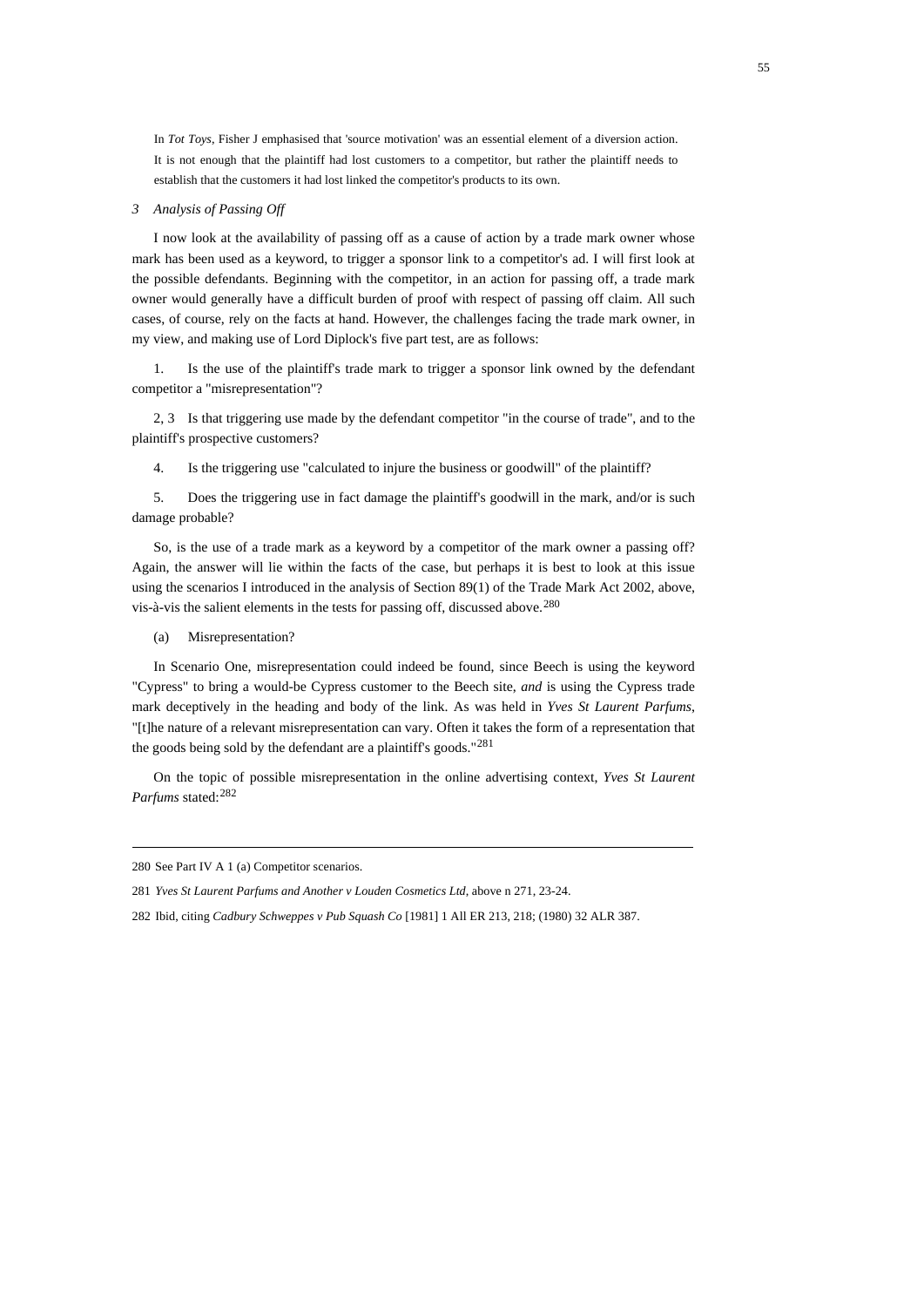It is not necessary for a misrepresentation to be crass. It may be astute and involve a complex of mechanisms of misrepresentation. A representation may operate by invoking a recollection of a plaintiff's intellectual property, and in a number of ways, no single one of which may be compelling but the combination of which is effective. In the contemporary market, where products are advertised and promoted in ways which effectively use the qualities of electronic media, and plainly exploit modern knowledge of psychology and sociology, misrepresentations may relate to distinctive mental images and connotations in which a plaintiff has acquired a proprietary interest. ... the tort is no longer anchored, as in its early nineteenth century formulation, to the name or trade mark of a product or business. It is wide enough to encompass other descriptive material, such as slogans or visual images, which radio, television, or newspaper advertising campaigns can lead the market to associate with a plaintiff's product, provided always that such descriptive material has become part of the goodwill of the product.

In Scenario Two, it is my view that misrepresentation would be more difficult, if not impossible to show, since the heading and body of the link do not mention the name Cypress. Plaintiff would have to show that a misrepresentation has taken place, some degree of deception. As noted above, this will be a fact-driven analysis.

Scenario Three would pose an even harder standard for plaintiff to meet, given the openness of the use of Beech's own trade mark(s) within the body and heading of the link. Unless the linked ad itself, or other elements about the link were found to be misleading, deceptive, or otherwise a misrepresentation, it is my view that passing off would be hard to prove.

Scenario Four would, in my view, be the least likely possibility for a finding of passing off, especially given the fact that comparative advertising is lawful in New Zealand; accordingly, as long as the use is generally in good faith, "honest practices" are adhered to, and the use of the plaintiff's mark does not take "unfair advantage of, or is detrimental to, the distinctive character or the repute of the trade mark", I would submit that the plaintiff would be hard pressed to succeed in a showing of misrepresentation.[283](#page-55-0)

These views find some support in "Shanahan's Australian Law of Trade Marks and Passing Off",[284](#page-55-1) in the following passage, which refers to Lord Diplock's five-part test:

It is possible to find within his Lordship's formulation of passing off, four broad categories of misrepresentation:

(a) misrepresentation by which the defendant's business or product is associated with the plaintiff (or with some class of persons of which the plaintiff is a member);

<span id="page-55-0"></span><sup>283</sup> Trade Marks Act 2002, s 94.

<span id="page-55-1"></span><sup>284</sup> Davison, Johnston and Kennedy *Shanahan's Australian Law of Trade Marks and Passing Off*, above n 252, 496.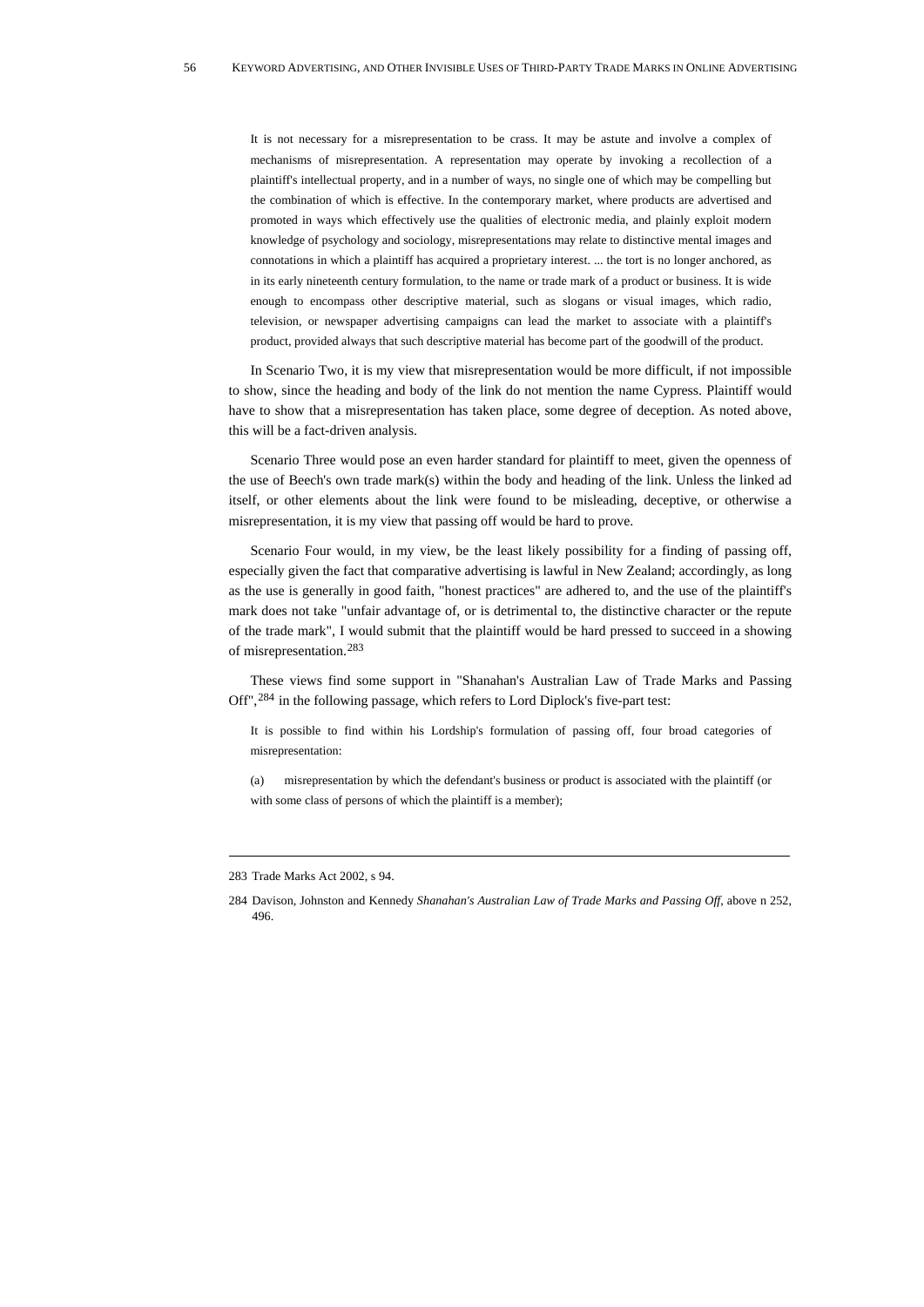(b) misrepresentation praising the defendant's business or product without reference to that of the plaintiff;

(c) misrepresentation disparaging the plaintiff's business or product without reference to that of the defendant; and

(d) misrepresentation unfavourably comparing the plaintiff's business or product with that of the defendant.

The first is clearly passing off....

As for the second, this has provided a competitor with no basis at all for relief at common law<sup>[285](#page-56-0)</sup> (though it, like the three other categories, may sustain an action in deceit by a purchaser).[286](#page-56-1) While authority on the subject is sparse, this second category seems clearly enough to be one of those forms of 'inaccurate statement' noted by Lord Diplock for which the policy of the common law has denied redress. ...

As for the third and fourth categories, both have been tortious hitherto, as injurious falsehood, but only on proof of malice and actual damage.[287](#page-56-2)

The final comment on misrepresentation, is suggestive of the "gatekeeper issue" that the "trade mark use theory" seeks to be. Is misrepresentation to passing off what the trade mark use theory is to infringement? In other words, if it does not misrepresent, it cannot be passing off? The logical next question: Is the use of a trade mark to trigger a competitor's ad a *misrepresentation*, per se? If the user types in NIKON and a Sponsored Link appears on the right that either says DIGITAL CAMERAS or CANON, is that a misrepresentation? If not, then I would suggest that only when the link itself, and/or the linked-to ad contains a misrepresentation, can you then go through the rest of the test for passing off. If not, then the "gatekeeper issue" of misrepresentation should eject the case at that point.

(b) In the Course of Trade?

In applying the longer Lord Diplock test, the next question is, would the triggering use of a trade mark be "in the course of trade" and to the plaintiff's "prospective customers?" This question, of course, will invoke comparisons to the whole "trade mark use theory", "use as a trade mark" and "trade mark use" discussions that have been hotly debated in US keyword cases. A use "made in the

<span id="page-56-0"></span><sup>285</sup> Ibid, there is a footnote that reads "But will under the Trade Practices Act 1974, which catches all four kinds of misrepresentation."

<span id="page-56-1"></span><sup>286</sup> Ibid, it is noted that "Equity will provide rescission. At common law, such a representation, if fraudulent, is actionable as deceit, for which both rescission and damages are available."

<span id="page-56-2"></span><sup>287</sup> Davison, Johnston and Kennedy *Shanahan's Australian Law of Trade Marks and Passing Off*, above n 252, 496-497.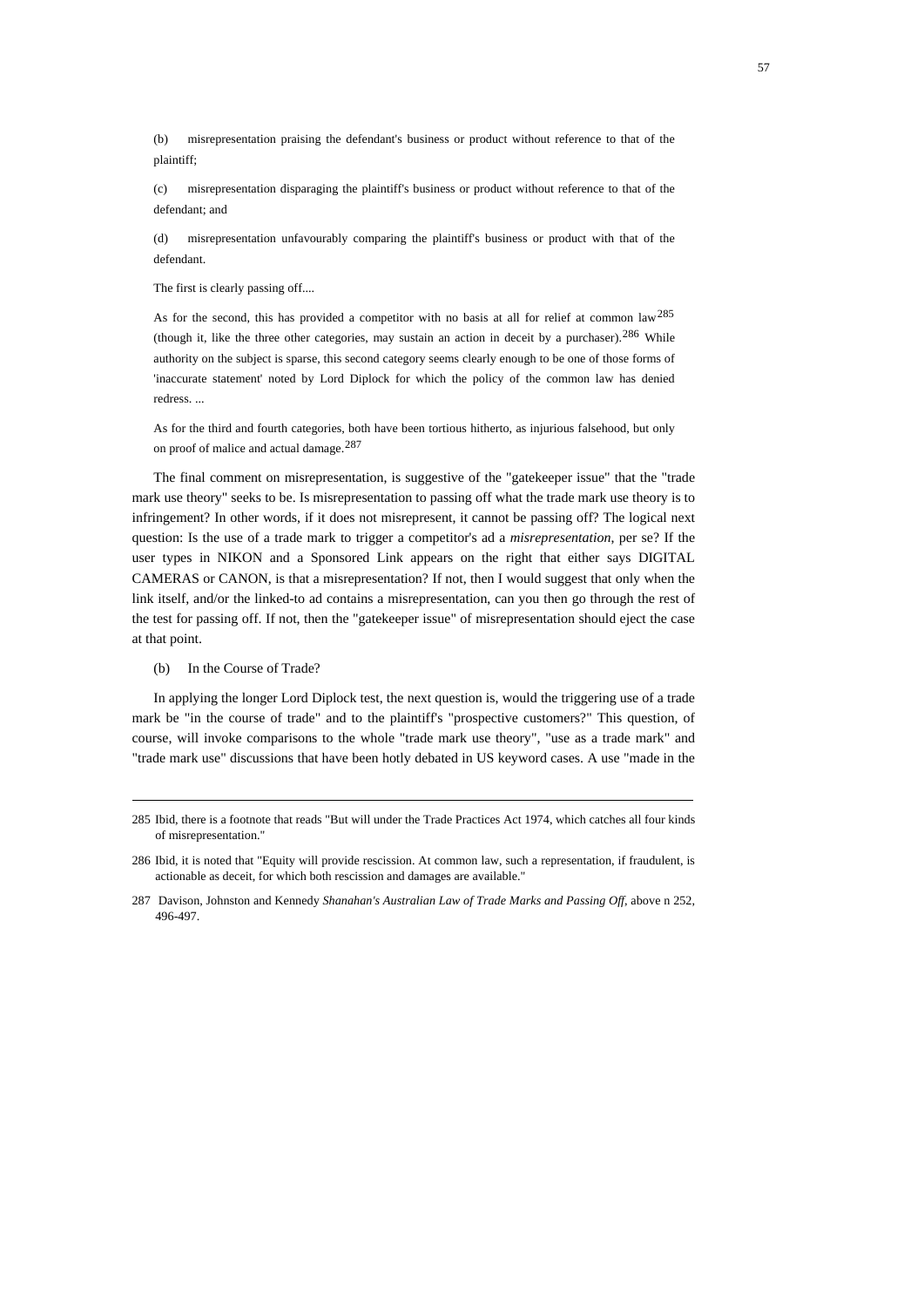course of trade" it is a lower threshold than "use as a trade mark".[288](#page-57-0) The plaintiff would argue that, by virtue of purchasing its trade mark and then having it trigger sponsored ads to the defendant's web site, the mark was being used in the course of trade.

The plaintiff would likely need to offer analogies to other passing off cases to support this view, however. Certainly, it would be tempting to offer the Court of Appeal decision in *British Telecommunications Plc v One In A Million Ltd*, [289](#page-57-1) where domain name cybersquatting was held to be passing off. In that case, the defendants were engaged in the registration of domain names that corresponded with popular trade marks.<sup>[290](#page-57-2)</sup> The respective owners of the trade marks brought suit for trade mark infringement and passing off.[291](#page-57-3)

In the High Court, this conduct was enjoined.<sup>[292](#page-57-4)</sup> The decision of Deputy Judge, Sumption QC, was a curious one. He explained that it was *not* passing off, since the registration of the domain names only constituted an "instrument of deception",  $293$  but that an injunction was nevertheless proper, because it was reasonably foreseeable that the goodwill of the plaintiffs could be damaged.

Of particular significance as to whether, or not, a use of a trade mark as a keyword to trigger a competitor's ad might be a "use in the course of trade", the High Court in *Marks & Spencer* contains an interesting determination:[294](#page-57-6)

What then are the issues which the defendants say should go to trial under this head? There appear to be two: (i) they deny that their use of it has been 'in the course of trade'; and (ii) they contend that it is an implicit requirement … that there should have been a likelihood of confusion on the part of the public, and there has been none.

The first of these points can be shortly dealt with. Use 'in the course of trade' means use by way of business. It does not mean use as a trade mark ... The use of a trade mark in the course of the business of a professional dealer for the purpose of making domain names more valuable and extracting money from the trade mark owner is a use in the course of trade.

In the Court of Appeal in *One in a Million*, Aldous J determined that the mere registration of a domain name could in fact be a passing off, to the extent to which the act could be considered "an

<span id="page-57-0"></span><sup>288</sup> As required by Trade Marks Act 2002, s 89(2).

<span id="page-57-1"></span><sup>289</sup> *British Telecommunications Plc v One in a Million Ltd*, above n 184.

<span id="page-57-2"></span><sup>290</sup> Ibid, 4.

<span id="page-57-3"></span><sup>291</sup> Ibid, 3-4.

<span id="page-57-4"></span><sup>292</sup> *British Telecommunications Plc v One in a Million Ltd* [1998] FSR 265.

<span id="page-57-5"></span><sup>293</sup>Ibid, 271.

<span id="page-57-6"></span><sup>294</sup> *Marks & Spencer Plc v One in a Million Ltd* [1998] FSR 265, 315.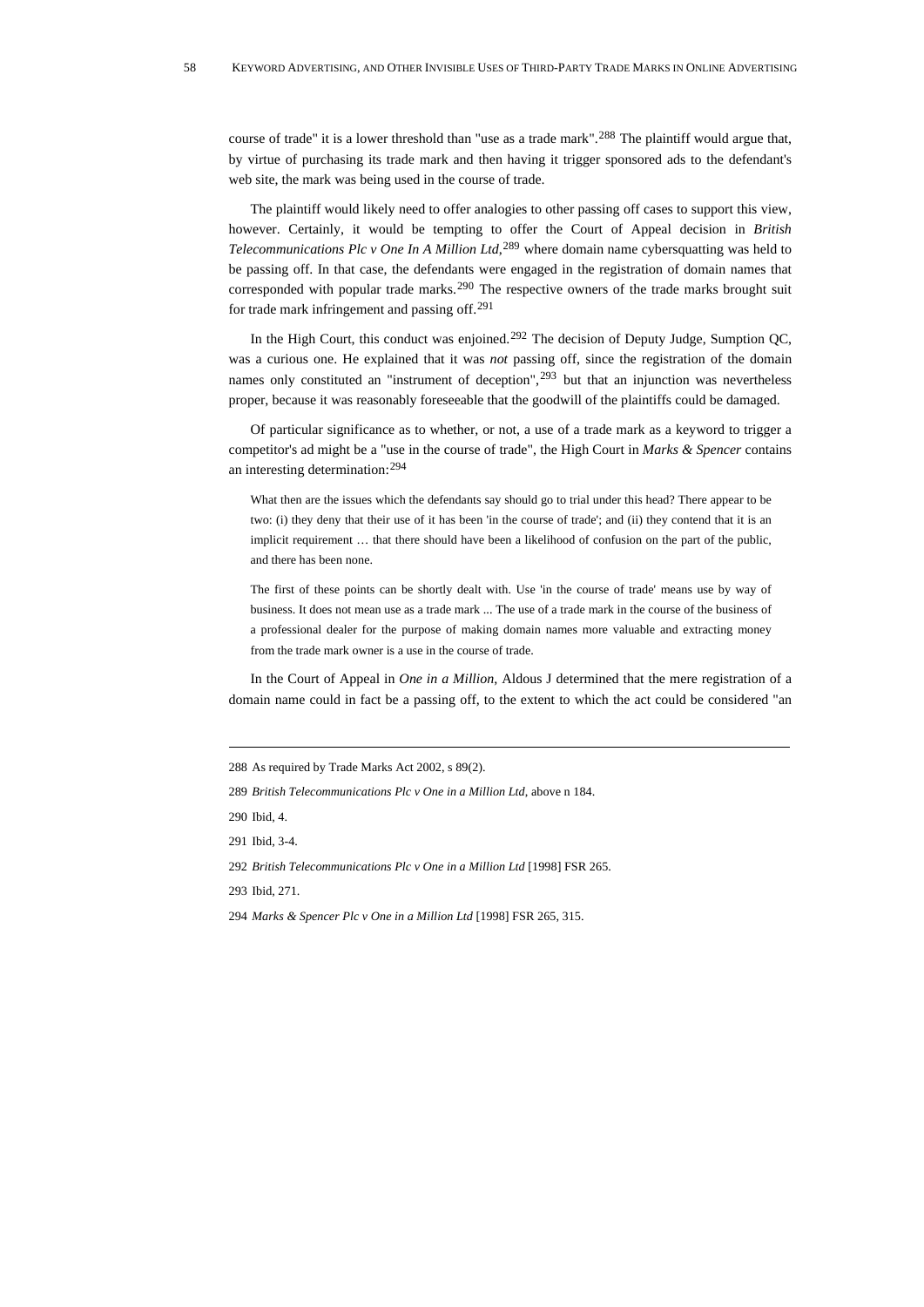instrument of fraud".[295](#page-58-0) I should note that *One in a Million* has been criticised as being an overextension of passing off, [296](#page-58-1) but it has been followed in *Global Projects Management Ltd v Citigroup Inc*: [297](#page-58-2)

A key strand in Aldous's LJ reasoning was that the main names which One in a Million succeeded in having registered to it were 'instruments of fraud.' I do not think that he meant fraud in the criminal and most pejorative sense of the term. …

The reason why the domain names were regarded by Aldous LJ as instruments of fraud was not that One in a Million itself used the domain names to make fraudulent misrepresentations to the public that goods and services supplied by it were the goods and services of, for example, Marks & Spencer or British Telecom. One in a Million's main defence to the passing off claim had been that, although companies like Marks & Spencer and British Telecom may have disliked what One in a Million was doing, it was not trying to supply any goods or services to anybody. Aldous LJ did not accept the defence, and in the circumstances I consider that it is not open to me to accept the equivalent defence in this case either. The mere registration and maintenance in force of a domain name which leads, or may lead, people to believe that the holder of the domain is linked with a person is enough to make the domain a potential 'instrument of fraud', and it is passing off.

(c) Damage to goodwill?

In any of the above scenarios, whether or not the triggering use was "calculated to injure the business or goodwill" of the plaintiff, or was the cause of "actual damage" are factual matters, but it would appear that such could indeed be proven, given the appropriate fact patterns. For example, if the triggered link were to contain disparaging references to the owner of the mark or its goods/services, or feature knock-off products that were, in and of themselves, passing off, damage could be easily shown. In Scenario One, since the plaintiff's mark is used in the heading and body of the ad, in a way that could be considered deceptive in and of itself, the plaintiff would be capable of proving damage to goodwill. It would be a matter of proof.

Until now, my analysis has been somewhat limited to a competitor (mis)using a trade mark as a keyword, to trigger an advertisement to his site, ie, the Beech and Cypress scenarios. But earlier in this paper, I suggested that a non-competitor might wish to purchase a very popular trade mark, one that is expected to be searched for often, simply to have sponsor links appear, offering anything from pornography, malware, and other potentially harmful content. To the extent to which the mark holder's goodwill might be damaged, or the mark itself "diluted ", or its distinctiveness impaired,

<span id="page-58-0"></span><sup>295</sup> *British Telecommunications Plc v One in a Million Ltd*, above n 184, 10.

<span id="page-58-1"></span><sup>296</sup> Sims "Rethinking One in a Million", above n 268, as well as Jason Goodall "The Unruly Rise of Passing Off" (2002) 9 Auck U LR 643, 1004.

<span id="page-58-2"></span><sup>297</sup> *Global Projects Management Ltd v Citigroup Inc and others* [2005] EWHC 2663, paras 39-40.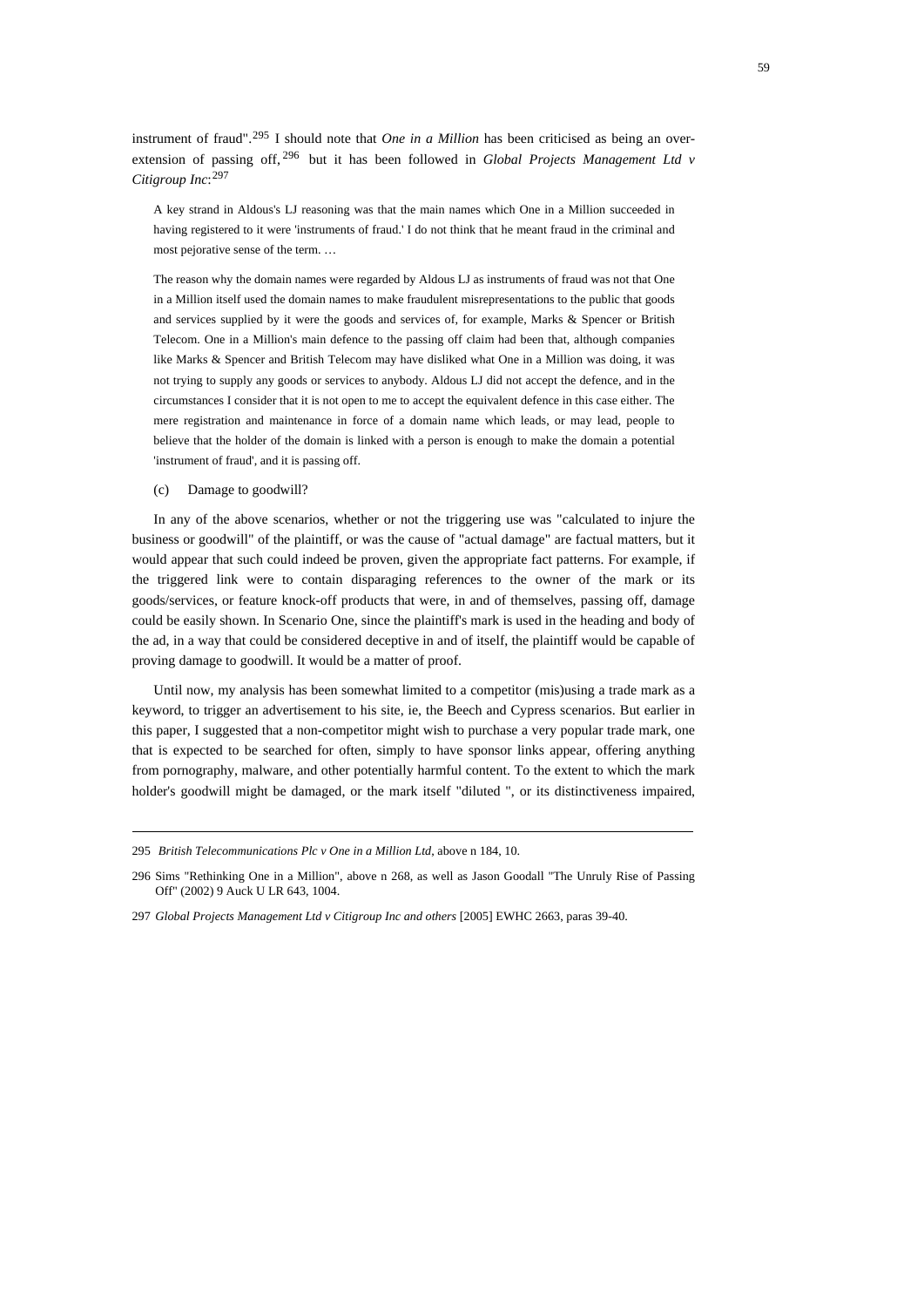*Taylor Bros Ltd* is relevant, as it states that "in some cases it is legitimate to infer damage from a tendency to impair distinctiveness. "[298](#page-59-0)

*4 New Zealand domain name cases brought under passing off* 

As was discussed above, there have been a number of New Zealand cases about the registration and use of domain names, brought as passing off actions.[299](#page-59-1) These cases might be of some use in terms of reviewing the implementation of the test for passing off in the keyword advertising context. In *Oggi Advertising Ltd*, the plaintiff was an advertising firm,<sup>[300](#page-59-2)</sup> which came to discover that the defendant had registered the domain name OGGI.CO.NZ.<sup>[301](#page-59-3)</sup> The defendant soon posted a one-page website, containing the following statement:  $302$ 

OPEN YOUR EYES

80 Million people can drive past

EVERY DAY

THE CHANGING FACE OF ADVERTISING

The plaintiff brought an action in passing off.<sup>[303](#page-59-5)</sup> In holding for the plaintiff, Baragwanath J relied on *One in a Million*, [304](#page-59-6) holding that Lord Diplock's five-part test for passing off had been met:[305](#page-59-7)

1. There has been floated into cyberspace a misrepresentation associating Mr McKenzie and his alias 'Ron Towitt' with the plaintiff's name 'Oggi' and a homepage referable to its business of outdoor advertising.

- 2. There was accordingly a clear business implication.
- 3. New Zealand users of the web are prospective customers.

<span id="page-59-0"></span>298 *Taylor Bros Ltd v Taylors Group Ltd*, above n 267, 52, citing.

<span id="page-59-1"></span>299 See *Oggi Advertising*, above n 203; and *New Zealand Post*, above n 202.

<span id="page-59-2"></span>300 Ibid, 631.

<span id="page-59-3"></span>301 Ibid, 631.

<span id="page-59-4"></span>302 Ibid, 637.

<span id="page-59-5"></span>303 Ibid, 631.

<span id="page-59-6"></span>304See *Marks & Spencer Plc v One in a Million Ltd*, above n 294, discussed in detail in the Passing Off section, infra.

<span id="page-59-7"></span>305 *Oggi Advertising Ltd*, above n 203, 638.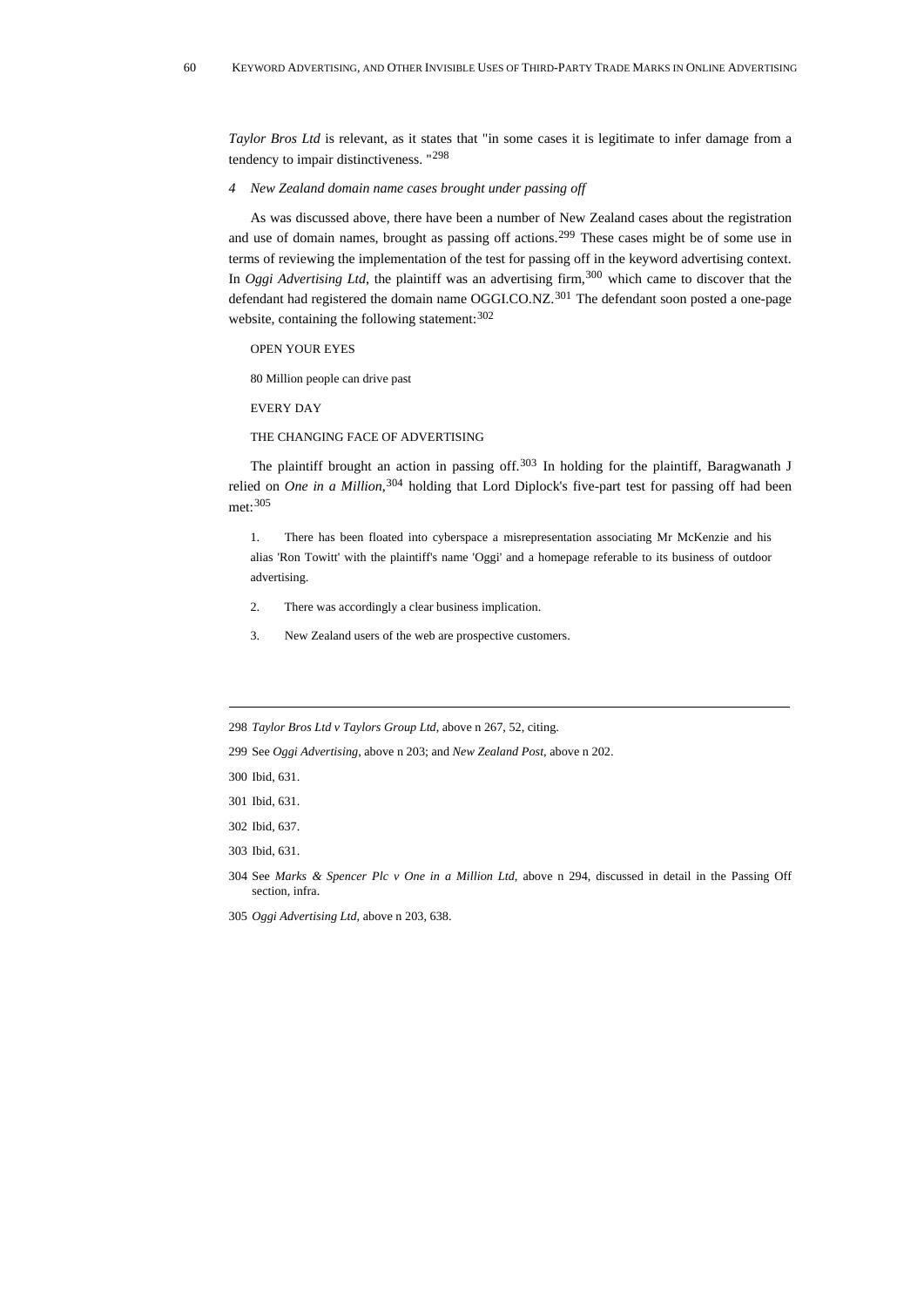4. By diverting business intended to go to the plaintiff, the conduct is calculated to injure its goodwill.

5. The conduct will probably cause actual damage, not least in the competition with the plaintiff's major competitor.

In the *New Zealand Post* case, the defendant registered NZPOST.COM, whereas the plaintiff had already registered, and operated its website, at NZPOST.CO.NZ.<sup>[306](#page-60-0)</sup> The defendant used the domain name NZPOST.COM to present a directory of other sites, such as an Auckland modelling agency, adult-oriented material, matchmaking and other such content.<sup>[307](#page-60-1)</sup> The plaintiff brought an action in passing off, and under the Fair Trading Act and prevailed in having the High Court rule in its favour because of NZ Post's goodwill in its name both in New Zealand and overseas Baragwanath J held that: [308](#page-60-2)

there is enough to suggest that his domain site is under development and … that it receives a large number of 'hits'.

The Court has little difficulty in concluding that the domain site nzpost.com is likely to be confused with nzpost.co by all but experienced users of the Internet and that, notwithstanding the need for precise identity, information sought by inquirers using search engines and browsers may also lead them to nzpost.com and thus result in confusion. …

As far as the cause of action under the Fair Trading Act 1986 is concerned, again, in the Court's view, there is sufficient to show at least a prima facie case for breach even though Mr Leng may only have been trading in a modest way to the present time.<sup>[309](#page-60-3)</sup>

The *DB Breweries* case, discussed above, also discusses causes of action in passing off and the Fair Trading Act 1986.

*5 Concluding thoughts on passing off* 

My analysis has focused on the conduct and potential liability of the competitor as the plaintiff. But what of the conduct and potential liability of Search Engine? It is my view that Search Engine could indeed be found liable under the analyses shown above, depending on what level of involvement a Court would determine Search Engine to have taken, given the decisions in the domain name and company name cases referenced above, namely, *One in a Million, Fletcher* 

<span id="page-60-0"></span><sup>306</sup> *New Zealand Post Ltd*, above n 202, 220.

<span id="page-60-1"></span><sup>307</sup> *New Zealand Post Ltd*, above n 202, 222.

<span id="page-60-2"></span><sup>308</sup> *New Zealand Post Ltd*, above n 202, 224-225.

<span id="page-60-3"></span><sup>309</sup> *New Zealand Post Ltd*, above n 202, 224-225.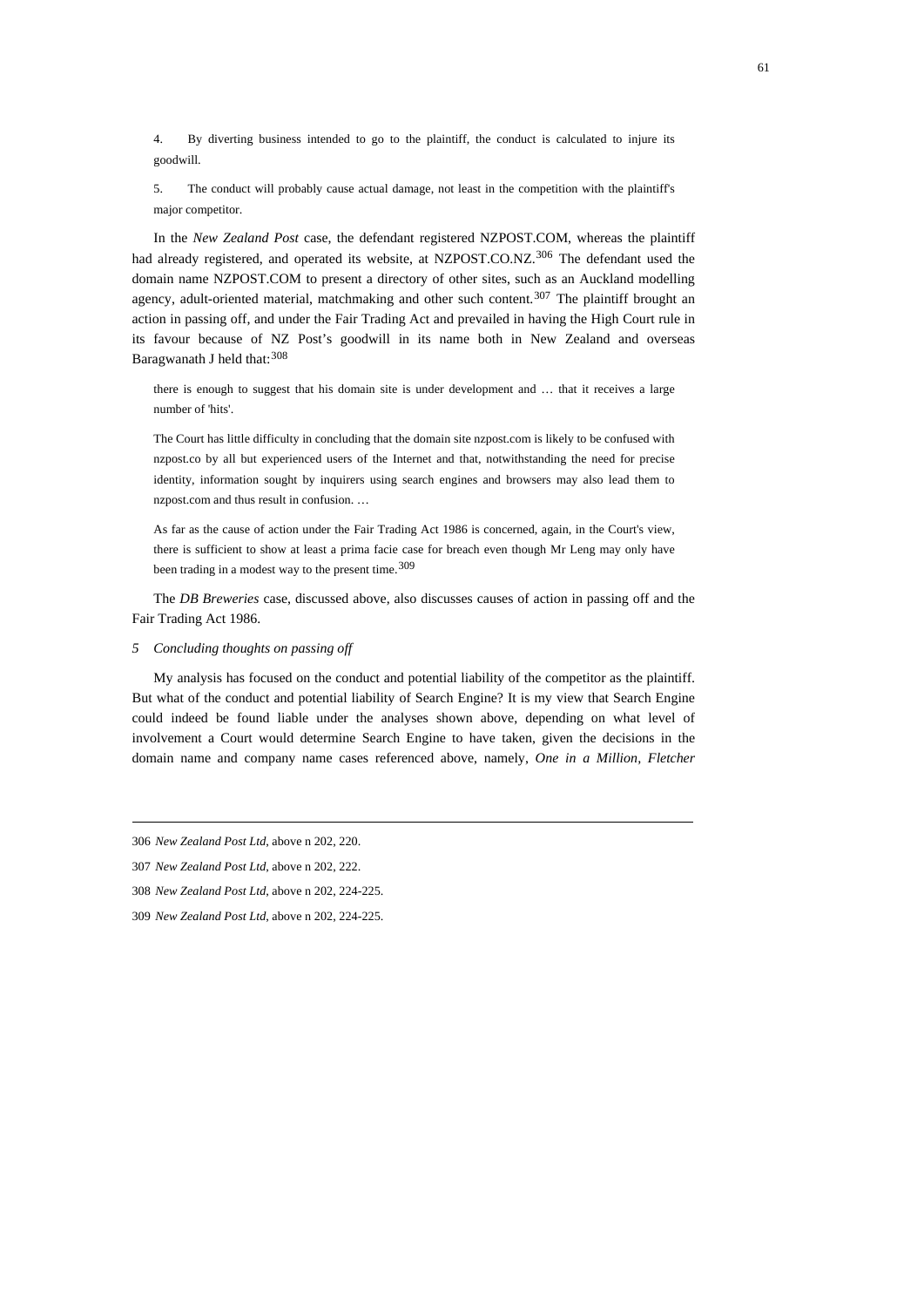*Challenge, Citicorp, Direct Line, Glaxo,*[310](#page-61-0) and related cases. In these actions, the defendant was not necessarily the end user of the misappropriated name, it was in the position of a broker, or someone looking to leverage the name, either back to the "rightful owner ", or to sell it to a thirdparty, in whose hands it was viewed as either an "instrument of deception" or an "instrument of fraud". From this perspective, I suggest that the defendants' role could be akin to that of Search Engine.

On the other hand, I note that in the above cases, as well as in the New Zealand domain name cases *New Zealand Post, Oggi Advertising* and *DB Breweries*, there was a party to the transaction that was held *not* liable. Indeed, in all of these and other domain name cases, the domain name registrar has consistently been held to have been above the fray.[311](#page-61-1) Would Search Engine be viewed as the broker with unclean hands, as in the *One in a Million* and *Glaxo* line of cases, or as the neutral, good-faith purveyor of keywords on a first-come, first-served basis, as with domain name registrars? This characterisation could be the crux of the case, in my view.

Further support for immunity of search engines would be the dicta found in the *Leafscreen* case, discussed above. In that case, the High Court was prepared to absolve Telecom Directories Ltd of liability since its role was only that of a "publisher" or "conduit".[312](#page-61-2)

## *B Fair Trading Act 1986*

Characterised in its introduction as "[a]n Act to prohibit certain conduct and practices in trade, to provide for the disclosure of consumer information relating to the supply of goods and services and to promote product safety  $\ldots$ ", [313](#page-61-3) the Act regulates misleading and deceptive conduct.<sup>314</sup>

It is my view that trade mark infringement is the hardest case for a New Zealand plaintiff to prove, with passing off serving as a "safety net" or backstop to trade mark infringement, especially for an unregistered mark. For the past 20 years, New Zealand plaintiffs have had the Fair Trading Act (FTA) to catch those cases where the other two remedies might not apply. As noted by Frankel and McLay: [315](#page-61-5)

- <span id="page-61-1"></span>311 See also, *Lockheed Martin Corp v Network Solutions Inc* (1999) 194 F 3d 980; 52 USPQ 2d 1481 (9th Cir), and *Porsche Cars of North America Inc v Porsche.com* (1999) 51 F Supp 2d 707; 51 USPQ 2d 1461 (ED Va).
- <span id="page-61-2"></span>312 *Leafscreen*, above n 87.
- <span id="page-61-3"></span>313 Fair Trading Act 1986, preface.
- <span id="page-61-4"></span>314 Fair Trading Act, ss 9-13.
- <span id="page-61-5"></span>315 Frankel and McLay, above n 85, 505.

<span id="page-61-0"></span><sup>310</sup> See *One in a Million*, above n 186, *Fletcher Challenge Limited v Fletcher Challenge Pty Limited* [1982] FSR 1; *Glaxo plc v Glaxowellcome Ltd* [1996] FSR 388, *Direct Line Group v Direct Line Estate Agency Ltd*  [1997] FSR 374, and *Global Projects Management Ltd v Citigroup Inc and others* [2005] EWHC 2663.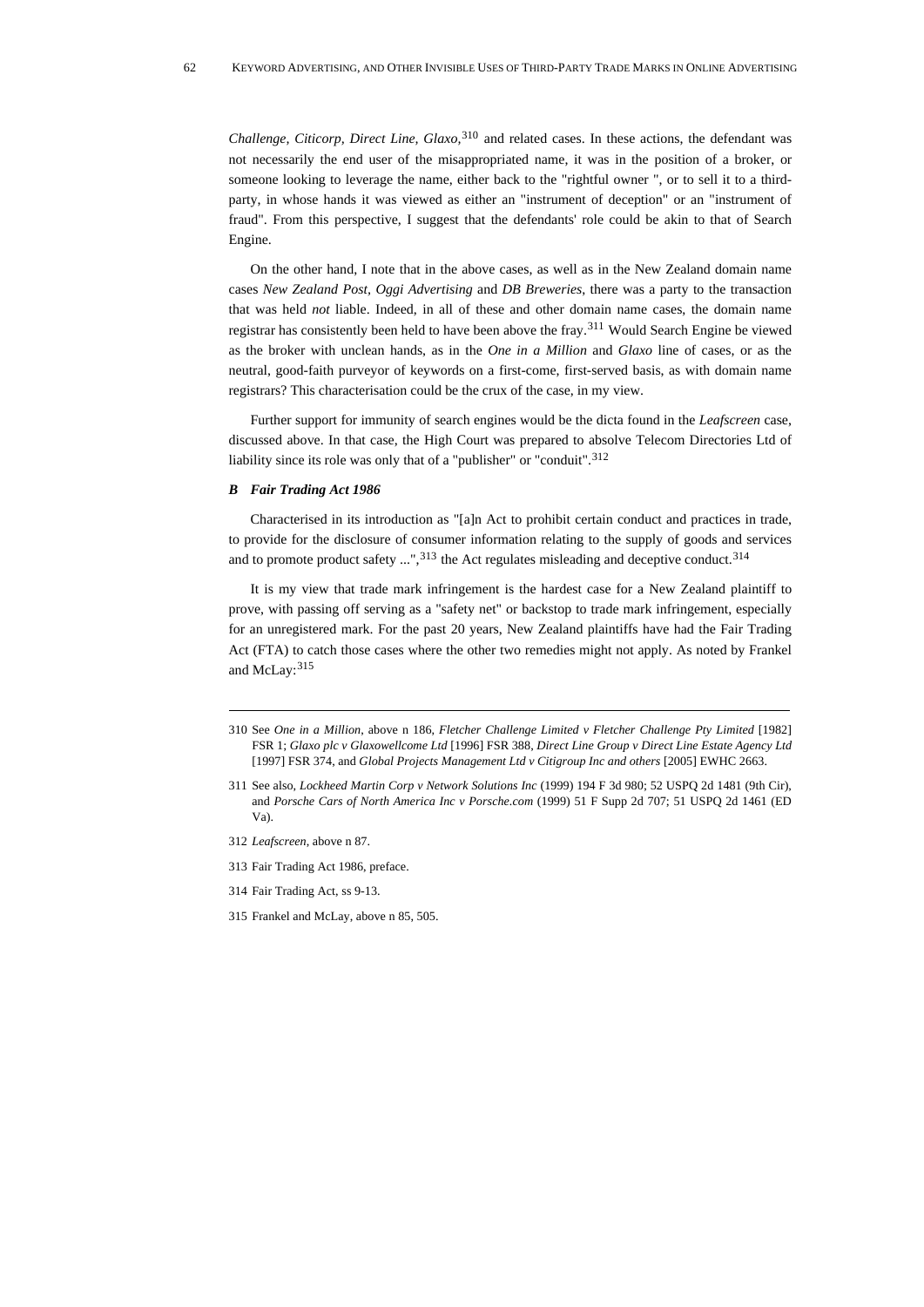[r]ather than conferring a property right, the Fair Trading Act protects only consumers' interest in not being misled or deceived as to the origin of those goods. Passing off lies somewhere in the middle of a continuum between property right conferred by the Trade Marks Act, and a consumer protection status of the Fair Trading Act.

 $\sim$  63

## *1 Focus on conduct*

One of the reasons for the view that an infringement action is the hardest to win results from the simple fact that trade mark infringement requires a showing of "use as a trade mark ", $316$  which is more difficult to prove (at least in the keyword advertising context) than use "in the course of trade", [317](#page-62-1) one of the requirements in passing off. What does the FTA require in terms of the defendant's behaviour? Conduct, nothing more, just conduct, ie, some activity that is misleading and/or deceptive.

On this topic, I offer an interesting anecdote, from "Shanahan's Australian Law of Trade Marks and Passing Off": [318](#page-62-2)

It is said that there were three tailors side by side in the high street, and that the one in the middle, confronted by a 'Summer Sale' to the right and a 'Closing Down Sale' on the left, confounded its rivals by erecting a large sign saying simply 'Main Entrance.' It is not reported whether that tailor was ever enjoined, but as the case may demonstrate, passing off need not involve the use of any mark or name.

Indeed, whether or not that tailor was engaging in a passing off, I would submit that he was engaging in *conduct*, possibly misleading or deceptive conduct, at that. But it is important to note that courts will look at the big picture, examine all of the facts in context. The decision in *New Zealand Conference of Seventh Day Adventists v Registrar of Companies*[319](#page-62-3) offers a good overview of the examination Courts will place on the defendant's conduct, as well as the degree to which a Court will exercise discretion:[320](#page-62-4)

It will be noted that the Fair Trading Act is not concerned with the use of any particular name or expression per se. Rather, the focus lies upon conduct in trade. The conduct may or may not involve the use of a name as one of its components but the essentials under s 9 are that it must be conduct in trade and that it must be misleading or deceptive or be likely to mislead or deceive. ... A meticulous

319 *New Zealand Conference of Seventh Day Adventists v Registrar of Companies* [1997] 1 NZLR 751*.*

#### <span id="page-62-4"></span><span id="page-62-3"></span>320 Ibid, 759.

<span id="page-62-0"></span><sup>316</sup> Trade Marks Act 2002, s 89(2)

<span id="page-62-1"></span><sup>317</sup> See *Erven Warnink BV v J Townend & Sons (Hull) Ltd*, above n 180, 742, Lord Diplock's five-part test for passing off.

<span id="page-62-2"></span><sup>318</sup> Davison, Johnston and Kennedy *Shanahan's Australian Law of Trade Marks and Passing Off*, above n 257, 537.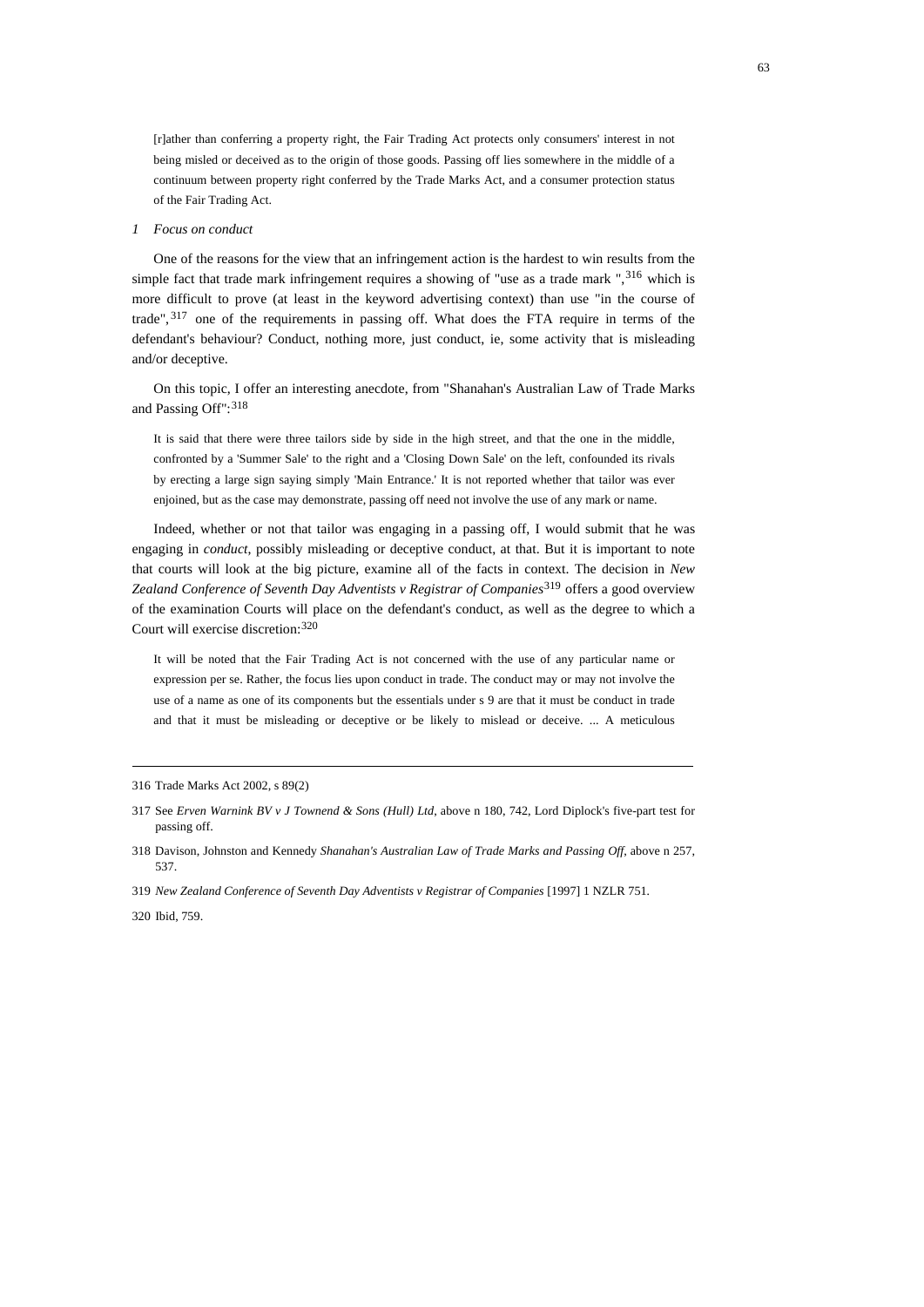examination of the particular facts will be necessary in each case.<sup>[321](#page-63-0)</sup> Use of a name which would be misleading in some circumstances could be perfectly acceptable in others due, for example, to accompanying disclaimers, a knowledgeable target group or a context otherwise preventing confusion. All of this militates against the possibility that anyone could say in advance that the mere adoption of a name per se will necessarily result in a breach of the Fair Trading Act.

## *2 Confusion still necessary*

And while the plaintiff's burden of proof is lower under the FTA, the plaintiff must still show that the complained-of conduct must be more than just confusing. The Australian case of *Chase Manhattan Overseas Corporation v Chase Corporation* reasoned as follows:<sup>[322](#page-63-1)</sup>

I am satisfied that if this occurs there is a possibility some degree of confusion may be created in the minds of the public or relevant members of the public; but that circumstances does not resolve this matter in favour of the appellants (plaintiffs). ... Conduct does not contravene [the Act] merely because members of the public would be caused to wonder whether it might not be the case that two products come from the same source or two services are provided by the same source or two business names suggest that they come from the same stable. The purpose of [the] Act is to protect consumers by eliminating unfair trade practices … [and] to prevent misleading or deceptive conduct which will affect the identification of goods or services. Conduct which merely causes some uncertainty in the minds of the public does not infringe … [One must be careful not to confer] a statutory monopoly in the word ...

*3 Need for showing of misleading/deceptive conduct, misrepresentation* 

*Bonz Group (Pty) Ltd v Cooke* discussed the misrepresentation element: <sup>[323](#page-63-2)</sup>

The essence of a cause of action based on s 9 is some misrepresentation by the defendant. Conduct cannot be described as misleading or deceptive or likely to be so unless it involves a misrepresentation …

An important question in the present case is the degree of likelihood required before it can be said that the conduct in question is likely to mislead or deceive. The words in s 9 'likely to mislead or deceive' import a lesser degree of likelihood than something which is more probable than not. The degree of likelihood must involve a real risk in the sense that the misleading or deception could well happen. The consequence must be more than a mere possibility.

The fact that there is evidence that someone has been misled or deceived is relevant but not conclusive. It is necessary to identify those members of the public who are vulnerable to or at risk of being misled or

<span id="page-63-0"></span><sup>321</sup> Citing *Goldsbro v Walker* [1993] 1 NZLR 394, 401 (CA).

<span id="page-63-1"></span><sup>322</sup> *Chase Manhattan Overseas Corporation v Chase Corporation* (1986) 70 ALR 303, 144. This applied s 52 of the Australian Trade Practices Act (which is identical to s 9 of the FTA).

<span id="page-63-2"></span><sup>323</sup> *Bonz Group (Pty) Ltd v Cooke* [1994] 3 NZLR 216, 229.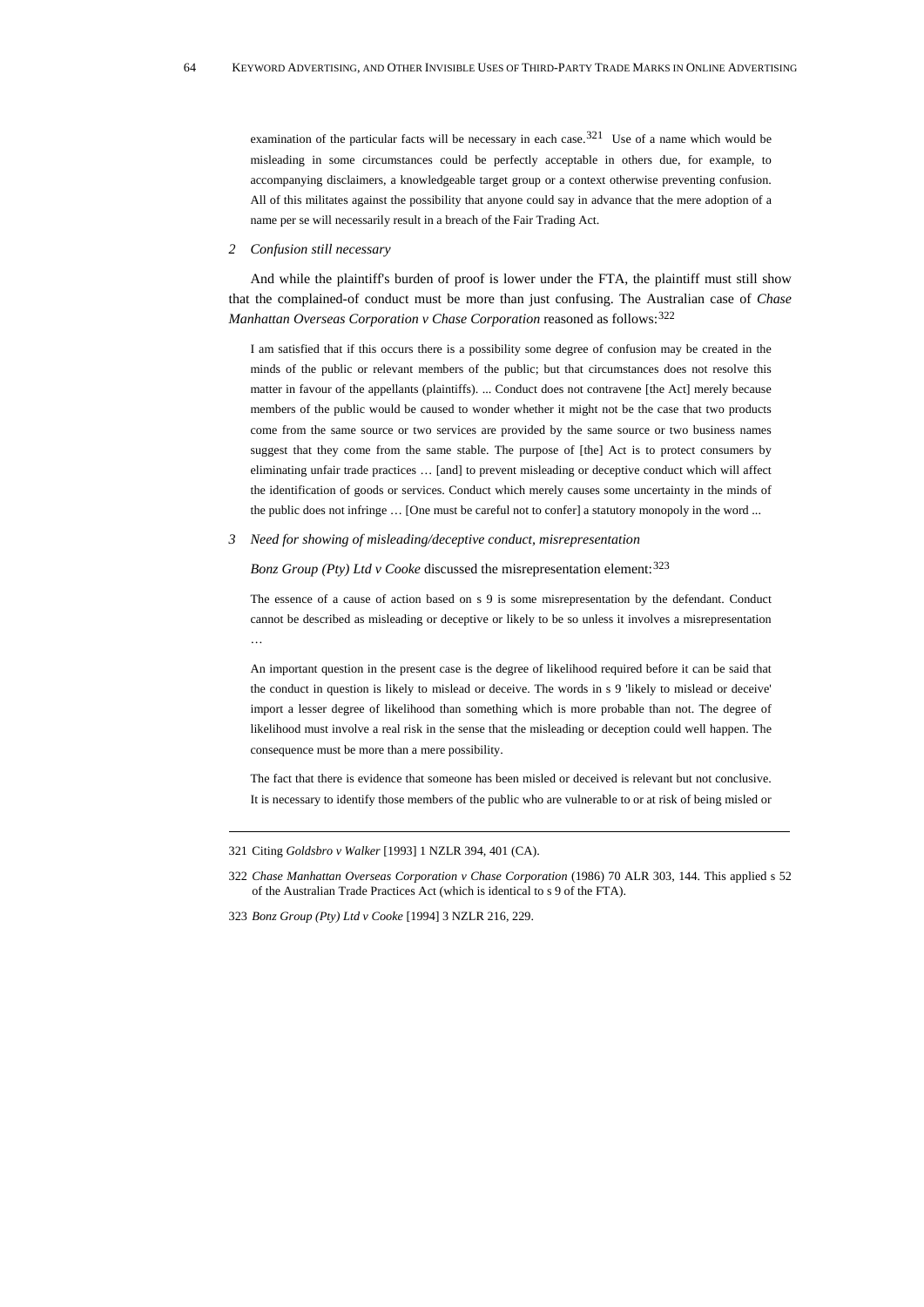deceived by the conduct in question. As was said by Lockhart J in *Puxu Pty Ltd v Parkdale Custom Built Furniture Pty Ltd* (1980) 31 ALR 73, 93 one must consider 'the astute and the gullible, the intelligent and the not so intelligent, the well educated as well as the poorly educated, men and women of various ages pursuing a variety of vocations'.

Similarly, the Court of Appeal, in *Neumegen v Neumegen and Co*, stresses that the focus should be on the defendant's conduct, and submits that the conduct must rise to the level of misrepresentation.<sup>[324](#page-64-0)</sup> Further, "[t]he misrepresentation may be express or arise from silence or from conduct. It need not be intentional and often will not be."[325](#page-64-1)

In *CSR Ltd v Resource Capital Australia Pty Ltd*, [326](#page-64-2) the Federal Court of Australia held that the registration of domain names corresponding to the plaintiff's trade marks constituted a violation of the Trade Practices Act. Concerning the "misleading and deceptive" element, Hill J said: $327$ 

The conduct required of a corporation is that it not, in trade or commerce, engage in conduct that is misleading or deceptive or likely to mislead or deceive. The Court has an undoubted discretion where it is satisfied that a person is either in breach of that code of conduct or is proposing to engage in conduct that would be in breach of that code of conduct to grant an injunction in such terms as the Court determines to be appropriate. …

While conduct may be misleading or deceptive even where it does not involve a representation which is false, a quite large percentage of the cases where contravention has been found under s52 have involved representations. ...

As is noted by Frankel & McLay:  $328$ 

"New Zealand Courts, as in passing off cases, have tended to take what might be termed a 'realistic' view of consumer behaviour, accepting that some consumers are fallible and may not make the distinctions that other well-informed consumers might, or that lawyers arguing later in Court might. While defendants may view this approach as being overly indulgent, New Zealand Courts have sought some balance by accepting that there are definite limits to the behaviour that they consider to be misleading or deceptive.

<span id="page-64-1"></span>325 Ibid.

<span id="page-64-3"></span>327 *CSR Ltd v Resource Capital Australia Pty Ltd*, above n 215, 5-6. Quoting Frankel and McLay, above n 85, 500, citing *Allied Liquor Merchants Ltd v Independent Liquor (NZ) Ltd* (1989) 3 TCLR 328, 336 (HC).

<span id="page-64-4"></span>328 Frankel and McLay, above n 85, 500-501.

<span id="page-64-0"></span><sup>324</sup> *Neumegen v Neumegen and Co* [1998] 3 NZLR 310, 317, citing *Bonz Group Pty Ltd v Cooke* (1996) 7 TCLR 206.

<span id="page-64-2"></span><sup>326</sup> *CSR Ltd v Resource Capital Australia Pty Ltd*, above n 215. See above, Part VI B 5 (d) Australian Domain Name Dispute Policy.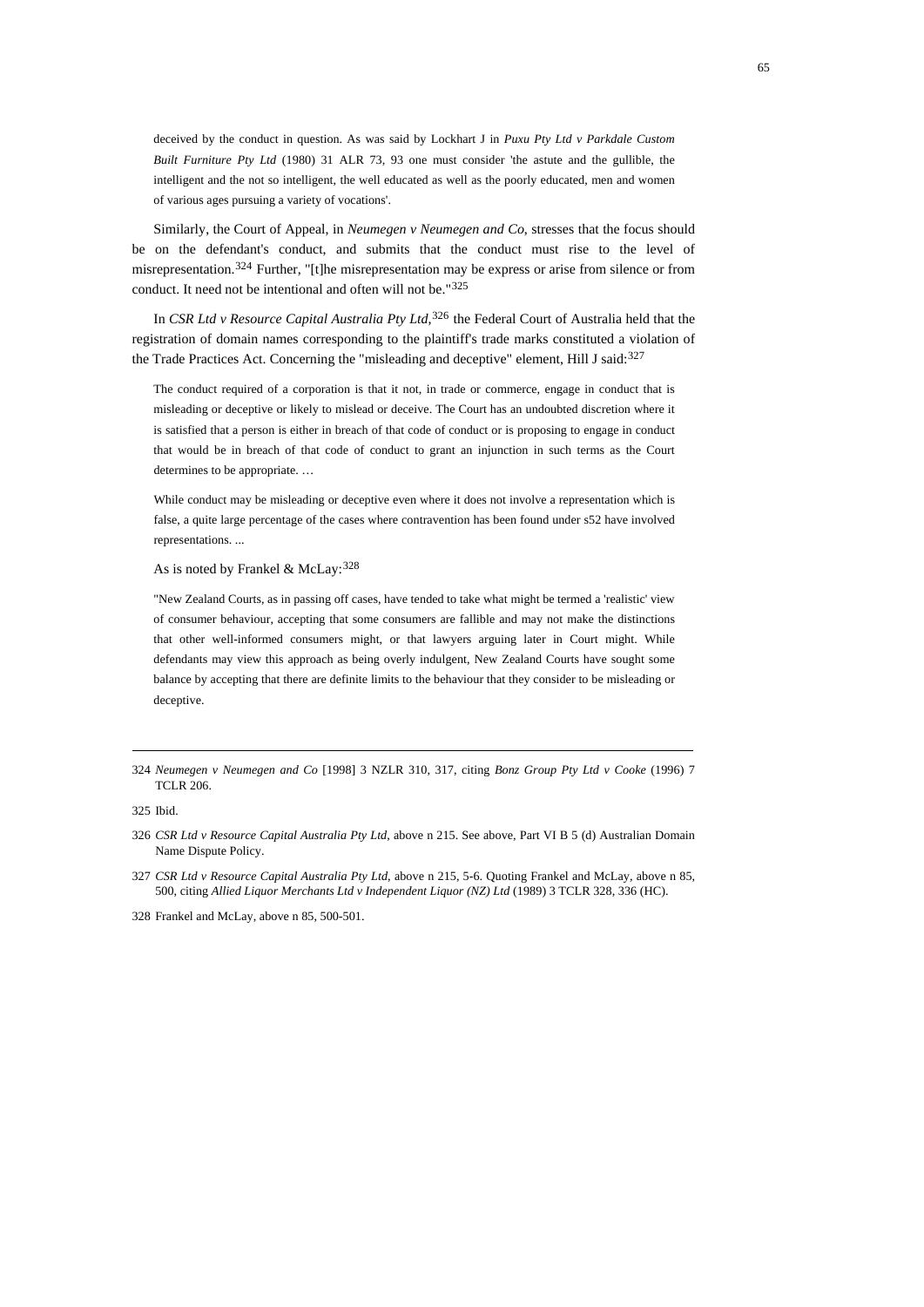#### *4 FTA should not be viewed as distortion of passing off*

The decision in the 2005 High Court case *World TV Ltd v Best TV Ltd*<sup>[329](#page-65-0)</sup> makes it clear that the FTA, just as is the case with Australia's Trade Practices Act, should be viewed in the proper context with the common law tort of passing off.<sup>[330](#page-65-1)</sup> It states that the legislation is not a statutory enactment of passing-off or its principles.[331](#page-65-2) The FTA and passing off have different backgrounds, different purposes, they serve different interests, and "their areas of operation do not coincide".<sup>[332](#page-65-3)</sup>

An early, if not the first, New Zealand case to apply section 9 of the FTA, *Taylor Bros Ltd v Taylors Group Ltd*,<sup>[333](#page-65-4)</sup> offers some interesting background on the Act:<sup>[334](#page-65-5)</sup>

The Fair Trading Act 1986 has its genesis in requirements for harmonisation of trade practices as between New Zealand and Australia related at least in part to the CER Treaty. ... Clearly the New Zealand provisions presently relevant to a substantial extent have been derived from their Australian counterparts. The leading authorities in Australia, as at late 1986 interpreting and applying such Australian provisions would have been known to the draftsman of the New Zealand Act.

#### *5 Not strictly consumer-oriented: competitors may bring action*

Although having a consumer focus, from the beginning New Zealand courts have made it clear that a business competitor may use the Act, as was shown in *Taylor Bros Ltd*: [335](#page-65-6)

Its provisions are sufficiently broad to allow proceedings between rival traders. [336](#page-65-7) Indeed, the Australian experience has been that enforcement through proceedings by rival traders predominates. Presumably the intention underlying the New Zealand legislation is to permit likewise. In the absence of any effective consumer class action in New Zealand, or history of effective State regulation, a legislative intent that the Act be self policing is not surprising. On the recognised Australian approach, the provisions concerned are to be construed in their natural and ordinary meaning. In particular, they are

<span id="page-65-0"></span>329 *World TV Ltd v Best TV Ltd* (13 July 2005) HK AK CIV-2005-404-1239 Baragwanath J.

- <span id="page-65-1"></span>330 Ibid, para 52.
- <span id="page-65-2"></span>331 Ibid, para 52.
- <span id="page-65-3"></span>332 Ibid, para 52.
- <span id="page-65-4"></span>333 *Taylor Bros Ltd v Taylors Group Ltd*, above n 267.
- <span id="page-65-5"></span>334 *Taylor Bros Ltd v Taylors Group Ltd*, above n 267, 26-27, quoting *Taco Company of Australia Ltd v Taco Bell Pty* (1982) 42 ALR 177, 197 Deane and Fizgerald JJ refers to Pengilley (1987) NZLJ 59.
- <span id="page-65-6"></span>335 See *Taylor Bros Ltd v Taylors Group Ltd,* above n 267, 27*.* Referring to *Parkdale Custom Built Furniture v Puxu Pty Ltd* (1982) 149 CLR 191.

<span id="page-65-7"></span><sup>336</sup> See *Taylor Bros Ltd v Taylors Group Ltd*, above n 267, 27, citing *Lubidineuse v Bevanere Pty Ltd* (1984) 55 ALR 273, 275. See also p 39.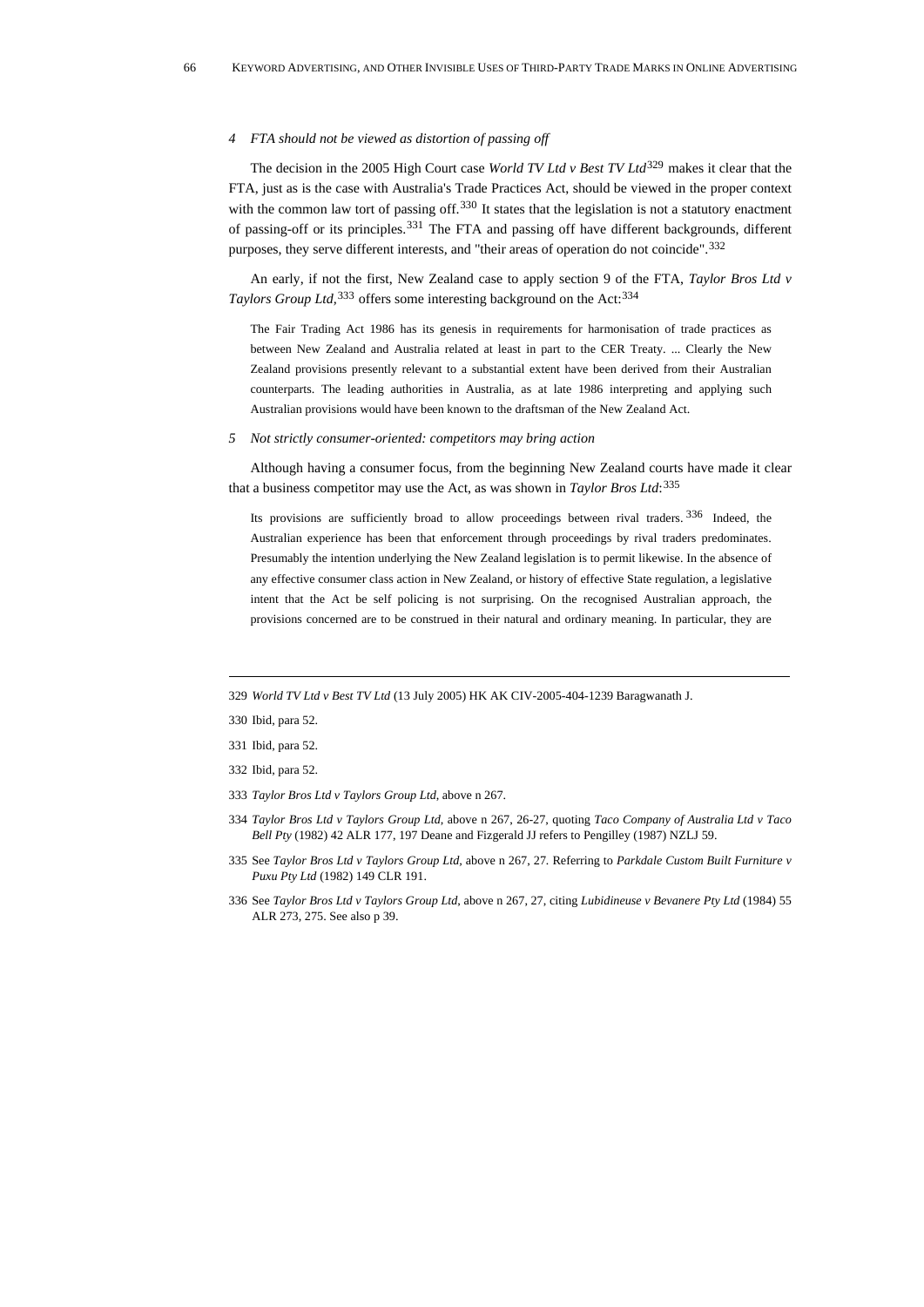not to be read down either by reference to other provisions of the legislation or by reference to the general law relating to intellectual property … .

# *6 No showing of loss or damage by either competitor or consumer required*

In the view of Frankel & McLay, "[a]llowing a rival trader to sue not for loss or goodwill as under passing off, but rather for simple consumer confusion, creates a cause of action quite unlike any traditional intellectual property action."[337](#page-66-0) The Court of Appeal decision in the *Prudential Building Society* case<sup>[338](#page-66-1)</sup> indicated a further distinction between passing off and an FTA action, as Brisson J said: [339](#page-66-2)

In the tort of passing off, misrepresentation ... which is calculated to injure the goodwill or business of the respondents and does so, … is an essential element. This is not the case where an injunction is sought under ... the Fair Trading Act. ... McGechan J did not make any finding as to economic loss or probably economic loss to [Prudential Assurance]. There may well be some. We prefer to consider the case as falling more appropriately under the Fair Trading Act than under the tort of passing off.

This was echoed in the *Taylor Brothers* case, where Cooke P held that even though the Act is primarily consumer-protection legislation, a rival trader may enforce section 9. The FTA operates partly for the benefit of the ethical trader. Such a trader need not show damage to goodwill, because the Act has a wider scope than the common law of passing off.<sup>[340](#page-66-3)</sup>

*Taylor Brothers* also established that the rival trader in an FTA action need not prove loss or damage to the consumer, all that was necessary was to show that the consumer was deceived, and no proof of "impact on the economic interests of consumers" was required.[341](#page-66-4) The *Taylor Brothers* approach was echoed in *Levi Strauss*. [342](#page-66-5)

# *7 "International goodwill" may also be protected*

An interesting aspect of the FTA's coverage has emerged in cases such as *Patience & Nicholson*. [343](#page-66-6) For example, an internationally-known mark such as "Victoria's Secret®" with no brick-and-mortar retail presence in New Zealand, but with strong name recognition nevertheless,

<span id="page-66-2"></span>339 Ibid, 658-659.

<span id="page-66-0"></span><sup>337</sup> Frankel and McLay, above n 85, 485.

<span id="page-66-1"></span><sup>338</sup> See *Prudential Building & Investment Society of Canterbury v Prudential Assurance Co of New Zealand Ltd* [1988] 2 NZLR 653; (1988) 3 TCLR 62 (CA).

<span id="page-66-3"></span><sup>340</sup> *Taylor Bros Ltd v Taylors Group Ltd*, above n 267, 39.

<span id="page-66-4"></span><sup>341</sup>Ibid, 455.

<span id="page-66-5"></span><sup>342</sup> *Levi Strauss & Co v Kimbyr Investments Ltd*, above n 256, 382, citing *Taylor Bros Ltd v Taylors Group Ltd*, above n 267, 40-41.

<span id="page-66-6"></span><sup>343</sup> Discussed above at Part VII A Passing Off.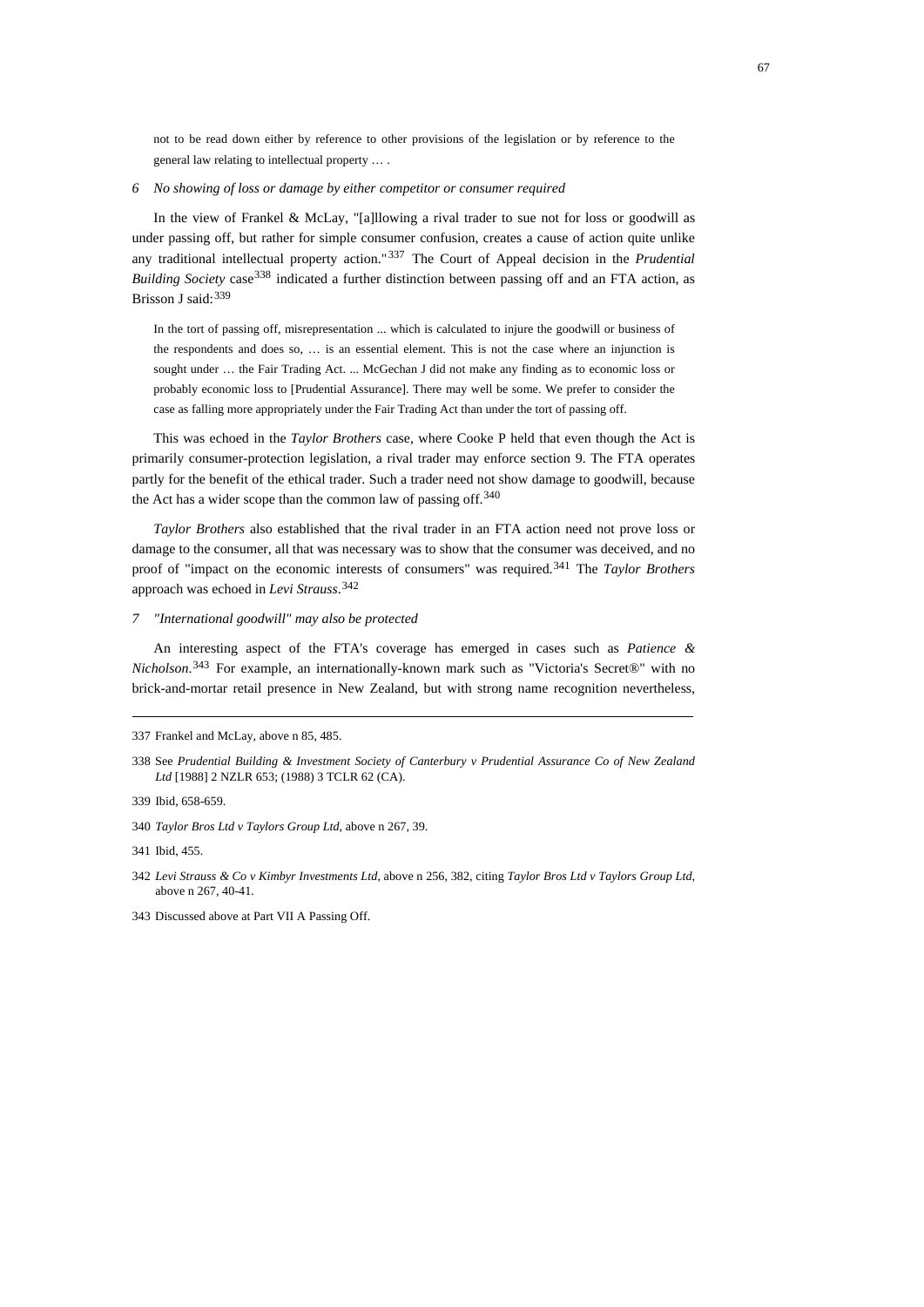might find its trade mark the subject of illicit use as a keyword during periods of time corresponding with one of its television specials. Might it seek relief under the FTA, in spite of its non-presence in New Zealand?[344](#page-67-0)

In the end the question of the existence and extent of reputation and of goodwill must be a matter of fact. In the case of a business having an international reputation which extends to New Zealand not much in the way of activity in New Zealand would I think be required to establish a goodwill. In such cases the reputation itself may be almost tantamount to goodwill, activity having importance in localising that reputation in New Zealand.

# *8 Application of Fair Trading Act in context of keyword advertising?*

The *Seventh Day Adventist* decision, in my view, gives guidance on the possible application of the FTA to a trade mark keyword advertising scenario, especially with respect to the proposition that the use of trade marks in keyword advertising should not be prohibited, per se, but rather that such use must be viewed in the totality of the circumstances. Further, it reminds us that words simply cannot be taken out of the lexicon without an assessment of how they are being used, and the context of that use.

This point is also addressed in *Goldsbro v Walker.*[345](#page-67-1) That case offers further guidance relevant to the role played by a third party (such as a search engine). While *Goldsbro v Walker* dealt with an agent/solicitor in a real estate transaction, I suggest that the parallels are of guidance in the trade mark keyword advertising context: [346](#page-67-2)

The general principles applying under the section are well settled. First, the test of whether conduct is misleading is objective and requires assessment of the circumstances in which the conduct occurred and the person or persons likely to be affected by it. In considering whether conduct is to be characterised as misleading it is necessary to apply the ordinary words of the section to the particular facts. Problems arising tend to be problems of fact and degree. Second, there is no requirement that the person engaging in the conduct must do so intending to mislead or with the purpose of persuading the person affected by the conduct. It is sufficient that there is a clear nexus between the conduct and the loss or damage suffered. In a context such as the present it is sufficient if the vendors relied on that conduct in deciding to take the property off the market. Third, the representation need not be the sole factor influencing the person affected by the conduct.

<span id="page-67-2"></span>346 Ibid, 401.

<span id="page-67-0"></span><sup>344</sup> See *Patience & Nicholson*, above n 264, 505.

<span id="page-67-1"></span><sup>345</sup> *Goldsbro v Walker*, above n 335.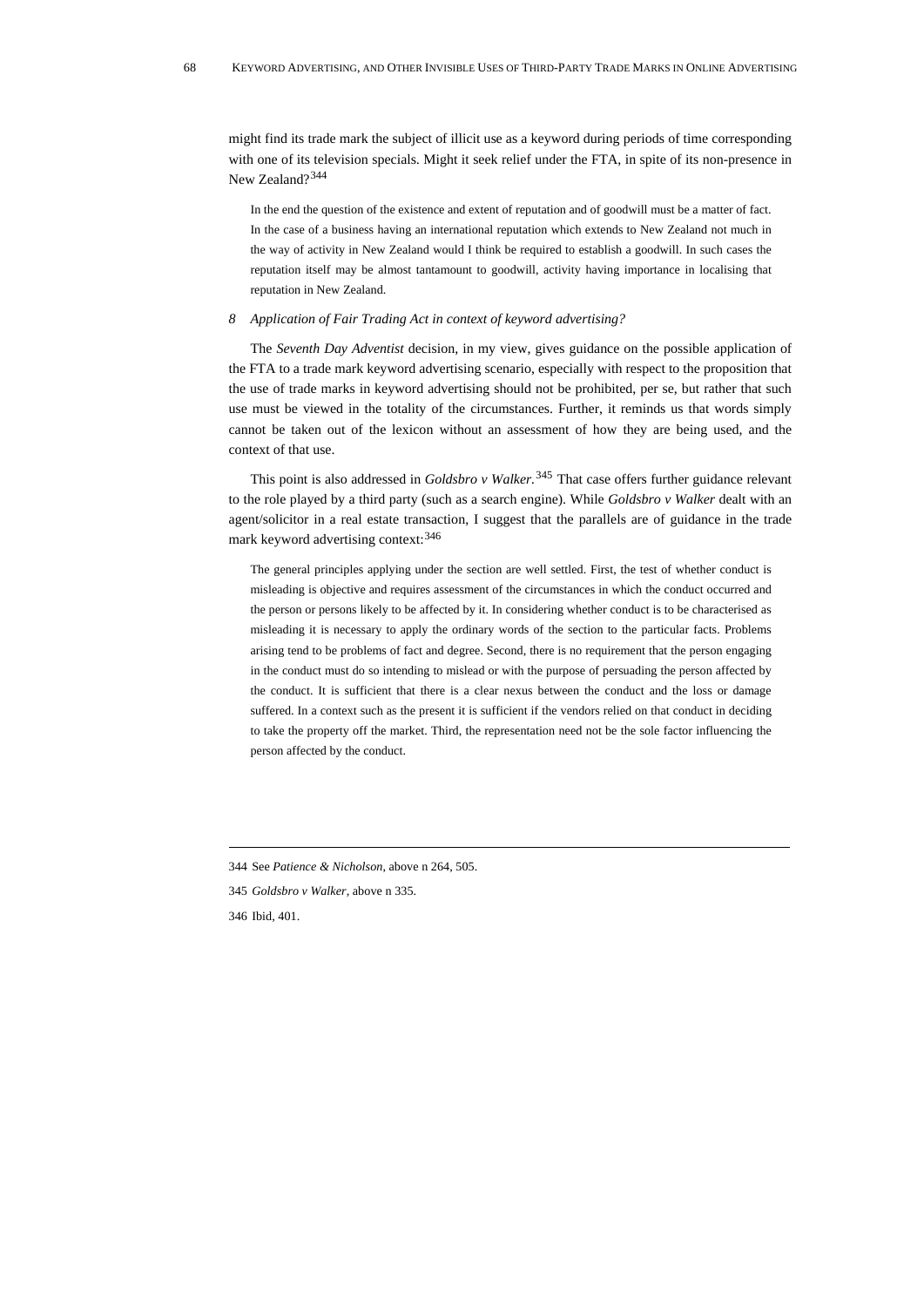Another excerpt from *Goldsbro v Walker* which might be of help in assessing the potential for applicability of the FTA to the use of trade marks in keyword advertising is shown below: [347](#page-68-0)

There is no difficulty in accepting that an innocent agent who acts merely as a conduit and purports to do no more than pass on instructions from his principal does not thereby become responsible for anything misleading in the information so passed on. ... On the other hand an agent who does not merely purport to pass on what he has been told, or who passes it on inaccurately or in some way adopts it as his own or adds to it, may himself thereby engage in misleading conduct. ...

Section 9 requires that the conduct that is misleading be that of the person charged ... It is not sufficient to attract liability that the communication simply purports to pass on information ostensibly provided by a third party. In such a case any misleading conduct is that of the third party not of the intermediary. …

The test under s 9 is objective and on which side of the line a particular case falls turns on an assessment of what was conveyed. Was it a representation by the person charged or was it the passing on of information for what it was worth to the receiver without any inference that the person charged was vouching for it?

Thus, the question would be asked, in an action under the FTA, if the search engine's conduct would be assessed in terms of whether or not the sale of the trade mark as a keyword was akin to "the passing on of information", with no appearance of "vouching for it". In the *Taylor Brothers* decision, the view of the Court of Appeal regarding the FTA is that "[m]embers of the public have a right not to be misled about with whom they are dealing".<sup>[348](#page-68-1)</sup> However, within that same decision is the following:[349](#page-68-2)

Certainly the degree of impact or likely impact on consumers is important. It goes both to whether there is a real likelihood that persons will be misled or deceived and to whether the Court in its discretion should grant an injunction (or other remedy) under the Act. The case has to be sufficiently serious to warrant a remedy.

How protective would New Zealand courts be of consumers using trade marks in the search engine context? How likely would the courts be to use the FTA to enjoin a party from using the trade mark of a competitor to trigger a link? Would a court be inclined to invoke the FTA if it felt that only a handful of consumers might be deceived? In this context, Patterson J's holding in *Neumegen* is intriguing:[350](#page-68-3)

<span id="page-68-0"></span><sup>347</sup> Ibid, 398 and 401-402.

<span id="page-68-1"></span><sup>348</sup> See *Taylor Bros Ltd v Taylors Group Ltd,* above n 267, 40-41.

<span id="page-68-2"></span><sup>349</sup> Ibid, 40-41.

<span id="page-68-3"></span><sup>350</sup> *Neumegen v Neumegen and Co*, above n 324, 317.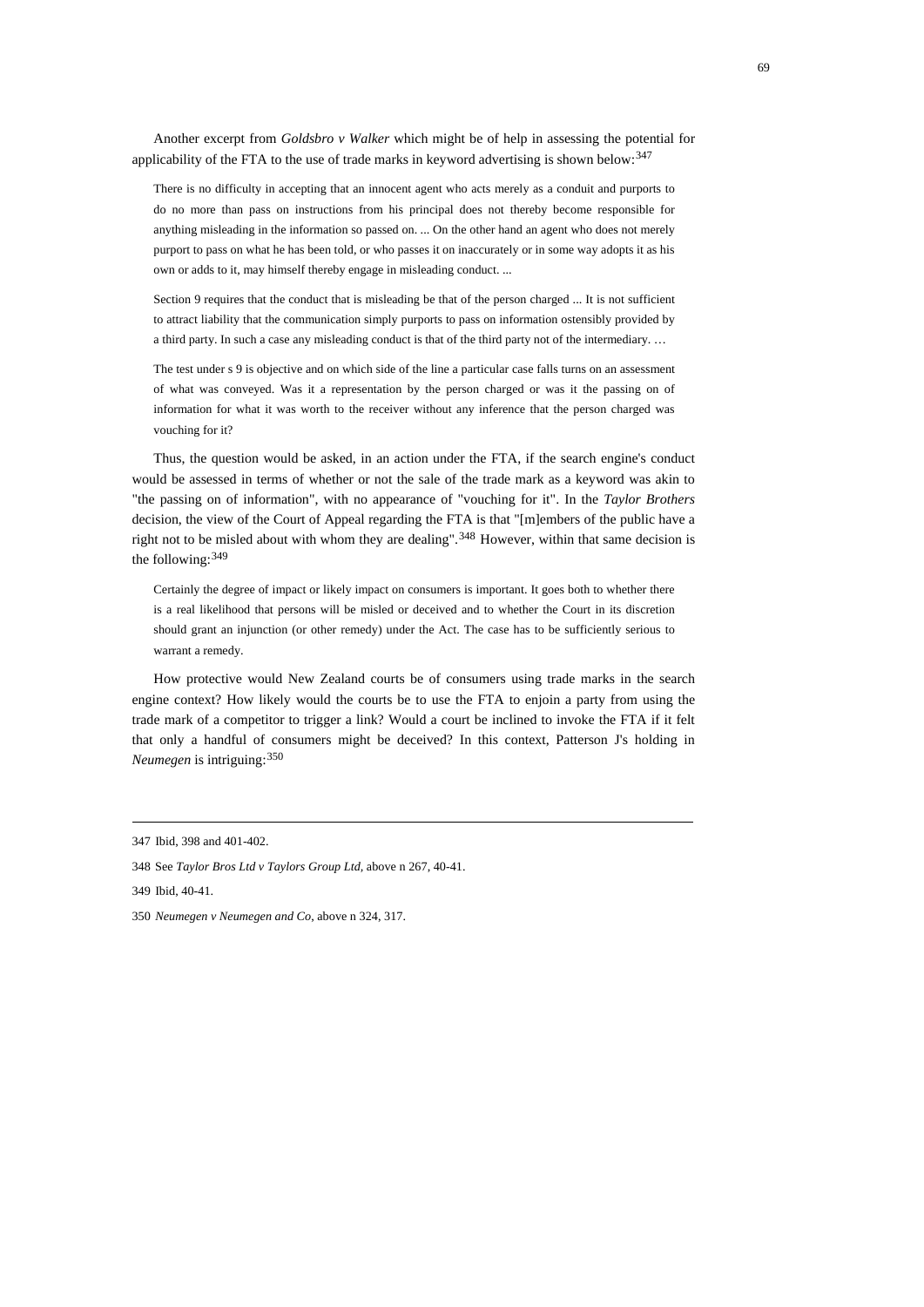However, in our view, if the number of affected members of the public is or will be very small and the impact upon those persons is or will be minimal a Court may be justified in taking the view that, looked at in the round, the conduct of the defendant is not properly to be characterised as deceptive or misleading or that, even if it has to be so characterised, what has occurred or is likely to occur is so lacking in real importance to any consumers who may be affected that the Court's discretion may fairly be exercised against the granting of a remedy. In considering these questions the Court will make a judgment about whether the conduct is of a kind which it is the object of the legislation to curb.

As such, I suggest that New Zealand Courts will consider the impact of the defendant's conduct on consumers on a case-by-case basis, with an eye towards balancing the desire to protect consumers, against, as Frankel and McLay have noted, "the reality that (the FTA) might also overprotect traders. However, as all intellectual property law is about balance, the difficulty is that the New Zealand Courts often do not undertake a balancing of interests."[351](#page-69-0)

Finally, I echo my comments, above, with respect to the possibility that a search engine would want to avail itself of the dicta in *Leafscreen NZ Ltd*. [352](#page-69-1) A search engine would likely want to characterise itself as merely a publisher or conduit, and thereby escape liability.

## *9 Fair Trading Act a cradle for initial interest confusion?*

Within this next subsection, I will examine the possibility that the FTA might serve as fertile soil for the trade mark doctrine of Initial Interest Confusion to take root. As was cautioned by Frankel and McLay:[353](#page-69-2)

[t]he simplicity of s 9, combined with the ability of competitors to sue, has the potential to sweep away all legal doctrine before it. New Zealand judges have, as have their Australian colleagues in relation to the Australian Trade Practices Act, struggled with the relationship between this "consumer protection" and more traditional intellectual property rights. Section 9 has none of the balancing of interests that is an intrinsic part of traditional intellectual property law, and risks preventing activities that might be quite legitimate under other intellectual property doctrines in the name of consumer protection. ... From a public policy perspective, allowing trade competitors to enforce consumer protection laws is a doubleedged sword. Compared to a trader's competitors, individual consumers are unlikely to have either the inclination or the resources to take actions. However, competitors will, at best, be only partially motivated by consumer's interests.

<span id="page-69-3"></span>The decision in the *ASB Bank*[354](#page-69-3) case offers some language that brings to mind the foundations of the Initial Interest Confusion doctrine. The defendant bank used "HIT" to describe its high

<span id="page-69-0"></span><sup>351</sup> Frankel and McLay, above n 85, 489.

<span id="page-69-1"></span><sup>352</sup> *Leafscreen*, above n 87. See Part VI A 1 (a) Competitor Scenarios.

<span id="page-69-2"></span><sup>353</sup> Frankel and McLay, above n 85, 483.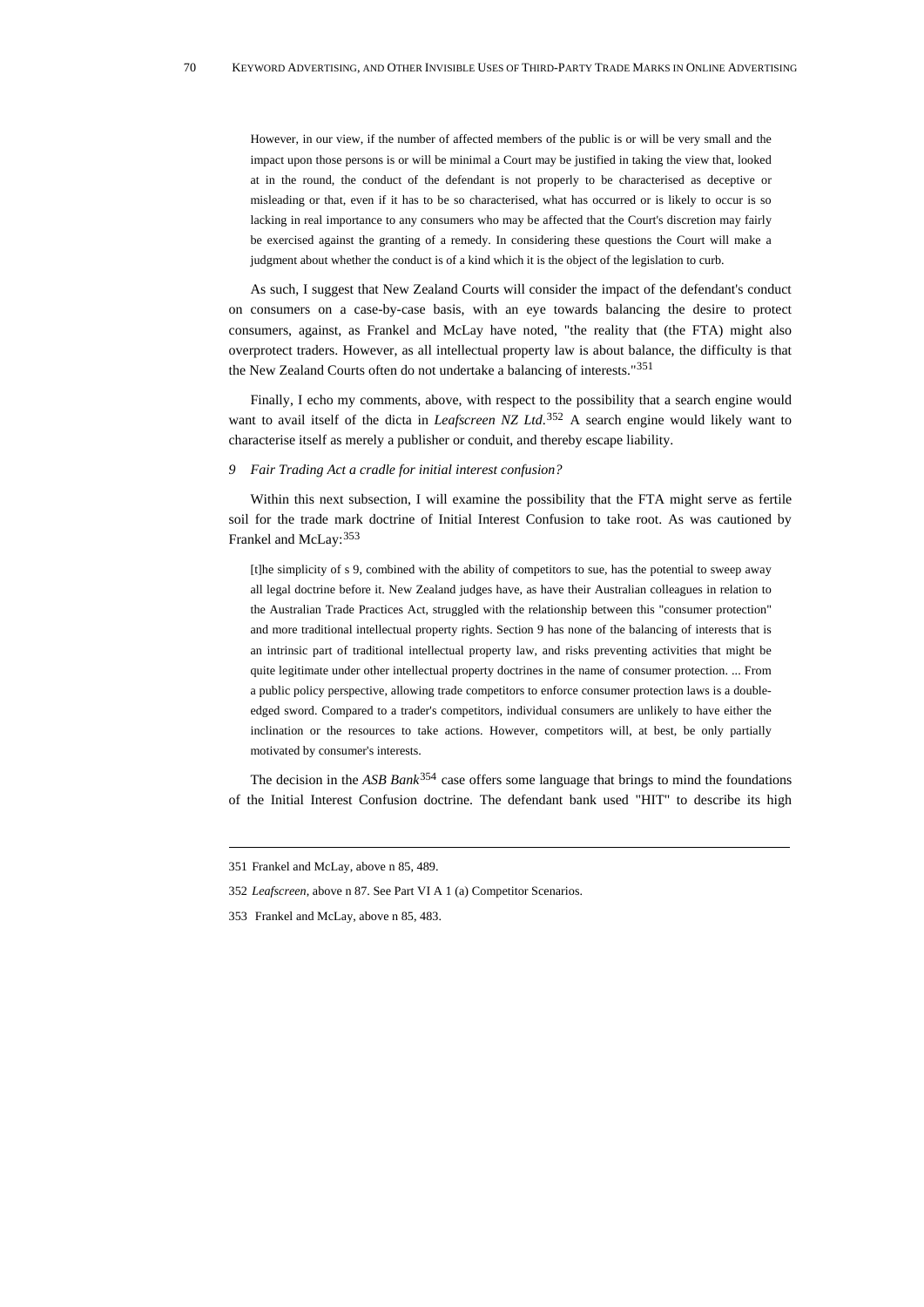interest accounts in a similar manner to the plaintiff's bank accounts. The Court of Appeal rejected that consumer confusion could be fixed at the point of sale.<sup>[355](#page-70-0)</sup>

The Court of Appeal's decision in *Neumegen*, discussed above, refers to *ASB Bank*, and in doing so is reminiscent of that troublesome US case, *Playboy v Netscape*. [356](#page-70-1) *Neumegen* concerned an established law firm operating under the name *Neumegen & Company,* and a newly established firm, comprising two cousins of the name *Neumegen*, wanting to call their new firm *Neumegen & Neumegen*. Much attention was paid, understandably, to the issue of client confusion, and the fact that there need not be a showing of bad faith, or an intent to deceive.  $357$ 

But what is reminiscent of *Playboy v Netscape* is the following passage, excerpted from the Court of Appeal in *ASB Bank*,<sup>[358](#page-70-3)</sup> which all but appears to contemplate the existence of Initial Interest Confusion:[359](#page-70-4)

There seems to us to be no reason why s 9 should not protect the public from being led into business premises by being misled as to the ownership of the business. Once a prospective customer has entered, he or she will often be more likely to buy.

Where such 'buying' occurs, after the consumer has been alerted, it may be thought that no harm has been done to the consumer; that there is no adverse consequence. That is a matter which may influence the Court's discretion concerning remedy in a particular case.<sup>[360](#page-70-5)</sup>

As an aside, I offer the following commentary on the above excerpt, in Frankel and McLay's book:[361](#page-70-6)

However, if consumers suffer no loss, apart from the time delay in entering the wrong bank, is what is going on really so much the protection of the consumer, or is it instead the protection of the plaintiff's business?

Perhaps the term "web site" could be inserted where "bank" appears, above?

- <span id="page-70-1"></span>356 *Playboy Enterprises, Inc v Netscape Communications Corp*, above n 223. See below Part IX D 2 Initial interest confusion, continued: evolution, focus shifting from metatags to keywords.
- <span id="page-70-2"></span>357 *Neumegen v Neumegen and Co*, above n 324, 320.
- <span id="page-70-3"></span>358 *Trust Bank Auckland Ltd v ASB Bank Ltd*, above n 354.
- <span id="page-70-4"></span>359 Ibid, 389.
- <span id="page-70-5"></span>360 *Neumegen v Neumegen and Co*, above n 324, 320.
- <span id="page-70-6"></span>361 Frankel and McLay, above n 85, 486.

<sup>354</sup> *ASB Bank Ltd v Trust Bank Auckland Ltd* (1989) 3 TCLR 77; *Trust Bank Auckland Ltd v ASB Bank Ltd* [1989] 3 NZLR 385 (CA)*.*

<span id="page-70-0"></span><sup>355</sup> Frankel and McLay, above n 85, 486.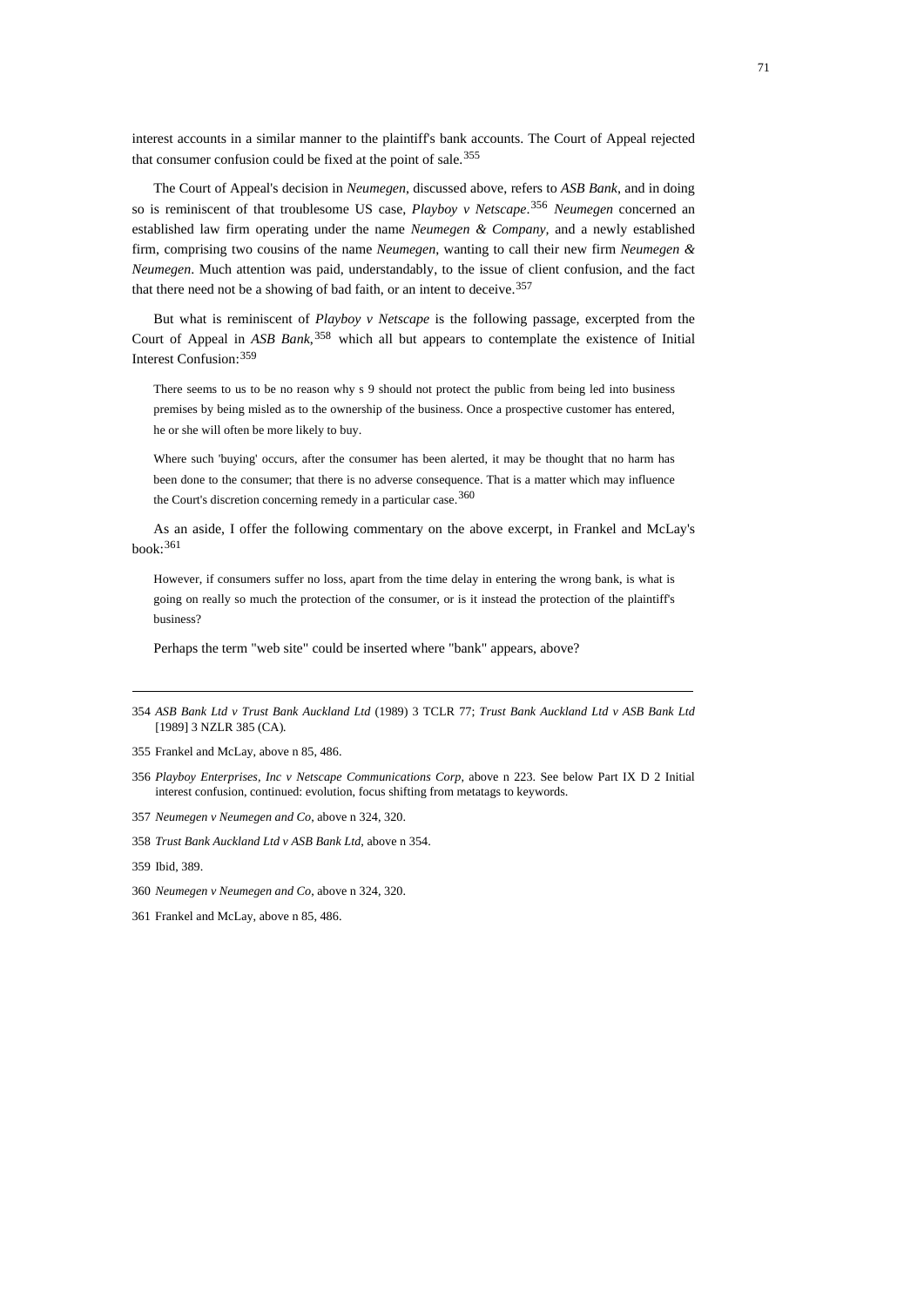The *ASB Bank* dissent, in my view, is as important as the decision. This is reminiscent of the *Playboy v Netscape* decision, where Ninth Circuit Justice Berzon offered a concurring opinion in which she strongly questioned and cautioned against the adoption of the Initial Interest Confusion doctrine.[362](#page-71-0)

In his concurring opinion in *Neumegen,* Thomas J cautioned against and objected to not only the misapplication of section 9 of the Fair Trading Act in this particular case, but its potential for abuse in cases where one rival trader seeks to enjoin the conduct of a competitor, since "[t]he Act was passed in the public's interest to protect consumers."[363](#page-71-1) In that case, he questions how it came to pass that the defendants can be largely exonerated of wrongdoing, yet can somehow still run afoul of section 9. In particular, he noted that the defendant, in attempting to use his last name in identifying the law firm belonging to his cousin and himself: (1) avoided an injunction for passing off, as there were serious doubts as to sufficient damage to goodwill; (2) were exonerated of any deceitful intention; (3) were not liable under section 11 of the FTA for misleading conduct in relation to providing services; (4) were not held liable under section 13(b) of the FTA for false representation in relation to supply of services; and (5) obtained approval from the Auckland District Law Society.[364](#page-71-2)

Thomas J goes on to criticise the vagueness of section 9 of the Fair Trading Act in terms of its scope and application by the courts: [365](#page-71-3)

But in a literal sense the section is incomplete. It prohibits conduct which is likely to mislead or deceive but does not expressly state whom the prohibition is to benefit. The object of the Act provides the obvious answer. The Act was passed in the public interest to protect consumers. In the context of name protection cases, this object requires, not only that the relevant class or group of consumers contemplated be identified, but also that they must warrant protection. Moreover, the conduct to be prohibited must be likely to mislead or deceive in a way which is adverse or unfair to the interests of those consumers. In most cases the detriment will be self-evident, but where it is not the requirement is that it should be expressly addressed.

He then cautions against the likelihood that "rival traders" will abuse the FTA, which was "designed for consumers", and "stifle legitimate competition".<sup>[366](#page-71-4)</sup> His Honour continues that "[i]t

<span id="page-71-1"></span>363 *Neumegen v Neumegen and Co*, above n 324, 323.

364 Ibid, 321-322.

<span id="page-71-4"></span><span id="page-71-3"></span><span id="page-71-2"></span>365 Ibid, 322-323.

366 Ibid, 324.

<span id="page-71-0"></span><sup>362</sup> *Playboy Enterprises Inc v Netscape Communications Corp*, above n 223, 1034-1036. (See discussion, below See below Part IX D 2 Initial interest confusion, continued: evolution, focus shifting from metatags to keywords.)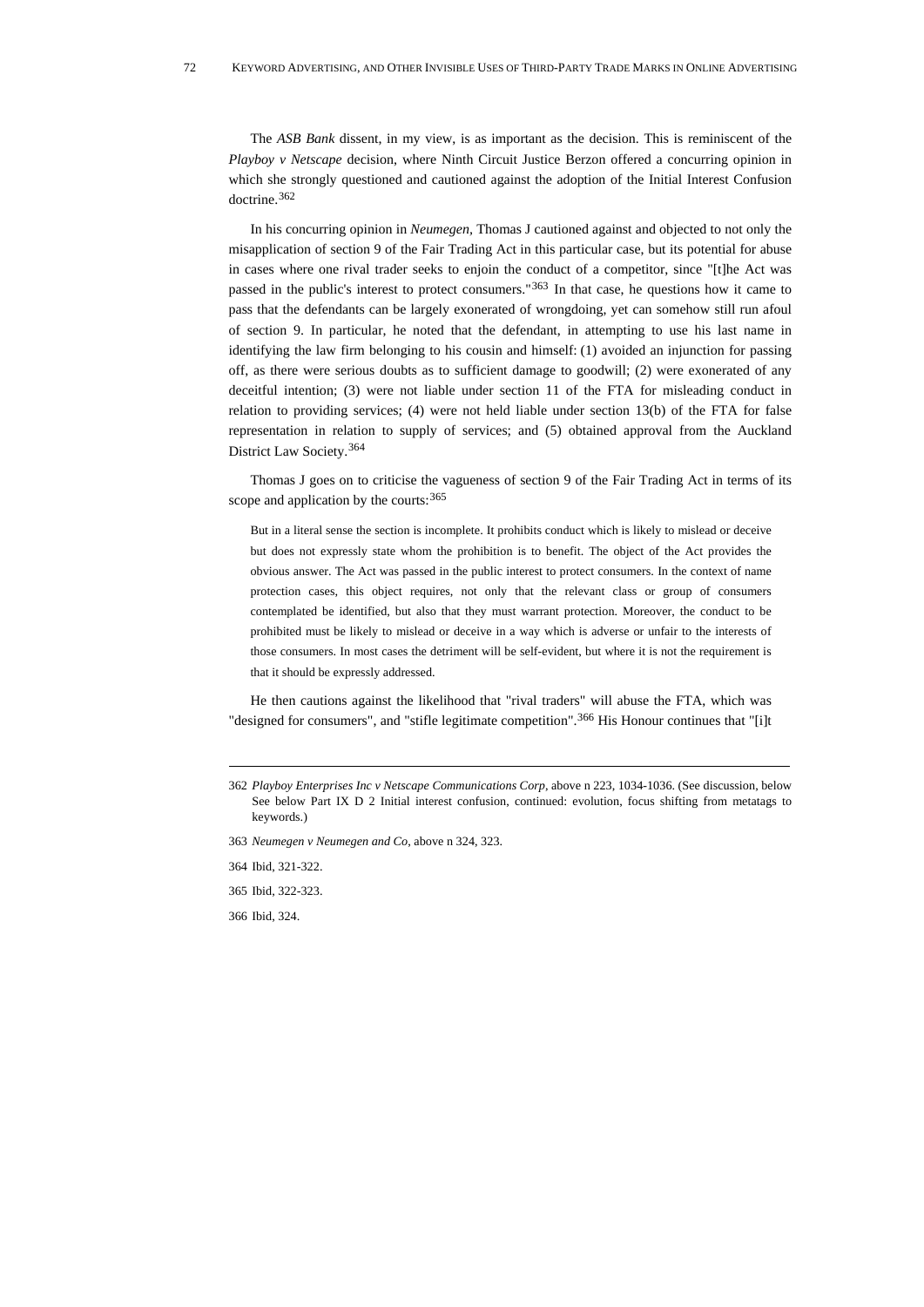is the interests of the consumers which are in issue and those interests should clearly be adversely or unfairly affected before the section is applied for their protection."[367](#page-72-0)

Additionally reminiscent of the discussion of Initial Interest Confusion are Thomas J's views on "the relevant groups of consumers" [368](#page-72-1) who might have been fooled into thinking that one Neumegen law firm was actually the other: [369](#page-72-2)

It is highly probable that the fact the Neumegen & Neumegen they are visiting is not the Neumegen & Neumegen of old, or Neumegen and Co, or a branch of Neumegen and Co, would emerge. The potential client would at that point have an opportunity to correct his or her mistake and take their leave. Even if he or she is not sufficiently assertive to do so, can it be said that they have been misled or deceived? Before the point is reached where they feel any need or occasion to proceed with that firm, they are aware of the original error.

In closing, and in noting his extreme reluctance to over-extend the scope of section 9 of the FTA, Thomas J stated: [370](#page-72-3)

I cannot see that, even if there is a residual number of this limited subgroup who would be likely to be misled or deceived, his conduct is adverse or unfair to those consumers such as to merit the protection of the Act. Protecting consumers who are unlikely to want or ask for that protection is to risk exposing the Court to the charge of judicial paternalism.

#### *10 Australian government's Trade Practices Act litigation against Google*

As was discussed above, section 9 of the FTA is based upon, and virtually identical to, section 52 of Australia's Trade Practices Act (TPA). Until this point in the paper, I have only been able to speculate with respect to New Zealand and its trans-Tasman neighbour Australia. In each instance, I've not had any local case law, and could only analogise, or look to the United Kingdom for the few metatag cases there. But, in July 2007, that changed, when the Australian Competition and Consumer Commission (ACCC) filed an action against Google (and several other parties) alleging violation of the TPA. In short, the ACCC alleged that the use of the names of two car dealerships as triggering keywords, and their use as the headings of the Sponsored Links, breached the TPA.[371](#page-72-4)

<span id="page-72-0"></span><sup>367</sup> Ibid, 324.

<span id="page-72-1"></span><sup>368</sup> Ibid, 325.

<span id="page-72-2"></span><sup>369</sup> Ibid, 327-328.

<span id="page-72-3"></span><sup>370</sup> Ibid, 329. For further discussion of the question of "how many consumers merit protection of the Act", please see the discussion below at Part VII B 5 (c) New Zealand and Australia: different approaches to virtually identical statute?

<span id="page-72-4"></span><sup>371</sup> *ACCC v Google*, above n 7, 9-16; Statement of Claim.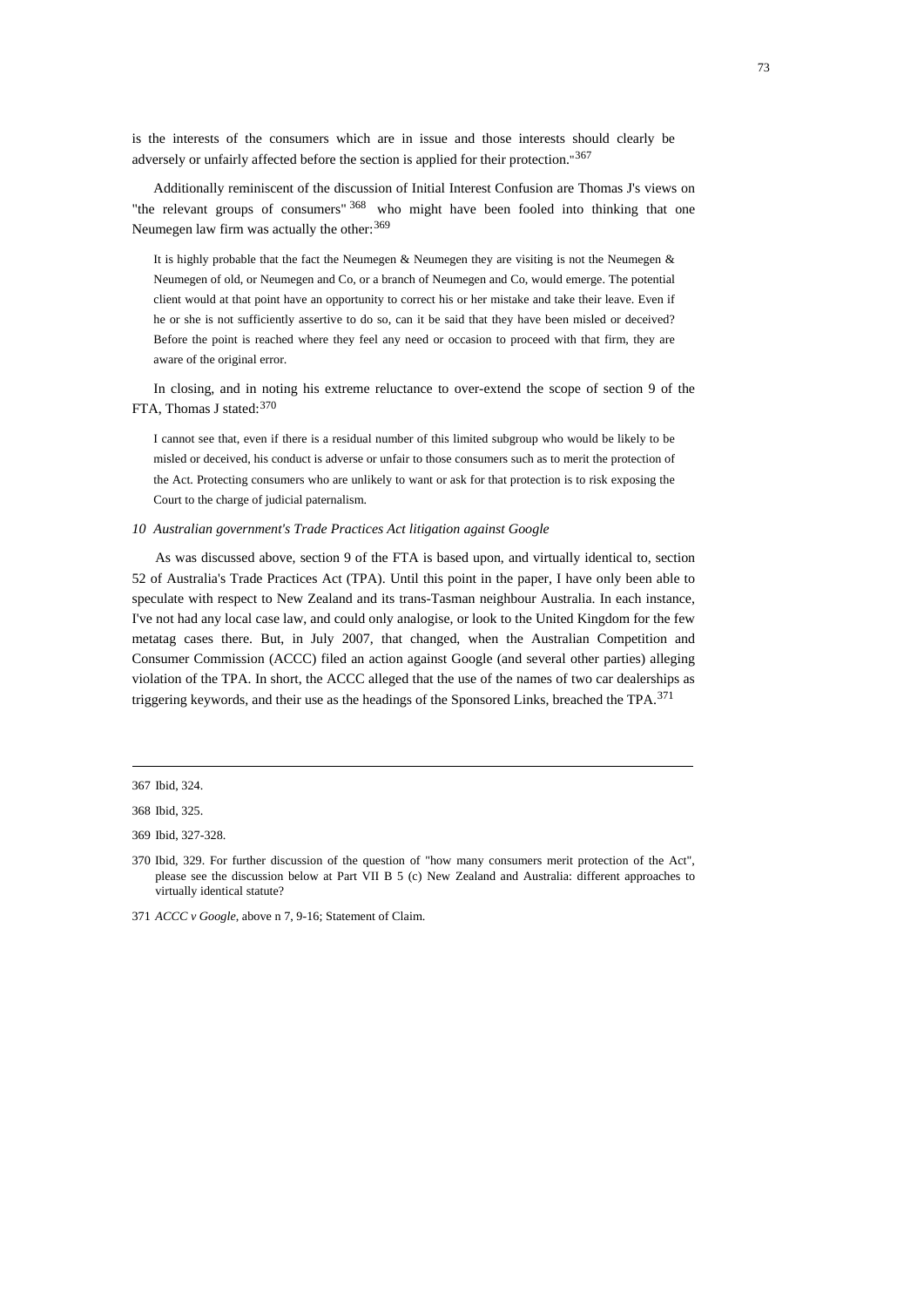The ACCC is Australia's "consumer watchdog" agency. According to its web site, it is an independent statutory authority, formed in 1995 to administer the Trade Practices Act and other Acts.<sup>[372](#page-73-0)</sup> It promotes competition and fair trade in the market place to benefit consumers, business and the community, by enforcing consumer protection laws.

ACCC alleged that both the party purchasing and using the trade mark keywords (Trading Post) and the search engine (Google) violated the TPA.[373](#page-73-1) Trading Post is an Australian corporation that publishes "online classified advertisements accessible to the general public on the internet for the sale and provision of a range of goods."<sup>[374](#page-73-2)</sup> Google's Australian subsidiary, Google Australia, assists and advises "Advertisers in Australia as to the content of advertisements those Advertisers would place on Search Engine websites operated by Google Inc or its related companies, and in the placement of their advertisements on the Google sites."[375](#page-73-3) During 2005 and 2006, Trading Post and Google (via one or more of the Google defendants) entered into advertising agreements by which Trading Post would advertise on Google sites, including the use of keywords. Among those keywords were the names of car dealerships in New South Wales, Australia, namely, "Kloster Ford" and "Charlestown Toyota."[376](#page-73-4) No business relationship or connection exists between Trading Post and the two car dealerships, Kloster Ford or Charlestown Toyota. Neither dealership ever advertised or sold products on the Trading Post website.<sup>[377](#page-73-5)</sup>

In August 2005, a Google search for the term "Kloster Ford" would yield a page of search results, at the top of which would appear a sponsored link for the Trading Post site. The sponsored link sat atop the organic results, rather than off to the right hand side. The sponsored link had the term "Kloster Ford" as the heading, and the entirety of the sponsored link appeared as follows: "Kloster Ford www.tradingpost.com.au New/Used Fords - Search 90,000+ auto ads online. Great finds daily! "[378](#page-73-6) This was the same with the search for "Charlestown Toyota", which gave the sponsored link: "**Charlestown Toyota** www.tradingpost.com.au New/Used Toyota Cars - Search 90,000+ auto ads online. Great finds daily!"[379](#page-73-7)

<span id="page-73-0"></span><sup>372</sup> Australian Competition and Consumer Commission www.accc.govau/content/index.phtml/itemId/54137/ fromItemId/3744 (accessed 17 November 2007).

<span id="page-73-1"></span><sup>373</sup> *ACCC v Google*, above n 7, 15-17; Statement of Claim filed 11 July, 15-16, and Statement of Claim filed 10 September. Under TPA (Cth), ss 52 and 53(d).

<span id="page-73-2"></span><sup>374</sup> Ibid, 4; Amended Statement of Claim filed 11 July.

<span id="page-73-3"></span><sup>375</sup> Ibid, 6.

<span id="page-73-5"></span><span id="page-73-4"></span><sup>376</sup> Ibid, 9.

<sup>377</sup> Ibid, 9-10.

<span id="page-73-6"></span><sup>378</sup> Ibid, 10 and Schedule B.

<span id="page-73-7"></span><sup>379</sup> Ibid, 12 and Schedule C.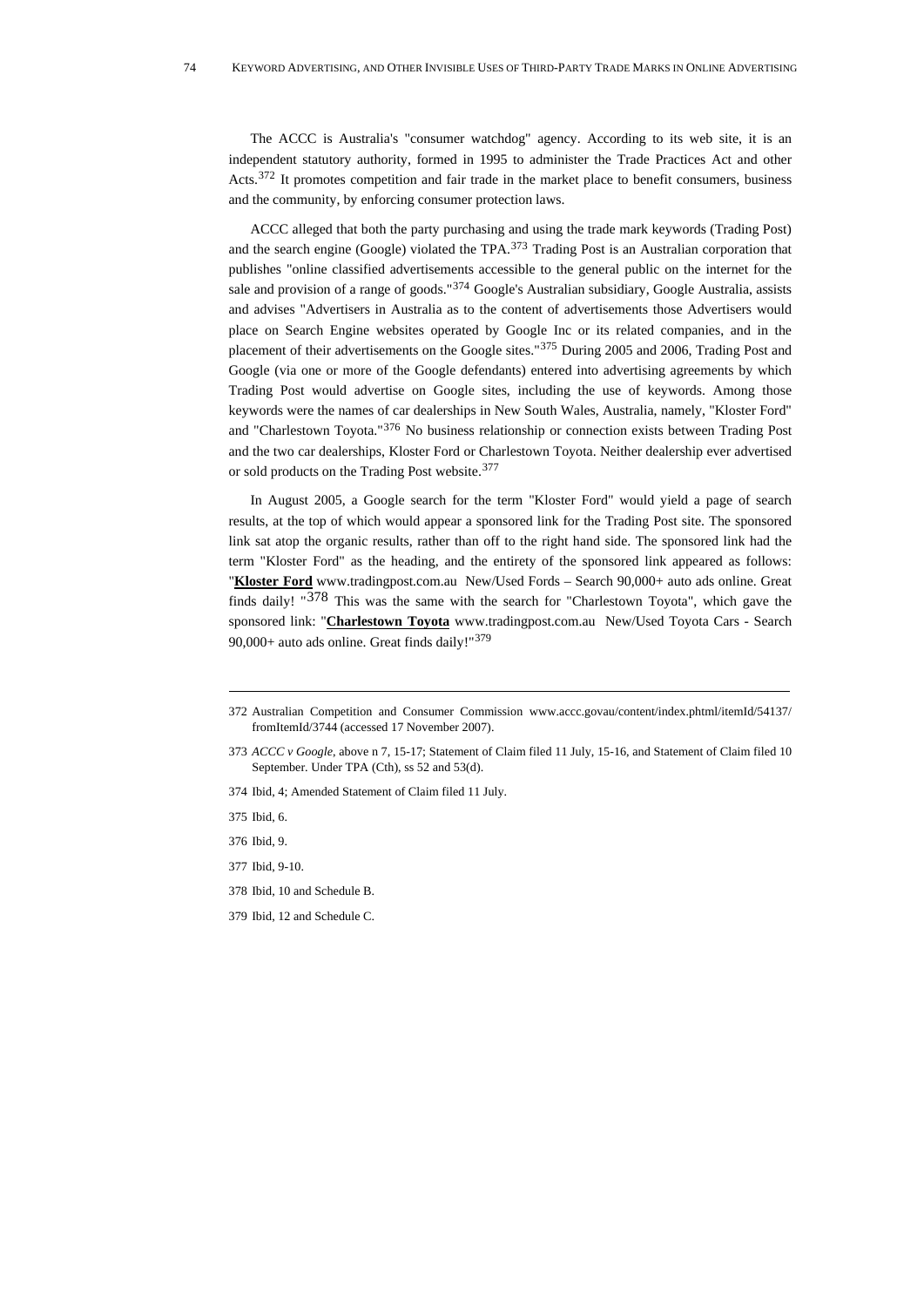The ACCC contended that the placement and the nature of these two sponsored link, meant that the defendants (Google and Trading Post) were making the following representations:

- 1. That by clicking on either the Kloster Ford or Charlestown Toyota links (both of which were Trading Post ads), the user would be taken to a website associated with either of the two car dealerships; [380](#page-74-0)
- 2. That there was therefore an association or affiliation between Trading Post and the respective dealership; [381](#page-74-1)
- 3. That the dealership sponsored, approved of, and/or paid for the Sponsored Link;<sup>[382](#page-74-2)</sup>
- 4. That information concerning the respective dealership or car sales there from would be found at the Trading Post site;<sup>[383](#page-74-3)</sup>
- 5. That the Trading Post ad was not a Sponsored Link (by virtue of its placement atop the search results), and indeed was "the most relevant" of the search results;<sup>[384](#page-74-4)</sup>

With respect to the Google defendants, ACCC asserted that these representations were:<sup>[385](#page-74-5)</sup>

misleading or deceptive or likely to mislead or deceive, in that, by reason of the AdWords Programme, Search Results are, or may be, accorded priority in the listing on the left hand side of the Results Page by reason of payments made by Advertisers, rather than by reason of their relative relevance to the Query as determined by the Google Search Tool.

With respect to Trading Post, the ACCC asserted that the two sponsored links were: [386](#page-74-6)

misleading or deceptive or likely to mislead or deceive, in that the User was directed to the Trading Post site by reason of Trading Post having selected the ... (names of the two car dealerships) as a Keyword as part of its Adwords Service Agreement rather than by reason of any relevance between the Search Term ... and Trading Post's business or the Trading Post Site as determined by the Google Search Tool.

Ultimately, ACCC's claims were upheld.<sup>[387](#page-74-7)</sup>

<span id="page-74-7"></span><span id="page-74-6"></span><span id="page-74-5"></span><span id="page-74-4"></span><span id="page-74-3"></span><span id="page-74-2"></span><span id="page-74-1"></span><span id="page-74-0"></span>380 Ibid, 11-13. 381 Ibid, 11-13. 382 Ibid, 11-13. 383 Ibid, 11-13. 384 Ibid, 11-13. 385 Ibid, 15. 386 Ibid, 15. 387 Ibid, 15-17.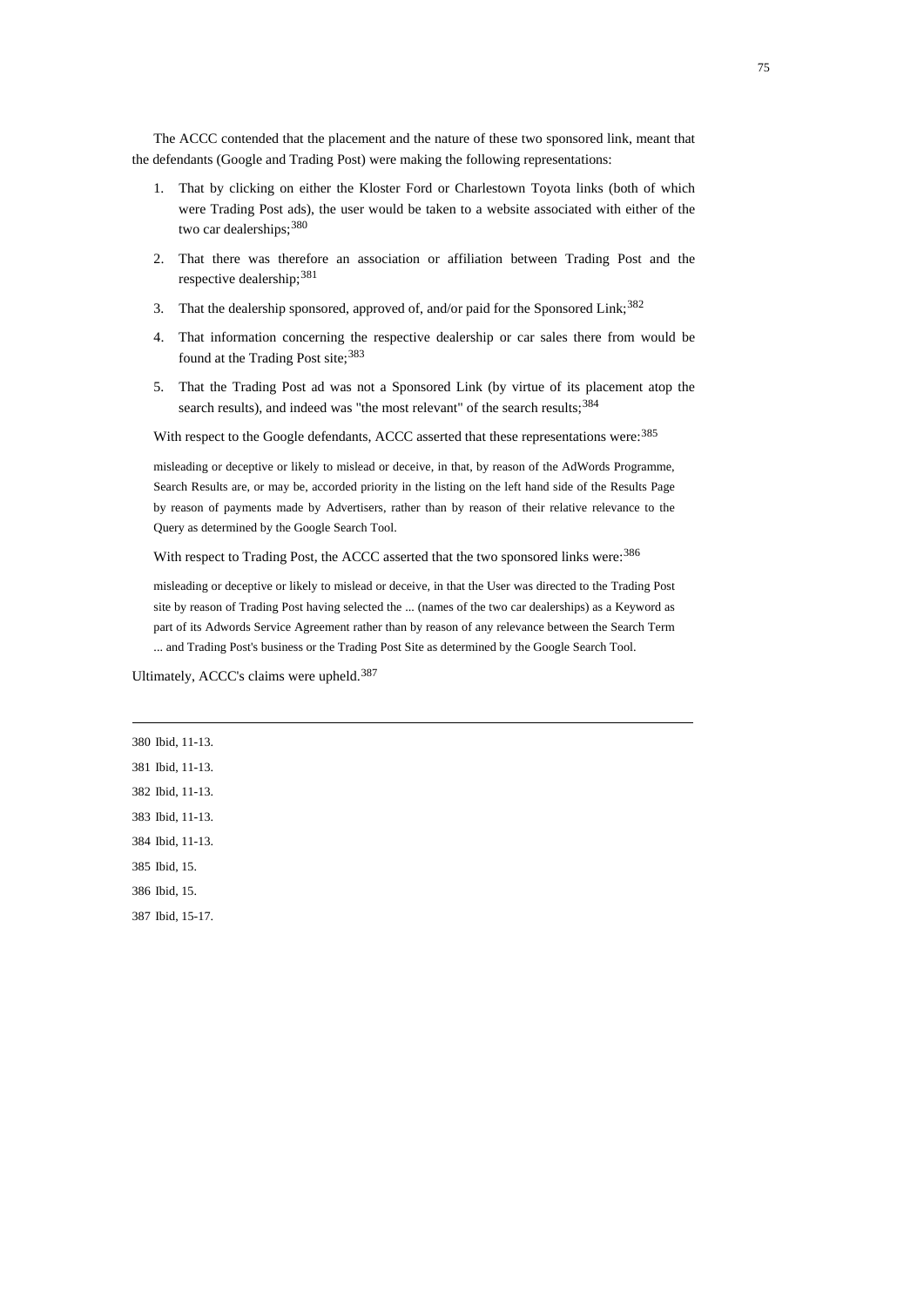#### (a) Discussion

It might make sense to first have a look at the Google AdWords Trademark Policy<sup>[388](#page-75-0)</sup> that was in place in 2005,[389](#page-75-1) and remains in place. The policy states that, outside the US and Canada, their "review is limited to ensuring that the advertisements at issue are not using a term corresponding to the trademarked term in the ad text or as a keyword trigger."[390](#page-75-2) Conduct outside of and/or not conforming with this policy should not be interpreted as "illegal" or tortious, per se. Google's policy is just that, a policy. However, it would appear to be in contravention of the Google policy for Trading Post to offer ads that contain the names "Charlestown Toyota" and "Kloster Ford" "in the ad text or as a keyword trigger."

It is clear that the ACCC took a dim view of Google's sponsored links, no matter where they are placed (either on the left or right sides of the page), and was not convinced that the "subtle shading" does any good in terms of distinguishing or differentiating bona fide search results from advertisements. Further, the use of the terms "Kloster Ford" and "Charlestown Toyota" as the headings of the two sponsored links, and the act of "highlighting" it, all add up to misleading and/or deceptive conduct on the part of Google and Trading Post.

Is it? Do they "represent that the corporation has a sponsorship, approval or affiliation it does not have"?<sup>[391](#page-75-3)</sup> This will be a matter for Allsop J to interpret, if the case does not settle before trial. As of the time of this writing, a 23 June 2008 trial date has been set.<sup>[392](#page-75-4)</sup>

As noted above, Google typically places sponsored links either atop the organic search results, or off to the side. Further, they are labelled "sponsored links", and have a shaded background, that is presumably intended to differentiate the sponsored links from the organic results. Is this enough of a differentiation? Are the shading and the designation an effective means of informing the user that the sponsored links are paid-for advertisements, and *not* present based on relevance among search results, or connection, affiliation, or relationship with the owner of the term used as a keyword? These, in my view, are matters that, if the case proceeds to trial, will be the subject of extensive survey evidence provided by each side. Google will hope to show that most, if not all, computer users understand the difference between a sponsored link and an organic search result, and that the Trade Practices Act should not be used to protect any consumers who are unaware of the difference.

<span id="page-75-0"></span><sup>388</sup> See Trademark Complaints Procedure [www.google.com/tm\\_complaint\\_adwords.html](http://www.google.com/tm_complaint_adwords.html,) (accessed 6 October 2007).

<span id="page-75-1"></span><sup>389</sup> Google's current policy was implemented in 2004.

<span id="page-75-3"></span><span id="page-75-2"></span><sup>390</sup> Ibid.

<sup>391</sup> TPA (Cth), s 53(d).

<span id="page-75-4"></span><sup>392</sup> See cnet news Australia Court Sets June Date for Google Case www.news.com/Australian-court-sets-Junedate-for-Google-case/2110-1030\_3-6218963.html?tag=sas.email (accessed 20 November 2007).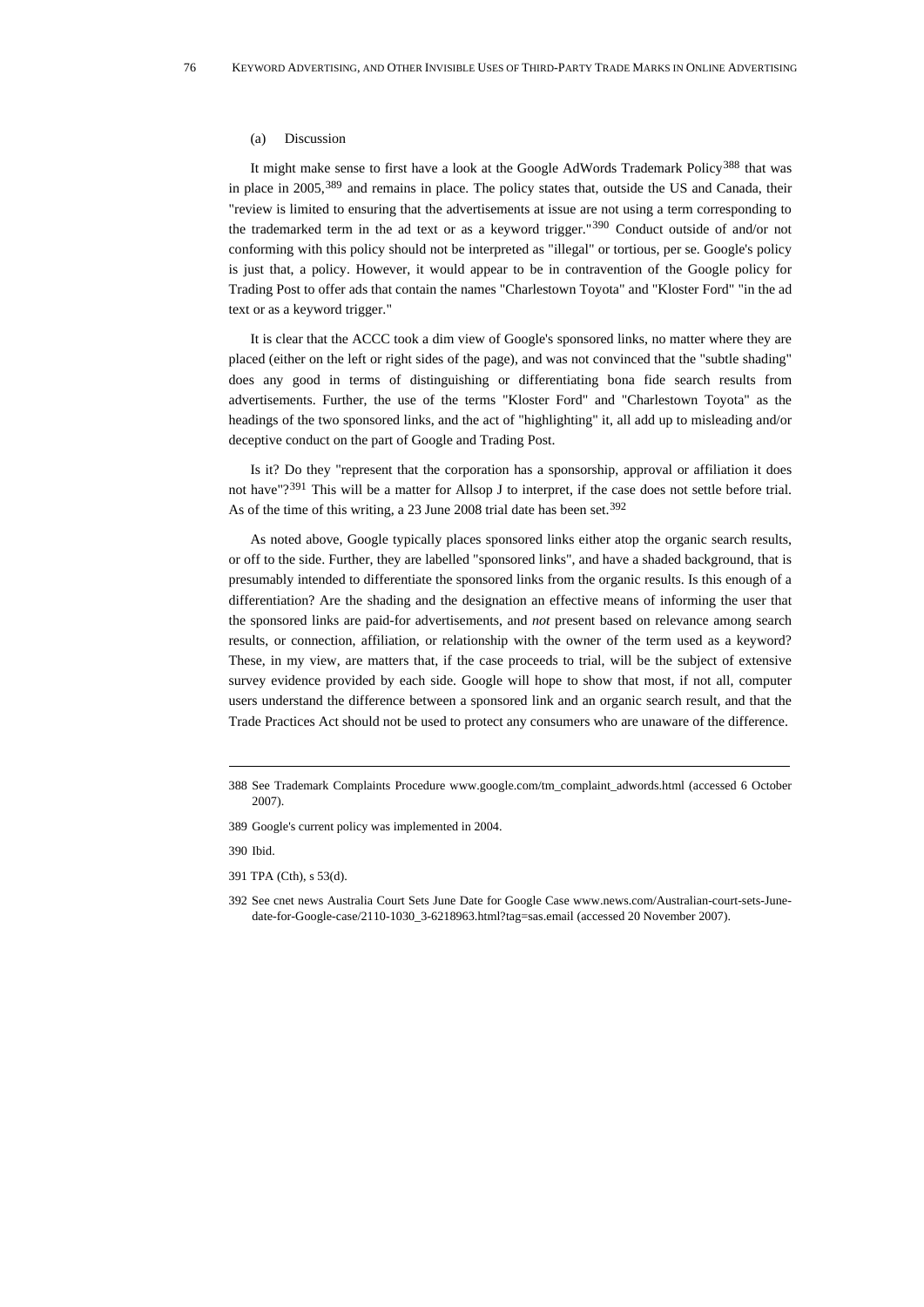These questions are open to debate, and should be supported by survey evidence from either perspective. Frankly, one either understands and accepts the concept of a sponsored link (or other designations of its ilk), or one does not. It remains to be seen to what extent Google, either by means of judicial compulsion or public policy persuasion, will take steps to even further differentiate and distinguish Sponsored Links from regular search results.

But what of the highlighted/bold font and underlined use of the names "Charlestown Toyota" and "Kloster Ford" as the headings for each sponsored link? Are these instances more compelling as evidence of misleading and/or deceptive conduct? To me, on the spectrum, they are more likely to be misleading and/or deceptive, since I cannot think of a reason for them to be there. If you are generally a supporter of keyword advertising, or at least if you understand and accept the concept of sponsored links, and you are accepting of the use of sponsored links to help consumers minimise search costs, locate other commercial offerings, etc, then you might be willing to accept the adverse implications of sponsored links as "the nature of the beast ", and tolerate them. But on what basis would one accept the use of the names "Charlestown Toyota" and "Kloster Ford" as the headings for each sponsored link? What purpose did their use as the headings of those links serve? What good did it do the consumer? Is it in any way justifiable, or supported by some sort of rational or logical basis? Whether or not you are a fan of sponsored links, I question whether the use of another entity's name in this manner is supportable.

Suppose, however, that the sponsored link had instead looked something like this: Trading Post www.tradingpost.com.au New/Used Toyota Cars – Search 90,000+ auto ads online. Great finds daily! We offer better deals than Charlestown Toyota!

What then? Would these be considered as misleading or deceptive? Although the Google AdWord Policy would frown on the use of a competitor's trade mark either "in the ad text or as a keyword trigger", at least such use is defensible under the trade mark law concept of comparative advertising, and it can be argued that its use is therefore not deceptive or misleading.

Will the ACCC succeed in forcing some degree of reform or improvement on Google's AdWords Policy, or the degree to which it is enforced? It remains to be seen.

(b) New Zealand and Australia: different approaches to virtually identical statute?

<span id="page-76-0"></span>Section 9 of the FTA and section 52 of the TPA are virtually identical, stating that a party ("person" in New Zealand, "corporation" in Australia) may not "engage in conduct that is misleading or deceptive or is likely to mislead or deceive."<sup>[393](#page-76-0)</sup> As the TPA predated the FTA by 12 years, New Zealand courts have looked to Australian decisions under the TPA for guidance when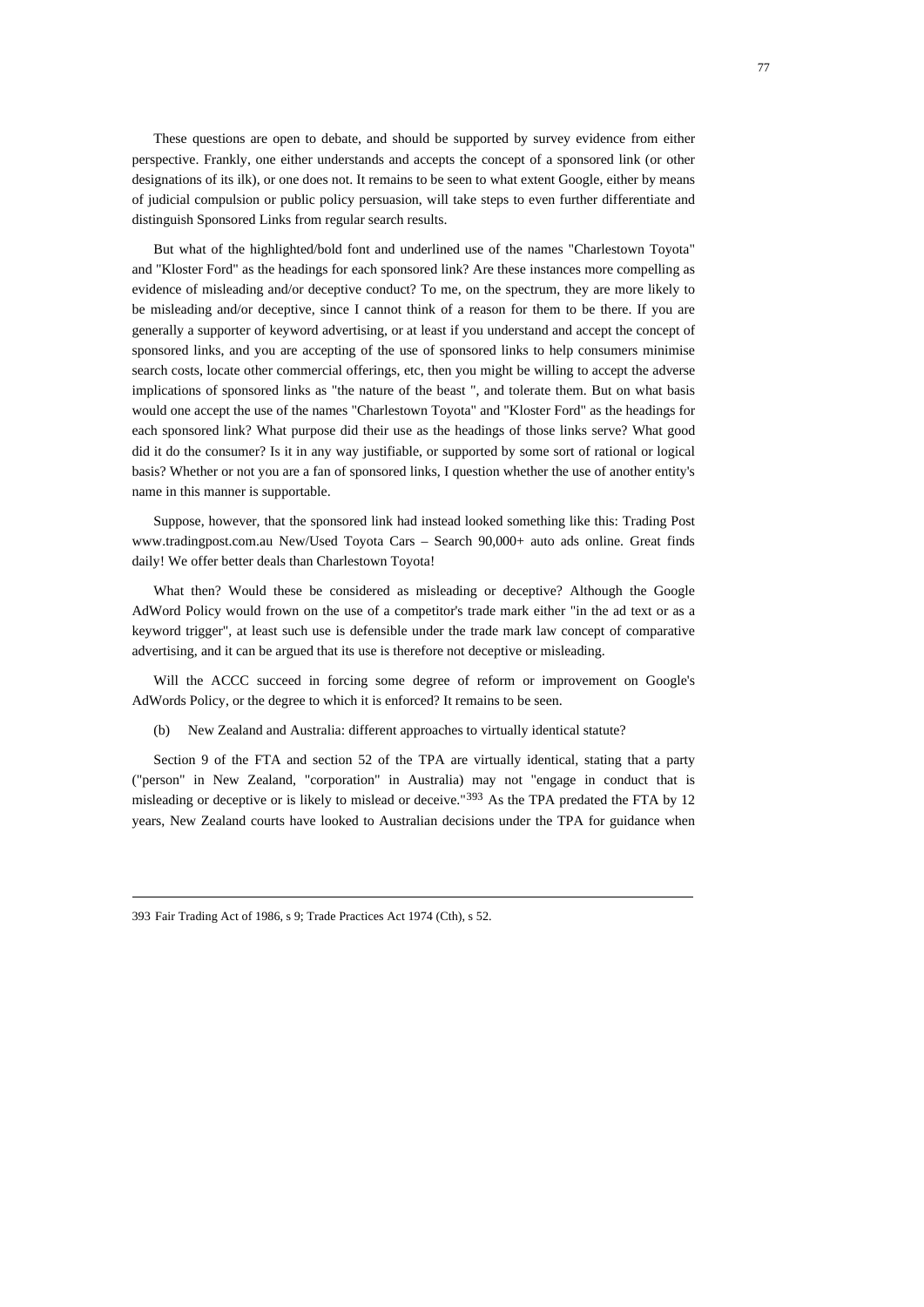deciding FTA actions.<sup>[394](#page-77-0)</sup> But certain decisions have indicated that New Zealand courts are reluctant to interpret these statutes identically.

The New Zealand Court of Appeal has held that the principles set out in the Australian case *Chase Manhattan[395](#page-77-1)* case are of assistance in construing the FTA.[396](#page-77-2) However, there are some differences in emphasis between the New Zealand and Australian courts with respect to the sufficiency of confusion or uncertainty. Where the Australian courts have tended to say that mere evidence of confusion is not enough, Cooke P stated that, some times, it is not difficult to take that step between confusion and concluding that something is misleading or deceptive.<sup>[397](#page-77-3)</sup> This approach was confirmed in *Trust Bank Auckland Ltd v ASB Bank Ltd*. [398](#page-77-4) The Courts have emphasised the importance of the Act in protecting the consumer.

### In *Allied Liquor Merchants Ltd v Independent Liquor*, Gault J stated:[399](#page-77-5)

[I]t is no answer to assert ... that misunderstandings occurring on introduction of a product will disappear as the product becomes known. No one is entitled to practice deception until the public get used to it. It is perhaps part of the same point that it is not relevant that the public are not particularly concerned about the misunderstanding, being more concerned with price. That rather misses the point that the public is entitled to be accurately informed. Further, that some people may not be misled is no answer if there is a real likelihood that a substantial number of others will be.

### *11 Concluding thoughts on the Fair Trading Act 1986*

Just how far should New Zealand courts go to protect consumers, and how many consumers merit protection of the FTA? Similarly, how much protection and exclusivity should be afforded to trade marks, should their owners enjoy a monopoly over their use as keywords? Should the FTA be interpreted to protect *all* consumers, including "the very unreasonable, reasonable consumer", as is characterised by Frankel and McLay?<sup>[400](#page-77-6)</sup> Does it extend to "a significant proportion", as was case in

<span id="page-77-2"></span>396 *Taylor Bros Ltd v Taylors Group Ltd*, above n 267, 39 Cooke P.

<span id="page-77-4"></span>398 *Trust Bank Auckland Ltd v ASB Bank Ltd*, above n 353, 389.

<span id="page-77-0"></span><sup>394</sup> See cases such as *Taylor Bros Ltd*, above n 267, which relied on *Chase Manhattan*, above n 336; *Levi Strauss v Kimbyr*, above n 256, which relied on the *Taco Company of Australia* case, above n 348; and many others.

<span id="page-77-1"></span><sup>395</sup> *Chase Manhattan Overseas Corporation v Chase Corporation Ltd* (1985) 6 IPR 59, 68-69 wherein Wilcox J set out the relevant principles (under s 52 of the Trade Practices Act 1974) of determining of the question of whether something is actually or potentially misleading or deceptive.

<span id="page-77-3"></span><sup>397</sup> Ibid.

<span id="page-77-5"></span><sup>399</sup> *Allied Liquor Merchants Ltd v Independent Liquor*, above n 327, 336 Gault J; *Levi Strauss v Kimbyr,* above n 263, 381-382.

<span id="page-77-6"></span><sup>400</sup> Frankel and McLay, above n 85, 492.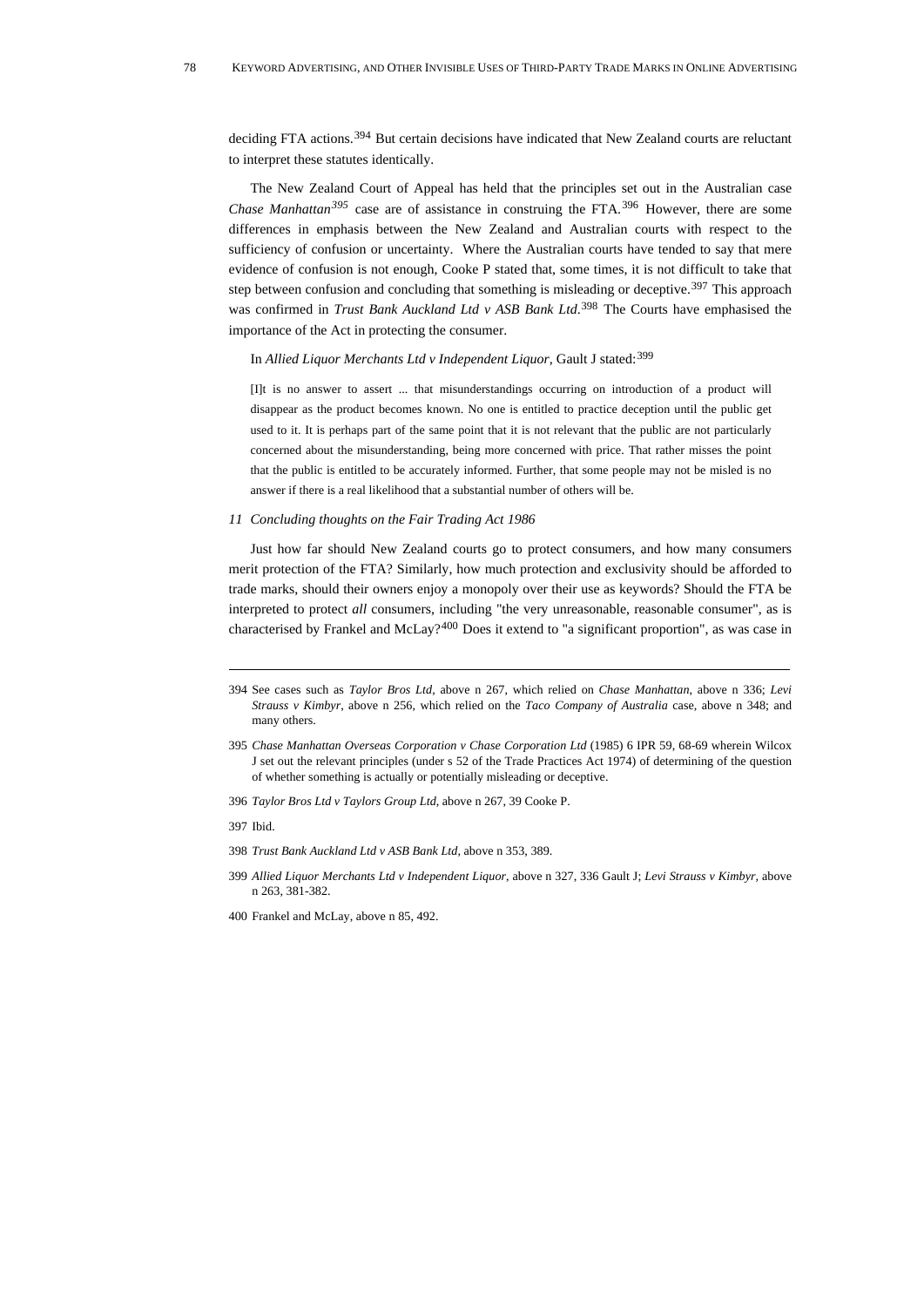*Bonz Group*?<sup>[401](#page-78-0)</sup> Should it protect "the astute and the gullible, the intelligent and the not so intelligent, the well educated as well as the poorly educated, men and women of various ages pursuing a variety of vocations"?[402](#page-78-1)

As discussed above, the extent to which New Zealand courts will interpret and enforce the Fair Trading Act to protect consumers will no doubt continue to evolve. Similarly, how New Zealand courts would interpret the FTA in a keyword advertising case is also subject to question. In my view, a large part of the analysis, as is the case in any FTA action, is the extent to which the Court will want to protect consumers. The ACCC interestingly stated:  $403$ 

It is not to the point that users may, over time, learn to discern advertisements from search results, to disregard the title of an advertisement and to have sole regard to web-site addresses. Indeed the difference between those who are misled and those who are not may simply be the number of times such users have clicked on an unhelpful result unrelated to their query.

Will New Zealand Courts "over-protect" consumers, and "over-enforce" the FTA? It is my impression, from decisions such as those discussed above, that there is an appreciation for the risk in over-application of the FTA, and a reluctance to so do. However, this remains to be seen, should a keyword case ever be brought in New Zealand.<sup>[404](#page-78-3)</sup>

# *VIII GOVERNMENT INTERVENTION IN KEYWORD ADVERTISING – POLICY SHAPING ROLE*

#### *A Other Governmental Responses to Concerns Over Possible Search Engine Deception*

While the ACCC's lawsuit against Google is certainly the most aggressive action ever taken by a government agency or regulatory body, it is not the first. The US Federal Trade Commission (FTC) and the UK's Advertising Standards Authority (ASA) have also taken action to address concerns over the possible deceptiveness or misleading nature of pay-for-placement search engine advertising.

#### *1 United States – Federal Trade Commission*

In the US, the Federal Trade Commission is agency primarily responsible for ensuring that trade and advertising practises are fair and not deceptive or misleading. Within the FTC, that

<span id="page-78-0"></span><sup>401</sup> *Bonz Group (Pty) Ltd v Cooke*, above n 323, 230.

<span id="page-78-1"></span><sup>402</sup> *Taco Company of Australia Inc v Taco Bell Pty Ltd*, above n 333, 202.

<span id="page-78-2"></span><sup>403</sup> *ACCC v Google*, above n 7, para 9; Summary Outline of Case Against Second Respondent, filed 24 September 2007.

<span id="page-78-3"></span><sup>404</sup> *DB Breweries,* above n 201. See also the *DB Breweries* case, discussed above in the section dealing with Trade Mark Infringement, since the decision of the High Court Auckland also discusses both a cause of action in passing off as well as the Fair Trading Act.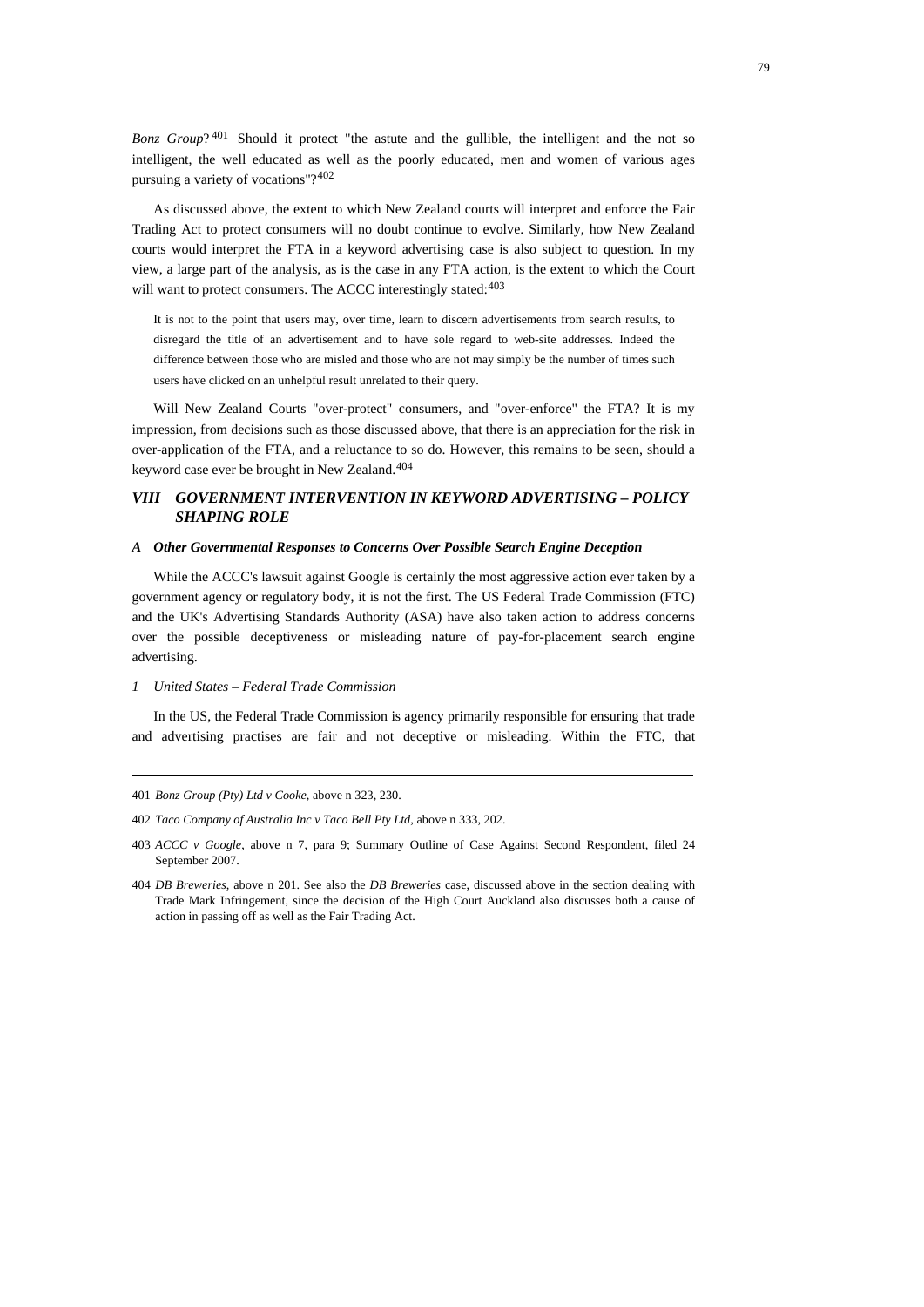responsibility falls to the Bureau of Consumer Protection.<sup>[405](#page-79-0)</sup> Just as the ACCC is charged with responsibility for enforcing the TPA, so to is the FTC given authority over a consumer-protection statute, namely, the Federal Trade Commission Act.<sup>[406](#page-79-1)</sup>

(a) FTC actions in online advertising

On 16 July 2001, a consumer organisation Commercial Alert wrote a formal complaint to the FTC, against AltaVista Co., AOL Time Warner Inc, Direct Hit Technologies, iWon Inc, LookSmart Ltd, Microsoft Corp. and Terra Lycos SA, and requested an investigation into whether the companies were violating federal prohibitions against deceptive acts or practices by inserting advertisements in search engine results without clear and conspicuous disclosure that the ads were ads.[407](#page-79-2)

In particular, Commercial Alert was complaining about search engines that blended paid ads in with the presumably organic results, rather than setting them aside as sponsored links or the like:<sup>[408](#page-79-3)</sup> Commercial Alert alleged that the blending of paid ads within search results violated the Federal Trade Commission Act, and was a risk to Internet users of all ages.[409](#page-79-4)

What is of particular interest, at least with respect to the ACCC litigation, is the following statement, which appears to praise Google's "sponsored Links", or, at least considers the Google method to be the lesser of two evils: "[n]ot all search engine companies have adopted deceptive advertising practices. For example, Google clearly notes that its paid placements are "sponsored links", and it will not put paid ads within its search results." <sup>[410](#page-79-5)</sup> Indeed, Commercial Alert did not

According to its website, [www.ftc.gov/os/closings/staff/commercialalertletter.shtm](http://www.ftc.gov/os/closings/staff/commercialalertletter.shtm) (accessed 20 November 2007), "[t]he Commission will find deception if there is a representation, omission, or practice that is likely to mislead the consumer acting reasonably in the circumstances, to the consumer's detriment." See FTC Policy Statement on Deception, appended to *Cliffdale Associates Inc* (1984) 103 FTC 110, 174.

<span id="page-79-2"></span>407 See Commercial Alert Latest News www.commercialalert.org/news/news-releases/2001/07/commercialalert-files-complaint-against-search-engines-for-deceptive-ads (accessed 20 November 2007).

<span id="page-79-3"></span>408 Ibid.

<span id="page-79-4"></span>409 Ibid.

<span id="page-79-5"></span>410 Ibid.

<span id="page-79-0"></span><sup>405</sup> A Guide to the Federal Trade Commission www.ftc.gov/bcp/edu/pubs/consumer/general/gen03.shtm#intro (accessed 20 November 2007).

<span id="page-79-1"></span><sup>406</sup> Federal Trade Commission Act, s 5, cite as 15 USC § 45. Unfair methods of competition unlawful; prevention by Commission "(a) Declaration of unlawfulness; power to prohibit unfair practices; inapplicability to foreign trade (1) Unfair methods of competition in or affecting commerce, and unfair or deceptive acts or practices in or affecting commerce, are hereby declared unlawful."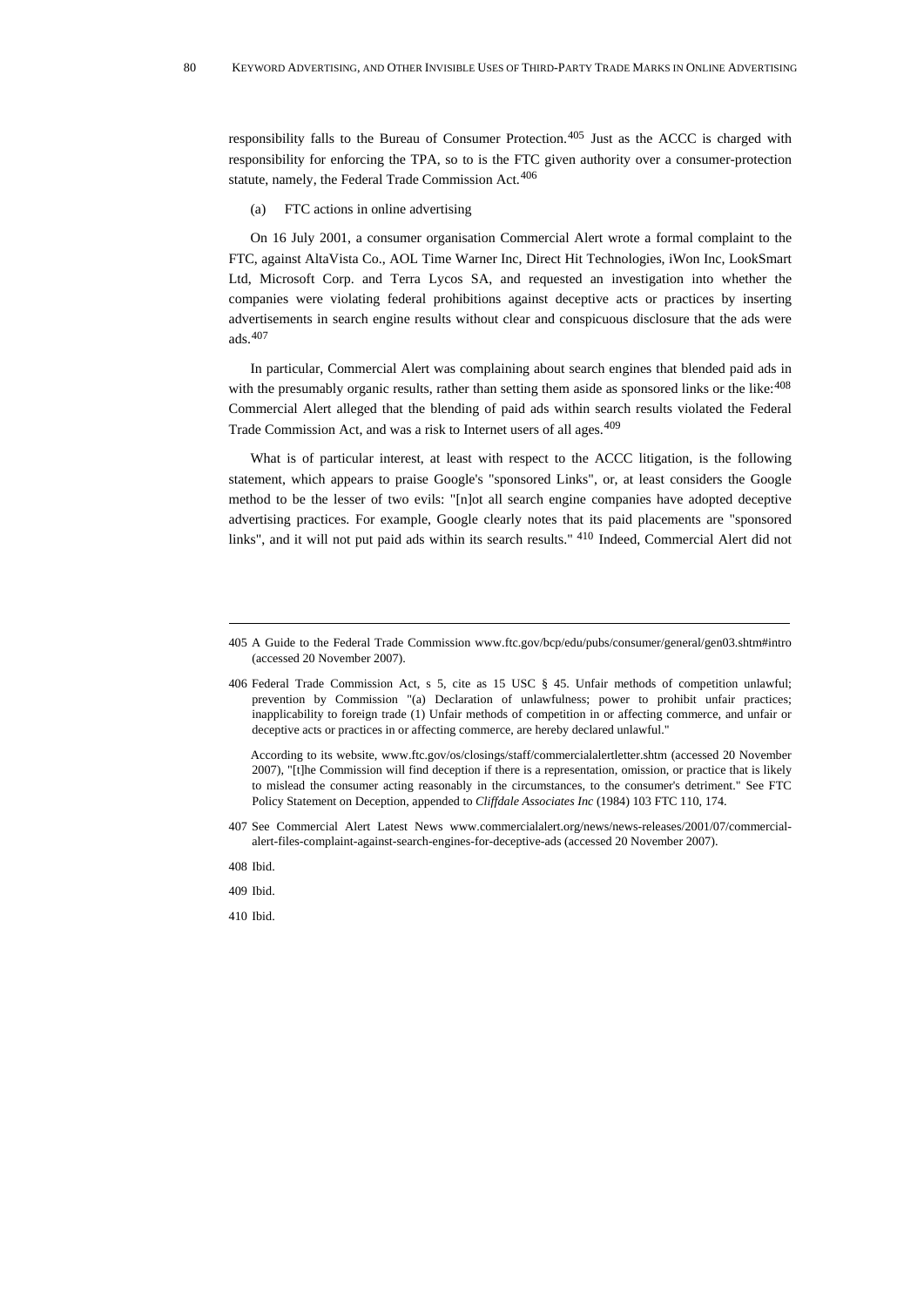appear to have any concerns that Google's sponsored links were "insufficient" as a means to "distinguish search results from advertisements", as the ACCC has maintained.<sup>[411](#page-80-0)</sup>

Commercial Alert asked that the FTC "fully investigate this matter and exercise any and all of its powers to enjoin the companies listed in this complaint from disseminating deceptive advertising, and to require them to disclose, in a clear and conspicuous manner, that ads placed in search engine results are, in fact, ads."[412](#page-80-1)

The FTC replied on 27 June 2002, in a letter back to Commercial Alert.<sup>[413](#page-80-2)</sup> Although it noted that the FTC would likely not take formal action against the search engine companies, that "determination should not, however, be construed as a determination by either the Bureau of Consumer Protection or the Commission as to whether or not the practices described in [the] complaint violate[d] the FTC Act or any other statute enforced by the Commission." [414](#page-80-3) The Commission then sent letters to each of the search engine companies, outlining the need for "clear and conspicuous disclosures of paid placement", as the existing disclosures may not have been sufficiently clear.<sup>[415](#page-80-4)</sup> They continued that "depending on the nature of the paid inclusion program, there should be clearer disclosure of the use of paid inclusion, including more conspicuous descriptions of how any such program operates and its impact on search results."[416](#page-80-5)

Of particular interest, again, with respect to the ACCC litigation, is this passage concerning the desirability of distinguishing and/or setting apart paid ads from organic search results:  $417$ 

Paid placement listings may also be denoted by segregating them from non-paid listings. Each separate set of paid placement listings should be clearly labeled as such so they can be easily distinguished from other types. Of the 12 search sites owned or operated by the 7 named search engine companies, 11 segregate paid ranking results by placing them above the non-paid results or prominently elsewhere. *Many of these sites appear to be headed in the right direction, using terms such as "sponsored links" or "Sponsored Search Listings" to denote payment for rankings.* In some cases, these sites display more than one set of paid placement listings, and these additional listings are labeled using terms such as "Recommended Sites", "Featured Listings", "Premier Listings", "Search Partners", "Provided by the [\_\_\_\_\_\_\_\_] Network", or "Start Here." Other sites use much more ambiguous terms such as "Products

<span id="page-80-0"></span>411 *ACCC v Google*, above n 7, Amended Statement of Claim.

<span id="page-80-1"></span>412 Ibid.

<span id="page-80-2"></span>413 See FTC website www.ftc.gov/os/closings/staff/commercialalertletter.shtm (accessed 20 November 2007).

<span id="page-80-3"></span>414 Ibid.

<span id="page-80-4"></span>415 Ibid. See FTC website www.ftc.gov/os/closings/staff/commercialalertattatch.shtm (accessed 20 November 2007).

<span id="page-80-5"></span>416 Ibid.

<span id="page-80-6"></span>417 Ibid (emphasis added).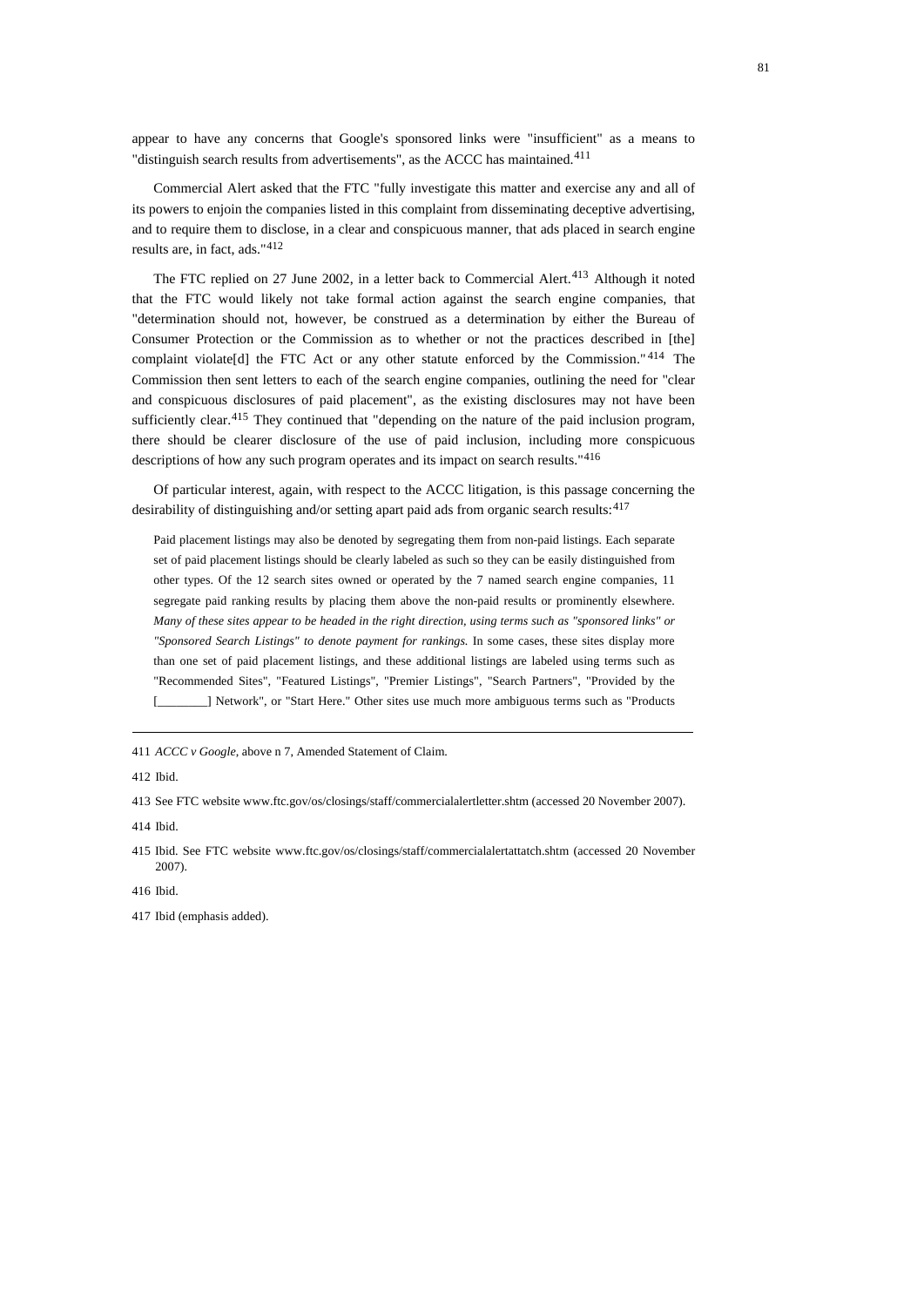and Services", "News", "Resources", "Featured Listings", "Partner Search Results", or "Spotlight", or no labels at all. To avoid deception, these sites should be labeled to better convey that paid placement is being used.

Additionally, the FTC has undertaken other efforts in this area, including a page on the FTC website titled "Being Frank About Search Engine Rank", <sup>[418](#page-81-0)</sup> which seeks to inform consumers about search engine practises. And, although not relevant to the issues raised in the ACCC case, ie, the use of trade marks as keywords, the FTC has paid particular attention to other practises of search engines that are of concern to the FTC, namely "behavioural advertising". On 1-2 November 2007, the FTC hosted a "town hall meeting" to address consumer protection issues generally.<sup>[419](#page-81-1)</sup>As such, it would seem that the FTC's scrutiny is not as fixed on keyword advertising as is the case with the ACCC.

### *2 United Kingdom – Advertising Standards Authority*

In the UK, the Advertising Standards Authority (ASA) serves as the entity charged with oversight over advertising practices. According to its website:<sup>[420](#page-81-2)</sup>

The Advertising Standards Authority is the independent body set up by the advertising industry to police the rules laid down in the advertising codes. The strength of the self-regulatory system lies in both the independence of the ASA and the support and commitment of the advertising industry, through the Committee of Advertising Practice (CAP), to the standards of the codes, protecting consumers and creating a level playing field for advertisers.

(a) ASA actions in online advertising

In 2004, the ASA took action with respect of the issue of paid advertisements within search results. The ASA asked an internet service provider (ISP) to make it clearer that some of its web search results were paid advertisements, as pay-for-placement listings in search results could confuse consumers. ISP provider Wanadoo displayed a light-grey hyperlink (at the foot of each sponsored link) against a white background to explain that search results are ranked according to the

<span id="page-81-0"></span><sup>418</sup> See FTC website [www.ftc.gov/bcp/conline/pubs/alerts/searchalrt.shtm](http://www.ftc.gov/bcp/conline/pubs/alerts/searchalrt.shtm) (accessed 20 November 2007).

<span id="page-81-1"></span><sup>419</sup> See FTC ehavioural Advertising [www.ftc.gov/bcp/workshops/ehavioral/index.shtml](http://www.ftc.gov/bcp/workshops/ehavioral/index.shtml) (accessed 20 November 2007). "On November 1 and 2, 2007, the Federal Trade Commission will host a Town Hall entitled 'Ehavioral Advertising: Tracking, Targeting, and Technology'. The event will bring together consumer advocates, industry representatives, technology experts, and academics to address consumer protection issues raised by the practice of tracking consumers' activities online to target advertising - or 'behavioral advertising'. The Town Hall is a follow-on to a dialogue on behavioral advertising that emerged at a November 2006 FTC forum, 'Tech-Ade', which examined the key technological and business developments that will shape consumers' core experiences in the coming ten years. In addition, several consumer privacy advocates, as well as the State of New York, recently sent letters to the FTC asking it to examine the effects of behavioral advertising on consumer privacy."

<span id="page-81-2"></span><sup>420</sup> See About the ASA [www.asa.org.uk/asa/about/](http://www.asa.org.uk/asa/about/) (accessed 20 November 2007).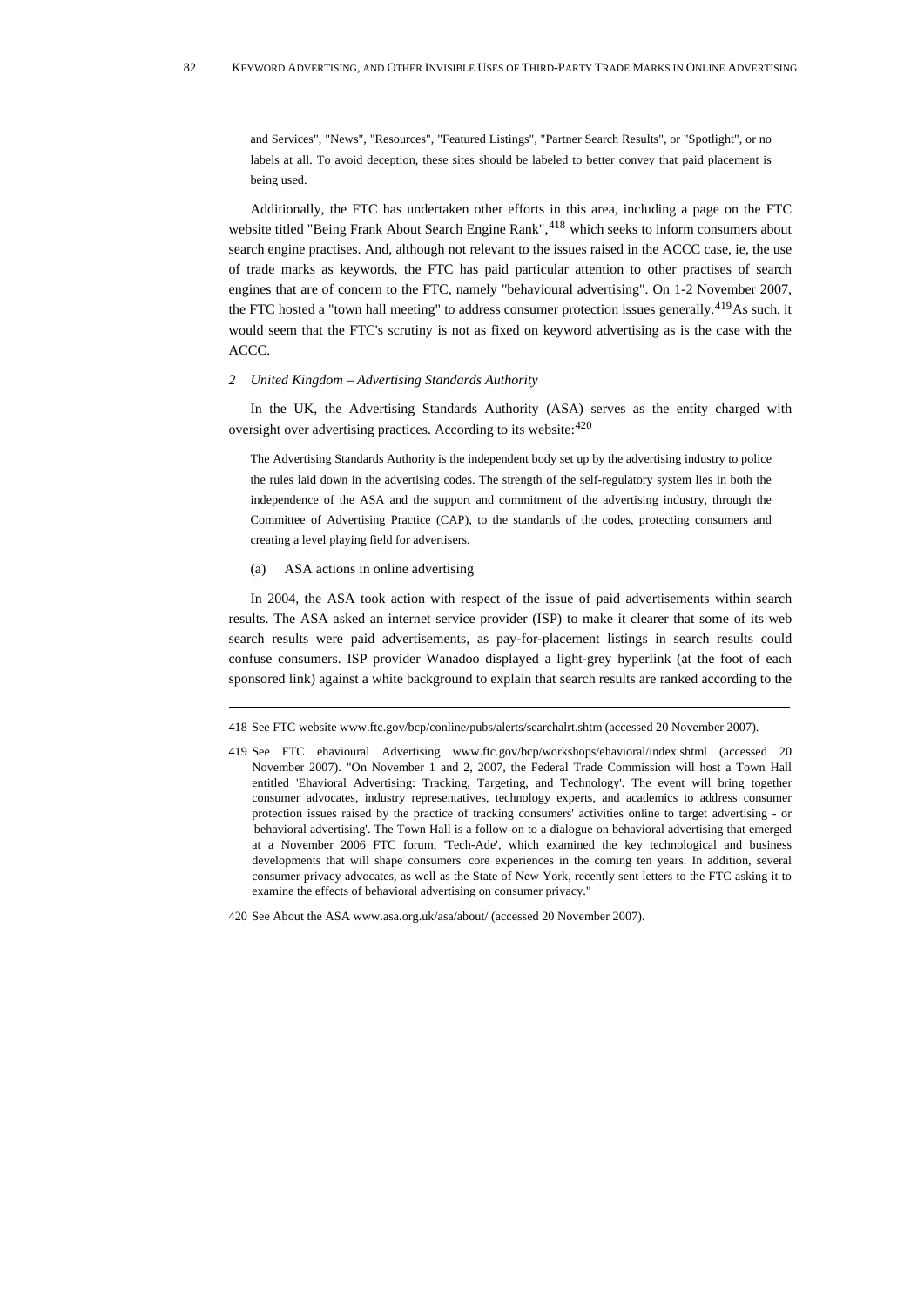highest bidder instead of by relevance. They argued that this link was sufficiently clear to remove any possible misleading or deception.[421](#page-82-0)

# *IX UNITED STATES CASE LAW*

# *A Overview*

While this section of the paper will discuss a number of US cases, it will not by any means provide an exhaustive survey of all US cases dealing with the invisible use of trade marks, such as within metatags, keywords, "keying", and other "triggering" uses, as explained below. What I hope to accomplish is to set forth a number of salient cases, to showcase the main themes that have been the subject of intense scrutiny in these cases, and discuss the extent to which these themes have influenced the evolution of US jurisprudence.

The overall concept of invisible use of trade marks has served as a battlefield where ideologies, and doctrines of trade mark law have been debated. One of those doctrines is the concept of Initial Interest Confusion. Another area of contention is the concept of "trade mark use", and the extent to which "trade mark use" should be the "gatekeeper issue" in cases dealing with invisible use of a trade mark. A further issue is far more basic, and concerns the underlying concept of just what is a trade mark in the first place? Whom does a trade mark serve? What is its purpose and function? Is it a property right, with broad exclusivity as to use, is it designed to protect its owner, and should we view it from the owner's perspective? Or is it a means by which consumers are protected, a means by which consumers minimise their search time and costs, and should broad latitude be given to the unauthorised use by third parties (within the realm of fair use, descriptive use, comparative advertising, etc)? My examination of these theme illustrates how the concept of invisible use of trade marks, in the US experience, has served as a battleground for these issues. I lastly hope to illustrate the extent to which lessons can be learned from these battles.

### *B Metatags, Generally*

An examination into US case law on the subject of trade mark keywords should begin with a discussion into metatags, since both share the common attribute of being invisible to the computer user and since US jurisprudence in the area of invisible use of trade marks began with the metatag cases.

A "metatag" (also "meta tag") is defined as a "tag (that is, a coding statement) in the Hypertext Markup Language (HTML) that describes some aspect of the contents of a Web page. The

<span id="page-82-0"></span><sup>421</sup> This story is no longer available on News.com, however the author located it at a weblog devoted to search engines, Did Google Drop the PageRank Concept? [http://bazac.blogspot.com/2004\\_06\\_01\\_archive.html](http://bazac.blogspot.com/2004_06_01_archive.html,) (accessed 20 November 2007).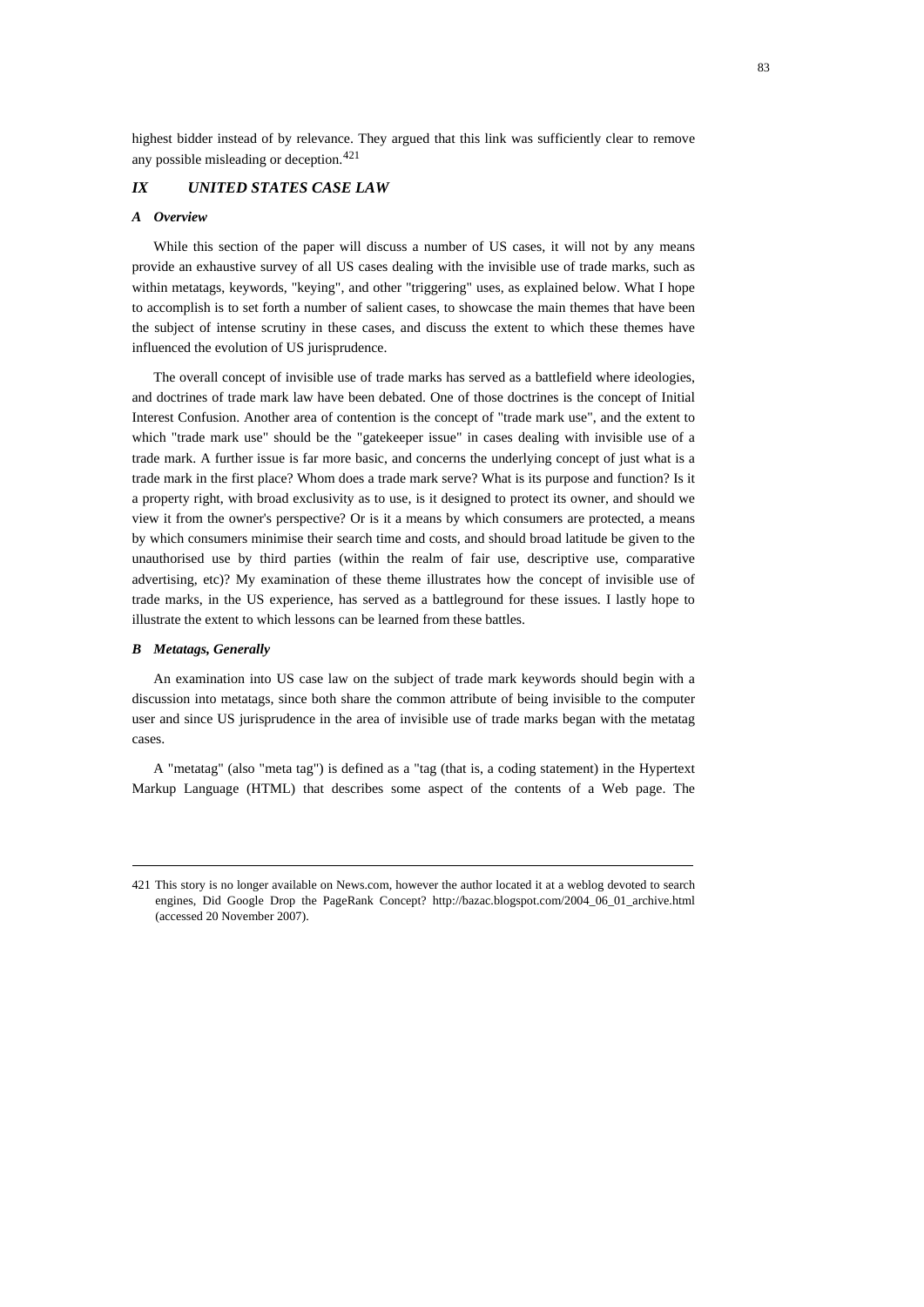information that you provide in a meta tag is used by search engines to index a page so that someone searching for the kind of information the page contains will be able to find it."[422](#page-83-0)

If you think of an interior wall within a house, behind the wall are wires, pipes, and in homes outside New Zealand, there is even insulation. But these are "behind the scenes" and invisible to the eye. Similarly, metatags and other aspects of the HTML code, exist behind the scenes of a website. To view a website's HTML code, including the metatags, you may do so by clicking "View", and then "Source", when using the Web browser Windows Explorer.

To a greater or lesser degree, metatags were originally designed to help search engines find websites. Without going into too much detail on how search engines work(ed), $423$  search engines troll through millions of Internet websites and locate "hits" or "results" that correspond to the search inquiry. In theory, if I own a website offering shoes for sale, my HTML code would be full of metatags such as "shoes", "sneakers", "loafers", "boots", "cleats", "running shoes", etc. Of course, if I wanted to attract visitors to my website seeking particular brands of shoes, I could plant Adidas®, Nike®, New Balance®, Nine West® and other shoe brands into my metatags.

In reality, metatags are no longer effective in terms of attracting search engines to websites, so say the experts.<sup>[424](#page-83-2)</sup> In fact, according to an extensive paper written by expert Danny Sullivan of SearchEngineWatch.com, metatags have not been recognised by most search engines since 1997; further, Google's search engine technology does not rely on recognition of metatags.  $425$ Nevertheless, the notion that metatags are relevant in terms of the likelihood of a search engine locating a particular site lives on, at least in the hearts and minds of many plaintiffs in trade mark infringement lawsuits. Why? Quite simply, if a trade mark owner discovers its trade mark liberally used as metatags within another party's HTML code, it is perceived as a "smoking gun", evidence that the website owner intended to rely on that trade mark to lure search engines, and thereby visitors, to its website.

With apologies to the classic film "Casablanca", the trade mark owner will likely exclaim, "I'm shocked, shocked to find my trade mark in your metatags!" Indeed, similar to Rick and Louis at the end of that film, trade mark owners and metatags have enjoyed a "beautiful friendship" over the

<span id="page-83-0"></span><sup>422</sup> See SearchSOA.com Definitions http://searchwebservices.techtarget.com/sDefinition/0,,sid26\_gci 542231,00.html (accessed 10 October 2007).

<span id="page-83-1"></span><sup>423</sup> For excellent discussions of search engines and metatags, please see Greg Lastowka "Search Engines, HTML, and Trademarks: What's the Meta for?" (2000) 86(4) Va L Rev 835; Goldman "Deregulating Relevancy in Internet Trademark Law", above n 5.

<span id="page-83-2"></span><sup>424</sup> See Technology and Marketing Law Blog http://blog.ericgoldman.org/archives/2007/09/ keyword\_metatag.htm (accessed 10 October 2007); and [Meta Keywords Tag 101: How To "Legally" Hide](http://searchengineland.com/meta-keywords-tag-101-how-to-legally-hide-words-on-your-pages-for-search-engines-12099)  [Words On Your Pages For Search Engines](http://searchengineland.com/meta-keywords-tag-101-how-to-legally-hide-words-on-your-pages-for-search-engines-12099) [http://searchengineland.com/ 070905-194221.php](http://searchengineland.com/%20070905-194221.php) (accessed 10 October 2007).

<span id="page-83-3"></span><sup>425</sup> See [Meta Keywords Tag 101: How To "Legally" Hide Words On Your Pages For Search Engines,](http://searchengineland.com/meta-keywords-tag-101-how-to-legally-hide-words-on-your-pages-for-search-engines-12099) ibid.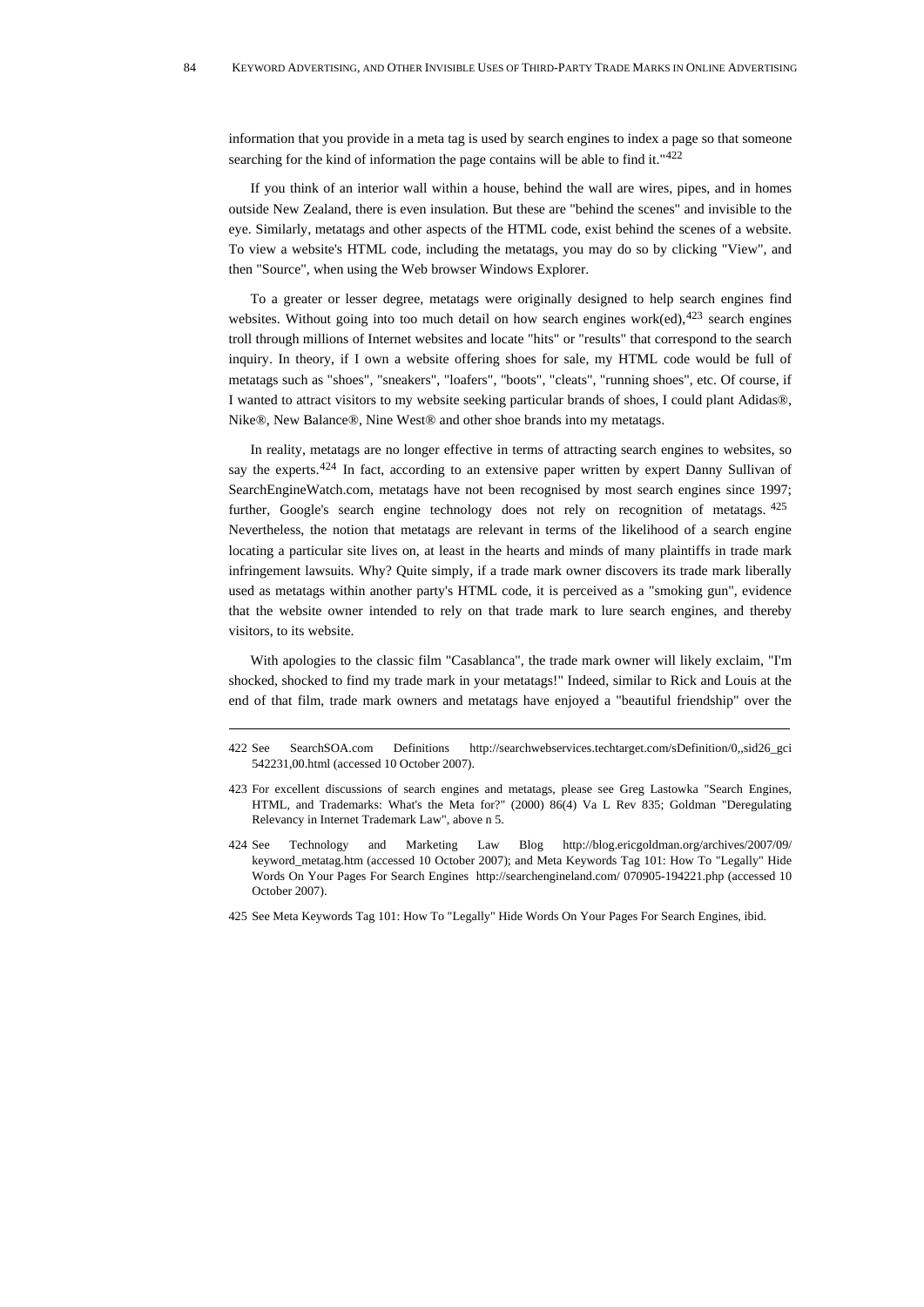years, as case after case has found the court focusing on the presence, and significance, of the use of trade marks within the defendant's metatags as being among "the usual suspects" under scrutiny.[426](#page-84-0) Examination of this issue is seemingly *de rigeuer* in Internet trade mark litigation.<sup>[427](#page-84-1)</sup> Indeed, Professor Eric Goldman notes that "[f]rom a legal standpoint, keyword metatags have earned mythical status, which has led some courts to deem their usage as per se infringing, or, at minimum, confirmation of a publisher's bad faith."[428](#page-84-2)

Perhaps the use of a trade mark within a metatag is relevant after all, not necessarily from the standpoint of whether or not it *technologically* is an effective means of attracting search engines to a website, but from the standpoint of showing the intentions of the defendant in cases where evidence of "stuffing" trade mark metatags into the HTML was shown. In other words, courts will likely scrutinise the defendant's use of metatags in assessing whether he acted in good or bad faith.<sup>[429](#page-84-3)</sup> Just as a drug dealer can be prosecuted for possessing and selling powdered sugar that he *thinks* is cocaine or heroin, if a defendant's web site is loaded with the plaintiff's trade marks as metatags, it could be viewed as evidence of a bad faith intention to "free ride" on the plaintiff's trade marks to attract users to its site. However, as more and more courts come to understand that metatags are no longer relevant to search engines, they are likely to become less relevant in trade mark infringement cases.

# *C Selected Metatag Cases*

The 1998 case of *Playboy Enterprises v Welles*<sup>[430](#page-84-4)</sup> is useful in discussing the issue of metatags. In a nutshell, a model by the name of Terri Welles appeared in *Playboy* magazine in 1981 and attained the title "Playmate of the Year". In 1997, Ms Welles established her own website, at TerriWelles.com, and within the HTML code of that site were embedded the metatags "playboy" and "playmate", both of which are trade marks of Playboy Enterprises, publisher of the magazine. Additionally, those trade marks were visibly used on the website, as well.

<span id="page-84-3"></span>429 Ibid.

<span id="page-84-4"></span>430 *Playboy Enterprises v Welles*, above n 223.

<span id="page-84-0"></span><sup>426</sup> For example, see *Playboy Enterprises Inc v Calvin Designer Label* (1997) 985 F Supp 1220 (ND Cal), *Brookfield*, above n 223*; Playboy Enterprises v Welles*, above n 223.

<span id="page-84-1"></span><sup>427</sup> In addition to the cases cited above, see *Nettis Environment Ltd v IWI Inc* (1999) 46 F Supp 722 (ND Ohio); *SNA Inc v Array* (1999) US Dist Lexis 8526 (ED Pa); *Playboy Enterprises Inc v AsiaFocus International, Inc,* Civil Action No 97-734-A, (1998) US Dist LEXIS 10359 (ED Va); *Bally Total Fitness Holding Corp v Faber* (1998) 29 F Supp 2d 1161 (CD Cal); *Niton Corp v Radiation Monitoring Devices Inc* (1998) 27 F Supp 2d 102 (D Mass); and *Patmont Motor Werks v Gateway Marine* (1997) WL 811770 and others.

<span id="page-84-2"></span><sup>428</sup> Goldman "Deregulating Relevancy in Internet Trademark Law", above n 5, 567, citing *Horphag Research Ltd v Pelligrini* (2003) 337 F 3d 1036, 1040 (9<sup>th</sup> Cir) and *Eli Lilly & Co v Natural Answers, Inc* (2000) 233 F 3d 456, 465 ( $7<sup>th</sup>$  Cir)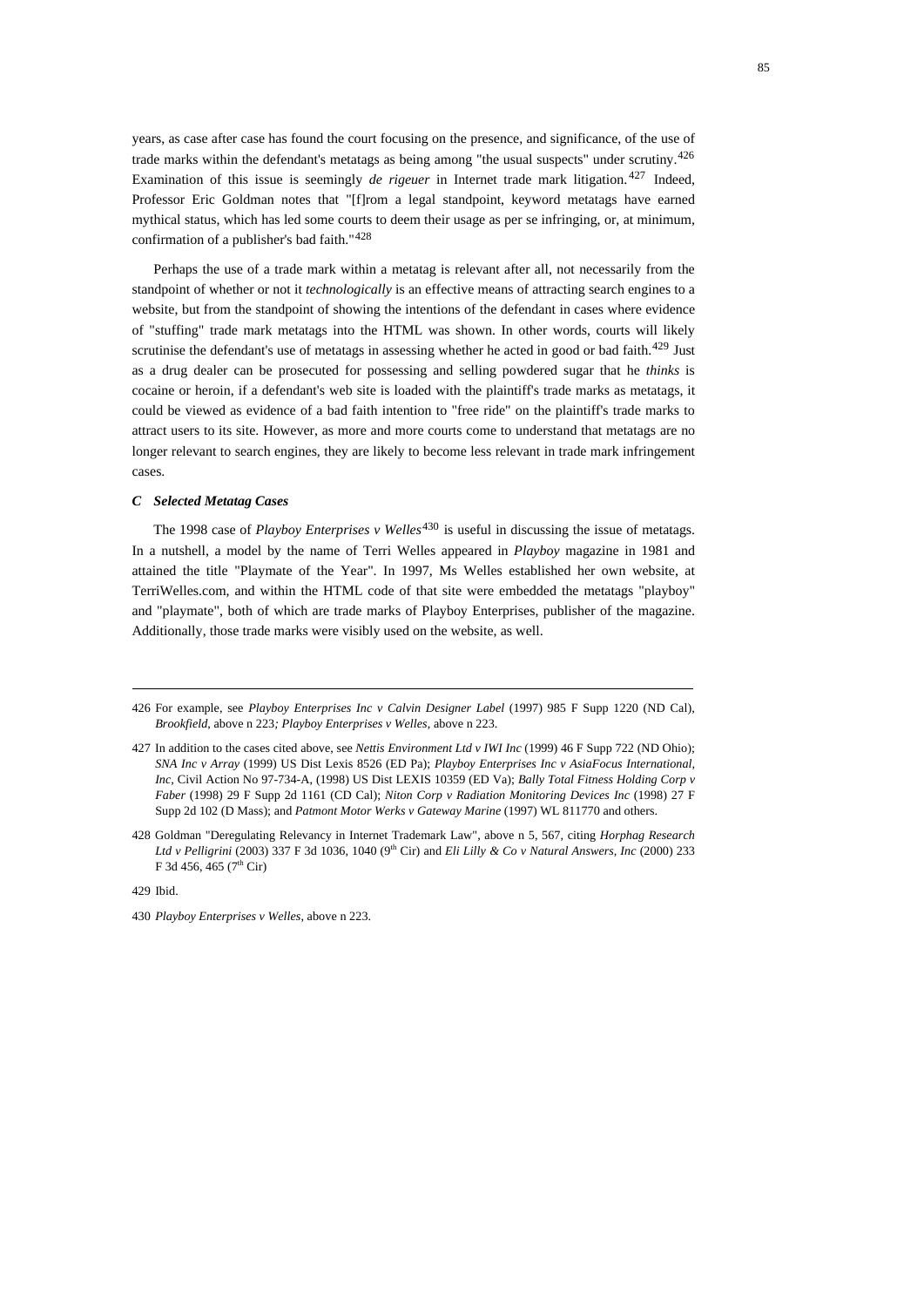As it was 1997, it is likely that search engines seeking the trade marked terms "Playboy" and "Playmate" might have found Ms Welles' site, based upon the inclusion of those trade marks within the metatags. Playboy Enterprises objected to both the visible and invisible uses of its trade marks and, on February 27, 1998, it filed a lawsuit against Welles in the US District Court, complaining of trade mark infringement, false designation of origin, unfair competition, trade mark dilution (all under Federal statutes), as well as two similar state claims.<sup>[431](#page-85-0)</sup>

The District Court ruled in favour of Welles, determining that both the visible and invisible uses of the Playboy trade marks were descriptive permissible under the "fair use exception" of the Federal Trademark Act.<sup>[432](#page-85-1)</sup> Indeed, the Court noted that "Ms Welles has used the trademark term *Playmate of the Year* to identity and describe herself."<sup>[433](#page-85-2)</sup> Further, the Court determined that:<sup>434</sup>

Ms Welles earned the title of 'Playboy Playmate of the Year' in 1981 and has used that title ever since, without objection from PEI. … it is evident that Ms. Welles has minimized her references to *Playboy* on her website and has not attempted to trick consumers into believing that they are viewing a *Playboy*endorsed website. ... In this case, then, defendant's use of the term *Playmate of the Year 1981* is descriptive of and used fairly and in good faith only to describe [herself].

What is important about the *Welles* case is that the Court ruled in favour of Welles with respect of her use of the trade marks as metatags as well.[435](#page-85-4) She used the metatags in good faith to index the content of her webpage and they are not visible. Furthermore, the term "Playboy" was used only in reference to her identity and in a legitimate editorial sense.

Contrary to the outcome in the *Welles* case, was *Oppedahl & Larson v Advanced Concepts,*[436](#page-85-5) a 1997 case that showed a deceptive and unsupportable use of metatags. Whereas Terri Welles was seen to be acting in good faith in her "fair use" of the Playboy trade marks as metatags, in *Oppedahl* the opposite conclusion was reached. Oppedahl & Larson ("O&L") was a well known intellectual property law firm. Advanced Concepts had no connection with O&L, however, according to the

<span id="page-85-5"></span>436 *Oppedahl & Larson v Advanced Concepts* (23 July 1997) Civil Action Number 97-CV-1592 (DC Colo).

<span id="page-85-0"></span><sup>431</sup> Ibid, 1099-1100.

<span id="page-85-1"></span><sup>432</sup> Ibid, 1104-1105. Federal Trademark Act 15 USC §§ 1115(b)(4) and 1125(c)(4). Under s 1115(b)(4), fair use may be raised as a defense to infringement when the use of the other party's trade mark is "descriptive of and used fairly and in good faith only to describe the goods or services of such party, or their geographic origin." Pursuant to  $1125(c)(4)$ , "[t]he following shall not be actionable under this section: (A) Fair use of a famous mark by another person in comparative commercial advertising or promotion to identify the competing goods or services of the owner of the famous mark; (B) Noncommercial use of a mark; (C) All forms of reporting and news commentary."

<span id="page-85-2"></span><sup>433</sup> Ibid, 1104.

<span id="page-85-3"></span><sup>434</sup> Ibid, 1104.

<span id="page-85-4"></span><sup>435</sup> Ibid, 1104.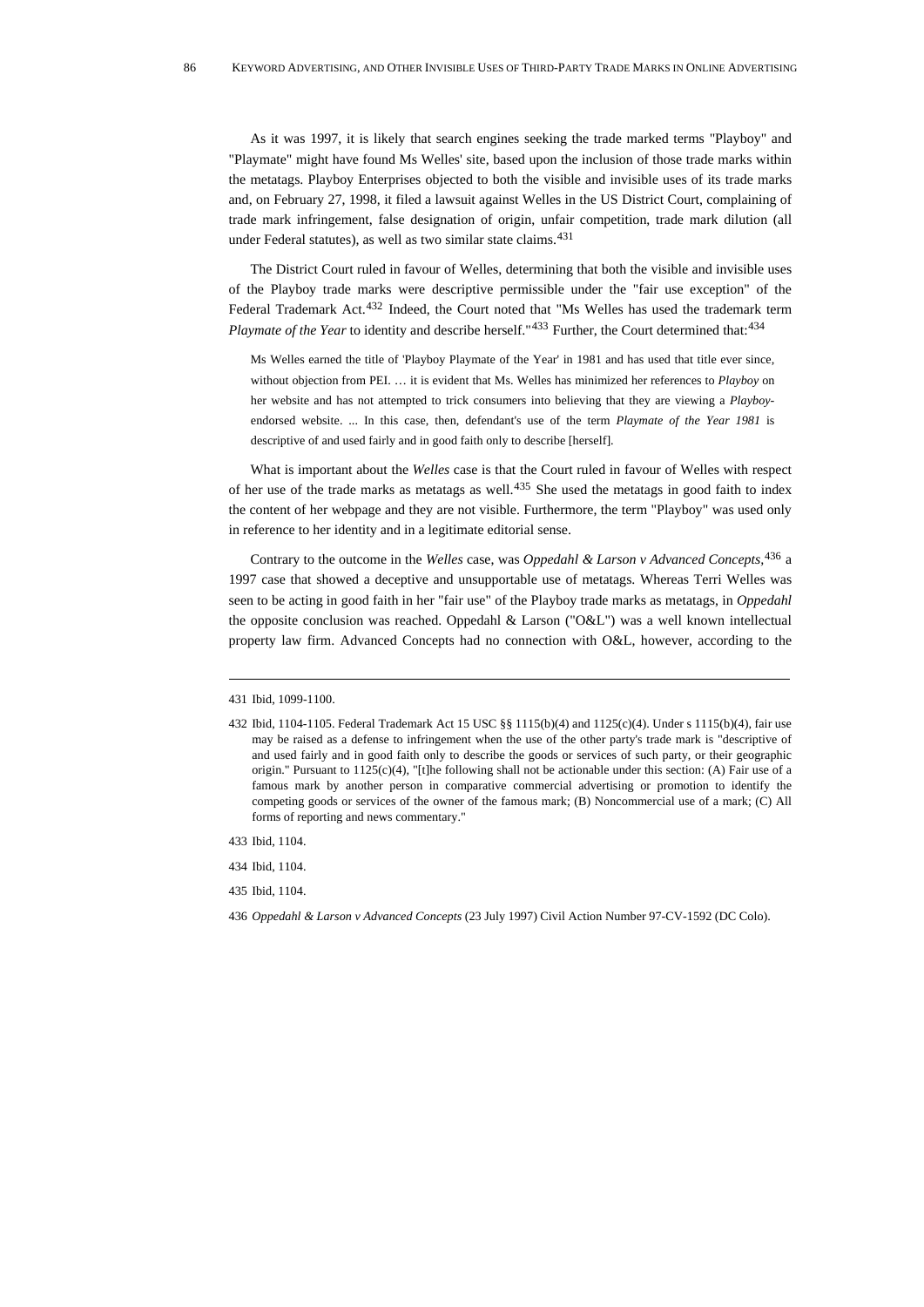complaint, hidden from view, but within "the underlying source document for" the Advanced Concepts website, could be found the words 'Oppedahl' and 'Larson' eight times each.

In its Complaint, O&L asserted that it had "determined that the URLs on defendants' web sites are using Plaintiff's 'OPPEDAHL' and 'LARSON' marks to erroneously identify to search services that these URLs are identifying services provided by Plaintiff."<sup>[437](#page-86-0)</sup> O&L further asserted that the use was likely to be misleading, cause confusion and mistake, and deceive the public into falsely believing there was a connection between the web site and O&L and/or sponsored by O&L.  $^{438}$  $^{438}$  $^{438}$ 

The defendants in the *Oppedahl & Larson* case settled, agreeing to a permanent injunction.<sup>[439](#page-86-2)</sup>

In *Playboy Enterprises Inc v Calvin Designer Label,*[440](#page-86-3) the defendant operated adult-themed websites, at the domain names "playboyxxx.com and www.playmatelive.com."<sup>[441](#page-86-4)</sup> In addition to the "visible" uses of the Playboy trade marks (within the domain names and on the sites themselves), it included within each website's metatags a number of Playboy trade marks, including "Playboy" and "Playmate."[442](#page-86-5) However, similar to *Oppedahl & Larson*, and unlike *Welles*, the defendant had no legitimate reason to use the Playboy trade marks. Indeed, defendant had no connection to Playboy and could not rely on any fair use, descriptive use, or nominative use defences, nor could it claim use of the trade marks as part of any comparative advertising scheme.

But, what is significant about *Oppedahl* and *Calvin Designer Label,* is the precedent they set. These cases established that metatags could be used as evidence in an infringement matter. Indeed, in issuing its decision, the United States District Court held that Playboy: [443](#page-86-6)

... has demonstrated a sufficient (i) likelihood of success on the merits of its trademark infringement, unfair competition and dilution claims, (ii) irreparable harm if it is not granted a temporary restraining order pending hearing on its motion for a preliminary injunction, (iii) the balance of hardships tipping in its favor, (iv) and the absence of any public interest factors militating against the interim relief sought in its application, to merit and constitute good cause for the issuance of a Preliminary Injunction Order as more particularly described herein.

And further, that Playboy was:  $444$ 

<span id="page-86-0"></span><sup>437</sup> Ibid, Complaint No 36.

<span id="page-86-1"></span><sup>438</sup> Ibid, paras 37-40.

<span id="page-86-2"></span><sup>439</sup> Order, Judgment and Permanent Injunction with regard to defendants Welch and Advanced Concepts [www.oppedahl.com/ac/welchord.htm](http://www.oppedahl.com/ac/welchord.htm) (accessed 10 October 2007).

<span id="page-86-3"></span><sup>440</sup> *Playboy Enterprises Inc v Calvin Designer Label*, above n 426.

<span id="page-86-4"></span><sup>441</sup> Ibid.

<span id="page-86-5"></span><sup>442</sup> Ibid.

<span id="page-86-6"></span><sup>443</sup> Ibid.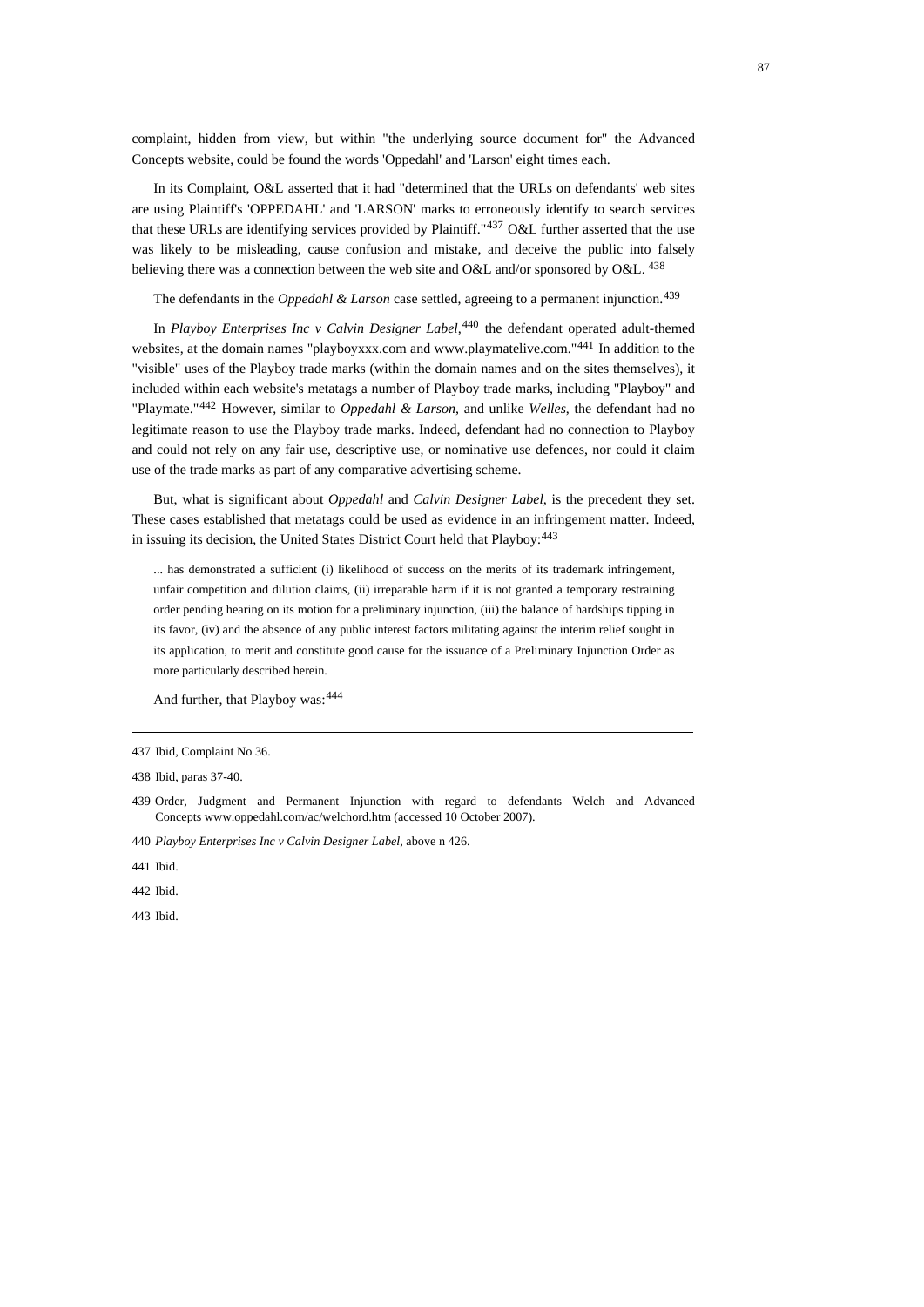... likely to succeed on the merits in proving inter alia trademark infringement, unfair competition, including a false designation of origin and false representation, in Defendants' use of the domain names "playboyxxx.com" and "playmatelive.com", the use of the name "Playmate Live Magazine" which include Plaintiff's PLAYMATE registered trademark, the use of "Get it all here @ Playboy" which includes Plaintiff's PLAYBOY registered trademark, and *the repeated use of the PLAYBOY trademark in machine readable code in Defendants' Internet Web pages, so that the PLAYBOY trademark is accessible to individuals or Internet search engines which attempt to access Plaintiff under Plaintiff's PLAYBOY registered trademark.*

With these three cases, there appears to be a logical and reasonable treatment of these invisible uses of trade marks by US Courts. Indeed, *Welles* stands for the notion that trade marks can in fact be used "invisibly" within the metatags (and in full, view, as well), as long as the user has a good faith, legitimate reason to use them, and uses them within the scope of fair use, descriptive or referential use, comparative advertising, etc. *Oppedahl* and *Calvin Designer Label* stand for the notion that if the defendant lacks this good faith, if it does not make a fair, descriptive, referential or other accepted use of the third-party trade mark, it will lose. Unfortunately, this era of logic and reasonableness was short-lived. As we will see, the realm of "invisible use" of trade marks would come to serve as the venue for fierce debate over trade mark doctrines and ideologies.

# *D Concept One: Introduction of "Initial Interest Confusion" Theory into Metatag Cases*

In the 1999 case of *Brookfield Communications, Inc v West Coast Entertainment Corp*, [445](#page-87-0) dealing with invisible use of a third-party's trade mark within metatags, we begin to see the US courts applying initial interest confusion. This has become a very popular theory in US trade mark law among plaintiffs.<sup>[446](#page-87-1)</sup> In short, initial interest confusion exists where the customer is only initially *diverted* to another party's goods, then realises that the goods are not those of the trade mark owner, but decides to purchase them anyway. The *Brookfield* decision, and the expansion of the doctrine of initial interest confusion, have both been criticised.<sup>[447](#page-87-2)</sup>

In *Brookfield*, the plaintiff owned a trade mark on the term "Movie Buff", which it had used since 1993 on software relating to the motion picture business, later to include "a searchable database containing entertainment-industry related information." [448](#page-87-3) The defendant, West Coast Video, a video rental store chain, had used the slogan "The Movie Buff's Movie Store" since 1986,

<sup>444</sup> Ibid, ss 5 and 6 of the Order of Preliminary Injunction (emphasis added).

<span id="page-87-0"></span><sup>445</sup> *Brookfield*, above n 223.

<span id="page-87-1"></span><sup>446</sup> Ibid, 1062.

<span id="page-87-2"></span><sup>447</sup> Goldman "Deregulating Relevancy in Internet Trademark Law", above n 5; Jennifer E Rothman "Initial Interest Confusion: Standing at the Crossroads of Trademark Law" (2005) 27 Cardozo L Rev 105.

<span id="page-87-3"></span><sup>448</sup> *Brookfield*, above n 223, 1036.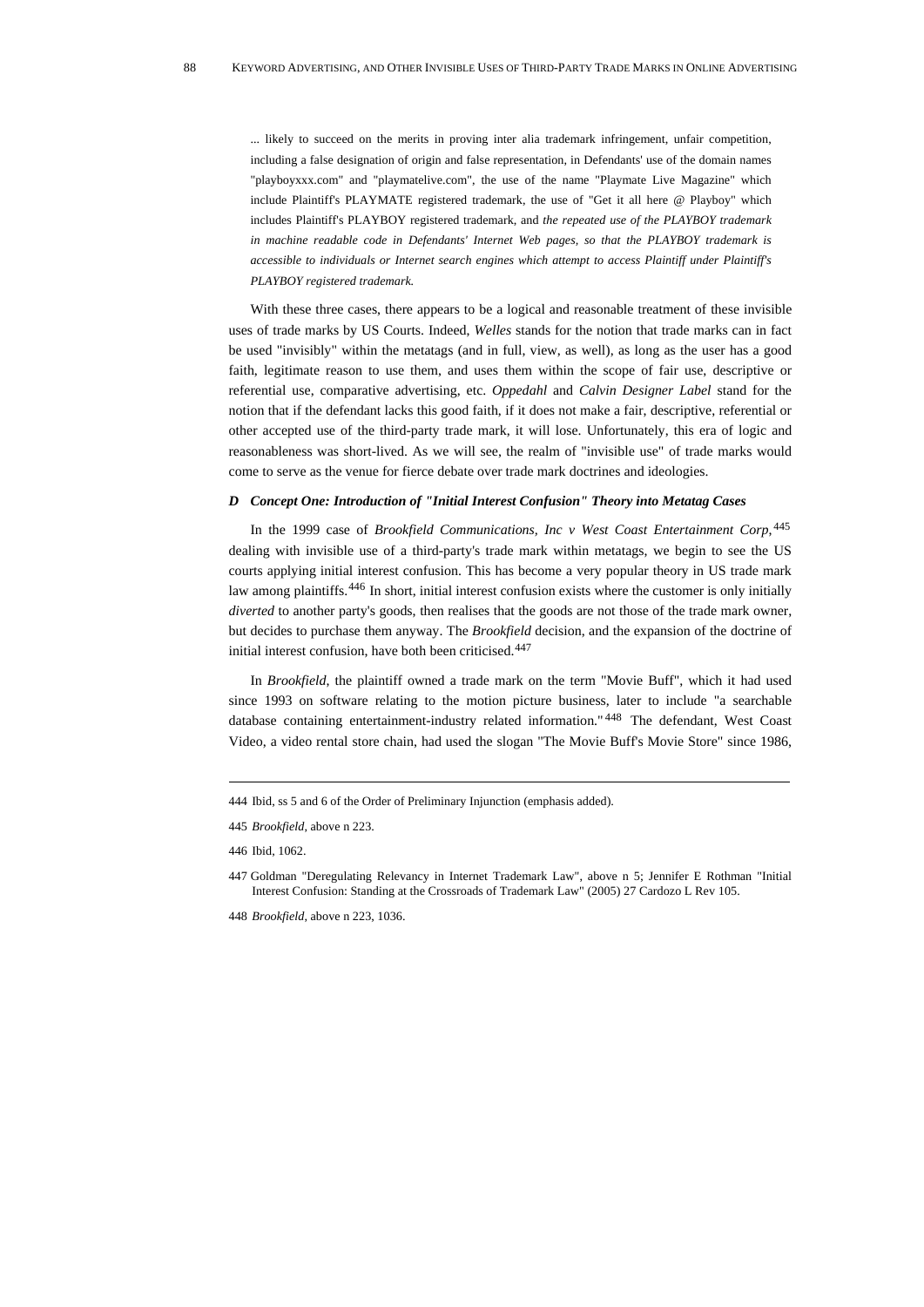and received a US trade mark registration on that slogan in 1991. Further, it had used the "Movie Buff" motif in slogans such as "The Movie Buff's Gift Store", "Calling All Movie Buffs!", "Good News, Movie Buffs!", and related slogans since 1986.<sup>[449](#page-88-0)</sup> So, as of 1996, there were two entities peacefully coexisting, both using the relatively weak trade mark "Movie Buff" in marginally similar areas of trade. It would seem from the record that neither party knew of the other's existence.

Trouble began in 1996 when Brookfield attempted to register the domain name MOVIEBUFF.COM. It learned that West Coast had already registered the domain name, on February 6, 1996. <sup>[450](#page-88-1)</sup> So, Brookfield registered BROOKFIELDCOMM.COM and MOVIEBUFFONLINE.COM, in May and September, 1996, respectively.[451](#page-88-2) Brookfield then filed with the US Patent and Trademark Office to register the mark "MOVIE BUFF" as a US trademark and service mark, to cover Brookfield's use of the trade mark on "computer software providing data and information in the field of the motion picture and television industries."<sup>[452](#page-88-3)</sup> The service mark registration was for "providing multiple-user access to an on-line network database offering data and information in the field of the motion picture and television industries." [453](#page-88-4) According to the decision, "[b]oth federal trademark registrations issued on 29 September 1998. Brookfield had previously obtained a California state trademark registration for the mark MOVIEBUFF covering 'computer software' in 1994."[454](#page-88-5)

According to the decision, "[i]n October 1998, Brookfield learned that West Coast – one of the nation's largest video rental store chains with over 500 stores – intended to launch a web site at 'moviebuff.com' containing, inter alia, a searchable entertainment database similar to 'MovieBuff."<sup>[455](#page-88-6)</sup> Brookfield soon sent West Coast a cease and desist letter, requesting that West Coast stop its planned use of the domain name MOVIEBUFF.COM, and asserting that doing so "would violate Brookfield's trademark rights." "As a 'courtesy,' Brookfield attached a copy of a complaint that it threatened to file if West Coast did not desist."[456](#page-88-7)

West Coast did not heed Brookfield's request or warning, and in November of 1998, Brookfield filed a lawsuit with the US District Court for the Central District of California, alleging trade mark

<span id="page-88-7"></span><span id="page-88-6"></span><span id="page-88-5"></span><span id="page-88-4"></span><span id="page-88-3"></span><span id="page-88-2"></span><span id="page-88-1"></span><span id="page-88-0"></span>449 Ibid, 1047. 450 Ibid, 1042. 451 Ibid, 1042. 452 Ibid, 1042. 453 Ibid, 1042. 454 Ibid, 1042. 455 Ibid, 1042. 456 Ibid, 1042.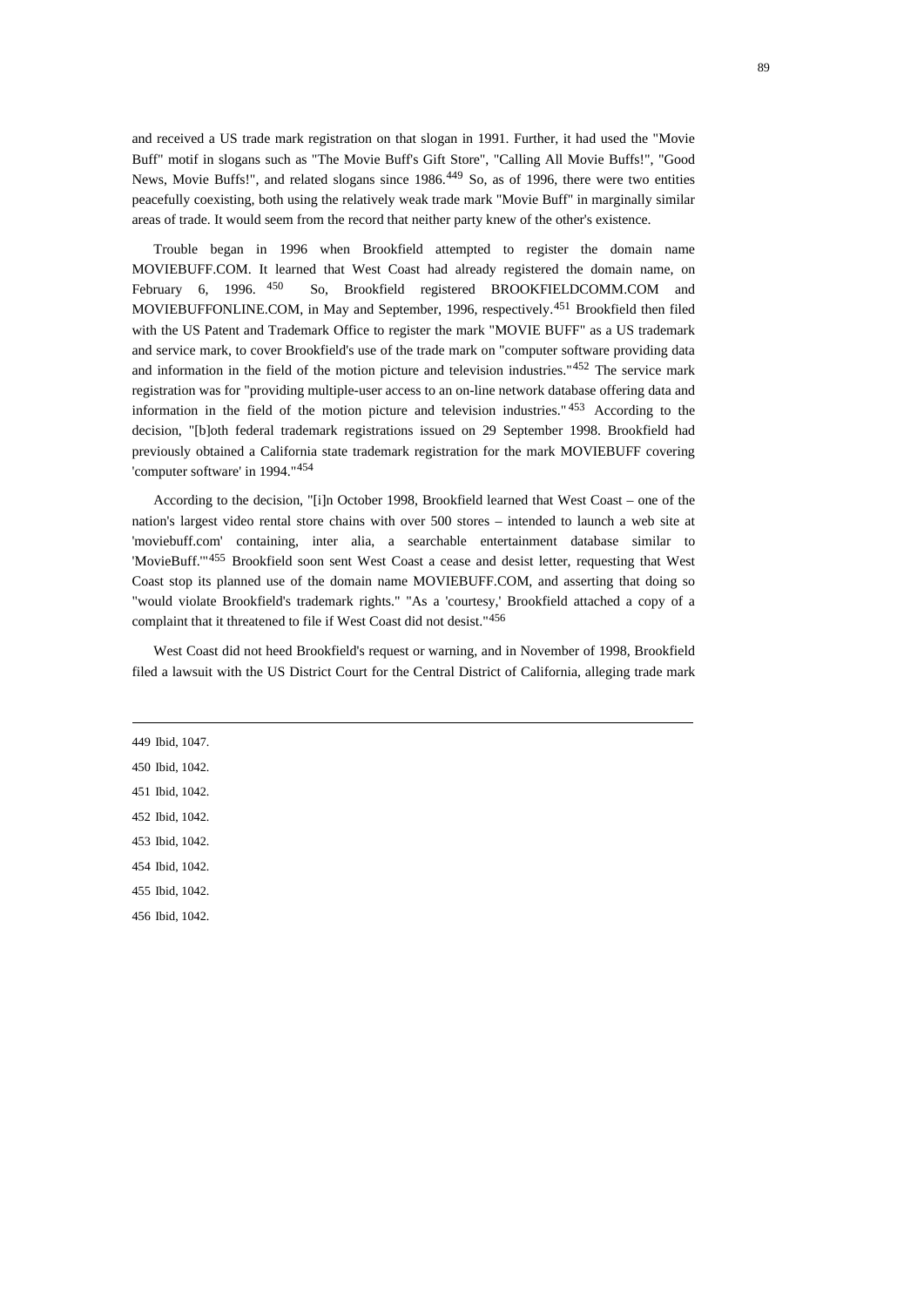infringement and unfair competition in violation of Lanham Act.<sup>[457](#page-89-0)</sup> Brookfield later filed a request for a Temporary Restraining Order, to enjoin West Coast:[458](#page-89-1)

[f]rom using ... in any manner ... the mark MOVIEBUFF, or any other term or terms likely to cause confusion therewith, including moviebuff.com, as West Coast's domain name, ... as the name of West Coast's website service, in buried code or metatags on their home page or web pages, or in connection with the retrieval of data or information on other goods or services.

West Coast prevailed in the lawsuit at the District Court level, where much of the focus was directed to priority of rights in the underlying term "MOVIEBUFF" and/or MOVIE BUFF.[459](#page-89-2) In other words, the trial court ruled that based on West Coast's prior use of the longer slogans, such as "The Movie Buff's Movie Store", and "Movie Buffs, Show Your Stuff!", and the prior registration of the domain name MOVIEBUFF.COM, that it had senior rights in the mark.<sup>[460](#page-89-3)</sup> Further, the trial court "also determined that Brookfield had not established a likelihood of confusion."[461](#page-89-4)

At the Court of Appeal, the court looked not only at the issue of which party had superior rights in the mark "MOVIE BUFF", but also, assuming that party was Brookfield, whether West Coast's use of that mark constituted infringement. Brookfield had to show that the public was likely to be "somehow confused about the source or sponsorship of West Coast's 'moviebuff.com' web site - and somehow to associate that site with Brookfield."<sup>[462](#page-89-5)</sup> In the course of deliberating, Judge O'Scannlain invoked the doctrine of initial interest confusion and, in doing so, attempted to explain its rationale by employing a lengthy billboard metaphor:  $463$ 

Using another's trademark in one's metatags is much like posting a sign with another's trademark in front of one's store. Suppose West Coast's competitor (let's call it "Blockbuster") puts up a billboard on a highway reading - "West Coast Video: 2 miles ahead at Exit 7" - where West Coast is really located at Exit 8 but Blockbuster is located at Exit 7. Customers looking for West Coast's store will pull off at Exit 7 and drive around looking for it. Unable to locate West Coast, but seeing the Blockbuster store right by

- <span id="page-89-3"></span>460 Ibid, 1053.
- <span id="page-89-4"></span>461 Ibid, 1043.
- <span id="page-89-5"></span>462 Ibid, 1053.
- <span id="page-89-6"></span>463 Ibid, 1064. Citing *See Blockbuster* (1994) 869 F Supp 505, 513 (ED Mich), which found trademark infringement where the defendant, a video rental store, attracted customers' initial interest by using a sign confusingly to its competitor's even though confusion would end long before the point of sale or rental. Also citing *Dr. Seuss* (1997) 109 F.3d 1394 (9th Cir), 1405; *Mobil Oil Corp v Pegasus Petroleum Corp* (1987) 818 F 2d 254, 260 (2d Cir); *Green Prods* (1997) 992 F Supp 1070, 1076 (ND Iowa).

<span id="page-89-0"></span><sup>457</sup> Lanham Act, ss 32 and 43(a).

<span id="page-89-1"></span><sup>458</sup> *Brookfield*, above n 223, 1043.

<span id="page-89-2"></span><sup>459</sup> Ibid, 1043-1061.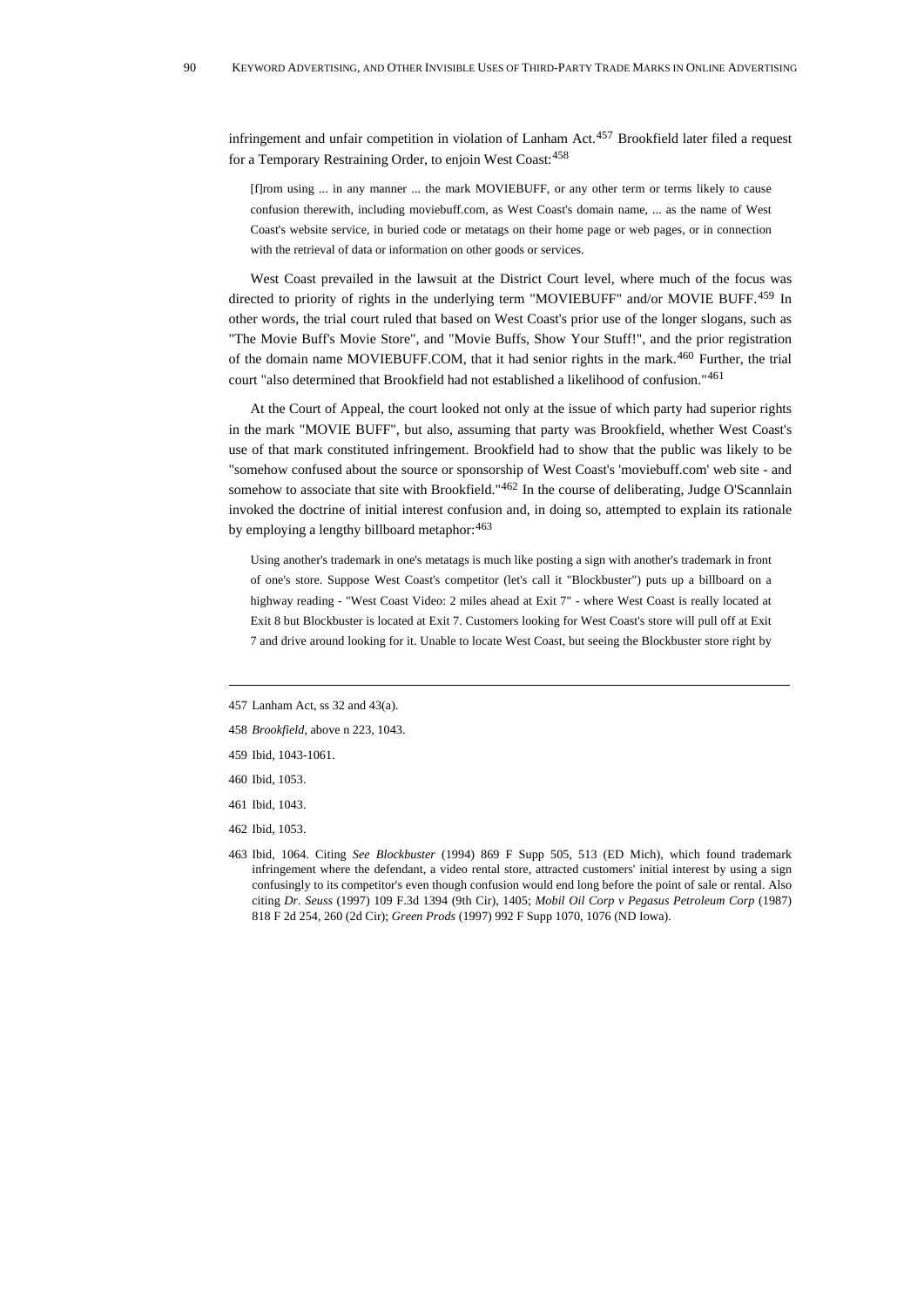the highway entrance, they may simply rent there. Even consumers who prefer West Coast may find it not worth the trouble to continue searching for West Coast since there is a Blockbuster right there. Customers are not confused in the narrow sense: they are fully aware that they are purchasing from Blockbuster and they have no reason to believe that Blockbuster is related to, or in any way sponsored by, West Coast. Nevertheless, the fact that there is only initial consumer confusion does not alter the fact that Blockbuster would be misappropriating West Coast's acquired goodwill.<sup>[464](#page-90-0)</sup>

It is my opinion that Judge O'Scannlain not only botched the "billboard metaphor", but he also erred in comparing West Coast's use of "movie buff" (as a metatag) to the two *Playboy* cases he cited. As for the billboard metaphor, I respectfully suggest that use of a metatag is not at all like a deceptive billboard, especially in the West Coast case. For one, billboards are visible, metatags are not. Second, it takes far less effort for a computer user to hit the "back button" and get back on the "information super highway", than it would for the real-life driver to get back on an actual highway and proceed to the next exit. Third, West Coast had been using the term "movie buff" for over 10 years; its use (within the longer slogans) pre-existed the use made by Brookfield and, as such, there was no bad faith or "bait and switch". Further, I suggest that comparisons to the AsiaFocus and Calvin Designer cases were erroneous. Both defendants in those cases had no legitimate claim to use the term "Playboy", and had not used it in any fashion prior to the plaintiff, as was the case with West Coast. West Coast had used the term "movie buff" to attract users to a term it believed to be its own trade mark; the defendants in AsiaFocus and Calvin Designer Label could claim no such "good faith" use, their use was purely designed to "free-ride" on the popularity and goodwill associated with the Playboy trade marks.

In closing, Judge O'Scannlain concluded by confirming his belief that West Coast's use of the trade "movie buff" constituted "initial interest confusion", and compared it to a domain name dispute: [465](#page-90-1)

As we have seen, registration of a domain name for a Web site does not trump long-established principles of trademark law. When a firm uses a competitor's trademark in the domain name of its web site, users are likely to be confused as to its source or sponsorship. Similarly, using a competitor's trademark in the metatags of such web site is likely to cause what we have described as initial interest confusion. These forms of confusion are exactly what the trademark laws are designed to prevent.

<span id="page-90-2"></span>Thus, initial interest confusion, which had been relatively dormant for about 30 years, came to be implemented in the context of the Internet, and it has cast a long shadow on not only metatag cases, but keyword cases, ever since.<sup>[466](#page-90-2)</sup>

<span id="page-90-0"></span><sup>464</sup> O'Scanlain continued with reference to the *Playboy* cases. *Brookfield*, above n 223, 1064-65. Citing *Playboy Enters v AsiaFocus Int'l Inc* (1998) US Dist LEXIS 10459, No 97-734; 1998 WL 724000, 3 and 6-7 (ED Va); and *Playboy Enters v Calvin Designer Label*, above n 425.

<span id="page-90-1"></span><sup>465</sup> *Brookfield*, above n 223, 1066.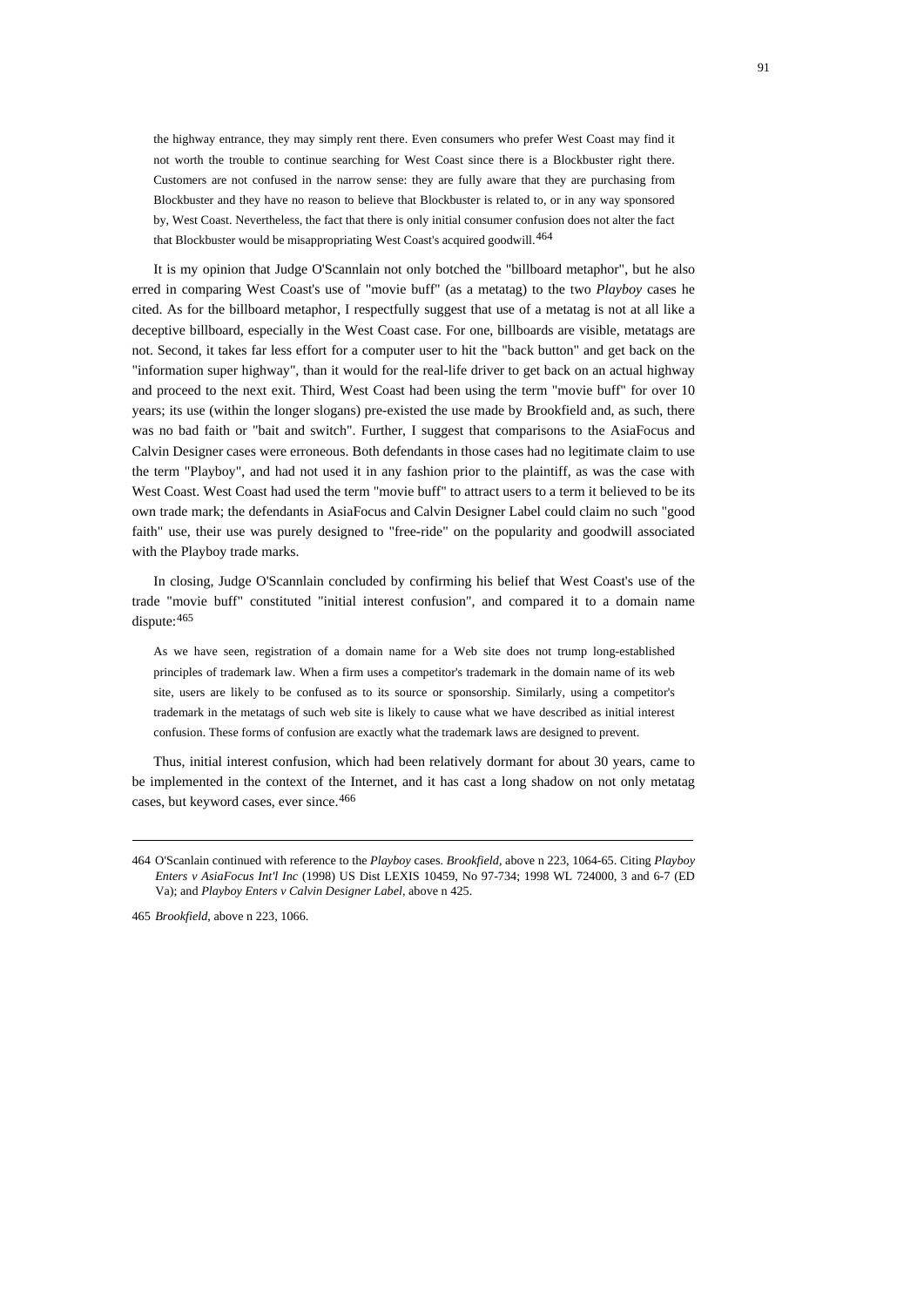#### *1 Brief background on initial interest confusion: where did it come from?*

In an excellent paper on the concept of initial interest confusion, Rothman examined the roots of this theory, tracing it to two earlier trade mark cases, *Grotrian, Helfferich, Schulz. Th. Steinweg Nachf v Steinway & Sons,*[467](#page-91-0) and *Mobil Oil Corp v Pegasus Petroleum Corp*, [468](#page-91-1) both of which were cited by Judge O'Scannlain in the *Brookfield* decision.<sup>[469](#page-91-2)</sup> Both cases stood for the concept that "defendants have committed trademark infringement even when no one is ever likely to be confused by the use of the trademark. Instead, courts have allowed findings of trademark infringement solely on the bases that a consumer might *initially be interested*, "attracted", or "distracted" by a competitor's, or even a non-competitor's, product or service."[470](#page-91-3)

The *Steinweg* case concerned the possible confusion over the names Steinweg and Steinway as names for a piano. Steinway is an established brand, and when Steinweg began to sell pianos under the name "Steinweg", litigation ensued. The plaintiff, Steinway, prevailed at both the trial court<sup>[471](#page-91-4)</sup> and the appeals court<sup>[472](#page-91-5)</sup> level. At the district court level, trade mark infringement was found on the basis that consumers were "[m]isled into an initial interest" in the Grotrian-Steinweg pianos because of "subliminal confusion" as to the possibility that the two companies might be related to one another.[473](#page-91-6)

The Court of Appeal took a similar view and upheld the lower court's decision:<sup>[474](#page-91-7)</sup>

The issue here is not the possibility that a purchaser would buy a Grotrian-Steinweg thinking it was actually a Steinway. ... The harm to Steinway, rather, is the likelihood that a consumer, hearing the "Grotrian-Steinweg" name and thinking it had some connection with "Steinway", would consider it on that basis. The "Grotrian-Steinweg" name therefore would attract potential customers based on the reputation built up by Steinway. ... The harm to Steinway in short is the likelihood that potential piano purchasers will think that there is some connection between the Grotrian-Steinweg and Steinway pianos. Such initial confusion works an injury to Steinway.

- 466 Rothman "Initial Interest Confusion: Standing at the Crossroads of Trademark Law", above n 446.
- <span id="page-91-0"></span>467 *Grotrian, Helfferich, Schulz Th Steinweg Nachf v Steinway & Sons* (1975) 523 F 2d 1331 (2d Cir).
- <span id="page-91-1"></span>468 *Mobil Oil Corp v Pegasus Petroleum Corp*, above n 462.
- <span id="page-91-2"></span>469 *Brookfield*, above n 223, 1062-1063.
- <span id="page-91-3"></span>470 Rothman "Initial Interest Confusion", above n 446, 108.
- <span id="page-91-4"></span>471 *Grotrian* (1973) 365 F Supp 707 (SD NY).
- <span id="page-91-5"></span>472 *Grotrian,* above n 467.
- <span id="page-91-6"></span>473 *Grotrian* (1973), above n 471 717.
- <span id="page-91-7"></span>474 *Grotrian*, above n 467, 1342.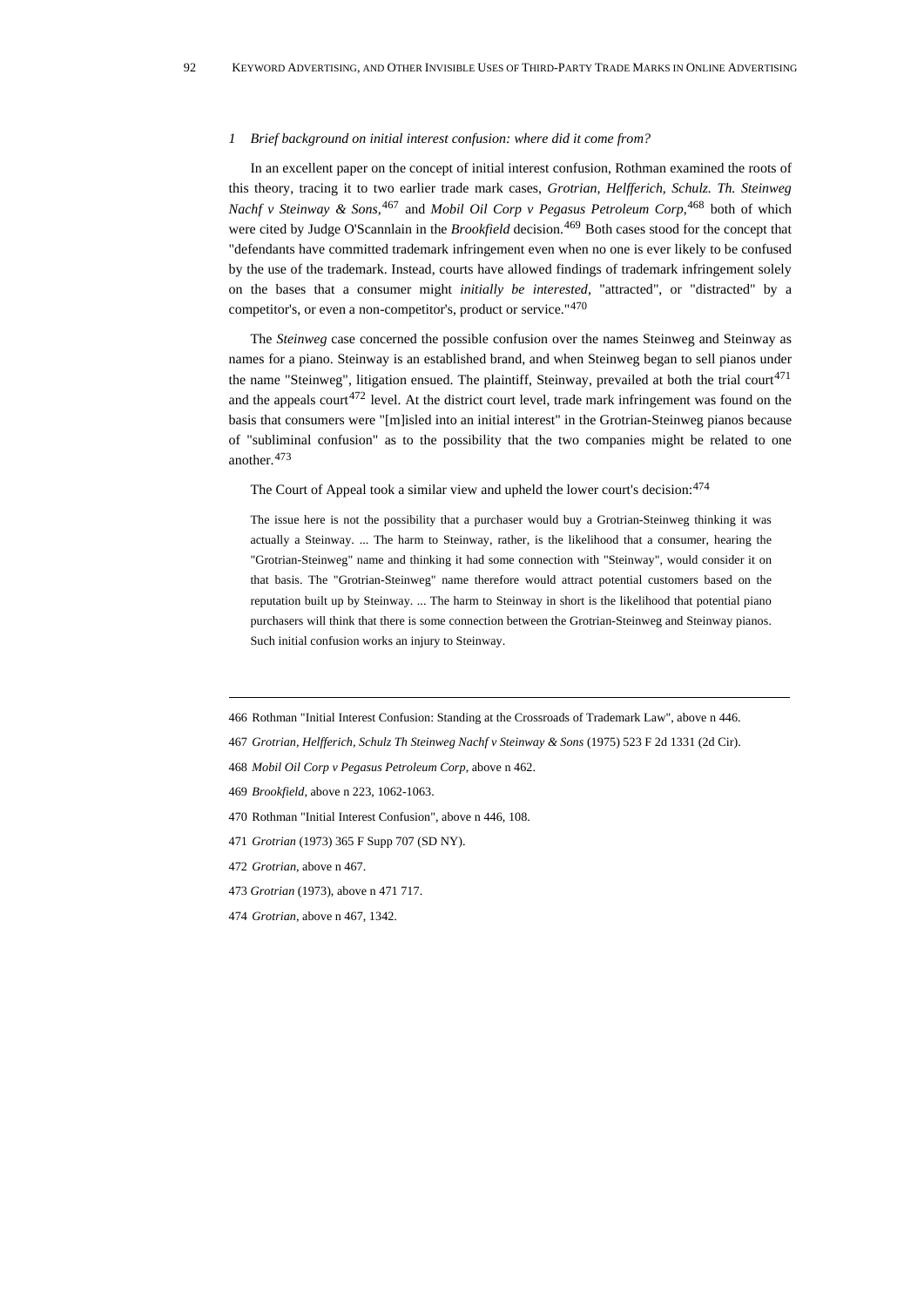In *Mobil Oil*, <sup>[475](#page-92-0)</sup> the plaintiff, Mobil Oil, had become known by its distinctive "winged horse of Pegasus" logo. Mobil alleged that defendant, Pegasus Petroleum, was infringing Mobil's "flying horse" trade mark by virtue of its selection of its name, since, after all, a winged horse is known in mythological circles as "Pegasus."<sup>[476](#page-92-1)</sup> The District Court, relying on the precedent set by the *Grotrian-Steinweg* decision, found that Pegasus had indeed engaged in initial interest confusion and had therefore infringed Mobil's trade mark. <sup>[477](#page-92-2)</sup> The Circuit Court reasoned that in making the decision at the District Court:  $478$ 

Judge MacMahon found a likelihood of confusion not in the fact that a third party would do business with Pegasus Petroleum believing it related to Mobil, but rather in the likelihood that Pegasus Petroleum would gain crucial credibility during the initial phases of a deal. For example, an oil trader might listen to a cold phone call from Pegasus Petroleum – an admittedly oft used procedure in the oil trading business – when otherwise he might not, because of the possibility that Pegasus Petroleum is related to Mobil.

Further, the Court of Appeal expressed its agreement with the reasoning of the district court, which had held that "even though defendant's business is transacted in large quantities only with sophisticated oil traders, there is still and nevertheless a likelihood of confusion."<sup>[479](#page-92-4)</sup> The Circuit Court agreed with "the district court's concerns focused upon the probability that potential purchasers would be misled into an initial interest in Pegasus Petroleum. Such initial confusion works a sufficient trademark injury."<sup>[480](#page-92-5)</sup> In affirming the decision of the lower court, the Court of Appeal also agreed with the lower court's determination that the defendant had chosen the name with the expectation that it would therefore receive a "free ride" on the goodwill associated with the plaintiff's trade mark, and thus there was bad faith.<sup>[481](#page-92-6)</sup>

In her analysis of both the *Grotrian Steinweg* and *Mobil* decisions, and the birth of the doctrine of initial interest confusion, Rothman noted that the doctrine was seldom used prior to the mid-tolate 1990s and always required a likelihood of confusion. [482](#page-92-7) *Brookfield* both resurrected and

<span id="page-92-6"></span>481 Ibid, 259.

<span id="page-92-0"></span><sup>475</sup> *Mobil*, above n 463, 255.

<span id="page-92-1"></span><sup>476</sup> Ibid, 255.

<span id="page-92-2"></span><sup>477</sup> Ibid, 260.

<span id="page-92-3"></span><sup>478</sup> Ibid, 259.

<span id="page-92-4"></span><sup>479</sup> Ibid, 260.

<span id="page-92-5"></span><sup>480</sup> Ibid, 260.

<span id="page-92-7"></span><sup>482</sup> Rothman, "Initial Interest Confusion", above n 461, 117-118 (emphasis added).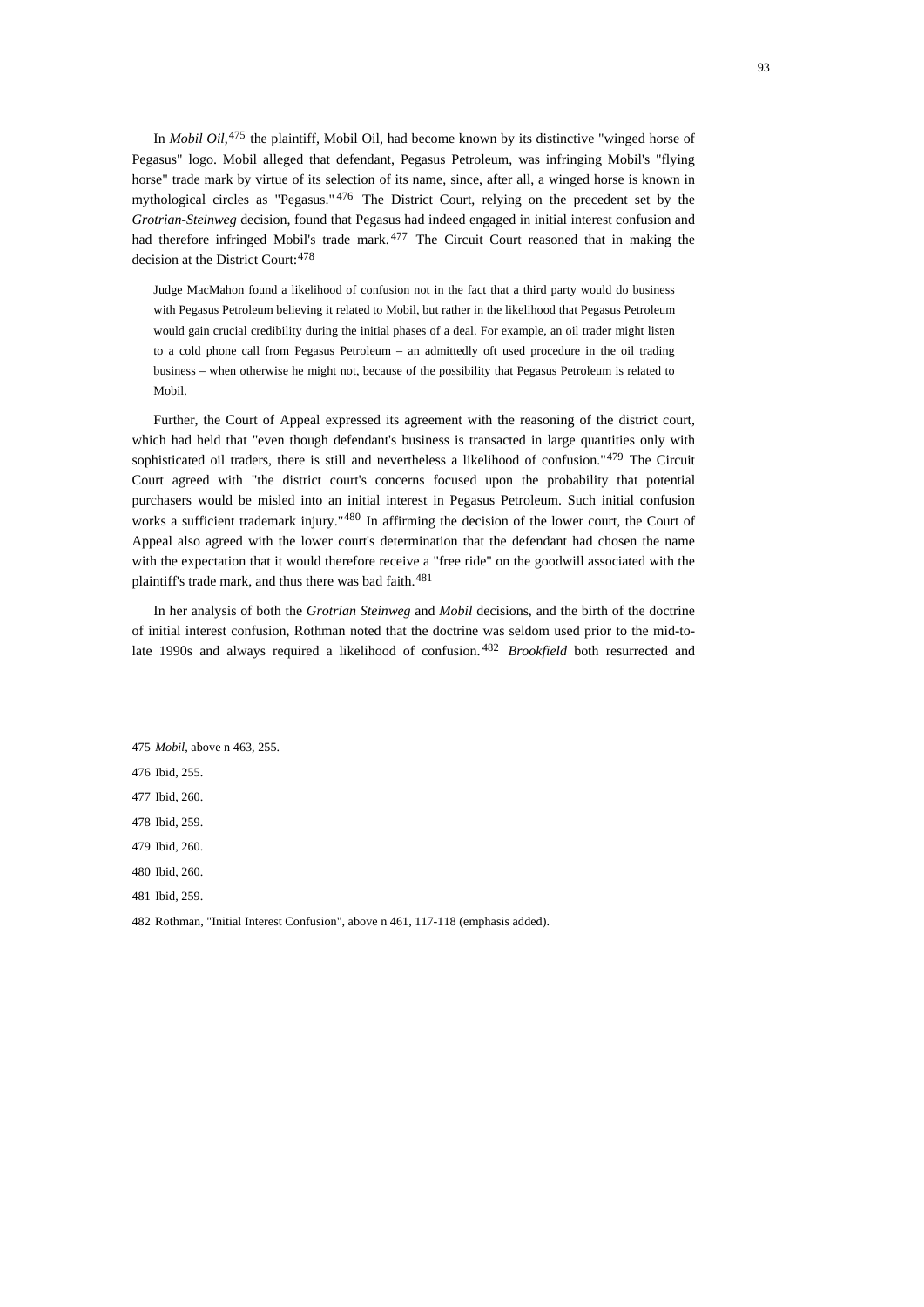expanded the doctrine, removing the confusion requirement. In assessing the damage she believes to have been done by the *Brookfield* decision on US trade mark law, Rothman stated:<sup>[483](#page-93-0)</sup>

Although there is no source confusion in the sense that consumers know they are patronizing West Coast rather than Brookfield, there is *nevertheless* initial interest confusion in the sense that, by using 'moviebuff.com' or 'MovieBuff' to *divert* people looking for 'MovieBuff' to its web site, West Coast improperly benefits from the goodwill that Brookfield developed in its mark. The court's conclusion that such diversion is improper competition and constitutes trademark infringement is wrong both as a matter of statutory construction and as a matter of policy. ... The three cases I have discussed trace the initial interest confusion doctrine's evolution from "initial *confusion*" or confusion that occurs prior to the time of sale, to "initial *interest*" involving "possible" confusion, and then to "initial interest" *absent* any likely confusion. This progression has created the troubling state of the law in which defendants can be held liable for trademark infringement absent a showing of a likelihood of confusion.

## *2 Initial interest confusion, continued: evolution, focus shifting from metatags to keywords*

In the next major case in the area of invisible use of trade marks, "use" manifested not in metatags, but in keywords, and not in computer users being "diverted" to websites, but rather the use of trade marks to "key" the appearance of banner ads, pop-up ads, pop-under ads and similar new advertising devices.

In *Playboy Enterprises Inc v Netscape Communications Corp and Excite Inc,* [484](#page-93-1) Netscape provided web users its Netscape Navigator web browser, and Excite provided the search engine therein. [485](#page-93-2) The case was brought in the US District Court. Here, the defendants keyed adult entertainment banner ads to over 450 terms, including "playboy" and "playmate".<sup>[486](#page-93-3)</sup> The other terms were mostly generic terms. Playboy, referred to in the decision as "PEI", objected to its two trade marks being included within those 450 terms offered to advertisers, and filed a lawsuit, claiming trade mark infringement and trade mark dilution, and sought a preliminary injunction against defendants.[487](#page-93-4)

The trial court ruled in favour of defendants Netscape and Excite, and denied Playboy's request for a preliminary injunction, ruling that defendants inclusion of the terms "playboy" and "playmate" within the 450 search terms did not constitute trade mark infringement or dilution.<sup>[488](#page-93-5)</sup> Playboy

<span id="page-93-5"></span>488 Ibid, 1076.

<span id="page-93-0"></span><sup>483</sup> Ibid, 121, wherein the author cites *Brookfield*, above n 223, 1062 (emphasis in original).

<span id="page-93-1"></span><sup>484</sup> *Playboy Enterprises Inc v Netscape Communications Corp*, above n 223.

<span id="page-93-2"></span><sup>485</sup> Ibid, 1072.

<span id="page-93-3"></span><sup>486</sup> Ibid, 1072.

<span id="page-93-4"></span><sup>487</sup> Ibid, 1071.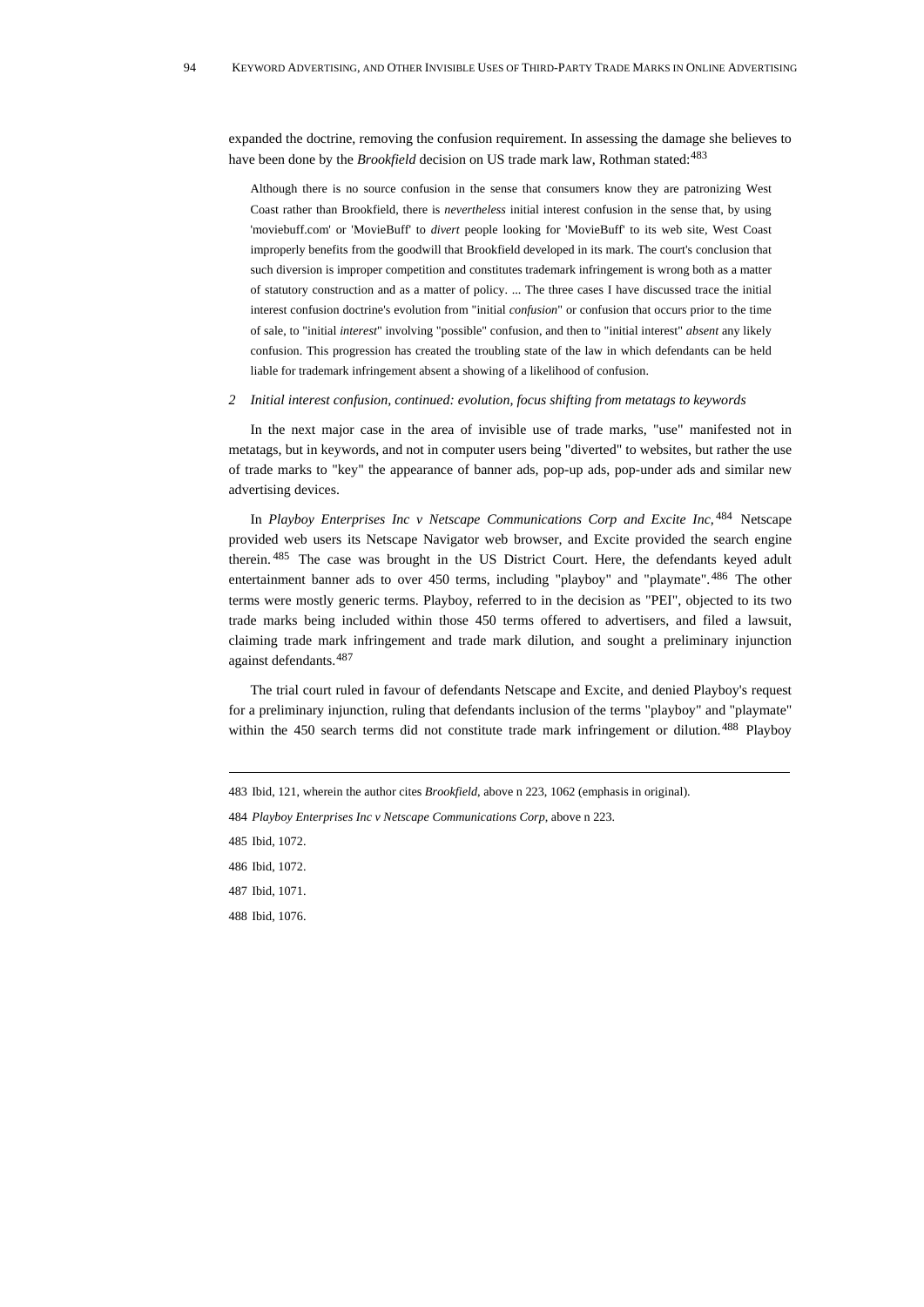attempted to rely on *Brookfield* and argued that the inclusion of its trade marks within the search terms constituted "initial interest infringement." [489](#page-94-0) The District Court disagreed with Playboy's comparison billboard analogy in *Brookfield*: [490](#page-94-1)

Here, the analogy is quite unlike that of a devious placement of a road sign bearing false information. This case presents a scenario more akin to a driver pulling off the freeway in response to a sign that reads "Fast Food Burgers" to find a well-known fast food burger restaurant, next to which stands a billboard that reads: "Better Burgers: 1 Block Further." The driver, previously enticed by the prospect of a burger from the well-known restaurant, now decides she wants to explore other burger options. Assuming that the same entity owns the land on which both the burger restaurant and the competitor's billboard stand, should that entity be liable to the burger restaurant for diverting the driver? That is the rule PEI contends the Court should adopt.

The District Court held that the defendants should not be liable, and granted summary judgment in favour of defendants.<sup>[491](#page-94-2)</sup> Playboy appealed. The District Court was reversed and it was noted "that genuine issues of material fact preclude summary judgment on both the trademark infringement and dilution claims."[492](#page-94-3)

In its decision, the Court reasoned:  $493$ 

PEI's strongest argument for a likelihood of confusion is for a certain kind of confusion: *initial interest confusion*. … Although dispelled before an actual sale occurs, initial interest confusion impermissibly capitalizes on the goodwill associated with a mark and is therefore actionable trademark infringement.

Although the decision couches its findings within the context of Playboy's arguments with respect of initial interest confusion, it indirectly agrees with Playboy in a footnote, and viewed the defendants' use of Playboy's trade marks constituted initial interest confusion. The footnote states "[i]ndeed, we find insufficient evidence to defeat summary judgment on any other theory."<sup>[494](#page-94-5)</sup>

Notwithstanding the Court's apparent decision to hinge its holding on the theory of initial interest confusion, it proceeded with a more conventional analysis as to the issue of likelihood of confusion, looking at strength of the mark, proximity of the goods, similarity of the marks, evidence of actual confusion, marketing channels used, type of goods and the degree of care likely to be

<span id="page-94-2"></span>491 Ibid, 1076.

<span id="page-94-0"></span><sup>489</sup> Ibid, 1074.

<span id="page-94-1"></span><sup>490</sup> Ibid, 1075.

<span id="page-94-3"></span><sup>492</sup> *Playboy Enterprises Inc v Netscape Communications Corp*, above n 223.

<span id="page-94-4"></span><sup>493</sup> Ibid, 1025 (emphasis added).

<span id="page-94-5"></span><sup>494</sup> Ibid, 1025.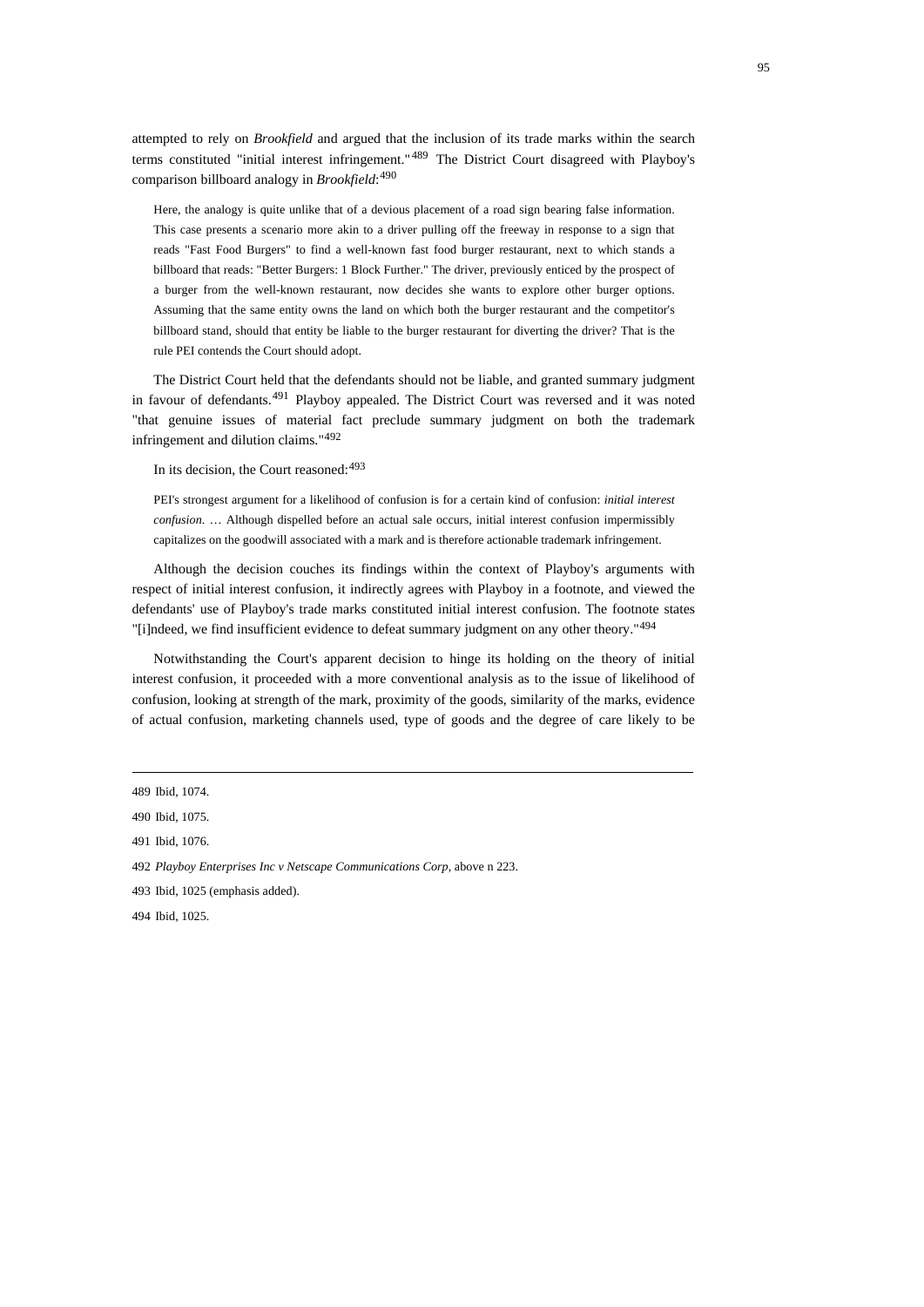exercised by the purchaser, defendant's intent in selecting the mark, and likelihood of expansion of the product lines.[495](#page-95-0)

In concurring with the decision, Judge Berzon issued an opinion that called into question the theory of initial interest confusion, and expressing his view that it was "an insupportable rule".[496](#page-95-1) Judge Berzon disagreed with the implication from *Brookfield* that one could find initial interest confusion when a consumer was never confused as to source affiliation, for example when a banner ad is clearly labelled.[497](#page-95-2) Berzon continued that there is a different between "hijacking" a customer by misleading them as to affiliation and merely "distracting a potential customer with another choice, when it is clear that it is a choice." [498](#page-95-3) Berzon found that "such choices do no constitute trademark infringement off the internet", so they should not on it. [499](#page-95-4)

After comparing real-world situations, such as a retailer's common practice of placing a generic painkiller next to a trade marked one, or Penthouse magazine next to Playboy, Berzon continued: "Accordingly, I simply cannot understand the broad principle set forth in *Brookfield*. Even the main analogy given in *Brookfield* belies its conclusion", at which point she critiqued the flawed billboard analogy.[500](#page-95-5) Berzon concluded that "[s]hould the question arise again, in this case or some other, this court needs to consider whether we want to continue to apply an insupportable rule."

As a final comment on the 9<sup>th</sup> Circuit's holding in *Playboy v Netscape*, I will repeat one segment of the decision:<sup>[501](#page-95-6)</sup> "PEI clearly holds the marks in question and defendants used the marks in commerce without PEI's permission. PEI's strongest argument for a likelihood of confusion is for a certain kind of confusion: initial interest confusion." I note that within this slender excerpt from the decision, the opinion managed to touch upon all three of the major themes I raised above, namely, (1) whether an invisible use, such as a trade mark keyword, constitutes a "use in commerce", (2) whether or not such a thing could constitute initial interest confusion, or whether that doctrine has any viability in the first place; and (3) the extent to which trade marks are rights in gross, to be used exclusively and "without permission".[502](#page-95-7)

- <span id="page-95-0"></span>495 Ibid, 1026.
- <span id="page-95-1"></span>496 Ibid, 1036.
- <span id="page-95-2"></span>497 Ibid, 1034-1035.
- <span id="page-95-3"></span>498 Ibid, 1034-1035.
- <span id="page-95-4"></span>499 Ibid, 1034-1035.
- <span id="page-95-5"></span>500 Ibid*,* 1035.
- <span id="page-95-6"></span>501 Ibid, 1024.
- <span id="page-95-7"></span>502 Ibid, 1024.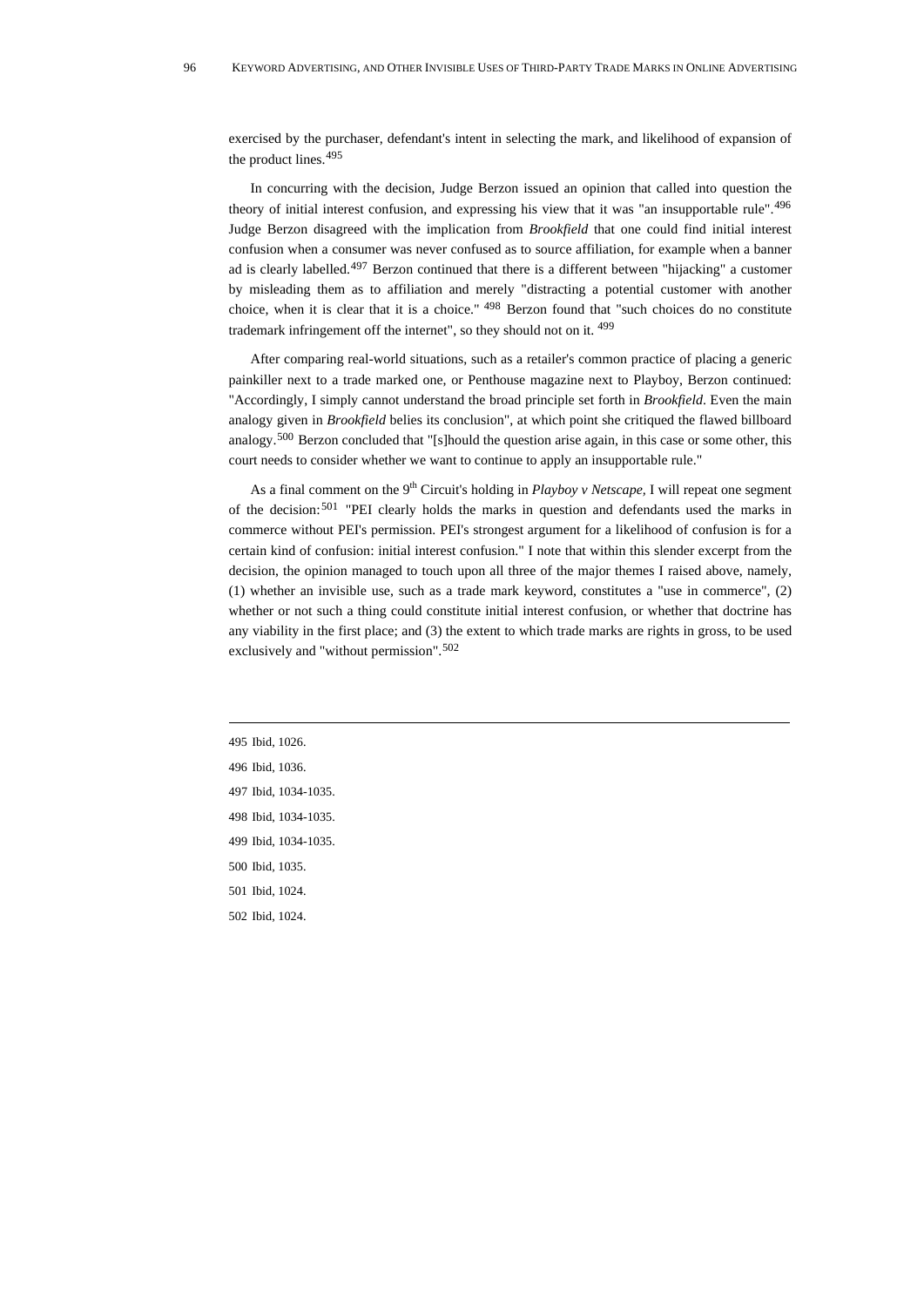Although the Court of Appeal's decision in *Playboy v Netscape,* as well as the concept of initial interest confusion, have come under attack, both appear to be good law and cast a long shadow on trade mark infringement cases, in general, and invisible use cases, in particular *Playboy v Netscape*  criticsm, cases following cases rejected.

# *E Concept Two: The Debate Over "Use in Commerce" and "Trademark Use"*

As noted above, in the 9<sup>th</sup> Circuit's decision in *Playboy v Netscape*, the court rather summarily concluded that the defendants had "used the marks in commerce".<sup>[503](#page-96-0)</sup> Indeed, in the metatag cases, discussed above (*Welles*, *Oppedahl*, and *Calvin Designer Label*), the defendant's "use" of the plaintiff's trade marks within each respective website's metatags, was not scrutinised as to whether it was considered a "use in commerce" or a "trade mark use". Perhaps because it was in the early days of Internet trade mark jurisprudence, the issue appears to have been taken for granted, and defendants had not yet awakened to that argument as being part of their arsenal.

# *F The US Trademark Statute - The Lanham Act*

The US trade mark statute is known as the Lanham Act. The Lanham Act generally prohibits the unauthorised use of a registered trade mark by a third party. [504](#page-96-1) Additionally, a section of the Lanham Act designed to protect unregistered trade marks, and prohibits false designation of origin and dilution of a mark.[505](#page-96-2)

### *1 Selected US keyword cases examining use*

What follows is a non-exhaustive summary of US cases dealing with metatags and/or keywords which focused on whether or not the "use" of the plaintiff's trade mark by the defendant was in fact a "trade mark use" or "use in commerce" for purposes of the Lanham Act. The purpose of this overview is not to chronicle each and every US case, but to examine some of the factors courts have used in ruling for or against a finding of "use", the ways in which courts (or the parties) distinguished prior precedents, and other factors.

- (a) Conduct of defendant(s) held to be a use in commerce and/or a trade mark use
- (i) *GEICO v Google*

Government Employees Insurance Company ('GEICO') brought an eight-count complaint against defendants Google and Overture based on the defendants' use of GEICO trade marks in selling advertising on defendants' Internet search engines.<sup>[506](#page-96-3)</sup> The plaintiff's claims were upheld, as

<span id="page-96-0"></span><sup>503</sup> Ibid, 1024.

<span id="page-96-1"></span><sup>504</sup> The Lanham Act 15 USC §1114.

<span id="page-96-2"></span><sup>505</sup> The Lanham Act 15 USC §1125.

<span id="page-96-3"></span><sup>506</sup> *GEICO v Google Inc, et al* (2004) 330 F Supp 2d 700 (ED Va).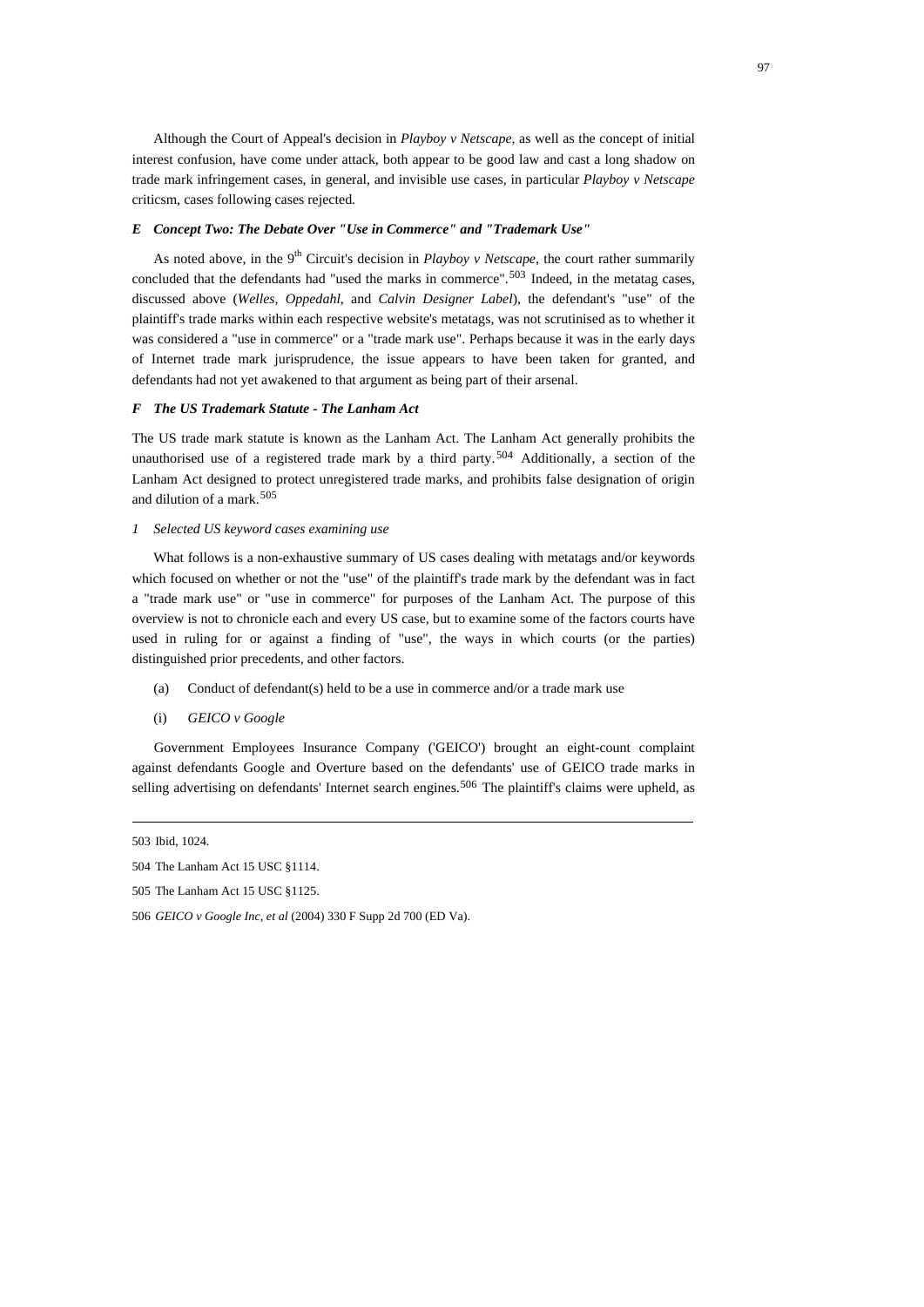the Court found that they proved sufficient facts to show trade mark use. The complaint was over more than the invisible use of the marks in the internal computer coding, as the defendants had argued, but also the use of the marks to sell advertising and sponsored links, ie an unlawful use of the marks by allowing advertisers to bid on them and pay to be linked to them.<sup>[507](#page-97-0)</sup>

#### (ii) *American Blind and Wallpaper v Google*

This case spanned over three years, resulted in several rulings, two of which are germane to this paper, [508](#page-97-1) and ultimately settled. "In summary, the action pertains to the sale by Google ... of trademarked terms belonging to ABWF as keywords that trigger 'Sponsored Links' on Google's search results pages. ABWF alleges that Google sells these terms to ABWF's competitors."[509](#page-97-2) The defendants argued that American Blind's claims that were premised on trade mark 'use' had to be dismissed, because American Blind did not – and would not – allege that the defendants use was to identify the source of *their own* search engines or advertising products.<sup>[510](#page-97-3)</sup>

After a thorough discussion of conflicting decisions from other circuits,<sup>[511](#page-97-4)</sup> the US District Court stated that it had was guided by *Playboy v Netscape*, [512](#page-97-5) before commenting that "[n]othing in the majority's discussion of the relevant facts suggests that it questioned whether the plaintiff had shown that there was a use of its trademark in commerce."[513](#page-97-6) The Court then considered *Brookfield*, and observed that:[514](#page-97-7)

- <span id="page-97-3"></span>510 *American Blind & Wallpaper Factory Inc et al v Google Inc et al* (2005), above n 508, 18 (emphasis added).
- <span id="page-97-4"></span>511 Ibid, 11-14. Namely, *Gov't Employees Ins Co v Google Inc* (2004) 330 F Supp 2d 700 (ED Va); *Merck & Co Inc v Mediplan Health Consulting Inc* (2006) 425 F Supp 2d 402 (SD NY); *1-800 Contacts v WhenU.com, Inc* (2005) 414 F 3d 400 (2d Cir); *Rescuecom Corp v Google, Inc* (2006) 456 F Supp 2d 393 (ND NY); *800-JR Cigar Inc v GoTo.com Inc* (2006) 437 F Supp 2d 273 (D NJ); *Buying for the Home LLC v Humble Abode, LLC* (2006) 459 F Supp 2d 310 (D NJ); *Int'l Profit Assocs v Paisola* (2006) 461 F Supp 2d 672 (ND Ill); *Edina Realty Inc v TheMLSOnline.com* (2006) US Dist LEXIS 13775; (2006) WL 737064 (D Minn); and *JG Wentworth SSC v Settlement Funding LLC* (2007) US Dist LEXIS 288; (2007) WL 30115 (ED Pa).
- <span id="page-97-5"></span>512 *American Blind & Wallpaper Factory Inc et al v Google Inc et al*, above n 508, 14.

<span id="page-97-7"></span>514 Ibid, 19-21.

<span id="page-97-0"></span><sup>507</sup> Ibid, 702-705.

<span id="page-97-1"></span><sup>508</sup> *American Blind & Wallpaper Factory Inc et al v Google Inc et al,* 1) Order issued 30 March 2005, Granting in Part and Denying in Part Counter-Defendant's and Third-Party Defendants' Motions to Dismiss, see (2005) US Dist LEXIS 6228; 74 USP Q 2D (BNA) 1385; and, 2) Order issued 18 April 2007, Granting in Part and Denying in Part Motion for Summary Judgment, see (2007) US Dist LEXIS 32450 (ND Ca).

<span id="page-97-2"></span><sup>509</sup> *American Blind & Wallpaper Factory Inc et al v Google Inc et al* (2007), ibid.

<span id="page-97-6"></span><sup>513</sup> Ibid, 18-19.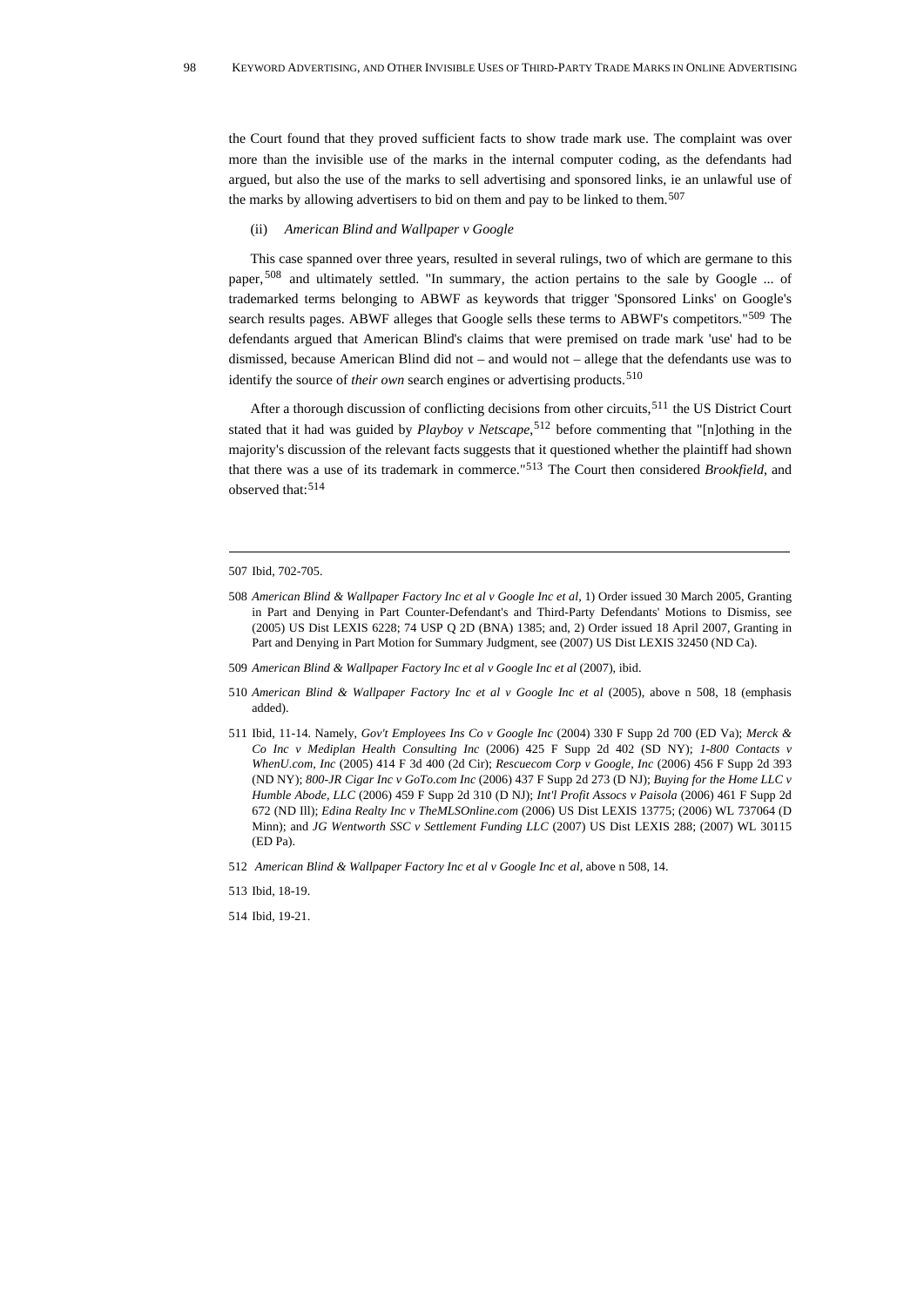[a]s it did later in *Playboy,* the Ninth Circuit focused its analysis on initial interest confusion and did not question whether the metatags were used in commerce in the sense at issue here. *Brookfield,* like *Playboy,* suggests that the Ninth Circuit would assume use in commerce here. This Court thus concludes, as did the courts in *GEICO, 800-JR Cigar, Humble Abode, Edina Realty,* and *Wentworth,* that the sale of trademarked terms in the AdWords program is a use in commerce for the purposes of the Lanham Act. … the lengthy discussions of likelihood of confusion in *Brookfield* and *Playboy* would have been unnecessary in the absence of actionable trademark use. Accordingly, while Google's analogies to trademark infringements outside the digital realm are attractive, the Court will deny Google's motion for summary judgment to the extent that it is brought on the basis of an asserted absence of trademark use.

### (iii) *Edina Realty Inc v TheMLSOnline.com*

The plaintiff, Edina Realty, a real estate brokerage firm, owns a US trade mark on mark "Edina Realty". The defendant was also a real estate brokerage firm, and a competitor of the plaintiff.<sup>[515](#page-98-0)</sup> The plaintiff argued that the defendant was riding the coattails of the plaintiff's advertising and marketing efforts. Specifically, the defendant used the mark by purchasing it as a keyword Internet search term from Google and Yahoo, using it in the text of the advertisements that appear on Google and Yahoo, and using it in hidden links and hidden text on its website.<sup>[516](#page-98-1)</sup>

The defendant argued that the purchase of the term was not a use in commerce, as there was no public promotion of the mark during the search transaction.<sup>[517](#page-98-2)</sup> The plaintiff argued that there was a visual element, as the user types in the mark as a search term, which is on a tool bar above the results. It was held that "[w]hile not a conventional 'use in commerce,' defendant nevertheless uses the Edina Realty mark commercially" when they purchased the search term.

# (iv) *800-JR Cigar v GoTo.com*

GoTo.com was a "pay-for-priority search engine", meaning that it did not differentiate sponsor results from organic results. All results were ranked according to the amount paid by the advertiser purchasing the linked ad. Plaintiff JR Cigar owned a trade mark on that term, and objected to the use of that trade mark as a keyword, prompting search results that offered advertisements from competitors of JR Cigar. The plaintiff filed suit against GoTo.com, and those competitors purchasing ads, alleging that the sale of "JR Cigar" as a keyword constituted trademark infringement, unfair competition, and false designation of origin in, involving the unauthorised use of JR marks in interstate commerce in a manner that is likely to create confusion. JR Cigar further

<span id="page-98-1"></span>516 Ibid, 2-3.

<span id="page-98-0"></span><sup>515</sup> *Edina Realty Inc v TheMLSOnline.com*, above n 511, 2.

<span id="page-98-2"></span><sup>517</sup> Ibid, 9-10, citing *Daimlerchrysler AG v Bloom* (2003) 315 F 3d 932, 939 (8th Cir).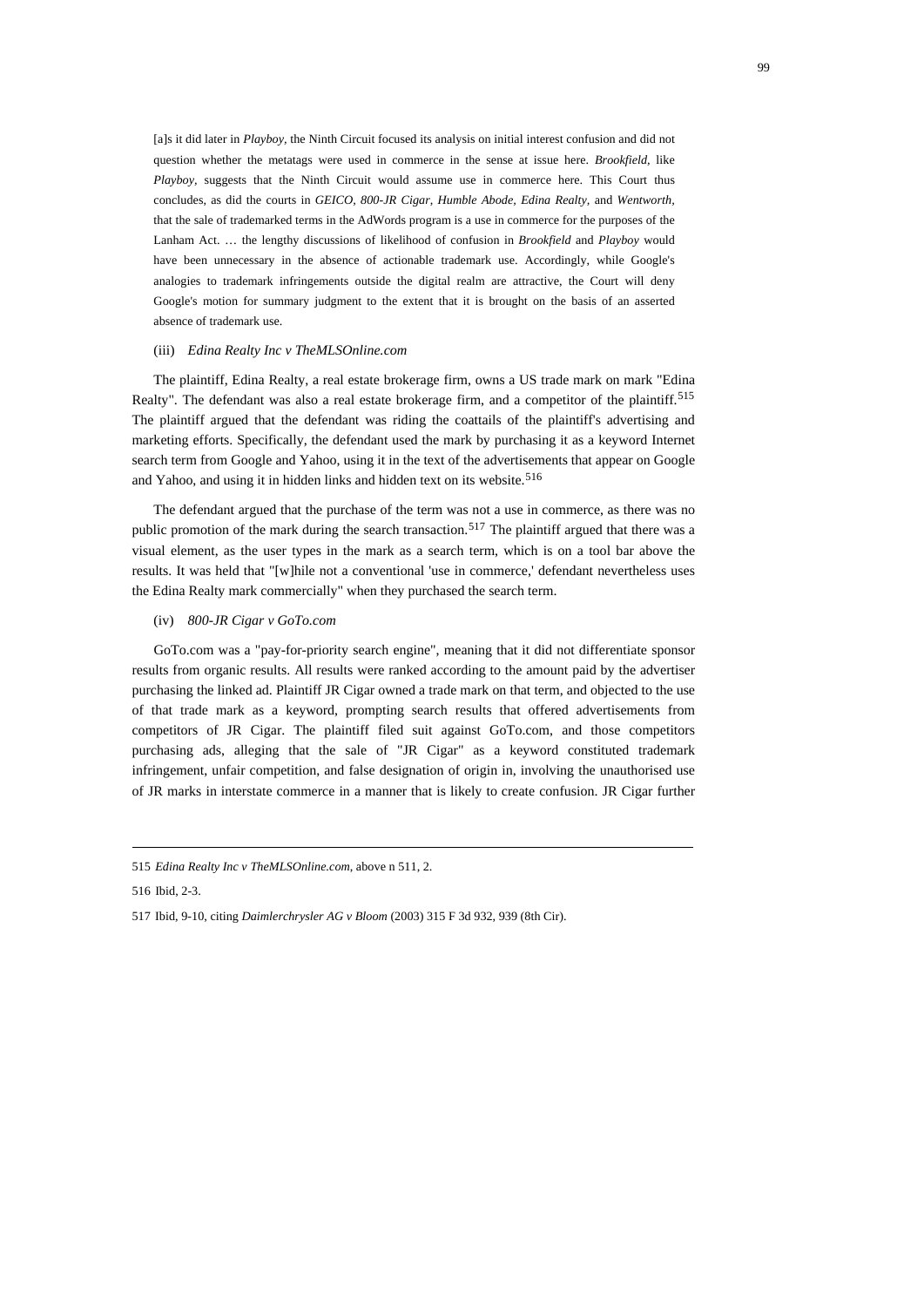argued that GoTo had diluted JR Cigar's famous mark, entitling JR Cigar to permanent injunctive relief under the anti-dilution statute.<sup>[518](#page-99-0)</sup>

The Court ruled in favour of JR, holding that:<sup>[519](#page-99-1)</sup>

GoTo makes trademark use of the JR marks in three ways. First, by accepting bids from those competitors of JR desiring to pay for prominence in search results, GoTo trades on the value of the marks. Second, by ranking its paid advertisers before any "natural" listings in a search results list, GoTo has injected itself into the marketplace, acting as a conduit to steer potential customers away from JR to JR's competitors. Finally, through the Search Term Suggestion Tool, GoTo identifies those of JR's marks which are effective search terms and markets them to JR's competitors.

## (v) *Buying for The Home LLC v Humble Abode*

The plaintiff asserted that (1) by causing a sponsored ad to appear next to the results on the Google search engine when a computer user enters the search phrase "total bedroom", the defendant Humble misappropriated the plaintiff's mark, TOTAL BEDROOM, in connection with the sale of goods and in that such use was likely to communicate a false designation of origin of those goods.[520](#page-99-2) The Court followed *Edina Reality*, and held that there was use in commerce, as:[521](#page-99-3)

First, the alleged purchase of the keyword was a commercial transaction that occurred 'in commerce,' trading on the value of Plaintiff's mark. Second, Defendants' alleged use was both 'in commerce' and 'in connection with any goods or services' in that Plaintiff's mark was allegedly used to trigger commercial advertising which included a link to Defendants' furniture retailing website. Therefore, not only was the alleged use of Plaintiff's mark tied to the promotion of Defendants' goods and retail services, but the mark was used to provide a computer user with direct access (*ie,* a link) to Defendants' website through which the user could make furniture purchases.

# (vi) *JG Wentworth, SSC Limited Partnership v Settlement Funding LLC d/b/a/ Peachtree Settlement Funding*

The plaintiff's claims arose from the defendant's alleged use of plaintiff's trade marks in two ways: (1) through Google's AdWords program; and (2) in the 'meta tags' for defendant's website. The plaintiff alleged that these uses of plaintiff's name ensured that a link to defendant's website

<span id="page-99-0"></span><sup>518</sup> *800-JR Cigar v GoTo.com*, above n 510, 280.

<span id="page-99-1"></span><sup>519</sup> Ibid, 285.

<span id="page-99-2"></span><sup>520</sup> *Buying for the Home LLC v Humble Abode LLC*, above n 511, 315-316.

<span id="page-99-3"></span><sup>521</sup> Ibid.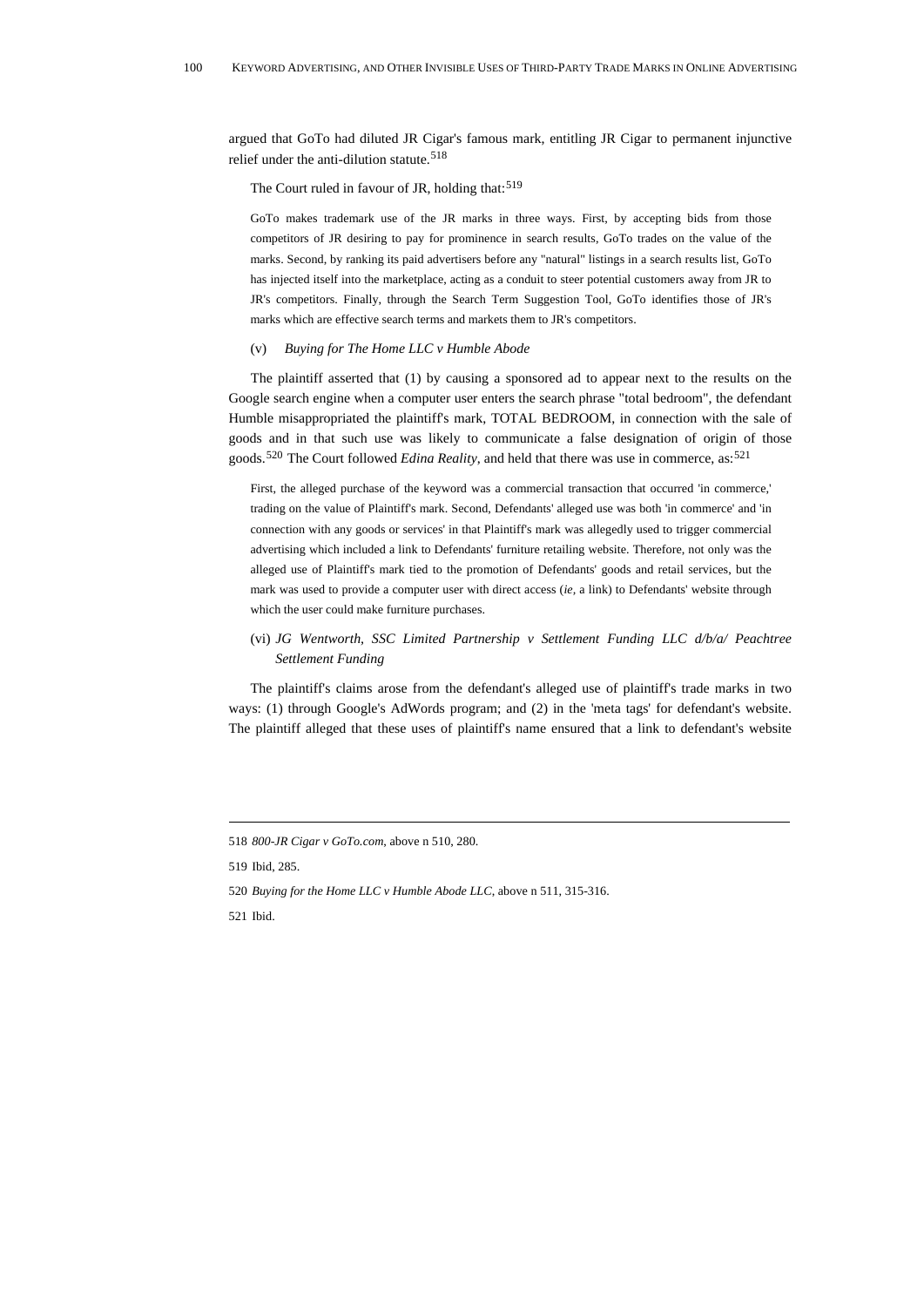would appear when individuals conducted internet searches for 'J.G. Wentworth' or 'JG Wentworth.'[522](#page-100-0)

### Trade mark use was found.[523](#page-100-1)

[L]ike the Court in *Buying for the Home*, [the] defendant's use of plaintiff's marks to trigger internet advertisements for itself is the type of use consistent with the language in the Lanham Act which makes it a violation to use 'in commerce' protected marks 'in connection with the sale, offering for sale, distribution, or advertising of any goods or services,' or 'in connection with any goods or services'.

## (vii) *Australian Gold et al v Hatfield et al*

Australian Gold (AG) makes tanning products, which it sells to public via authorised dealers. The defendants, who were not authorised dealers, acquired AG products and resold them, at deep discount, a practise to which AG objects. Additionally, the defendants used AG trade marks as metatags on its website to attract customers and as keywords in search engine advertising.

This case looked at initial interest confusion. It evaluated the plaintiffs' claim for initial interest confusion according to the six-prong test se out in *Sally Beauty Co v Beautyco Inc*: [524](#page-100-2) (1) the degree of similarity between the marks; (2) the intent of the alleged infringer in adopting the mark; (3) evidence of actual confusion; (4) similarity of products and manner of marketing; (5) the degree of care likely to be exercised by purchasers; and (6) the strength or weakness of the marks. No one factor is dispositive, and likelihood of confusion is a question of fact. The Court held that the evidence at trial pointed towards a likelihood of confusion, in this the lower court did no err.<sup>[525](#page-100-3)</sup>

It is interesting to note that the Court summarily concluded that use of the trade mark was established.

- (b) Conduct of defendant(s) that is not a use in commerce and/or a trade mark use
- (i) *Merck & Co v Mediplan Health Consulting Inc*

The plaintiff alleged trade mark infringement based on the defendant's use of the trade mark ZOCOR as a keyword for sponsored links on Google and Yahoo.<sup>[526](#page-100-4)</sup>

<span id="page-100-1"></span>523 Ibid, 16-17.

<span id="page-100-0"></span><sup>522</sup> *JG Wentworth SSC Limited Partnership v Settlement Funding LLC d/b/a/ Peachtree Settlement Funding*, above n 511, 4.

<span id="page-100-2"></span><sup>524</sup> *Sally Beauty Co v Beautyco Inc* (2002) 304 F 3d 964 (10th Cir).

<span id="page-100-3"></span><sup>525</sup> *Australian Gold et al v Hatfield et al* (2006) 436 F 3d 1228, 1238-1239 (10th Cir).

<span id="page-100-4"></span><sup>526</sup> *Merck & Co v Mediplan Health Consulting Inc*, above n 511, 426.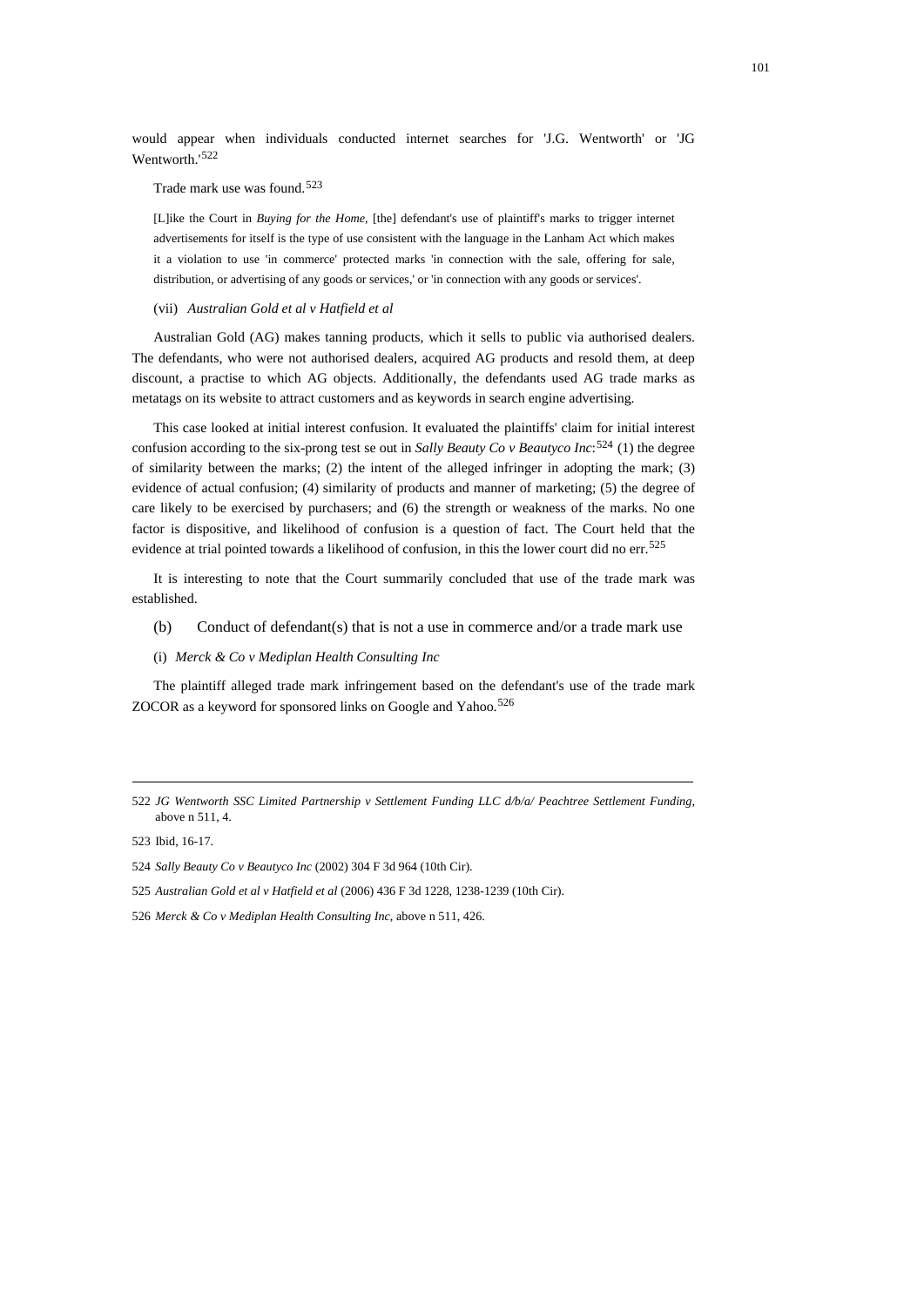The Court decided not to follow *Edina Reality*. [527](#page-101-0) "Trademark use 'ordinarily' involves placing a trademark on goods or services to indicate that the goods or services emanate from or are authorized by the owner of the mark." Mere commercial use is insufficient. It was held that the search engine did not place the mark on goods, etc, nor did they use the marks to indicate sponsorship. The internal use of the word was not use of the mark in the trademarks sense (though it may have been commercial use), but was more analogous to market strategy.<sup>[528](#page-101-1)</sup> "Moreover, here defendants actually sell Zocor, albeit Zocor manufactured by Merck's Canadian affiliates. Hence, there was nothing improper – in a trademark sense – with their purchase of sponsored links tied to searches of the keyword 'Zocor'."[529](#page-101-2)

## (ii) *S&L Vitamins, Inc v Australian Gold, Inc*

The defendant, S&L Vitamins (S&L), was not an authorised dealer of the plaintiff's products. It acquired AG products from other dealers and resold them, at deep discount. Additionally, S&L used AG trade marks as metatags on its website to attract customers, and as keywords in search engine advertising. AG filed suit for trade mark infringement, inter alia.

# In its decision, the Court stated that:<sup>[530](#page-101-3)</sup>

This Court takes note of AG's argument [as to use], but finds it is premature. While the Second Circuit has not ruled on trademark use in metatags and the search engine context, it has expressly rejected the initial interest confusion theory prior to a determination of trademark 'use.' … ''use' must be decided as a threshold matter, because while any number of activities may be 'in commerce' or create a likelihood of confusion, no such activity is actionable under the Lanham Act absent the 'use' of a trademark.'

# Finding the case analogous to Merck v Mediplan Health Consulting, it was held that:<sup>[531](#page-101-4)</sup>

by purchasing keywords and sponsored links and using the Marks in its metadata, S&L has not 'used' the Marks in the trademark sense and, therefore, does not provide an independent basis for a trademark infringement claim.

# (iii) *U-Haul Int'l, Inc v WhenU.com, Inc*

WhenU.com distributed a software called "SaveNow", which when installed, would monitor user activity and would trigger pop-up ads to appear when certain terms were searched for or

<span id="page-101-0"></span><sup>527</sup> Ibid, 426.

<span id="page-101-1"></span><sup>528</sup> Ibid, 427-428.

<span id="page-101-2"></span><sup>529</sup> Ibid, 427.

<span id="page-101-3"></span><sup>530</sup> Referencing *1-800 Contacts*, above n 525, 412, which dismissed an argument of initial interest confusion because the plaintiff had not yet established 'use' in the trademark sense.

<span id="page-101-4"></span><sup>531</sup> Ibid.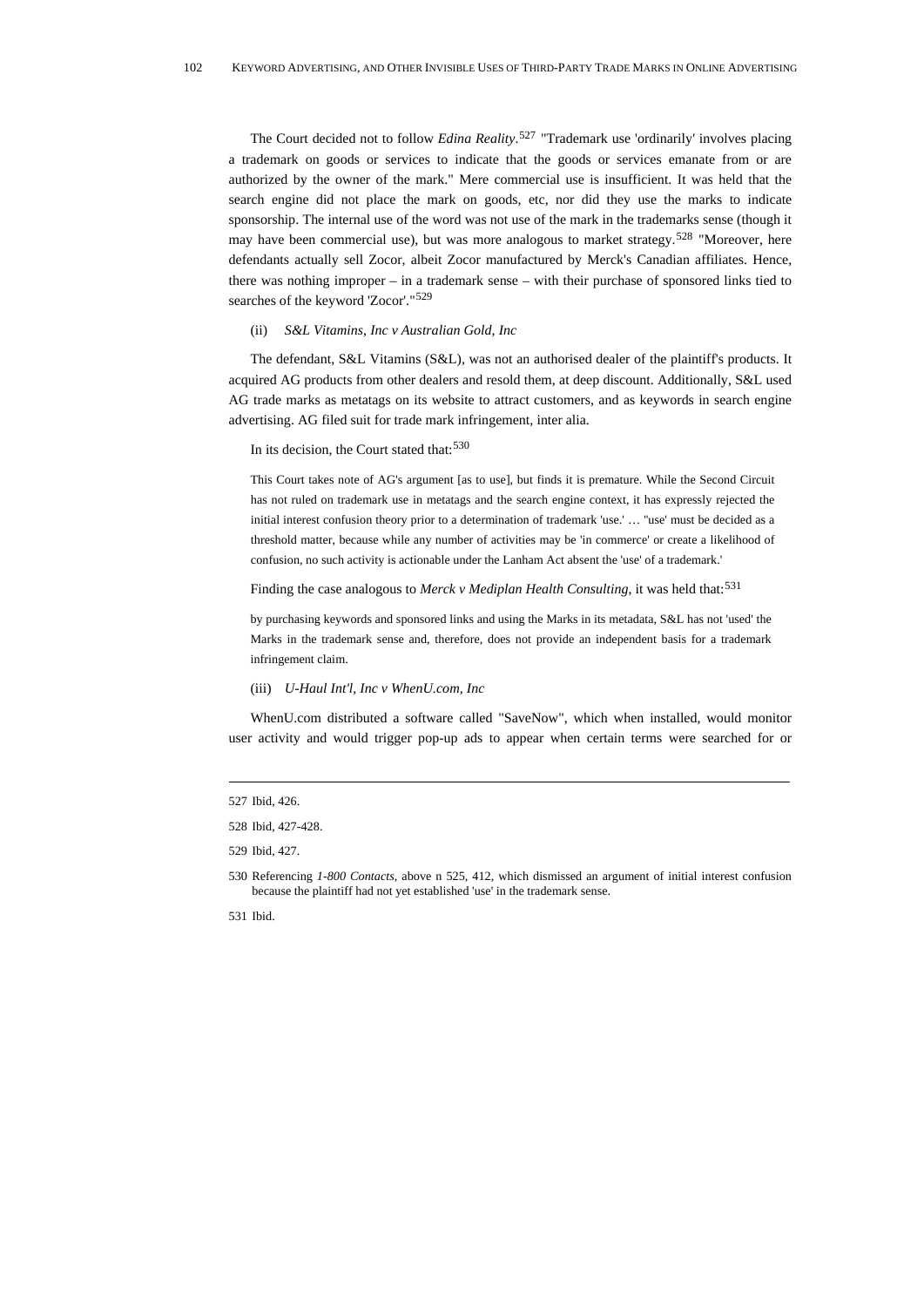entered into the browser address line. For example, if a user entered into a browser the URL of the U-Haul web site, a pop-up ad would be triggered, that pop-up being keyed to the U-Haul trade mark, (which was found on the "SaveNow" directory). The pop-up was typically an ad for a competitor of Plaintiff.[532](#page-102-0)

The plaintiffs were unable to show that the pop-up advertisements were used as trademarks.<sup>[533](#page-102-1)</sup> Use in commerce was also rejected: [534](#page-102-2)

(1) "When a WhenU ad appears on a user's computer screen, it opens in a WhenU-branded window that is separate and distinct from the window in which the U-Haul website appears"; (2) "'use' is not established merely because trademarks are simultaneously visible to a consumer. Such comparative advertising does not violate trademark law, even when the advertising makes use of a competitor's trademark"; (3) "WhenU's inclusion of the U-Haul uniform resource locator ('URL') and 'U-Haul' in its directory incorporated into the SaveNow program does not constitute 'use'", as they don't sell the URL to their customers they don't display the URL or the words 'U-Haul' to the computer user when the ad pops-up, there was no evidence that WhenU used U-Haul's trademarks to identify the source of its goods or services, and When U did no place the marks in commerce. "WhenU merely uses the marks for the 'pure machine-linking function' and in no way advertises or promotes U-Haul's web address or any other U-Haul trademark."; (4) WhenU's scheme does not interfere with the use of U-Haul's web site by its customers and dealers and the SaveNow program is a user-installed program where the user has made a conscious decision to install the program.

# (iv) *Wells Fargo & Co v WhenU.com Inc*

This had similar facts as the previously discussed case,  $535$  In this case, no trade mark use was found, because WhenU only used the plaintiffs' marks in its directory in order to determine what advertisements to direct to consumers.<sup>[536](#page-102-4)</sup> It was even stated that the "juxtaposition of WhenU's advertisements with plaintiffs' websites in separate windows on a participating consumer's computer screen is a form of comparative advertising".  $537$  Use in commerce was rejected, as the advertisements did not display the plaintiff's mark, but WhenU's marks. Thus, the URLs were only

- <span id="page-102-4"></span>536 Ibid, 759.
- <span id="page-102-5"></span>537 Ibid, 761.

<span id="page-102-0"></span><sup>532</sup> *U-Haul Int'l Inc v WhenU.com Inc* (2003) 279 F Supp 2d 723, 724-725 (ED Va).

<span id="page-102-1"></span><sup>533</sup> Ibid, 726.

<span id="page-102-2"></span><sup>534</sup> Ibid, 727-729.

<span id="page-102-3"></span><sup>535</sup> *Wells Fargo & Co v WhenU.com Inc* (2003) 293 F Supp 2d 734, 738-739 (ED Mich).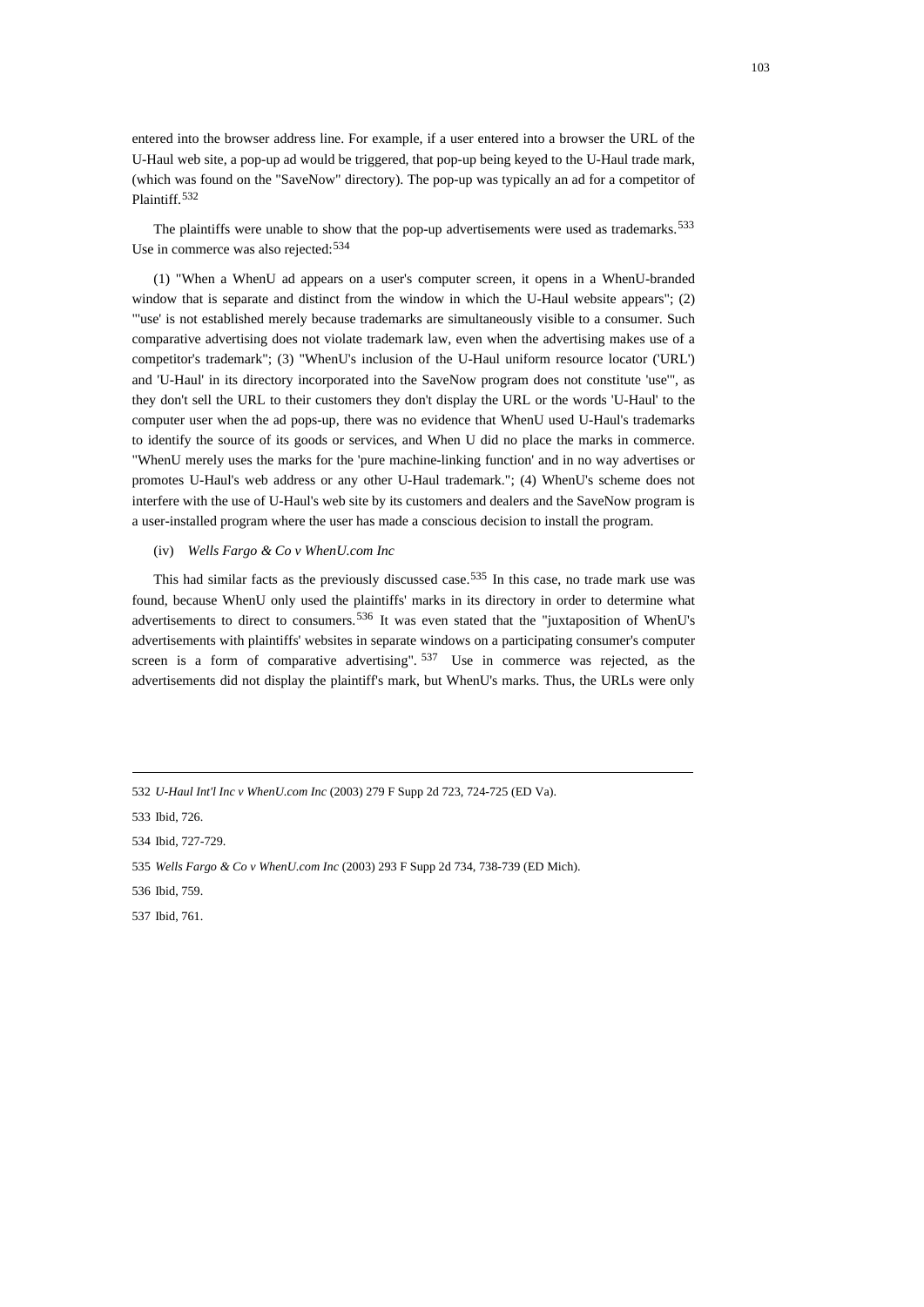used to identify the website itself,<sup>[538](#page-103-0)</sup> which does not constitute use as is does not "indicate anything about the source of the products and services it advertises."[539](#page-103-1)

(v) *1-800 Contacts Inc v WhenU.com Inc* 

This was another WhenU case,  $540$  which also found no trade mark use,  $541$  The court held that WhenU did not trade mark in the manner ordinarily at issue in an infringement claim because it did not use the plaintiff's trade marks on any goods or services in order to pass them off as the plaintiff's. The District Court had found that the differences between the web address and the trade mark were insignificant, however the Court of Appeal disagreed, and held the defendant had transformed the trade mark into "a word combination that functions more or less like a public key to 1-800's website."[542](#page-103-4)

The Court also stated that it was obvious, as the address was inaccessible to the Computer-user and general public, that WhenU only used the address because it was an address, not because it bore any resemblance to the trade mark. The Court also found important that the WhenU pop up could not be triggered by the input of the trade mark. WhenU does not allow customers to request or purchase specific keywords to add to the directory, distinguishing it from "keyword" advertising.

#### (vi) *Rescuecom Corporation v Google Inc*

Rescuecom, is a computer services franchising business, and owns the trade mark Rescuecom. Google operates, a keyword advertising programme. "Rescuecom" was one such AdWord, so when "Rescuecom" was entered as Google search term, websites owned by the plaintiff's competitors came up within Sponsored Results.<sup>[543](#page-103-5)</sup> It was held that:<sup>[544](#page-103-6)</sup>

Even if plaintiff proved, as it alleges, that defendant is capitalizing on the good will of plaintiff's trademark by marketing it to plaintiff's competitors as a keyword in order to generate defendant's own advertising revenues, that plaintiff's competitors believed defendant is authorized to sell its trademark, or that Internet users viewing the competitors' sponsored links are confused as to whether the sponsored links belong to or emanate from plaintiff, none of these facts, alone or together, establish trademark use. …

- <span id="page-103-2"></span>540 *1-800 Contacts Inc v WhenU.com Inc*, above n 510, 402-403.
- <span id="page-103-3"></span>541 Ibid, 403.

<span id="page-103-4"></span>542 Ibid.

<span id="page-103-5"></span>543 *Rescuecom Corp v Google Inc*, above n 510, 396-397.

<span id="page-103-6"></span>544 Ibid, 400-401 and 403.

<span id="page-103-0"></span><sup>538</sup> Ibid, 762.

<span id="page-103-1"></span><sup>539</sup> Ibid, 762.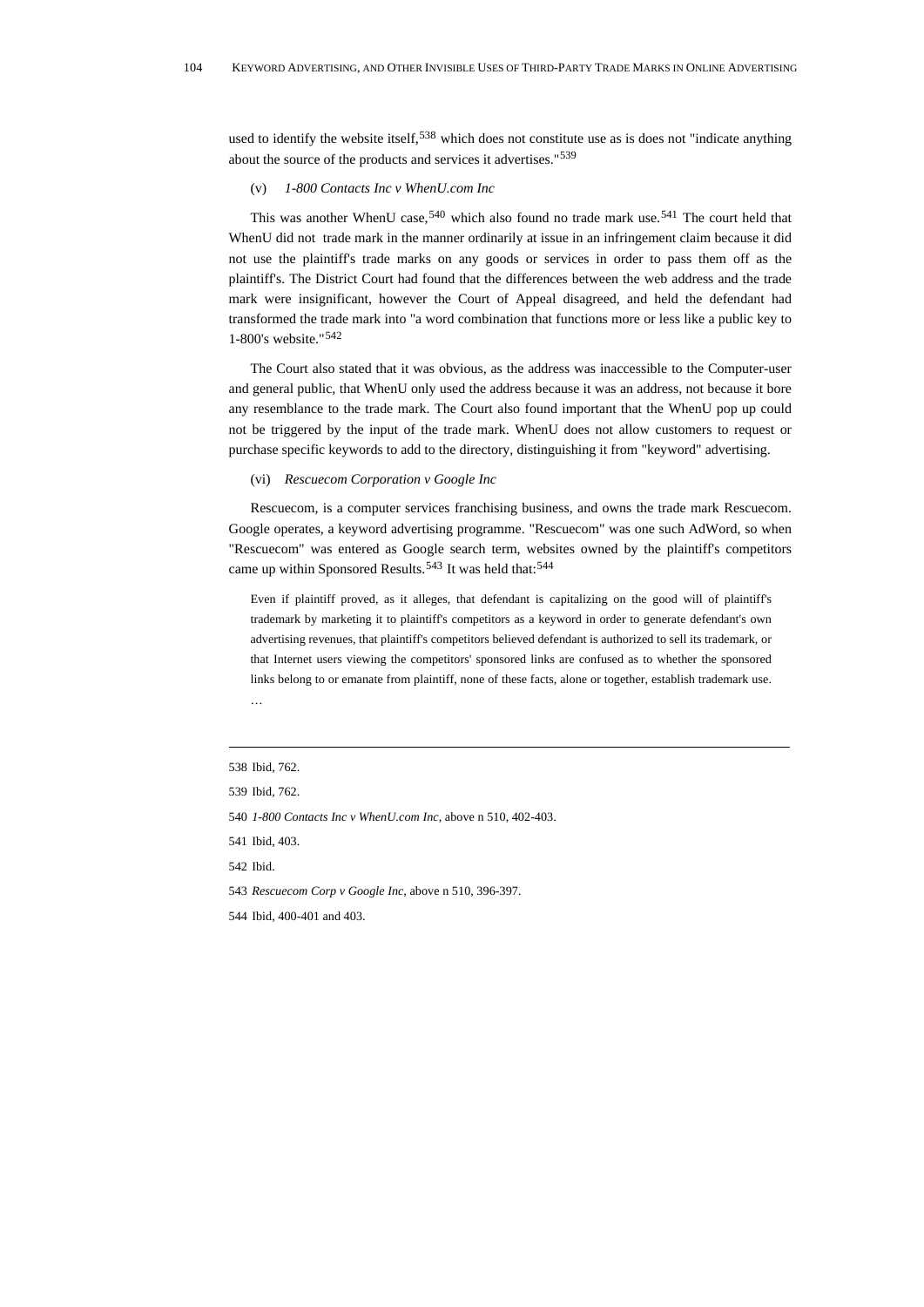Defendant's internal use of plaintiff's trademark to trigger sponsored links is not a use of a trademark within the meaning of the Lanham Act, either, because there is no allegation that defendant places plaintiff's trademark on any goods, containers, displays, or advertisements, or that its internal use is visible to the public.

#### *G Closing Discussion on US Cases*

Much can be and has been written on the diverging views espoused by these and other US cases on the subject of invisible use of trade marks, primarily metatags and keyword advertising. I suggest, that US courts are split on two main issues. One issue is the role, if any, to be played by initial interest confusion. Is it a prong within the *Sleekcraft* test, or within the MultiFactor Likelihood of Confusion Test, as has been discussed, above? Or have well-intentioned though misguided precedents such as *Brookfield* given initial interest confusion too much weight? I note that the Ninth and Tenth Circuits have embraced it more than the others, however the Second Circuit has outright rejected it.

The second issue is the whole concept of trade mark use being a gatekeeper issue, and whether or not that issue should serve as a litmus test for deciding whether or not an infringement case should move forward, or be dismissed. Again, courts and scholars alike are split. As this paper is primarily concerned with New Zealand jurisprudence, and the jurisprudence of other legal systems within the Anglo-American tradition, I do not attempt to work out these conflicts, but offer them for what they are worth as the subject of possible consideration should a keyword advertising case be brought here.

### *X CONCLUSION*

In his concurring opinion in *Neumegen*, discussed above, Thomas J cautioned against the careless and overextended use of the Fair Trading Act in protecting consumers when he wrote that "[p]rotecting consumers who are unlikely to want or ask for that protection is to risk exposing the Court to the charge of judicial paternalism."

In closing, we are asked a number of questions. Just how far *should* New Zealand courts go to protect consumers, and how many consumers merit protection of the Fair Trading Act? Similar, how much protection and exclusivity *should* be afforded to trade marks; should their owners enjoy a monopoly over their use as keywords? Should the FTA be interpreted to protect *all* consumers? Does it extend to "a significant proportion", as was case in the *Bonz Group* case?<sup>[545](#page-104-0)</sup> Should it protect "the astute and the gullible, the intelligent and the not so intelligent, the well educated as well as the poorly educated, men and women of various ages pursuing a variety of vocations"?<sup>[546](#page-104-1)</sup>

<span id="page-104-0"></span><sup>545</sup> *Bonz Group (Pty) Ltd v Cooke*, above n 323, 230 (HC).

<span id="page-104-1"></span><sup>546</sup> *Taco Company of Australia Inc v Taco Bell Pty Ltd*, above n 334, 202.